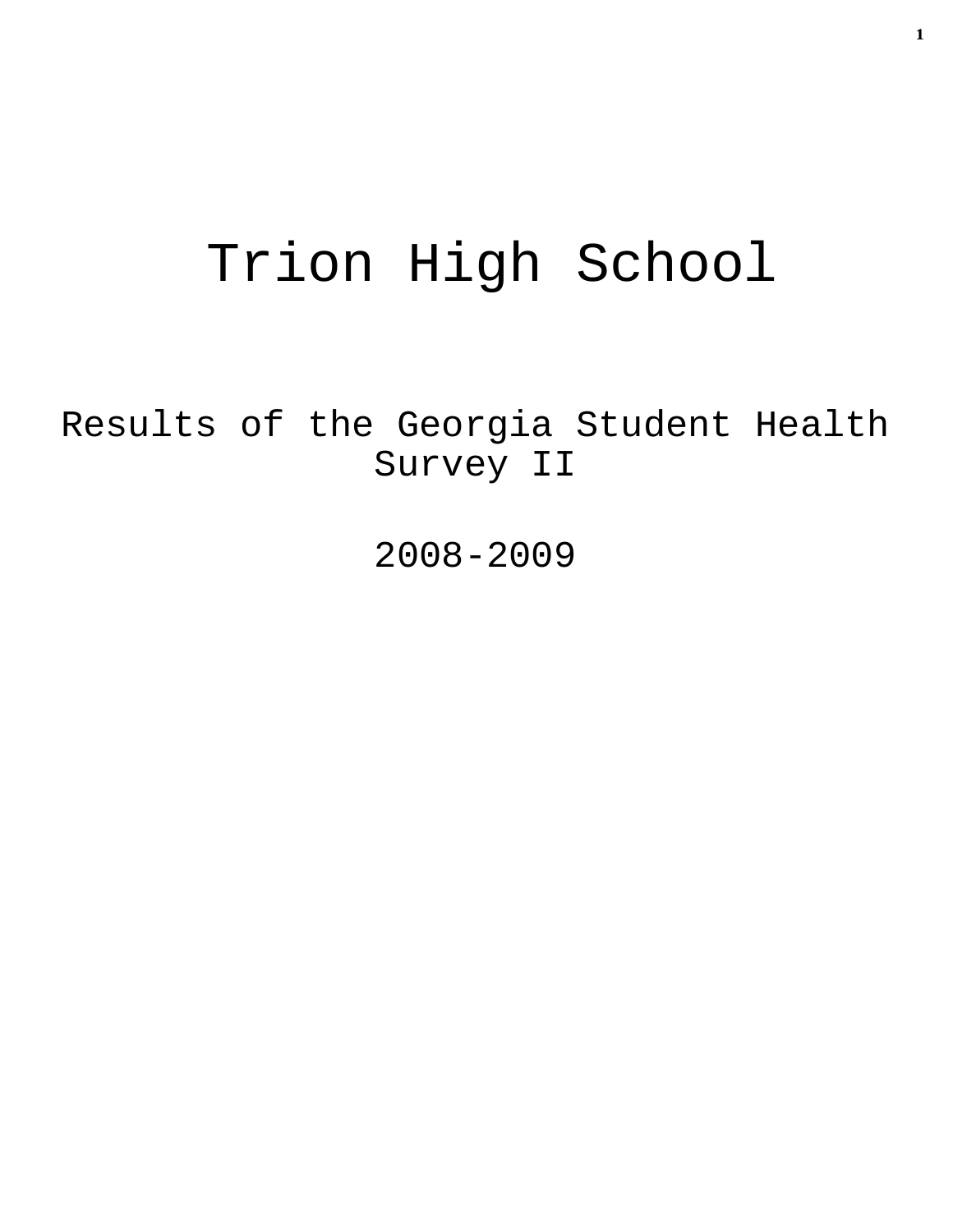# *Demographics* **2**

| Grade                    |    |  |  |  |
|--------------------------|----|--|--|--|
| <b>Grade   Frequency</b> |    |  |  |  |
| 10                       | 92 |  |  |  |
| 12                       | 73 |  |  |  |

| <b>Frequency</b> | <b>Table of Gender by Grade</b> |              |             |              |  |  |
|------------------|---------------------------------|--------------|-------------|--------------|--|--|
| <b>Col Pct</b>   |                                 | Grade(Grade) |             |              |  |  |
|                  | Gender(Gender)                  | 10           | 12          | <b>Total</b> |  |  |
|                  | <b>Female</b>                   | 47<br>51.09  | 34<br>46.58 | 81           |  |  |
|                  | <b>Male</b>                     | 45<br>48.91  | 39<br>53.42 | 84           |  |  |
|                  | <b>Total</b>                    | 92           | 73          | 165          |  |  |

| Frequency |
|-----------|
| Col Pct   |

| <b>Table of Ethnicity by Grade</b> |              |             |              |  |  |  |
|------------------------------------|--------------|-------------|--------------|--|--|--|
|                                    | Grade(Grade) |             |              |  |  |  |
| <b>Ethnicity</b> (Ethnicity)       | 10           | 12          | <b>Total</b> |  |  |  |
| <b>Black</b>                       | 0<br>0.00    | 2<br>2.74   | 2            |  |  |  |
| <b>Hispanic</b>                    | 2<br>2.17    | 2<br>2.74   | 4            |  |  |  |
| White                              | 89<br>96.74  | 68<br>93.15 | 157          |  |  |  |
| <b>Asian</b>                       | 1.09         | 1.37        | 2            |  |  |  |
| <b>Total</b>                       | 92           | 73          | 165          |  |  |  |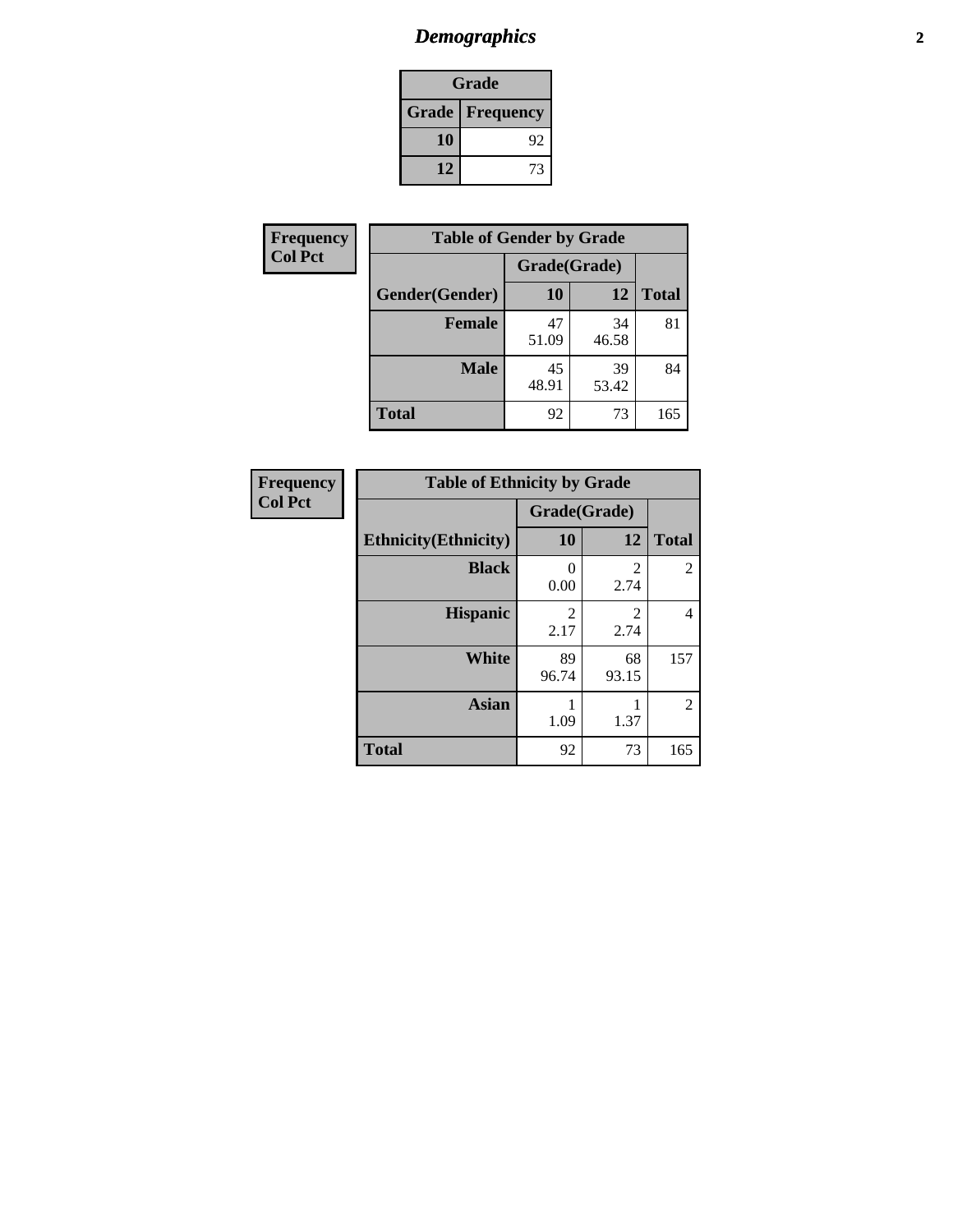#### *Title IV, Part A, Schedule A* **3** *Goal 1: Ensure that all schools are drug-free Baseline Data: Year 2008-2009 Prevalence of Drug Use*

| Frequency<br><b>Col Pct</b> | <b>Table of AlcoholAlt by Grade</b> |              |             |              |  |  |  |
|-----------------------------|-------------------------------------|--------------|-------------|--------------|--|--|--|
|                             | AlcoholAlt(Alcohol                  | Grade(Grade) |             |              |  |  |  |
|                             | use, past 30 days)                  | 10           | 12          | <b>Total</b> |  |  |  |
|                             | Yes                                 | 14<br>15.22  | 24<br>32.88 | 38           |  |  |  |
|                             | N <sub>0</sub>                      | 78<br>84.78  | 49<br>67.12 | 127          |  |  |  |
|                             | <b>Total</b>                        | 92           | 73          | 165          |  |  |  |

| Frequency      | <b>Table of TobaccoAny by Grade</b> |              |             |              |  |  |
|----------------|-------------------------------------|--------------|-------------|--------------|--|--|
| <b>Col Pct</b> | <b>TobaccoAny(Tobacco</b>           | Grade(Grade) |             |              |  |  |
|                | use, past 30 days)                  | 10           | 12          | <b>Total</b> |  |  |
|                | Yes                                 | 12<br>13.04  | 26<br>35.62 | 38           |  |  |
|                | N <sub>0</sub>                      | 80<br>86.96  | 47<br>64.38 | 127          |  |  |
|                | <b>Total</b>                        | 92           | 73          | 165          |  |  |

| Frequency<br><b>Col Pct</b> | <b>Table of MarijuanaAlt by Grade</b> |              |             |              |  |
|-----------------------------|---------------------------------------|--------------|-------------|--------------|--|
|                             | MarijuanaAlt(Marijuana                | Grade(Grade) |             |              |  |
|                             | use, past 30 days)                    | <b>10</b>    | 12          | <b>Total</b> |  |
|                             | Yes                                   | 4<br>4.35    | 4<br>5.48   | 8            |  |
|                             | N <sub>0</sub>                        | 88<br>95.65  | 69<br>94.52 | 157          |  |
|                             | <b>Total</b>                          | 92           | 73          | 165          |  |

| Frequency<br><b>Col Pct</b> | <b>Table of OtherDrugAny by Grade</b>  |              |             |              |  |
|-----------------------------|----------------------------------------|--------------|-------------|--------------|--|
|                             | <b>OtherDrugAny(Other</b><br>drug use, | Grade(Grade) |             |              |  |
|                             | past 30 days)                          | 10           | <b>12</b>   | <b>Total</b> |  |
|                             | Yes                                    | 8<br>8.70    | 9<br>12.33  | 17           |  |
|                             | N <sub>0</sub>                         | 84<br>91.30  | 64<br>87.67 | 148          |  |
|                             | <b>Total</b>                           | 92           | 73          | 165          |  |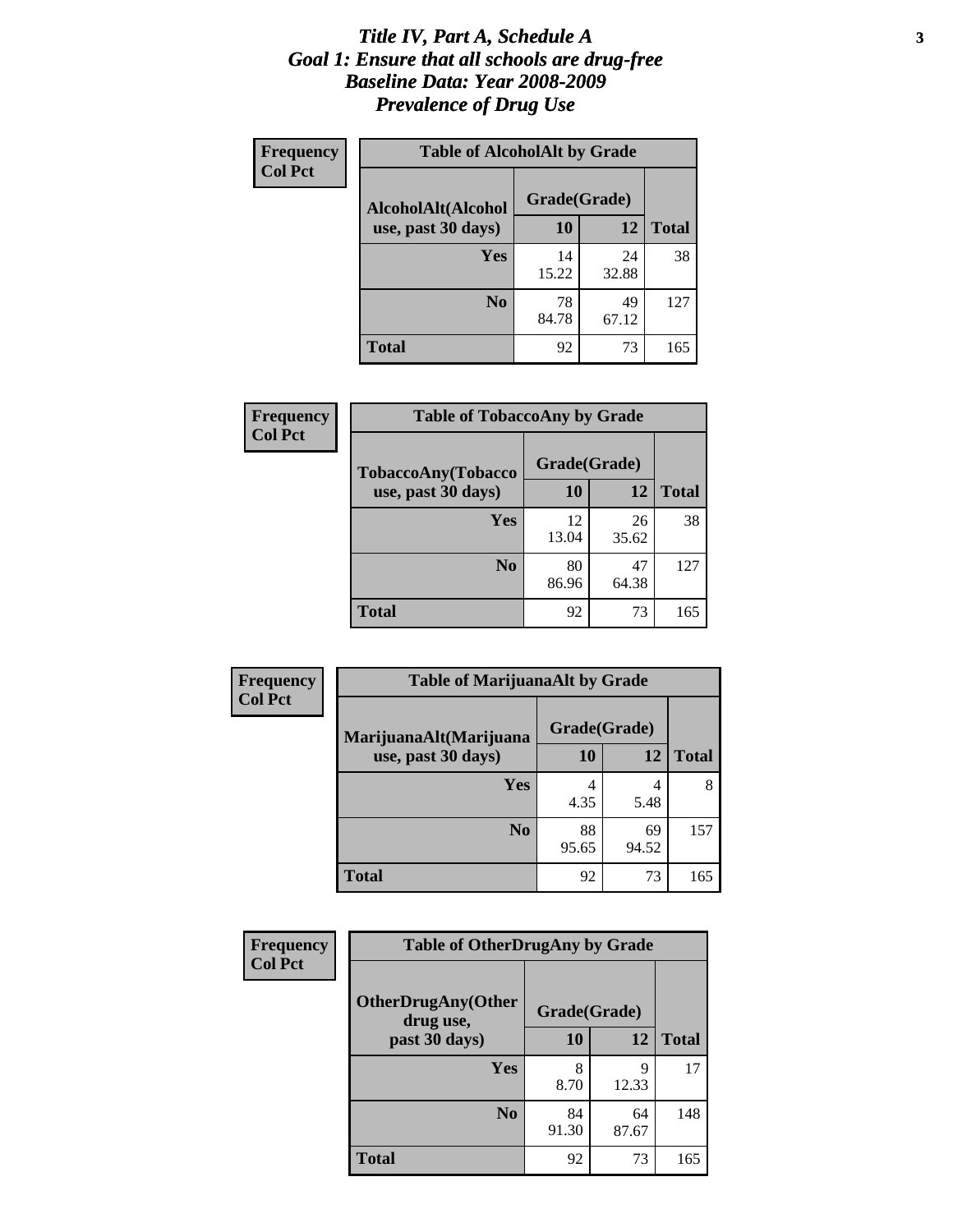#### *Average Age of Onset of Use* **4** *Results for "Average Age of Onset of Use" questions exclude students who said they did not use that substance*

| <b>Variable</b>       | Label                                                              | <b>Mean</b> |
|-----------------------|--------------------------------------------------------------------|-------------|
| Alcoholinit2          | I started using alcohol when I was                                 | 13.98       |
| Cigarettesinit2       | I started smoking tobacco when I was                               | 14.27       |
| Smokelessinit2        | I started chewing tobacco when I was                               | 13.43       |
| Marijuanainit2        | I started using marijuana when I was                               | 13.92       |
| Cocaineinit2          | I started using cocaine when I was                                 | 9.50        |
| Inhalantsinit2        | I started using inhalants when I was                               | 11.80       |
| Steroidsinit2         | I started using steroids when I was                                | 11.80       |
| Ecstasyinit2          | I started using ecstasy when I was                                 | 11.80       |
| Methinit <sub>2</sub> | I started using methamphetamines when I was                        | 11.75       |
| Hallucinogensinit2    | I started using hallucinogens when I was                           | 10.75       |
| Prescriptioninit2     | I started using prescription drugs not prescribed to me when I was | 14.09       |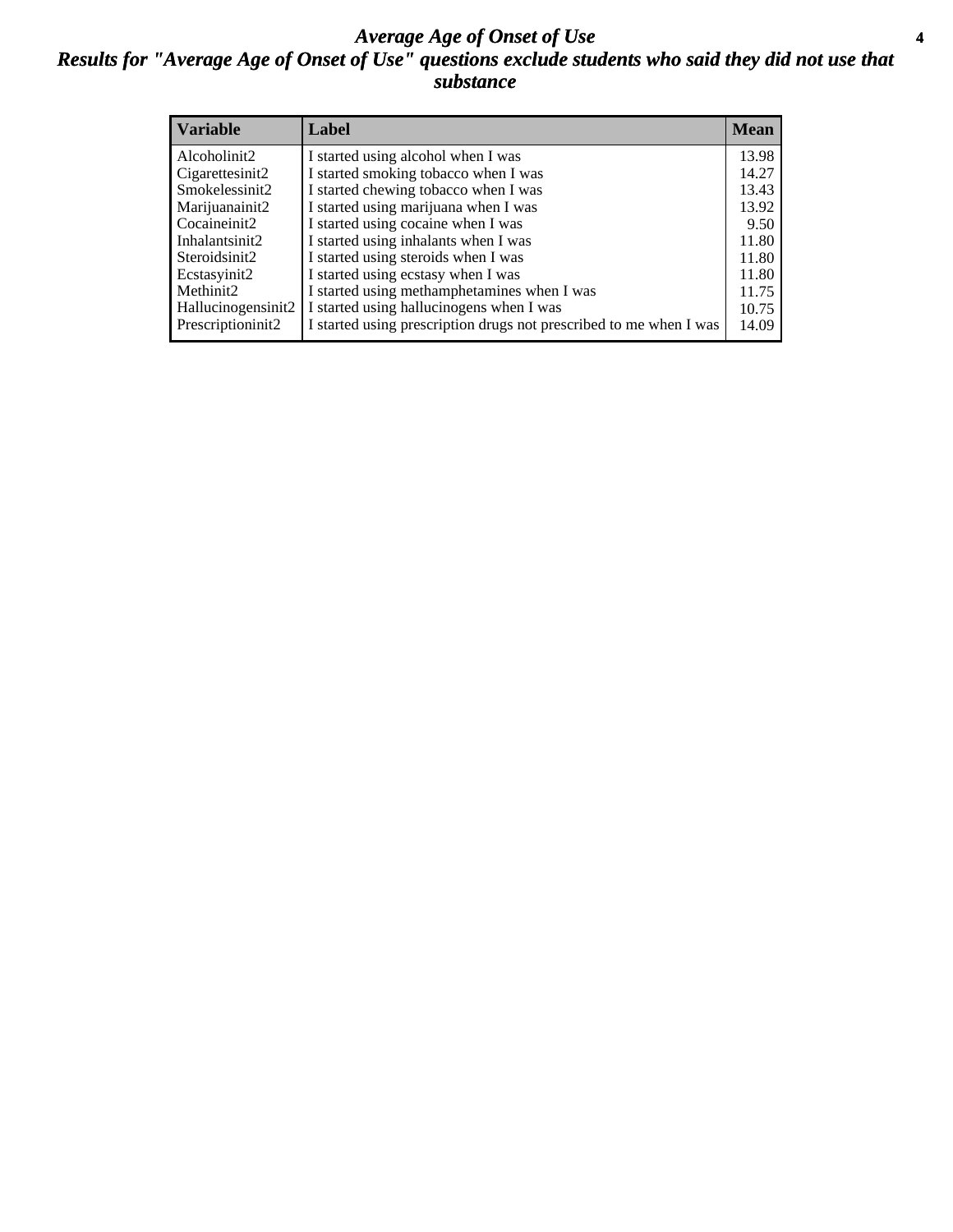# *Perception of Health Risk* **5**

| <b>Frequency</b> | <b>Table of Alcoholharmdich by Grade</b> |              |             |              |  |
|------------------|------------------------------------------|--------------|-------------|--------------|--|
| <b>Col Pct</b>   | Alcoholharmdich(I<br>think alcohol is    | Grade(Grade) |             |              |  |
|                  | harmful)                                 | 10           | 12          | <b>Total</b> |  |
|                  | <b>Yes</b>                               | 80<br>86.96  | 61<br>83.56 | 141          |  |
|                  | N <sub>0</sub>                           | 12<br>13.04  | 12<br>16.44 | 24           |  |
|                  | <b>Total</b>                             | 92           | 73          | 165          |  |

| Frequency      | <b>Table of Tobaccoharmdich by Grade</b> |              |             |              |  |
|----------------|------------------------------------------|--------------|-------------|--------------|--|
| <b>Col Pct</b> | Tobaccoharmdich(I<br>think tobacco is    | Grade(Grade) |             |              |  |
|                | harmful)                                 | 10           | 12          | <b>Total</b> |  |
|                | <b>Yes</b>                               | 90<br>97.83  | 68<br>93.15 | 158          |  |
|                | N <sub>0</sub>                           | 2.17         | 5<br>6.85   |              |  |
|                | <b>Total</b>                             | 92           | 73          | 165          |  |

| <b>Frequency</b> | <b>Table of Marijuanaharmdich by Grade</b> |              |             |              |  |  |
|------------------|--------------------------------------------|--------------|-------------|--------------|--|--|
| <b>Col Pct</b>   | Marijuanaharmdich(I<br>think marijuana is  | Grade(Grade) |             |              |  |  |
|                  | harmful)                                   | <b>10</b>    | 12          | <b>Total</b> |  |  |
|                  | Yes                                        | 84<br>91.30  | 59<br>80.82 | 143          |  |  |
|                  | N <sub>0</sub>                             | 8<br>8.70    | 14<br>19.18 | 22           |  |  |
|                  | <b>Total</b>                               | 92           | 73          | 165          |  |  |

| <b>Frequency</b> | <b>Table of Otherdrugharmdich by Grade</b>                   |             |             |              |  |
|------------------|--------------------------------------------------------------|-------------|-------------|--------------|--|
| <b>Col Pct</b>   | Otherdrugharmdich(I<br>Grade(Grade)<br>think other drugs are |             |             |              |  |
|                  | harmful)                                                     | 10          | 12          | <b>Total</b> |  |
|                  | Yes                                                          | 89<br>96.74 | 72<br>98.63 | 161          |  |
|                  | N <sub>0</sub>                                               | 3.26        | 1.37        | 4            |  |
|                  | <b>Total</b>                                                 | 92          | 73          | 165          |  |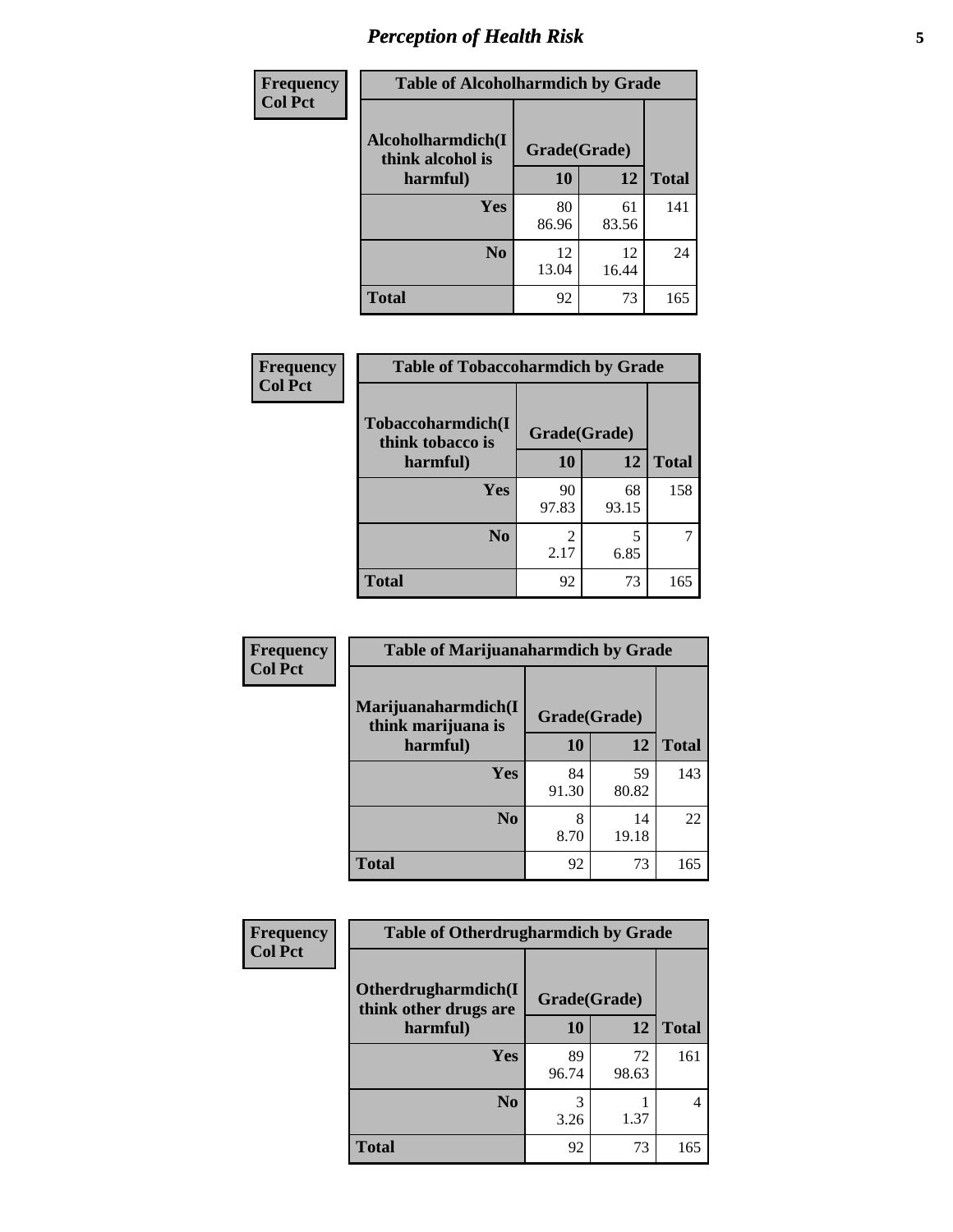# *Social Disapproval* **6**

| Frequency      | <b>Table of Alcoholpeerdich by Grade</b>                                |              |             |              |
|----------------|-------------------------------------------------------------------------|--------------|-------------|--------------|
| <b>Col Pct</b> | Alcoholpeerdich(My<br>friends would<br>disapprove if I used<br>alcohol) | Grade(Grade) |             |              |
|                |                                                                         | 10           | 12          | <b>Total</b> |
|                | <b>Yes</b>                                                              | 50<br>54.35  | 19<br>26.03 | 69           |
|                | N <sub>0</sub>                                                          | 42<br>45.65  | 54<br>73.97 | 96           |
|                | <b>Total</b>                                                            | 92           | 73          | 165          |

| <b>Frequency</b> |
|------------------|
| <b>Col Pct</b>   |

| <b>Table of Tobaccopeerdich by Grade</b>                    |              |             |              |  |  |
|-------------------------------------------------------------|--------------|-------------|--------------|--|--|
| Tobaccopeerdich(My<br>friends would<br>disapprove if I used | Grade(Grade) |             |              |  |  |
| tobacco)                                                    | 10           | 12          | <b>Total</b> |  |  |
| Yes                                                         | 57<br>61.96  | 30<br>41.10 | 87           |  |  |
| N <sub>0</sub>                                              | 35<br>38.04  | 43<br>58.90 | 78           |  |  |
| <b>Total</b>                                                | 92           | 73          | 165          |  |  |

| Frequency      | <b>Table of Marijuanapeerdich by Grade</b>                    |              |             |              |  |  |
|----------------|---------------------------------------------------------------|--------------|-------------|--------------|--|--|
| <b>Col Pct</b> | Marijuanapeerdich(My<br>friends would<br>disapprove if I used | Grade(Grade) |             |              |  |  |
|                | marijuana)                                                    | 10           | 12          | <b>Total</b> |  |  |
|                | <b>Yes</b>                                                    | 65<br>70.65  | 51<br>69.86 | 116          |  |  |
|                | N <sub>0</sub>                                                | 27<br>29.35  | 22<br>30.14 | 49           |  |  |
|                | <b>Total</b>                                                  | 92           | 73          | 165          |  |  |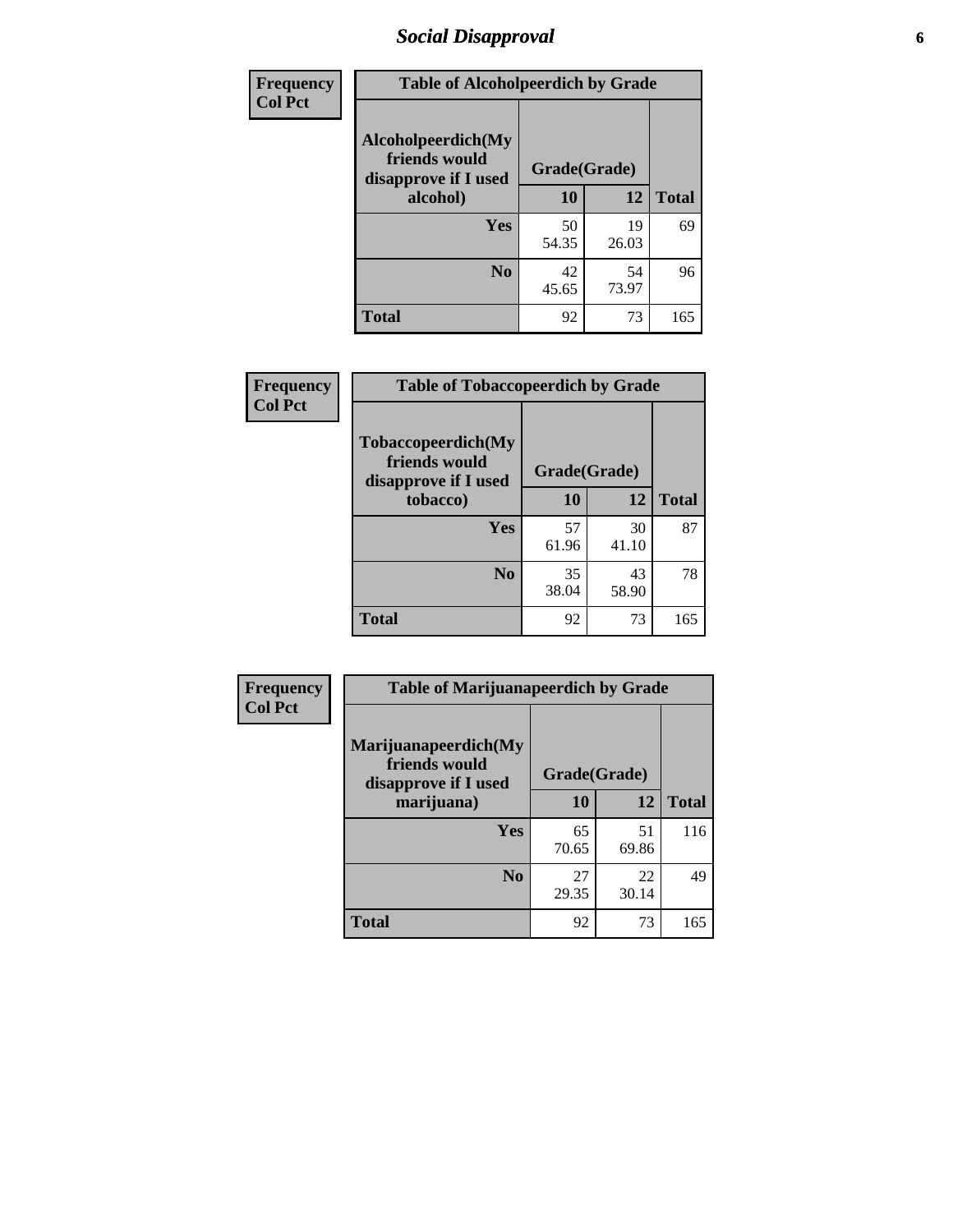# *Social Disapproval* **7**

| Frequency      | <b>Table of Otherdrugpeerdich by Grade</b>                    |              |             |              |  |
|----------------|---------------------------------------------------------------|--------------|-------------|--------------|--|
| <b>Col Pct</b> | Otherdrugpeerdich(My<br>friends would<br>disapprove if I used | Grade(Grade) |             |              |  |
|                | other drugs)                                                  | 10           | 12          | <b>Total</b> |  |
|                | <b>Yes</b>                                                    | 72<br>78.26  | 56<br>76.71 | 128          |  |
|                | N <sub>0</sub>                                                | 20<br>21.74  | 17<br>23.29 | 37           |  |
|                | <b>Total</b>                                                  | 92           | 73          | 165          |  |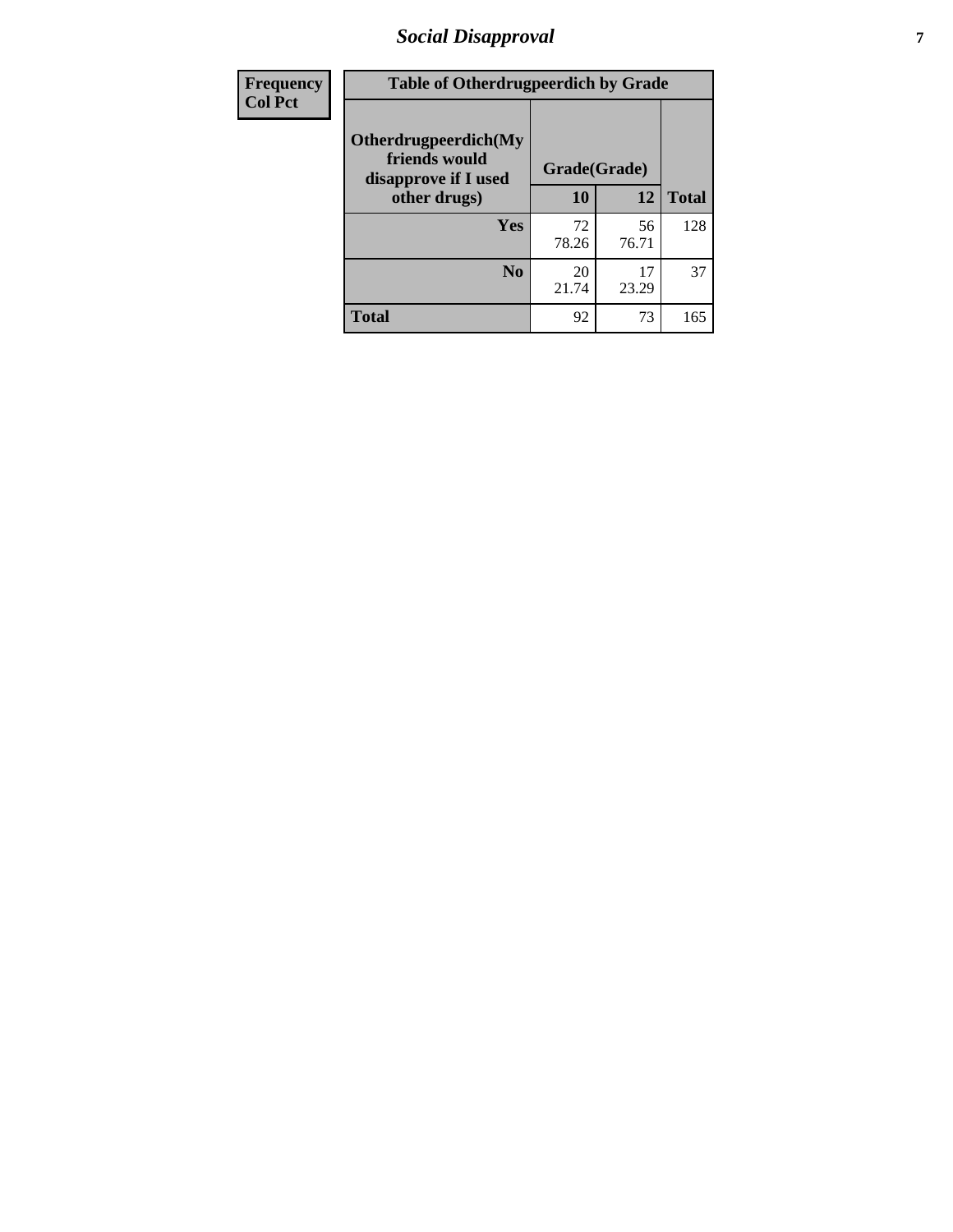#### Title IV, Part A, Schedule A **8** *Goal 2: To help ensure that all schools are safe and disciplined Baseline Data: Year 2008-2009 Student Involvement in Gang Activity*

| Frequency      | <b>Table of Gangself by Grade</b>                                                                 |                    |             |              |
|----------------|---------------------------------------------------------------------------------------------------|--------------------|-------------|--------------|
| <b>Col Pct</b> | Gangself(I<br>have<br>participated<br>in illegal<br>gang<br>activities in<br>the past 30<br>days) | Grade(Grade)<br>10 | 12          | <b>Total</b> |
|                | Yes                                                                                               | 3<br>3.26          | 2<br>2.74   | 5            |
|                | N <sub>0</sub>                                                                                    | 89<br>96.74        | 71<br>97.26 | 160          |
|                | <b>Total</b>                                                                                      | 92                 | 73          | 165          |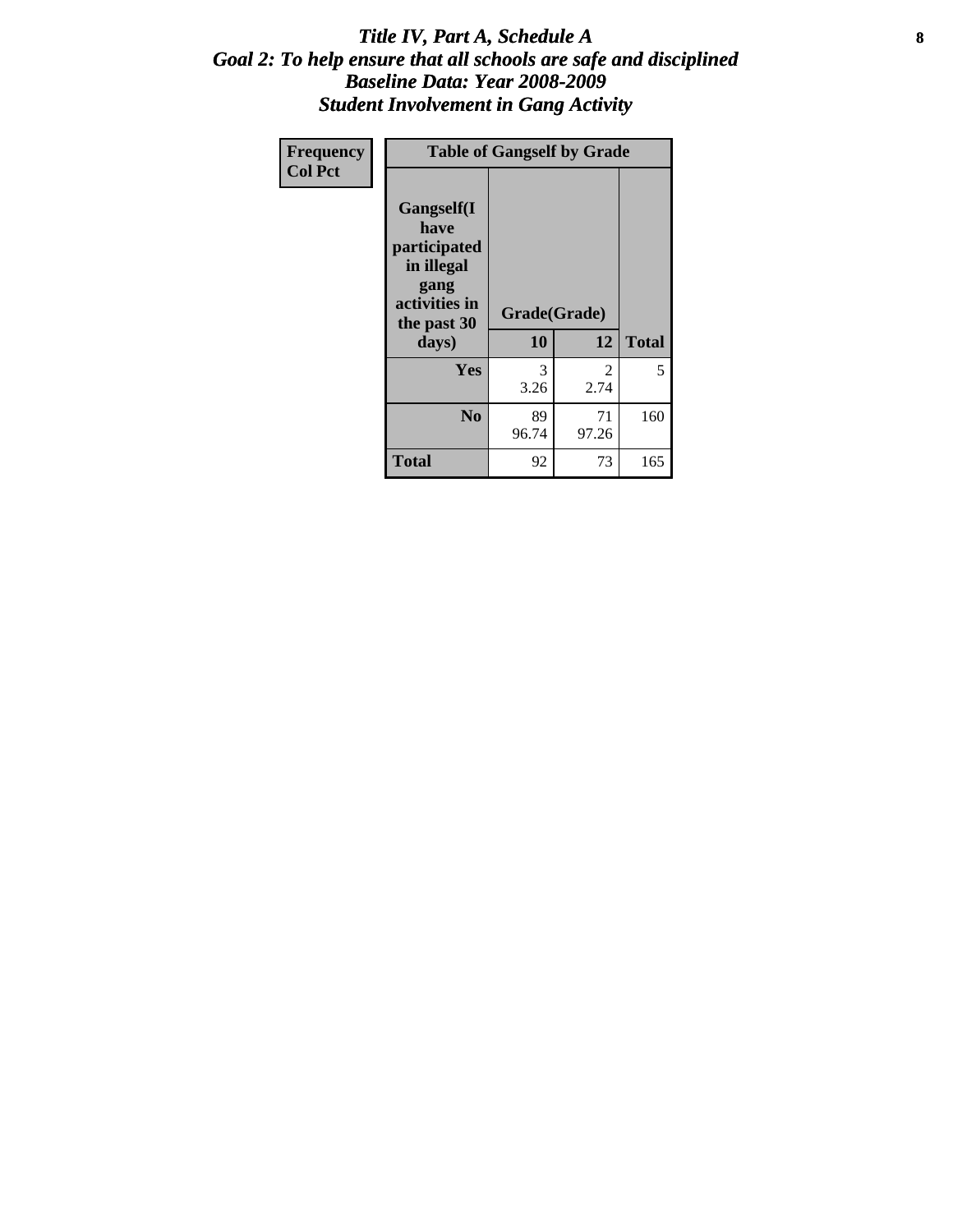# *Student Perception of School Safety* **9**

| <b>Frequency</b><br>Row Pct |
|-----------------------------|
|                             |

| <b>Table of Grade by Safeschool</b> |                                                                                                                          |                                                        |           |           |     |  |  |
|-------------------------------------|--------------------------------------------------------------------------------------------------------------------------|--------------------------------------------------------|-----------|-----------|-----|--|--|
|                                     |                                                                                                                          | Safeschool (School is a place at which I feel<br>safe) |           |           |     |  |  |
| Grade(Grade)                        | Somewhat Somewhat<br><b>Strongly</b><br><b>Strongly</b><br><b>Disagree</b><br>Agree<br>Disagree<br><b>Total</b><br>Agree |                                                        |           |           |     |  |  |
| 10                                  | 34<br>36.96                                                                                                              | 44<br>47.83                                            | 8<br>8.70 | 6<br>6.52 | 92  |  |  |
| 12                                  | 39<br>53.42                                                                                                              | 30<br>41.10                                            | 3<br>4.11 | 1.37      | 73  |  |  |
| <b>Total</b>                        | 73                                                                                                                       | 74                                                     | 11        |           | 165 |  |  |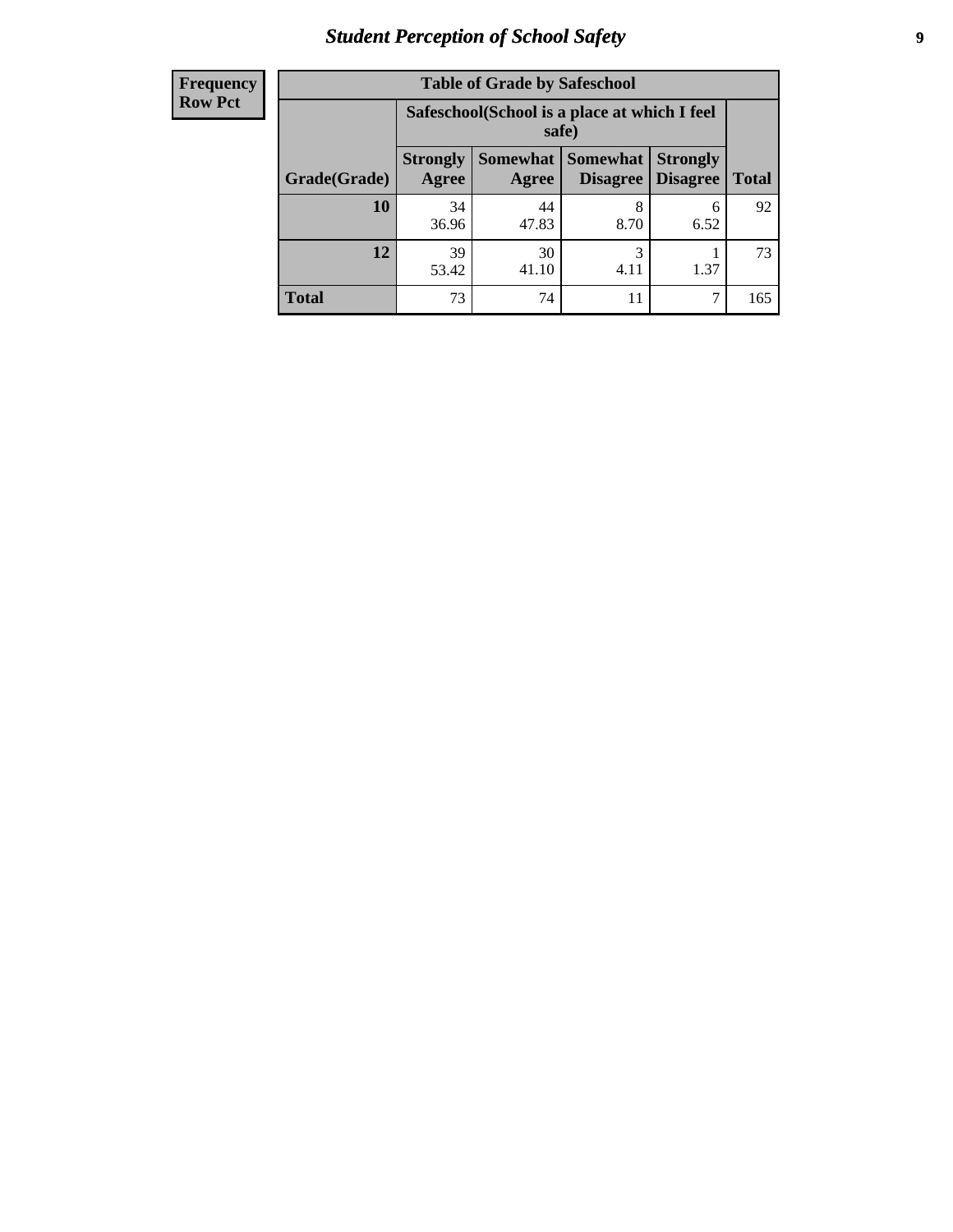### *Students Who Have Been Bullied* **10**

| <b>Frequency</b> | <b>Table of Grade by Bullied</b> |              |                        |                      |                                                                               |                       |                  |              |
|------------------|----------------------------------|--------------|------------------------|----------------------|-------------------------------------------------------------------------------|-----------------------|------------------|--------------|
| <b>Row Pct</b>   |                                  |              |                        |                      | <b>Bullied</b> (I have been bullied by other<br>students in the past 30 days) |                       |                  |              |
|                  |                                  | $\mathbf{0}$ | 1 or<br>2              | 3 <sub>to</sub><br>5 | 10<br>to  <br>19                                                              | <b>20</b><br>to<br>29 | All<br>30        |              |
|                  | Grade(Grade)                     | <b>Days</b>  | days                   | days                 | days                                                                          | days                  | days             | <b>Total</b> |
|                  | 10                               | 83<br>90.22  | 3<br>3.26              | 1.09                 | 1.09                                                                          | 1.09                  | 3<br>3.26        | 92           |
|                  | 12                               | 67<br>91.78  | $\overline{4}$<br>5.48 | 1.37                 | 1.37                                                                          | 0<br>0.00             | $\Omega$<br>0.00 | 73           |
|                  | <b>Total</b>                     | 150          | 7                      | $\mathfrak{D}$       | $\overline{2}$                                                                |                       | 3                | 165          |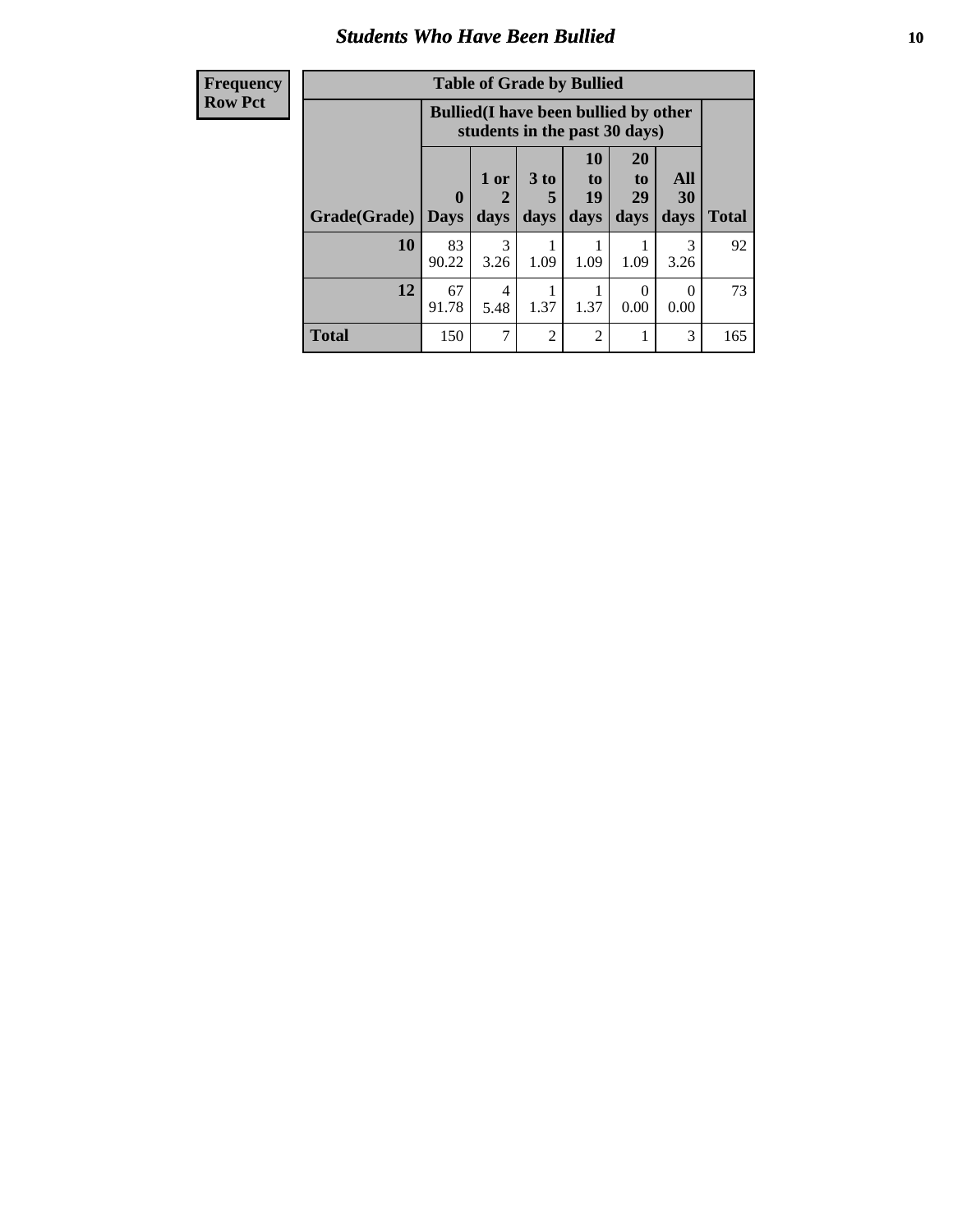### *School Climate* **11**

| <b>Frequency</b> | <b>Table of SchoolClimate1 by Grade</b> |                    |             |              |  |
|------------------|-----------------------------------------|--------------------|-------------|--------------|--|
| <b>Col Pct</b>   | SchoolClimate1(I<br>like school)        | Grade(Grade)<br>10 | 12          | <b>Total</b> |  |
|                  | <b>Strongly Agree</b>                   | 16<br>17.39        | 13<br>17.81 | 29           |  |
|                  | <b>Somewhat Agree</b>                   | 52<br>56.52        | 52<br>71.23 | 104          |  |
|                  | <b>Somewhat Disagree</b>                | 15<br>16.30        | 8<br>10.96  | 23           |  |
|                  | <b>Strongly Disagree</b>                | 9<br>9.78          | 0.00        | 9            |  |
|                  | <b>Total</b>                            | 92                 | 73          | 165          |  |

| <b>Table of SchoolClimate2 by Grade</b>           |                    |             |              |  |  |
|---------------------------------------------------|--------------------|-------------|--------------|--|--|
| SchoolClimate2(I<br>feel successful at<br>school) | Grade(Grade)<br>10 | 12          | <b>Total</b> |  |  |
| <b>Strongly Agree</b>                             | 18<br>19.57        | 23<br>31.51 | 41           |  |  |
| <b>Somewhat Agree</b>                             | 63<br>68.48        | 47<br>64.38 | 110          |  |  |
| <b>Somewhat Disagree</b>                          | 8<br>8.70          | 3<br>4.11   | 11           |  |  |
| <b>Strongly Disagree</b>                          | 3<br>3.26          | 0.00        | 3            |  |  |
| Total                                             | 92                 | 73          | 165          |  |  |

| Frequency      | <b>Table of SchoolClimate3 by Grade</b>                               |                       |             |              |  |  |
|----------------|-----------------------------------------------------------------------|-----------------------|-------------|--------------|--|--|
| <b>Col Pct</b> | SchoolClimate3(My<br>school has high<br>standards for<br>achievement) | Grade(Grade)<br>10    | 12          | <b>Total</b> |  |  |
|                | <b>Strongly Agree</b>                                                 | 57<br>61.96           | 49<br>67.12 | 106          |  |  |
|                | <b>Somewhat Agree</b>                                                 | 29<br>31.52           | 19<br>26.03 | 48           |  |  |
|                | <b>Somewhat Disagree</b>                                              | 3<br>3.26             | 4<br>5.48   |              |  |  |
|                | <b>Strongly Disagree</b>                                              | $\mathcal{R}$<br>3.26 | 1.37        | 4            |  |  |
|                | Total                                                                 | 92                    | 73          | 165          |  |  |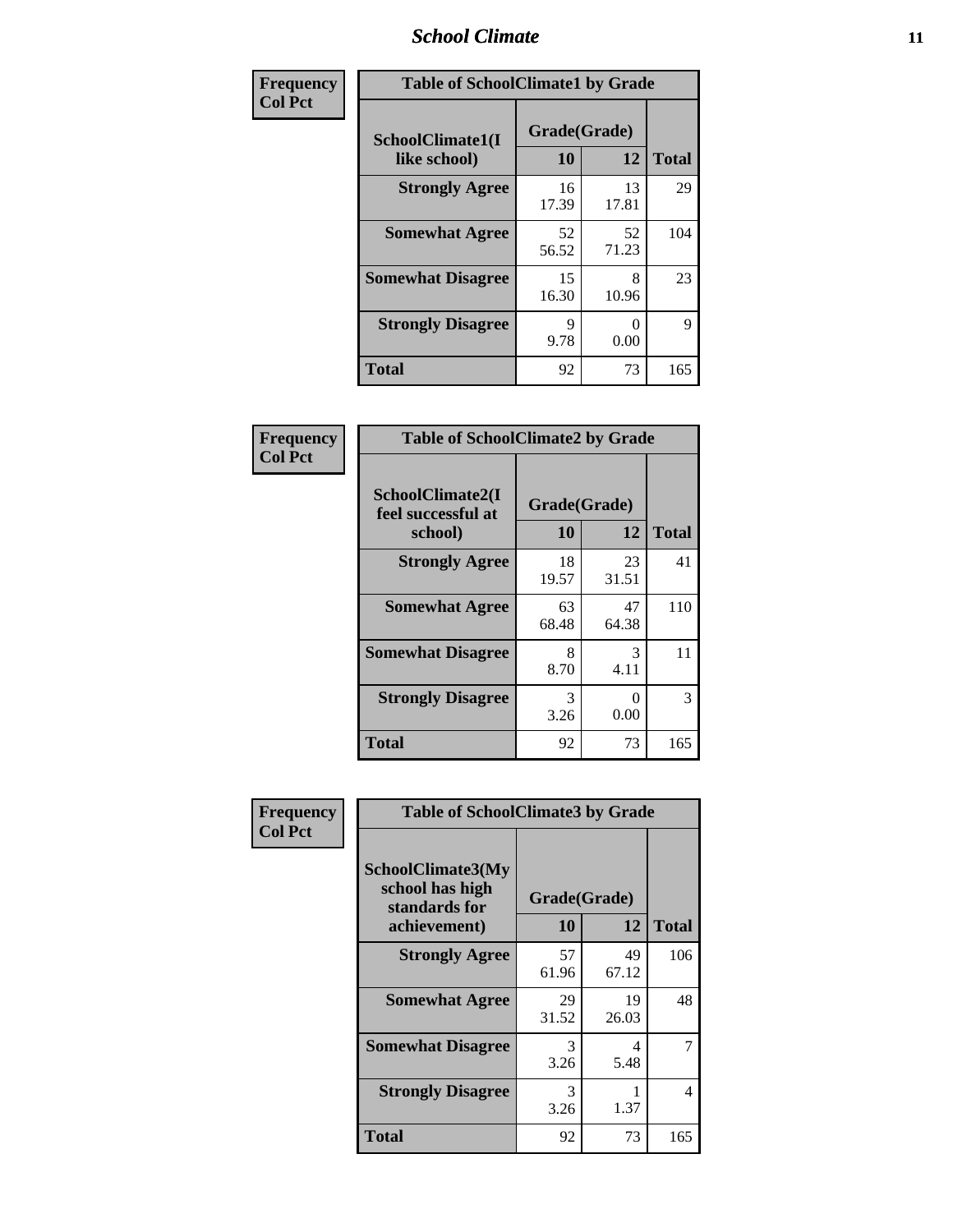### *School Climate* **12**

| Frequency      | <b>Table of SchoolClimate4 by Grade</b>                              |                    |                           |              |
|----------------|----------------------------------------------------------------------|--------------------|---------------------------|--------------|
| <b>Col Pct</b> | <b>SchoolClimate4(My</b><br>school sets clear<br>rules for behavior) | Grade(Grade)<br>10 | 12                        | <b>Total</b> |
|                | <b>Strongly Agree</b>                                                | 71<br>77.17        | 48<br>65.75               | 119          |
|                | <b>Somewhat Agree</b>                                                | 19<br>20.65        | 20<br>27.40               | 39           |
|                | <b>Somewhat Disagree</b>                                             | 1.09               | 5<br>6.85                 | 6            |
|                | <b>Strongly Disagree</b>                                             | 1.09               | $\mathbf{\Omega}$<br>0.00 | 1            |
|                | <b>Total</b>                                                         | 92                 | 73                        | 165          |

| <b>Table of SchoolClimate5 by Grade</b>                              |                    |              |     |  |
|----------------------------------------------------------------------|--------------------|--------------|-----|--|
| SchoolClimate5(I<br>know what to do in<br>an emergency at<br>school) | Grade(Grade)<br>10 | <b>Total</b> |     |  |
| <b>Strongly Agree</b>                                                | 35<br>38.04        | 44<br>60.27  | 79  |  |
| <b>Somewhat Agree</b>                                                | 40<br>43.48        | 17<br>23.29  | 57  |  |
| <b>Somewhat Disagree</b>                                             | 11<br>11.96        | 10<br>13.70  | 21  |  |
| <b>Strongly Disagree</b>                                             | 6<br>6.52          | 2<br>2.74    | 8   |  |
| <b>Total</b>                                                         | 92                 | 73           | 165 |  |

| Frequency      | <b>Table of SchoolClimate6 by Grade</b>                  |                    |                                     |              |
|----------------|----------------------------------------------------------|--------------------|-------------------------------------|--------------|
| <b>Col Pct</b> | <b>SchoolClimate6(Teachers</b><br>treat me with respect) | Grade(Grade)<br>10 | 12                                  | <b>Total</b> |
|                | <b>Strongly Agree</b>                                    | 30<br>32.61        | 42<br>57.53                         | 72           |
|                | <b>Somewhat Agree</b>                                    | 44<br>47.83        | 27<br>36.99                         | 71           |
|                | <b>Somewhat Disagree</b>                                 | 12<br>13.04        | $\mathfrak{D}$<br>2.74              | 14           |
|                | <b>Strongly Disagree</b>                                 | 6<br>6.52          | $\mathcal{D}_{\mathcal{L}}$<br>2.74 | 8            |
|                | <b>Total</b>                                             | 92                 | 73                                  | 165          |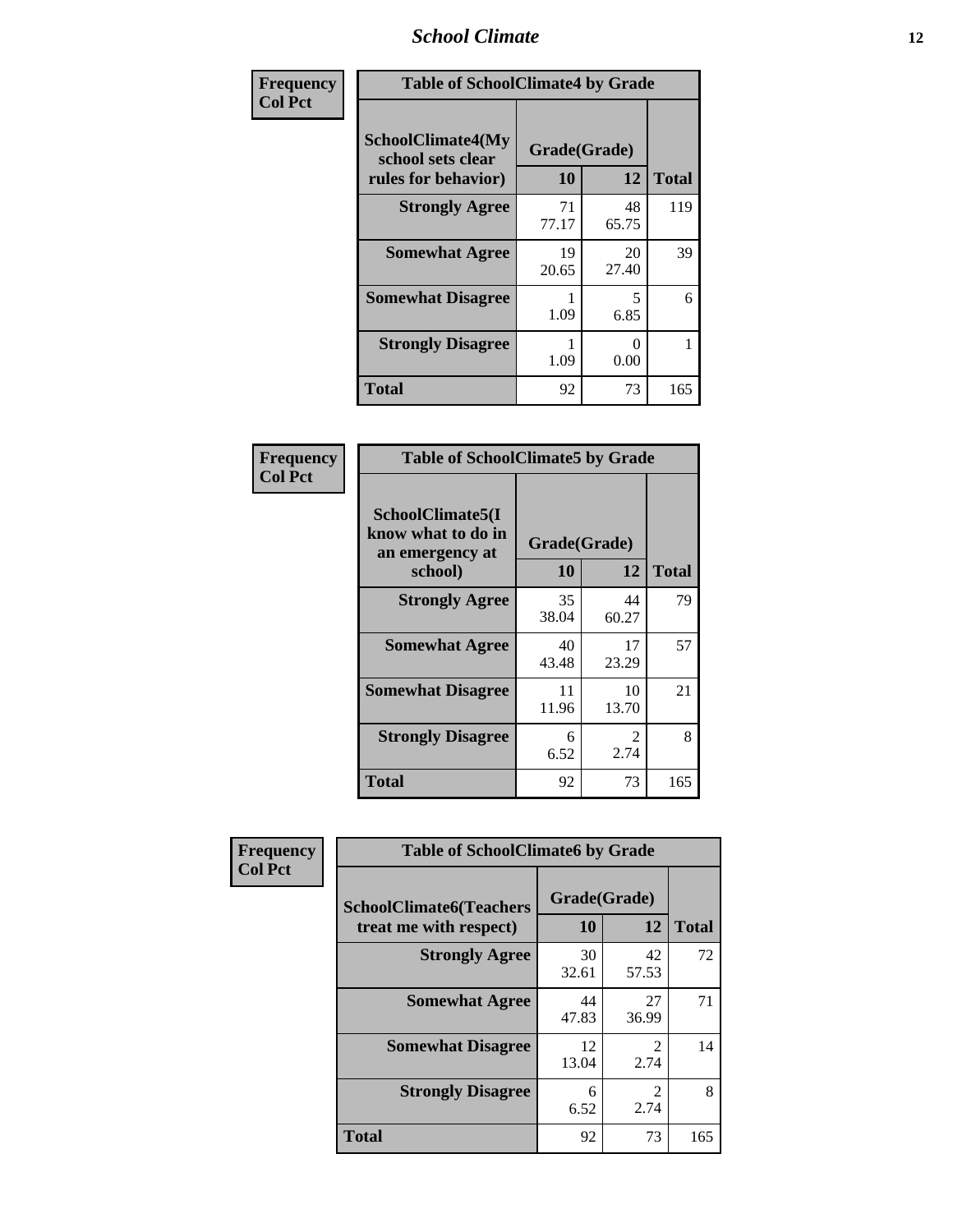### *School Climate* **13**

| Frequency      | <b>Table of SchoolClimate7 by Grade</b>                                       |                           |             |              |
|----------------|-------------------------------------------------------------------------------|---------------------------|-------------|--------------|
| <b>Col Pct</b> | <b>SchoolClimate7(Behaviors</b><br>in my class allow the<br>teacher to teach) | Grade(Grade)<br><b>10</b> | 12          | <b>Total</b> |
|                | <b>Strongly Agree</b>                                                         | 27<br>29.35               | 28<br>38.36 | 55           |
|                | <b>Somewhat Agree</b>                                                         | 49<br>53.26               | 35<br>47.95 | 84           |
|                | <b>Somewhat Disagree</b>                                                      | 12<br>13.04               | 6<br>8.22   | 18           |
|                | <b>Strongly Disagree</b>                                                      | 4<br>4.35                 | 4<br>5.48   | 8            |
|                | <b>Total</b>                                                                  | 92                        | 73          | 165          |

| Frequency      | <b>Table of SchoolClimate8 by Grade</b>                                 |              |             |              |
|----------------|-------------------------------------------------------------------------|--------------|-------------|--------------|
| <b>Col Pct</b> | <b>SchoolClimate8(Students</b><br>are frequently<br>recognized for good | Grade(Grade) |             |              |
|                | behavior)                                                               | 10           | 12          | <b>Total</b> |
|                | <b>Strongly Agree</b>                                                   | 18<br>19.57  | 21<br>28.77 | 39           |
|                | <b>Somewhat Agree</b>                                                   | 30<br>32.61  | 33<br>45.21 | 63           |
|                | <b>Somewhat Disagree</b>                                                | 28<br>30.43  | 13<br>17.81 | 41           |
|                | <b>Strongly Disagree</b>                                                | 16<br>17.39  | 6<br>8.22   | 22           |
|                | <b>Total</b>                                                            | 92           | 73          | 165          |

| Frequency<br><b>Col Pct</b> | <b>Table of SchoolClimate9 by Grade</b>                                           |                    |             |              |
|-----------------------------|-----------------------------------------------------------------------------------|--------------------|-------------|--------------|
|                             | SchoolClimate9(School<br>counselor would be<br>helpful if I needed<br>assistance) | Grade(Grade)<br>10 | 12          | <b>Total</b> |
|                             | <b>Strongly Agree</b>                                                             | 30<br>32.61        | 43<br>58.90 | 73           |
|                             | <b>Somewhat Agree</b>                                                             | 29<br>31.52        | 18<br>24.66 | 47           |
|                             | <b>Somewhat Disagree</b>                                                          | 17<br>18.48        | 5<br>6.85   | 22           |
|                             | <b>Strongly Disagree</b>                                                          | 16<br>17.39        | 7<br>9.59   | 23           |
|                             | Total                                                                             | 92                 | 73          | 165          |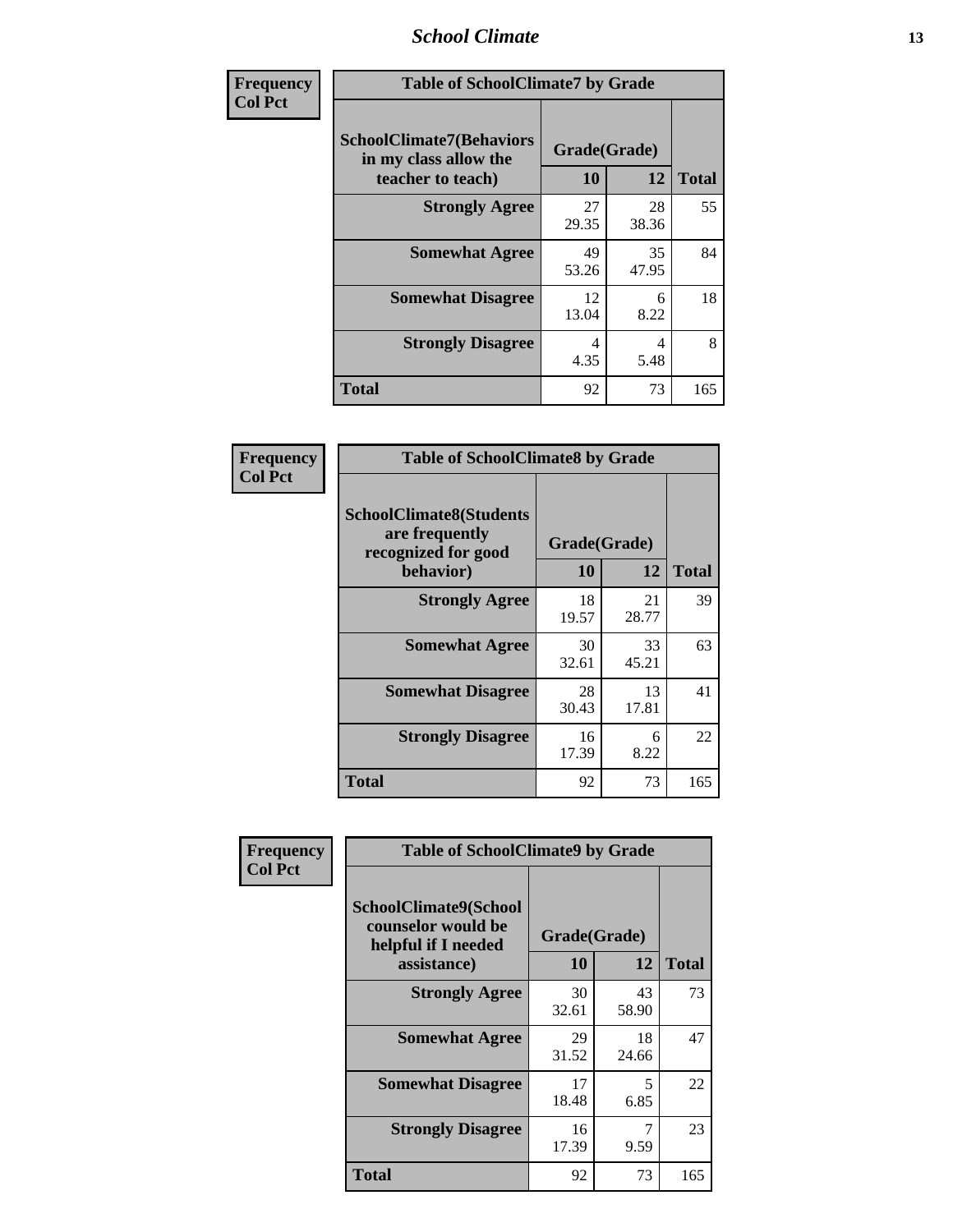### *Reasons for Dropping Out* **14**

| <b>Frequency</b> | <b>Table of Dropoutreason by Grade</b>                                   |                    |                       |              |
|------------------|--------------------------------------------------------------------------|--------------------|-----------------------|--------------|
| <b>Col Pct</b>   | Dropoutreason(If<br>I dropped out the<br>reason would<br>most likely be) | Grade(Grade)<br>10 | 12                    | <b>Total</b> |
|                  | Won't Drop out                                                           | 56<br>60.87        | 49<br>67.12           | 105          |
|                  | <b>Bored</b>                                                             | 10<br>10.87        | 9<br>12.33            | 19           |
|                  | <b>Family Reasons</b>                                                    | 6<br>6.52          | $\mathcal{L}$<br>2.74 | 8            |
|                  | <b>Being Bullied</b>                                                     | 1.09               | 5<br>6.85             | 6            |
|                  | <b>Other</b>                                                             | 19<br>20.65        | 8<br>10.96            | 27           |
|                  | Total                                                                    | 92                 | 73                    | 165          |

| Frequency      |                                                                        | <b>Table of Dropout by Grade</b> |                    |     |  |
|----------------|------------------------------------------------------------------------|----------------------------------|--------------------|-----|--|
| <b>Col Pct</b> | Dropout(I<br>have<br>thought<br>about<br>dropping<br>out of<br>school) | 10                               | Grade(Grade)<br>12 |     |  |
|                | Yes                                                                    | 23<br>25.00                      | 12<br>16.44        | 35  |  |
|                | N <sub>0</sub>                                                         | 69<br>75.00                      | 61<br>83.56        | 130 |  |
|                | <b>Total</b>                                                           | 92                               | 73                 | 165 |  |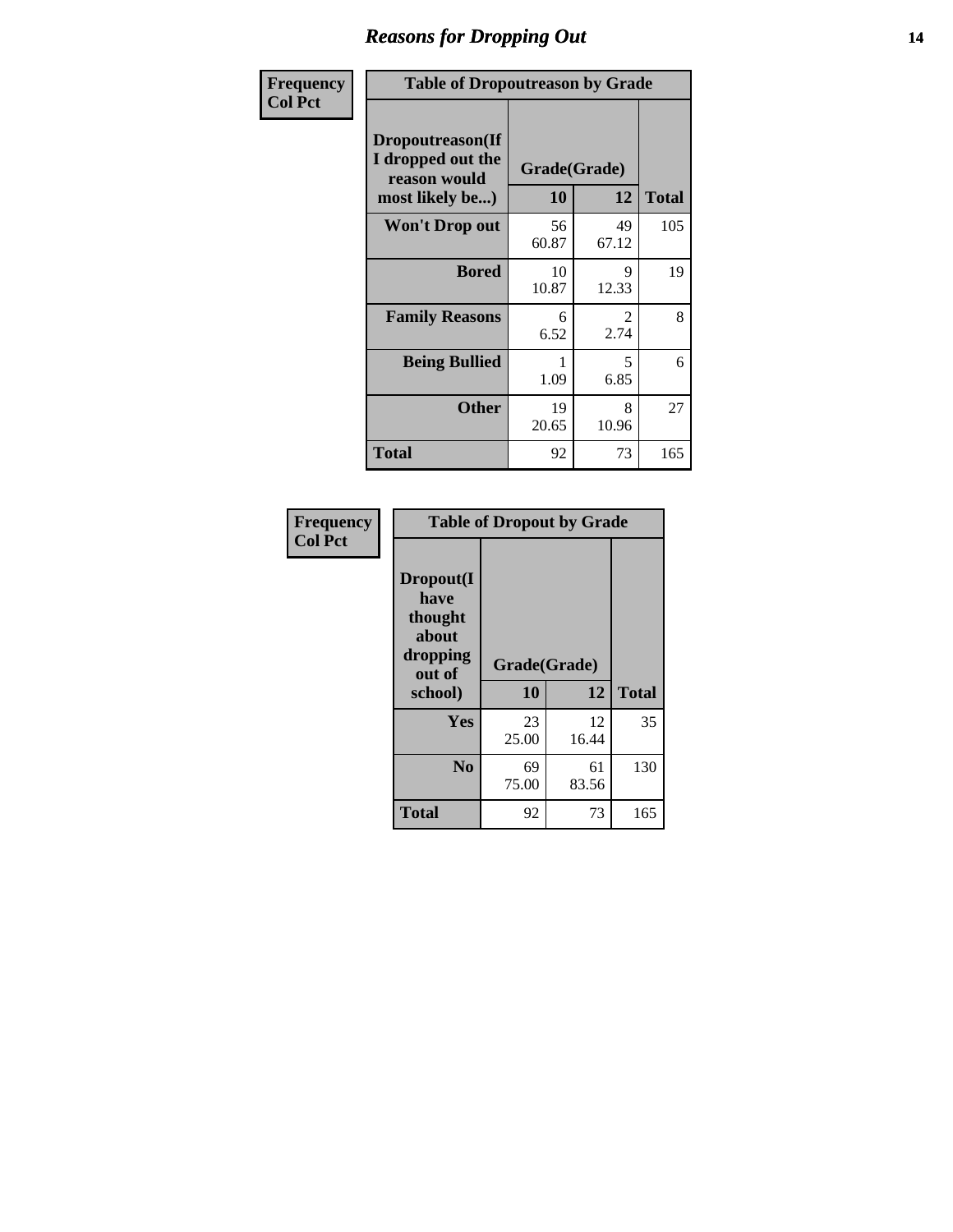*School Safety* **15**

| Frequency      | <b>Table of Gangself by Grade</b>                                                                 |                    |                       |              |
|----------------|---------------------------------------------------------------------------------------------------|--------------------|-----------------------|--------------|
| <b>Col Pct</b> | Gangself(I<br>have<br>participated<br>in illegal<br>gang<br>activities in<br>the past 30<br>days) | Grade(Grade)<br>10 | 12                    | <b>Total</b> |
|                | Yes                                                                                               | 3<br>3.26          | $\mathcal{L}$<br>2.74 | 5            |
|                | N <sub>0</sub>                                                                                    | 89<br>96.74        | 71<br>97.26           | 160          |
|                | <b>Total</b>                                                                                      | 92                 | 73                    | 165          |

| Frequency<br><b>Col Pct</b> | <b>Table of Gangpeers by Grade</b>                                                                                             |                    |             |              |
|-----------------------------|--------------------------------------------------------------------------------------------------------------------------------|--------------------|-------------|--------------|
|                             | <b>Gangpeers</b> (I<br>have friends<br>who have<br>participated<br>in illegal<br>gang<br>activities in<br>the past 30<br>days) | Grade(Grade)<br>10 | 12          | <b>Total</b> |
|                             | <b>Yes</b>                                                                                                                     | 11<br>11.96        | 4<br>5.48   | 15           |
|                             | N <sub>0</sub>                                                                                                                 | 81<br>88.04        | 69<br>94.52 | 150          |
|                             | <b>Total</b>                                                                                                                   | 92                 | 73          | 165          |

| Frequency      | <b>Table of Pickedon by Grade</b>                                   |              |             |              |
|----------------|---------------------------------------------------------------------|--------------|-------------|--------------|
| <b>Col Pct</b> | <b>Pickedon</b> (I have<br>been picked on or<br>teased at school in | Grade(Grade) |             |              |
|                | the past 30 days)                                                   | 10           | 12          | <b>Total</b> |
|                | <b>Strongly Agree</b>                                               | 13<br>14.13  | 3<br>4.11   | 16           |
|                | <b>Somewhat Agree</b>                                               | 22<br>23.91  | 13<br>17.81 | 35           |
|                | <b>Somewhat Disagree</b>                                            | 13<br>14.13  | 15<br>20.55 | 28           |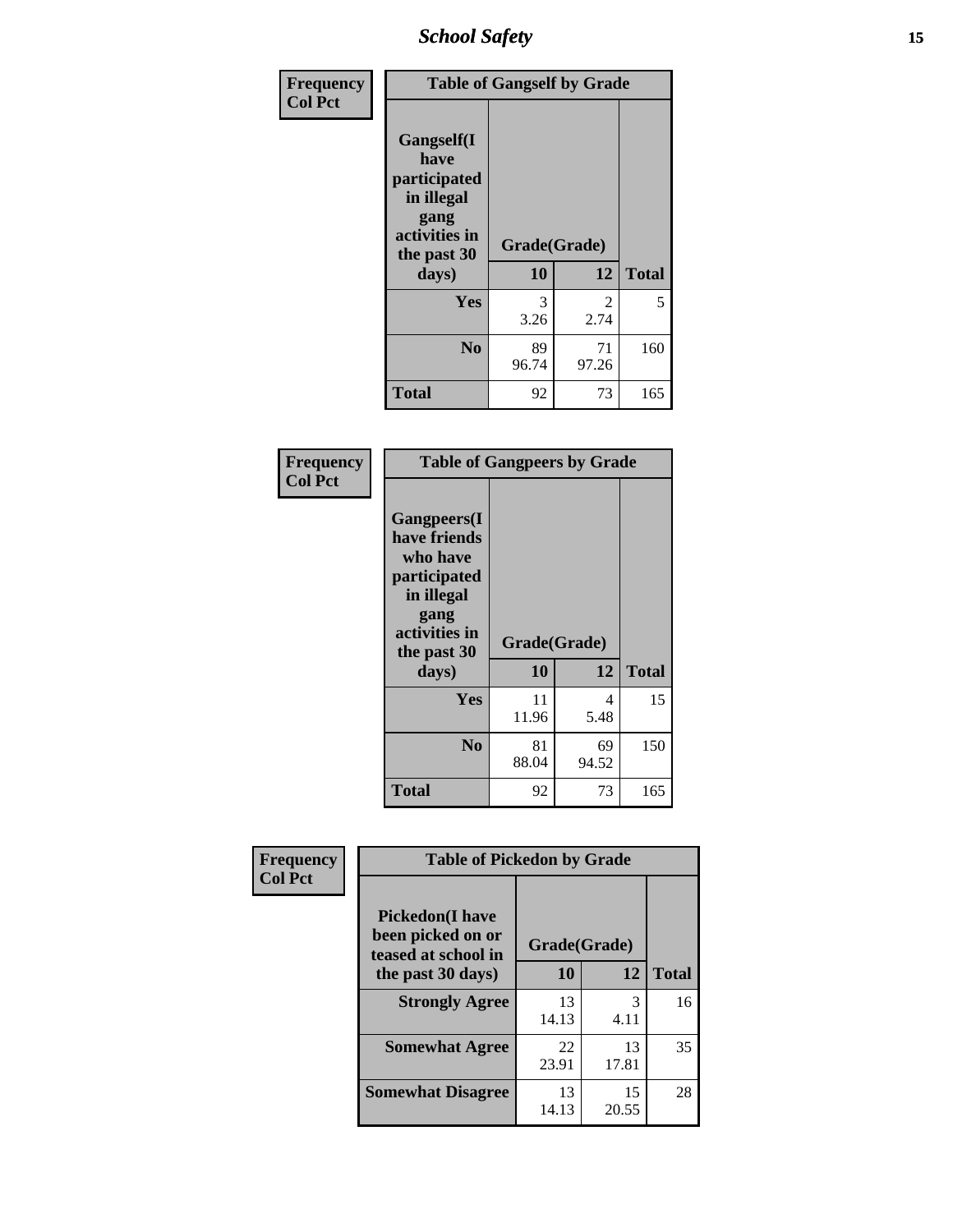*School Safety* **16**

| <b>Frequency</b> |                                                                                          | <b>Table of Pickedon by Grade</b> |             |              |  |  |  |  |  |  |
|------------------|------------------------------------------------------------------------------------------|-----------------------------------|-------------|--------------|--|--|--|--|--|--|
| <b>Col Pct</b>   | <b>Pickedon</b> (I have<br>been picked on or<br>teased at school in<br>the past 30 days) | Grade(Grade)<br>10                | 12          | <b>Total</b> |  |  |  |  |  |  |
|                  | <b>Strongly Disagree</b>                                                                 | 44<br>47.83                       | 42<br>57.53 | 86           |  |  |  |  |  |  |
|                  | <b>Total</b>                                                                             | 92                                | 73          | 165          |  |  |  |  |  |  |

| Frequency      | <b>Table of Safeschool by Grade</b>                      |                    |             |              |
|----------------|----------------------------------------------------------|--------------------|-------------|--------------|
| <b>Col Pct</b> | Safeschool(School<br>is a place at which I<br>feel safe) | Grade(Grade)<br>10 | 12          | <b>Total</b> |
|                | <b>Strongly Agree</b>                                    | 34<br>36.96        | 39<br>53.42 | 73           |
|                | <b>Somewhat Agree</b>                                    | 44<br>47.83        | 30<br>41.10 | 74           |
|                | <b>Somewhat Disagree</b>                                 | 8<br>8.70          | 3<br>4.11   | 11           |
|                | <b>Strongly Disagree</b>                                 | 6<br>6.52          | 1.37        | 7            |
|                | <b>Total</b>                                             | 92                 | 73          | 165          |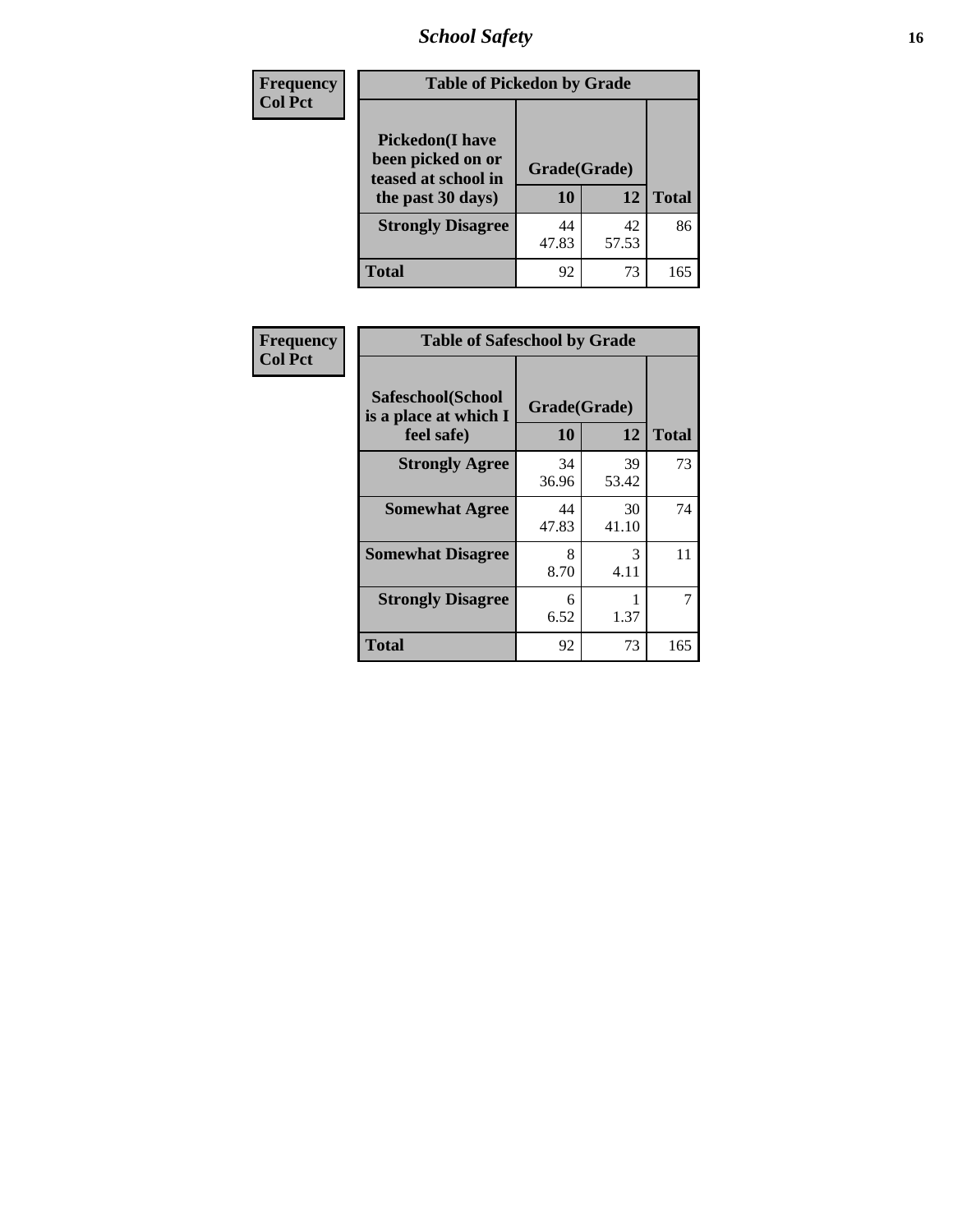*School Safety* **17**

| <b>Frequency</b> |                     |                                                                               | <b>Table of Grade by Bullied</b> |                     |                        |                               |                          |              |
|------------------|---------------------|-------------------------------------------------------------------------------|----------------------------------|---------------------|------------------------|-------------------------------|--------------------------|--------------|
| <b>Row Pct</b>   |                     | <b>Bullied</b> (I have been bullied by other<br>students in the past 30 days) |                                  |                     |                        |                               |                          |              |
|                  | Grade(Grade)   Days | $\mathbf 0$                                                                   | 1 or<br>days                     | $3$ to<br>5<br>days | 10<br>to<br>19<br>days | <b>20</b><br>to<br>29<br>days | All<br><b>30</b><br>days | <b>Total</b> |
|                  | 10                  | 83<br>90.22                                                                   | 3<br>3.26                        | 1.09                | 1.09                   | 1.09                          | 3<br>3.26                | 92           |
|                  | 12                  | 67<br>91.78                                                                   | 4<br>5.48                        | 1.37                | 1.37                   | 0<br>0.00                     | $\Omega$<br>0.00         | 73           |
|                  | <b>Total</b>        | 150                                                                           | 7                                | $\overline{2}$      | $\overline{2}$         |                               | 3                        | 165          |

| Frequency      |                     |                                                                         | <b>Table of Grade by Bulliedothers</b> |           |                  |                |                       |           |              |  |
|----------------|---------------------|-------------------------------------------------------------------------|----------------------------------------|-----------|------------------|----------------|-----------------------|-----------|--------------|--|
| <b>Row Pct</b> |                     | <b>Bulliedothers</b> (I bullied others in the past<br>$30 \text{ days}$ |                                        |           |                  |                |                       |           |              |  |
|                |                     | $\mathbf 0$                                                             | $1$ or $ $                             | 3 to      | 6 to<br>9        | 10<br>to<br>19 | <b>20</b><br>to<br>29 | All<br>30 |              |  |
|                | Grade(Grade)   Days |                                                                         | days                                   | days      | days             | days           | days                  | days      | <b>Total</b> |  |
|                | 10                  | 83<br>90.22                                                             | 2<br>2.17                              | 1.09      | 1.09             | 0<br>0.00      | 1.09                  | 4<br>4.35 | 92           |  |
|                | 12                  | 69<br>94.52                                                             | 2<br>2.74                              | 0<br>0.00 | $\Omega$<br>0.00 | 1.37           | $\mathbf{0}$<br>0.00  | 1.37      | 73           |  |
|                | <b>Total</b>        | 152                                                                     | 4                                      |           |                  |                |                       | 5         | 165          |  |

| Frequency      | <b>Table of Grade by Weaponschool</b> |                                                                                 |                   |                   |              |  |  |  |  |
|----------------|---------------------------------------|---------------------------------------------------------------------------------|-------------------|-------------------|--------------|--|--|--|--|
| <b>Row Pct</b> |                                       | <b>Weaponschool</b> (I<br>brought a weapon<br>to school in the past<br>30 days) |                   |                   |              |  |  |  |  |
|                | Grade(Grade)                          | 0<br><b>Days</b>                                                                | 1 or<br>2<br>days | All<br>30<br>days | <b>Total</b> |  |  |  |  |
|                | 10                                    | 88<br>95.65                                                                     | 1.09              | 3<br>3.26         | 92           |  |  |  |  |
|                | 12                                    | 73<br>100.00                                                                    | 0<br>0.00         | 0<br>0.00         | 73           |  |  |  |  |
|                | <b>Total</b>                          | 161                                                                             |                   | 3                 | 165          |  |  |  |  |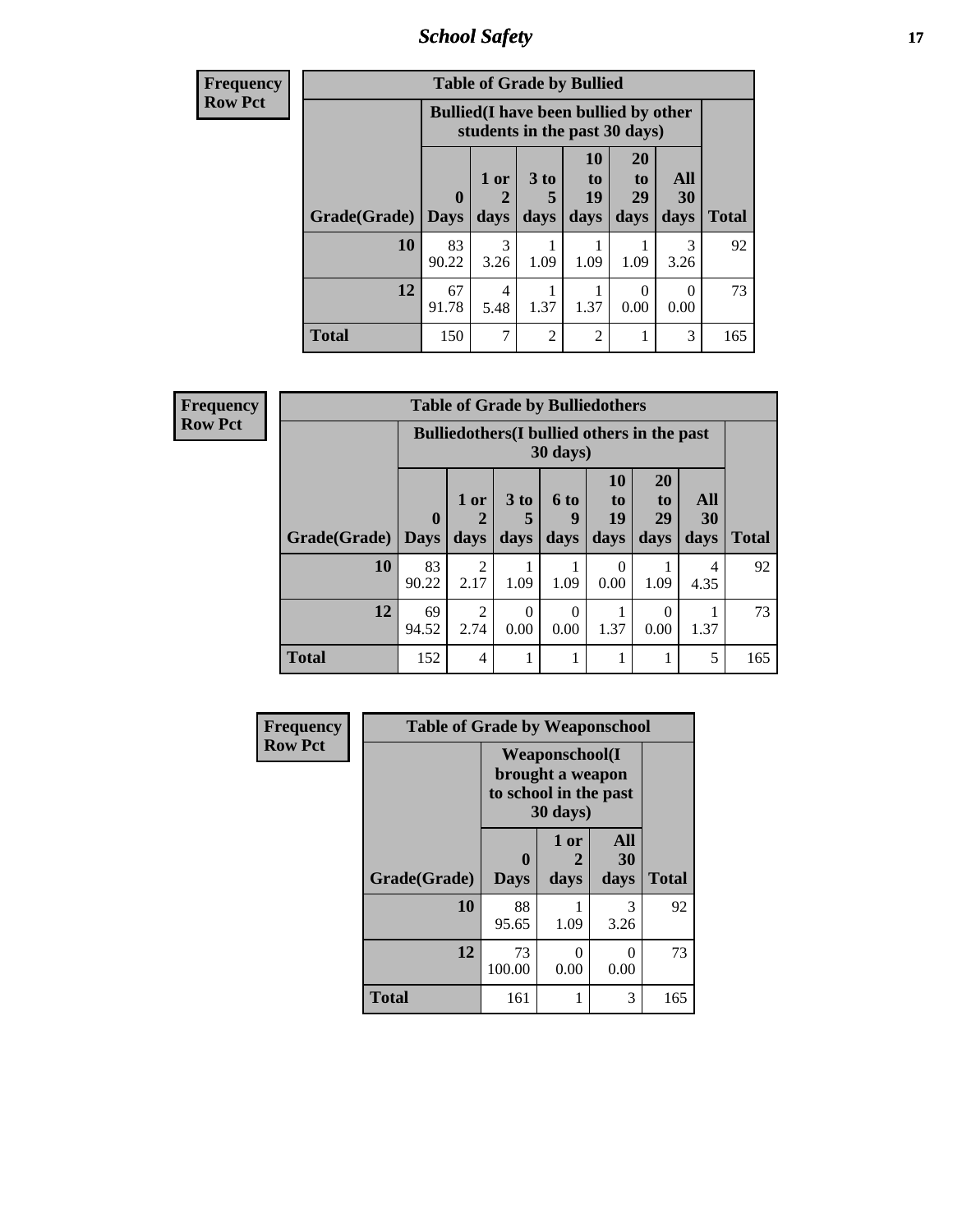*School Safety* **18**

| <b>Frequency</b> | <b>Table of Grade by Absentunsafe</b> |                                                                                                    |                   |                          |              |  |  |  |  |
|------------------|---------------------------------------|----------------------------------------------------------------------------------------------------|-------------------|--------------------------|--------------|--|--|--|--|
| <b>Row Pct</b>   |                                       | Absentunsafe(I)<br>have missed school<br>because I felt<br>unsafe in the past<br>$30 \text{ days}$ |                   |                          |              |  |  |  |  |
|                  | Grade(Grade)                          | $\mathbf{0}$<br><b>Days</b>                                                                        | 1 or<br>2<br>days | <b>All</b><br>30<br>days | <b>Total</b> |  |  |  |  |
|                  | 10                                    | 89<br>96.74                                                                                        | 1.09              | $\mathfrak{D}$<br>2.17   | 92           |  |  |  |  |
|                  | 12                                    | 73<br>100.00                                                                                       | 0<br>0.00         | 0<br>0.00                | 73           |  |  |  |  |
|                  | <b>Total</b>                          | 162                                                                                                |                   | $\overline{2}$           | 165          |  |  |  |  |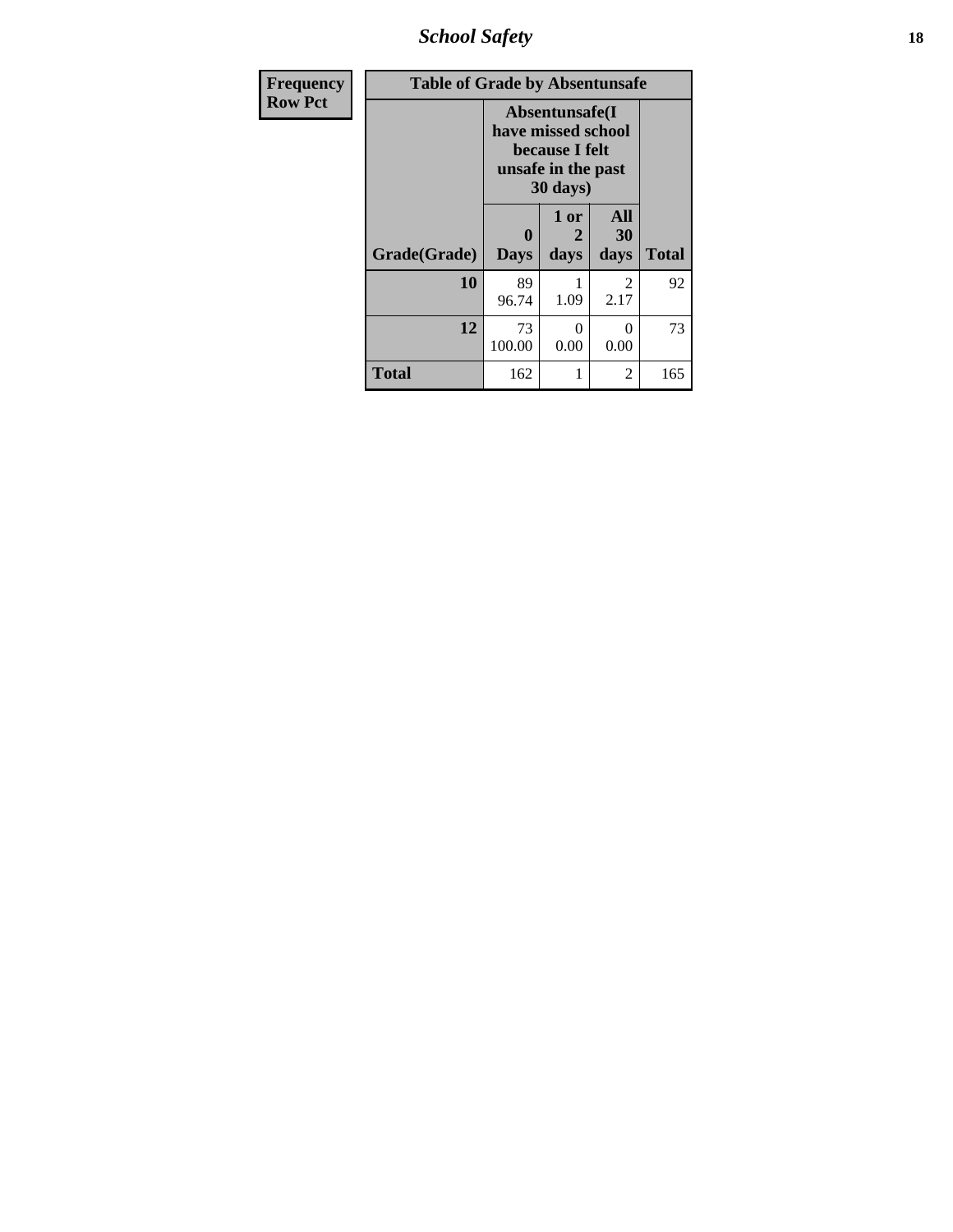#### **Frequency Row Pct**

| <b>Table of Grade by Alcohol</b> |                                 |                                    |                 |                        |                 |                   |              |              |  |  |
|----------------------------------|---------------------------------|------------------------------------|-----------------|------------------------|-----------------|-------------------|--------------|--------------|--|--|
|                                  |                                 | Alcohol(Alcohol use, past 30 days) |                 |                        |                 |                   |              |              |  |  |
| Grade(Grade)                     | <b>Did</b><br>not<br><b>use</b> | $1 - 2$<br>days                    | $3 - 5$<br>days | $6-9$<br>days          | $10-19$<br>days | $20 - 29$<br>days | Every<br>day | <b>Total</b> |  |  |
| 10                               | 78<br>84.78                     | 3<br>3.26                          | 2<br>2.17       | 1.09                   | 5<br>5.43       | 1.09              | 2<br>2.17    | 92           |  |  |
| 12                               | 49<br>67.12                     | 9<br>12.33                         | 8<br>10.96      | $\overline{2}$<br>2.74 | 2<br>2.74       | 1.37              | 2<br>2.74    | 73           |  |  |
| <b>Total</b>                     | 127                             | 12                                 | 10              | 3                      | 7               | $\overline{2}$    | 4            | 165          |  |  |

#### **Frequency Row Pct**

| <b>Table of Grade by Cigarettes</b> |                                 |                                                |                 |                        |                 |                   |                     |       |  |  |  |
|-------------------------------------|---------------------------------|------------------------------------------------|-----------------|------------------------|-----------------|-------------------|---------------------|-------|--|--|--|
|                                     |                                 | Cigarettes (Smoking tobacco use, past 30 days) |                 |                        |                 |                   |                     |       |  |  |  |
| Grade(Grade)                        | <b>Did</b><br>not<br><b>use</b> | $1 - 2$<br>days                                | $3 - 5$<br>days | $6 - 9$<br>days        | $10-19$<br>days | $20 - 29$<br>days | <b>Every</b><br>day | Total |  |  |  |
| 10                                  | 84<br>91.30                     | 1.09                                           | 0.00            | 1.09                   | 2.17            | 3.26              | 1.09                | 92    |  |  |  |
| 12                                  | 56<br>76.71                     | 8<br>10.96                                     | 9.59            | $\overline{2}$<br>2.74 | 0<br>0.00       | 0.00              | 0<br>0.00           | 73    |  |  |  |
| <b>Total</b>                        | 140                             | 9                                              | 7               | 3                      | $\overline{2}$  | 3                 |                     | 165   |  |  |  |

| <b>Frequency</b> |  |
|------------------|--|
| <b>Row Pct</b>   |  |

**I** 

| <b>Table of Grade by Smokeless</b> |                                 |                                                        |                 |               |                 |                   |                     |              |  |  |
|------------------------------------|---------------------------------|--------------------------------------------------------|-----------------|---------------|-----------------|-------------------|---------------------|--------------|--|--|
|                                    |                                 | <b>Smokeless</b> (Chewing tobaccouse,<br>past 30 days) |                 |               |                 |                   |                     |              |  |  |
| Grade(Grade)                       | <b>Did</b><br>not<br><b>use</b> | $1 - 2$<br>days                                        | $3 - 5$<br>days | $6-9$<br>days | $10-19$<br>days | $20 - 29$<br>days | <b>Every</b><br>day | <b>Total</b> |  |  |
| <b>10</b>                          | 80<br>86.96                     | $\overline{2}$<br>2.17                                 | 3<br>3.26       | 2<br>2.17     | 1.09            | 2.17              | 2<br>2.17           | 92           |  |  |
| 12                                 | 57<br>78.08                     | 6<br>8.22                                              | 3<br>4.11       | 1.37          | 1.37            | 0.00              | 6.85                | 73           |  |  |
| <b>Total</b>                       | 137                             | 8                                                      | 6               | 3             | $\overline{2}$  | $\overline{2}$    | 7                   | 165          |  |  |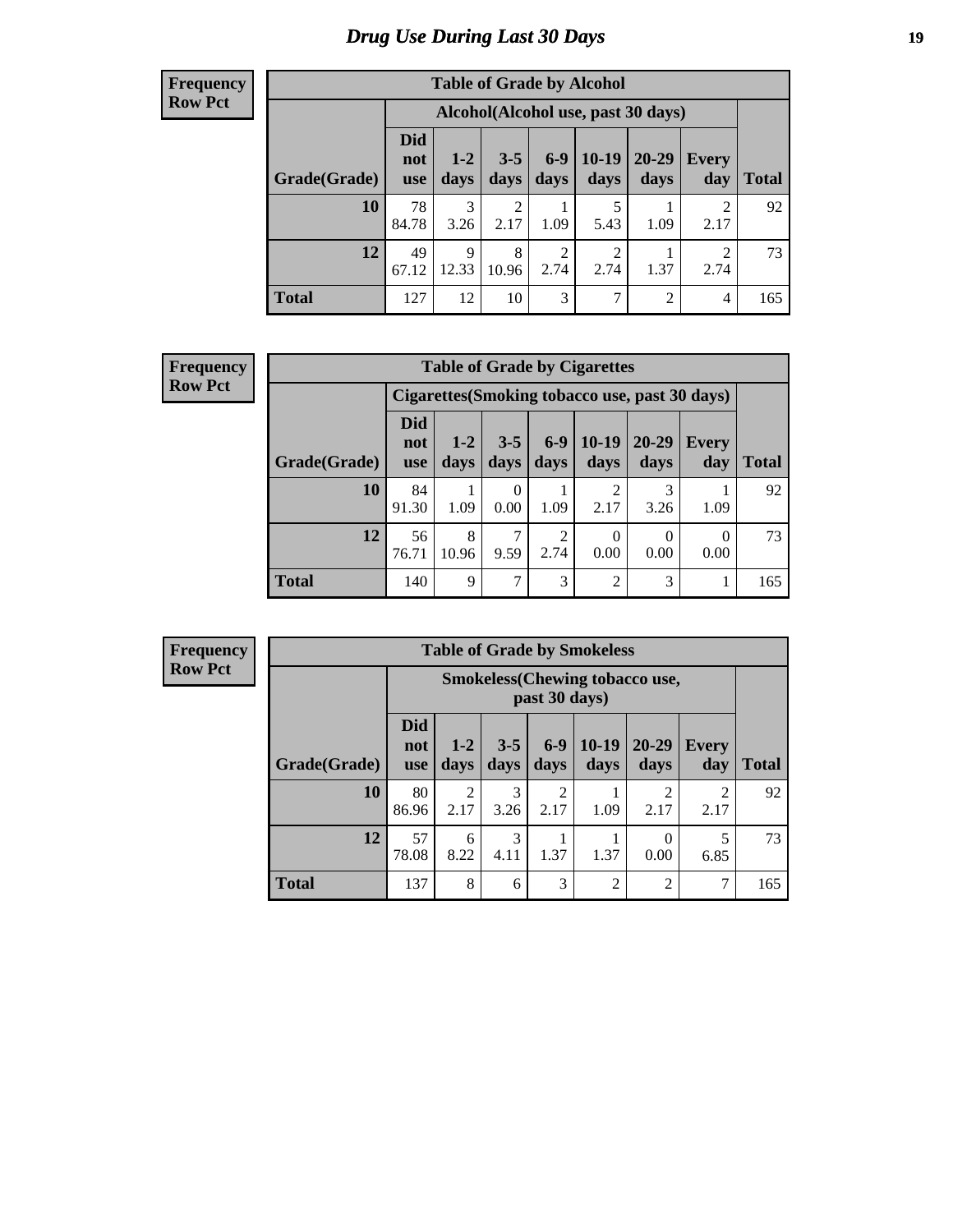| <b>Frequency</b> | <b>Table of Grade by Marijuana</b> |                                 |                           |                  |               |                   |              |  |
|------------------|------------------------------------|---------------------------------|---------------------------|------------------|---------------|-------------------|--------------|--|
| <b>Row Pct</b>   |                                    |                                 | Marijuana (Marijuana use, | past 30 days)    |               |                   |              |  |
|                  | Grade(Grade)                       | <b>Did</b><br>not<br><b>use</b> | $1 - 2$<br>days           | $3 - 5$<br>days  | $6-9$<br>days | $20 - 29$<br>days | <b>Total</b> |  |
|                  | 10                                 | 88<br>95.65                     | 0<br>0.00                 | $\Omega$<br>0.00 | 1.09          | 3<br>3.26         | 92           |  |
|                  | 12                                 | 69<br>94.52                     | $\overline{2}$<br>2.74    | 1.37             | 0<br>0.00     | 1.37              | 73           |  |
|                  | <b>Total</b>                       | 157                             | $\overline{2}$            |                  |               | 4                 | 165          |  |

| Frequency      |              |                                 |                                     |                          | <b>Table of Grade by Cocaine</b> |                   |              |              |  |  |
|----------------|--------------|---------------------------------|-------------------------------------|--------------------------|----------------------------------|-------------------|--------------|--------------|--|--|
| <b>Row Pct</b> |              |                                 | Cocaine (Cocaine use, past 30 days) |                          |                                  |                   |              |              |  |  |
|                | Grade(Grade) | <b>Did</b><br>not<br><b>use</b> | $1 - 2$<br>days                     | $3 - 5$<br>days          | $10-19$<br>days                  | $20 - 29$<br>days | Every<br>day | <b>Total</b> |  |  |
|                | 10           | 88<br>95.65                     | 0<br>0.00                           | 1.09                     | 1.09                             | 1.09              | 1.09         | 92           |  |  |
|                | 12           | 72<br>98.63                     | 1.37                                | $\left( \right)$<br>0.00 | $\Omega$<br>0.00                 | 0.00              | 0<br>0.00    | 73           |  |  |
|                | <b>Total</b> | 160                             |                                     |                          |                                  |                   |              | 165          |  |  |

| Frequency      | <b>Table of Grade by Inhalants</b> |                                 |                        |                 |                        |                     |              |
|----------------|------------------------------------|---------------------------------|------------------------|-----------------|------------------------|---------------------|--------------|
| <b>Row Pct</b> |                                    | <b>Inhalants</b> (Inhalant use, |                        |                 |                        |                     |              |
|                | Grade(Grade)                       | <b>Did</b><br>not<br><b>use</b> | $1 - 2$<br>days        | $3 - 5$<br>days | $20 - 29$<br>days      | <b>Every</b><br>day | <b>Total</b> |
|                | <b>10</b>                          | 85<br>92.39                     | 3<br>3.26              | 1.09            | $\mathfrak{D}$<br>2.17 | 1.09                | 92           |
|                | 12                                 | 71<br>97.26                     | $\overline{2}$<br>2.74 | 0<br>0.00       | 0.00                   | 0.00                | 73           |
|                | <b>Total</b>                       | 156                             | 5                      |                 | $\overline{2}$         |                     | 165          |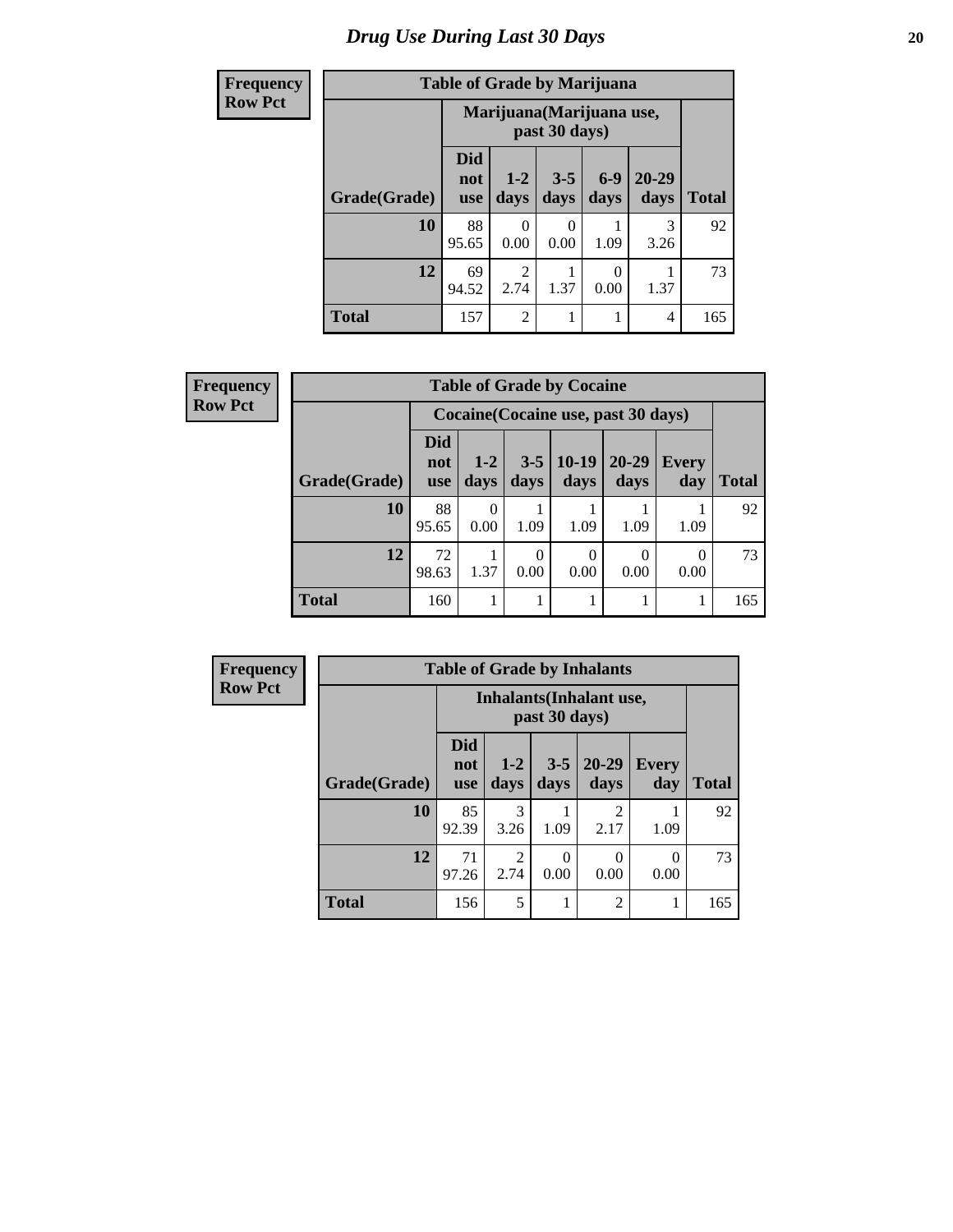Г L

| <b>Frequency</b> | <b>Table of Grade by Steroids</b> |                                         |                        |                   |                        |              |
|------------------|-----------------------------------|-----------------------------------------|------------------------|-------------------|------------------------|--------------|
| <b>Row Pct</b>   |                                   | Steroids (Steroid use,<br>past 30 days) |                        |                   |                        |              |
|                  | Grade(Grade)                      | <b>Did</b><br>not<br><b>use</b>         | $1 - 2$<br>days        | $20 - 29$<br>days | <b>Every</b><br>day    | <b>Total</b> |
|                  | 10                                | 89<br>96.74                             | 0.00                   | 1.09              | $\overline{2}$<br>2.17 | 92           |
|                  | 12                                | 70<br>95.89                             | $\mathfrak{D}$<br>2.74 | 0<br>0.00         | 1.37                   | 73           |
|                  | <b>Total</b>                      | 159                                     | $\overline{c}$         |                   | 3                      | 165          |

| <b>Frequency</b> | <b>Table of Grade by Ecstasy</b> |                          |                 |                   |                        |              |  |  |
|------------------|----------------------------------|--------------------------|-----------------|-------------------|------------------------|--------------|--|--|
| <b>Row Pct</b>   |                                  | Ecstasy (Ecstasy use,    |                 |                   |                        |              |  |  |
|                  | Grade(Grade)                     | Did<br>not<br><b>use</b> | $1 - 2$<br>days | $10 - 19$<br>days | $20 - 29$<br>days      | <b>Total</b> |  |  |
|                  | 10                               | 89<br>96.74              | 0<br>0.00       | 1.09              | $\mathfrak{D}$<br>2.17 | 92           |  |  |
|                  | 12                               | 72<br>98.63              | 1.37            | 0<br>0.00         | 0.00                   | 73           |  |  |
|                  | <b>Total</b>                     | 161                      |                 |                   | 2                      | 165          |  |  |

| <b>Frequency</b> | <b>Table of Grade by Meth</b> |                                                    |            |                   |              |  |  |
|------------------|-------------------------------|----------------------------------------------------|------------|-------------------|--------------|--|--|
| <b>Row Pct</b>   |                               | <b>Meth</b> (Methamphetamine<br>use, past 30 days) |            |                   |              |  |  |
|                  | Grade(Grade)                  | Did not<br><b>use</b>                              | $1-2$ days | $20 - 29$<br>days | <b>Total</b> |  |  |
|                  | 10                            | 89<br>96.74                                        | 0.00       | 3<br>3.26         | 92           |  |  |
|                  | 12                            | 72<br>98.63                                        | 1.37       | 0<br>0.00         | 73           |  |  |
|                  | <b>Total</b>                  | 161                                                |            | 3                 | 165          |  |  |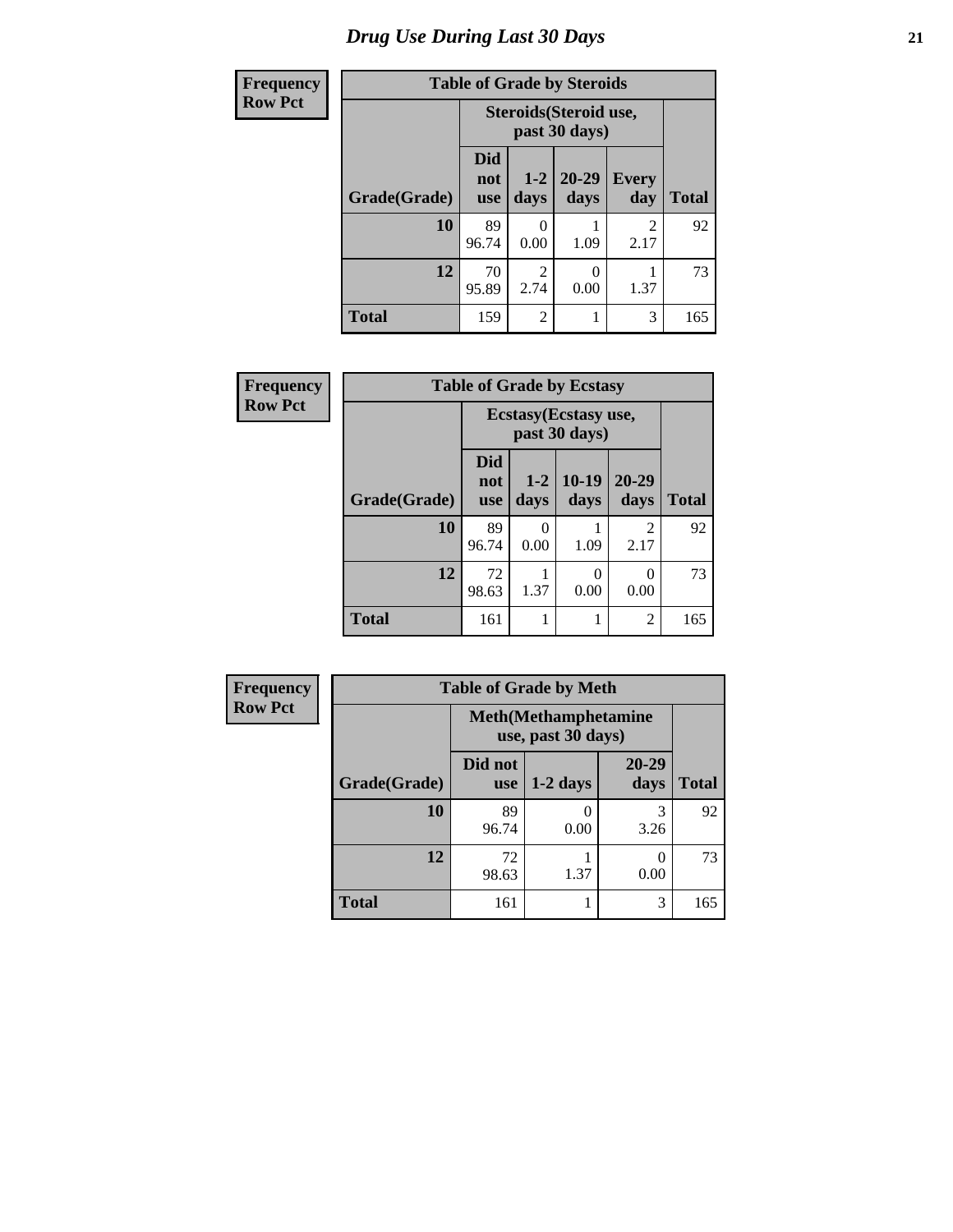| <b>Frequency</b> | <b>Table of Grade by Hallucinogens</b> |                                                   |            |                     |              |  |
|------------------|----------------------------------------|---------------------------------------------------|------------|---------------------|--------------|--|
| <b>Row Pct</b>   |                                        | Hallucinogens (Hallucinogen<br>use, past 30 days) |            |                     |              |  |
|                  | Grade(Grade)                           | Did not<br><b>use</b>                             | $1-2$ days | <b>Every</b><br>day | <b>Total</b> |  |
|                  | 10                                     | 89<br>96.74                                       | 0.00       | 3<br>3.26           | 92           |  |
|                  | 12                                     | 72<br>98.63                                       | 1.37       | 0<br>0.00           | 73           |  |
|                  | <b>Total</b>                           | 161                                               |            | 3                   | 165          |  |

| <b>Frequency</b> |              | <b>Table of Grade by Prescription</b>                                          |                 |                  |                |                   |                        |              |
|------------------|--------------|--------------------------------------------------------------------------------|-----------------|------------------|----------------|-------------------|------------------------|--------------|
| <b>Row Pct</b>   |              | <b>Prescription</b> (Prescription drugs not<br>prescribed to me, past 30 days) |                 |                  |                |                   |                        |              |
|                  | Grade(Grade) | Did<br>not<br><b>use</b>                                                       | $1 - 2$<br>days | $3 - 5$<br>days  | $6-9$<br>days  | $20 - 29$<br>days | Every<br>day           | <b>Total</b> |
|                  | 10           | 87<br>94.57                                                                    | 0<br>0.00       | $\theta$<br>0.00 | 1.09           | 2<br>2.17         | $\overline{c}$<br>2.17 | 92           |
|                  | 12           | 65<br>89.04                                                                    | 6<br>8.22       | 1.37             | 1.37           | $\theta$<br>0.00  | $\theta$<br>0.00       | 73           |
|                  | <b>Total</b> | 152                                                                            | 6               | 1                | $\overline{2}$ | 2                 | $\overline{c}$         | 165          |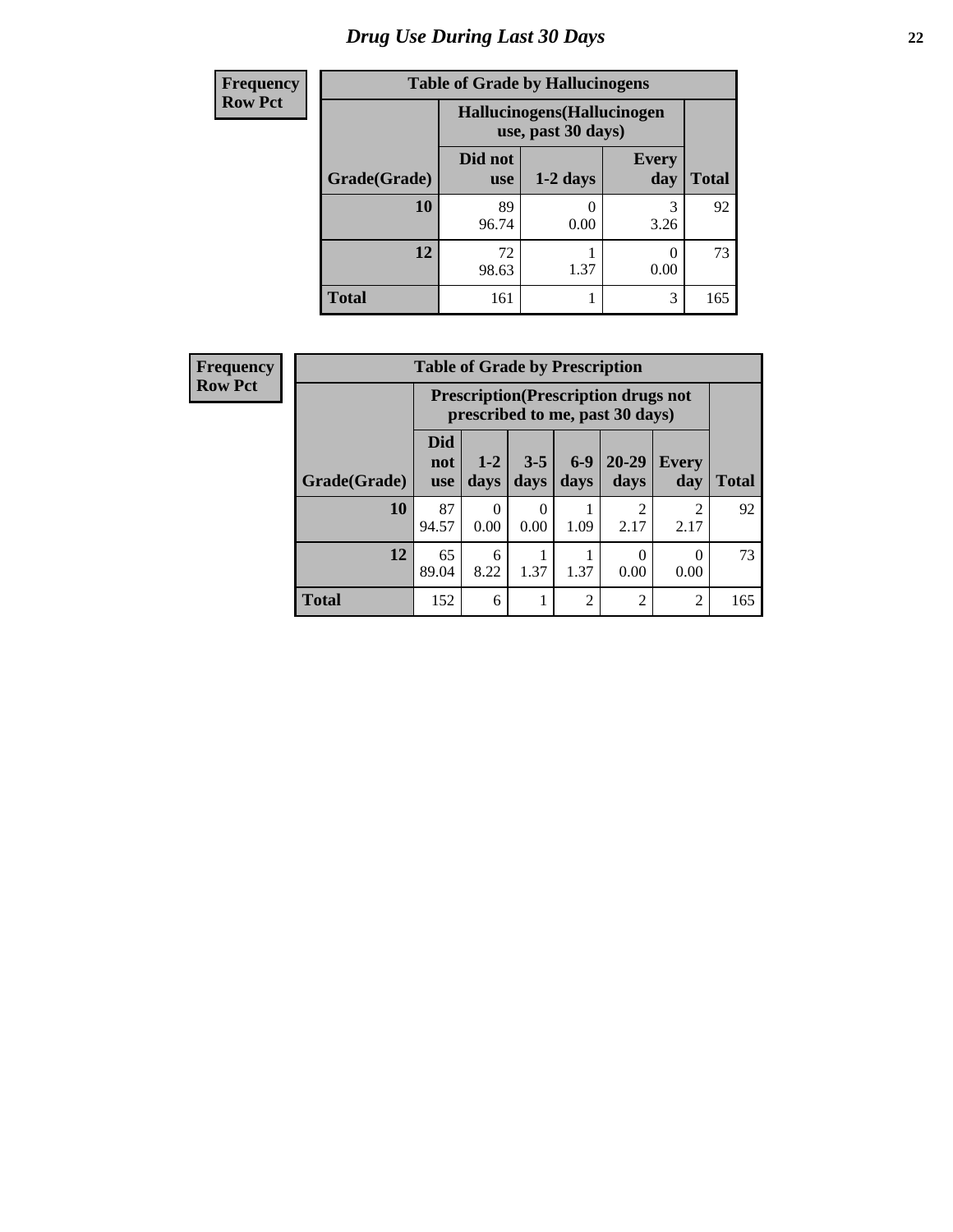| Frequency      | <b>Table of Alcoholease by Grade</b>              |                    |             |              |  |  |
|----------------|---------------------------------------------------|--------------------|-------------|--------------|--|--|
| <b>Col Pct</b> | <b>Alcoholease</b> (It is<br>easy to get alcohol) | Grade(Grade)<br>10 | 12          | <b>Total</b> |  |  |
|                | <b>Strongly Agree</b>                             | 31<br>33.70        | 44<br>60.27 | 75           |  |  |
|                | <b>Somewhat Agree</b>                             | 29<br>31.52        | 17<br>23.29 | 46           |  |  |
|                | <b>Somewhat Disagree</b>                          | 16<br>17.39        | 4<br>5.48   | 20           |  |  |
|                | <b>Strongly Disagree</b>                          | 16<br>17.39        | 8<br>10.96  | 24           |  |  |
|                | <b>Total</b>                                      | 92                 | 73          | 165          |  |  |

| Frequency      | <b>Table of Cigarettesease by Grade</b>                 |                    |             |              |  |
|----------------|---------------------------------------------------------|--------------------|-------------|--------------|--|
| <b>Col Pct</b> | Cigarettesease(It is<br>easy to get smoking<br>tobacco) | Grade(Grade)<br>10 | 12          | <b>Total</b> |  |
|                | <b>Strongly Agree</b>                                   | 40<br>43.48        | 55<br>75.34 | 95           |  |
|                | <b>Somewhat Agree</b>                                   | 21<br>22.83        | 9.59        | 28           |  |
|                | <b>Somewhat Disagree</b>                                | 15<br>16.30        | 6<br>8.22   | 21           |  |
|                | <b>Strongly Disagree</b>                                | 16<br>17.39        | 5<br>6.85   | 21           |  |
|                | <b>Total</b>                                            | 92                 | 73          | 165          |  |

| Frequency      | <b>Table of Smokelessease by Grade</b>                         |             |                    |     |
|----------------|----------------------------------------------------------------|-------------|--------------------|-----|
| <b>Col Pct</b> | <b>Smokelessease</b> (It is<br>easy to get chewing<br>tobacco) | 10          | Grade(Grade)<br>12 |     |
|                | <b>Strongly Agree</b>                                          | 46<br>50.00 | 55<br>75.34        | 101 |
|                | <b>Somewhat Agree</b>                                          | 21<br>22.83 | 8<br>10.96         | 29  |
|                | <b>Somewhat Disagree</b>                                       | 10<br>10.87 | 6<br>8.22          | 16  |
|                | <b>Strongly Disagree</b>                                       | 15<br>16.30 | 4<br>5.48          | 19  |
|                | <b>Total</b>                                                   | 92          | 73                 | 165 |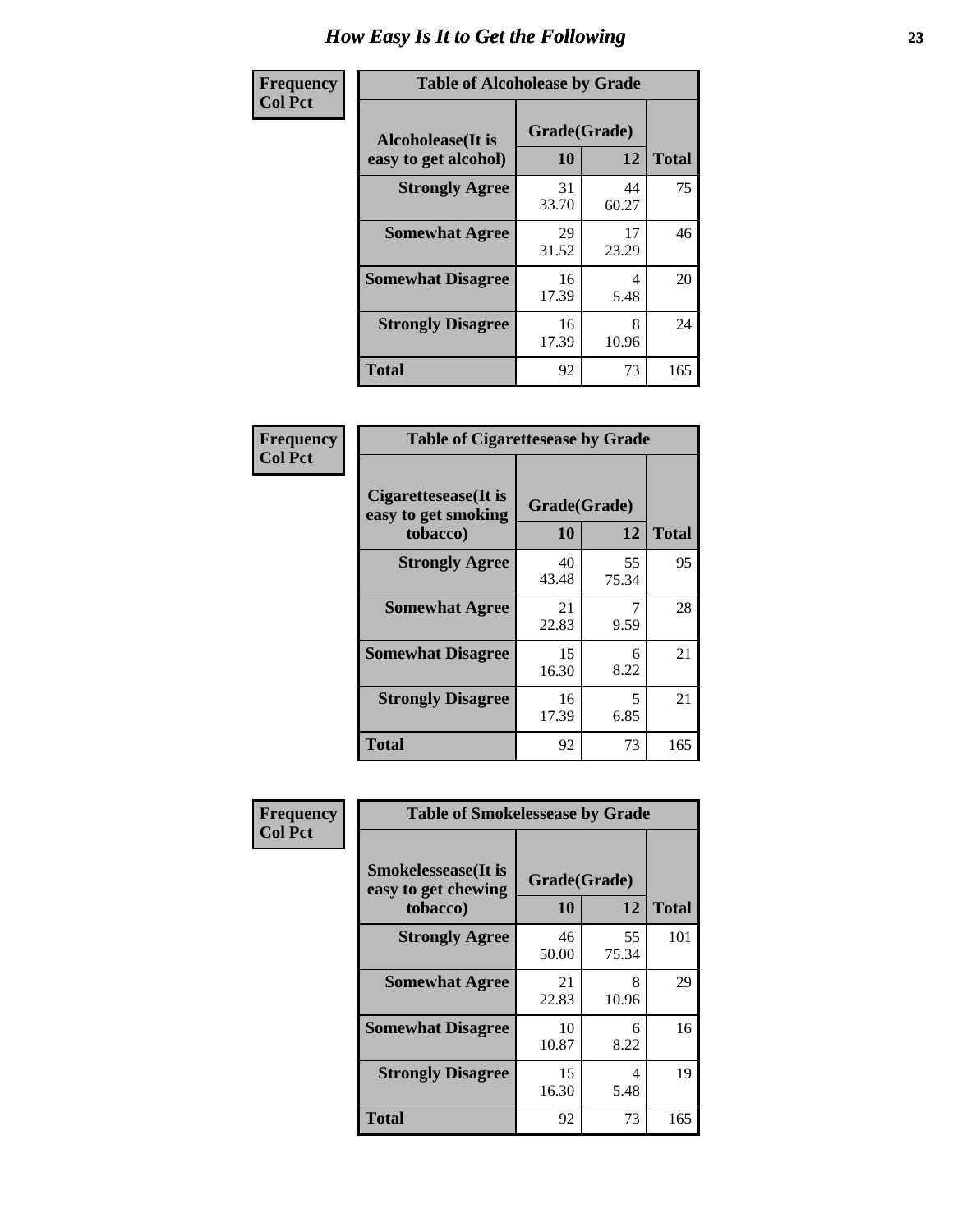| Frequency      | <b>Table of Marijuanaease by Grade</b>            |                           |             |              |  |
|----------------|---------------------------------------------------|---------------------------|-------------|--------------|--|
| <b>Col Pct</b> | Marijuanaease (It is<br>easy to get<br>marijuana) | Grade(Grade)<br><b>10</b> | 12          | <b>Total</b> |  |
|                | <b>Strongly Agree</b>                             | 19<br>20.65               | 25<br>34.25 | 44           |  |
|                | <b>Somewhat Agree</b>                             | 25<br>27.17               | 21<br>28.77 | 46           |  |
|                | <b>Somewhat Disagree</b>                          | 18<br>19.57               | 14<br>19.18 | 32           |  |
|                | <b>Strongly Disagree</b>                          | 30<br>32.61               | 13<br>17.81 | 43           |  |
|                | <b>Total</b>                                      | 92                        | 73          | 165          |  |

| <b>Table of Cocaineease by Grade</b>              |                    |              |     |  |  |  |  |
|---------------------------------------------------|--------------------|--------------|-----|--|--|--|--|
| <b>Cocaineease</b> (It is<br>easy to get cocaine) | Grade(Grade)<br>10 | <b>Total</b> |     |  |  |  |  |
| <b>Strongly Agree</b>                             | 7<br>7.61          | 9.59         | 14  |  |  |  |  |
| <b>Somewhat Agree</b>                             | 17<br>18.48        | 15<br>20.55  | 32  |  |  |  |  |
| <b>Somewhat Disagree</b>                          | 28<br>30.43        | 25<br>34.25  | 53  |  |  |  |  |
| <b>Strongly Disagree</b>                          | 40<br>43.48        | 26<br>35.62  | 66  |  |  |  |  |
| <b>Total</b>                                      | 92                 | 73           | 165 |  |  |  |  |

| Frequency      | <b>Table of Inhalantsease by Grade</b>                   |                           |             |              |  |
|----------------|----------------------------------------------------------|---------------------------|-------------|--------------|--|
| <b>Col Pct</b> | <b>Inhalantsease</b> (It is<br>easy to get<br>inhalants) | Grade(Grade)<br><b>10</b> | 12          | <b>Total</b> |  |
|                | <b>Strongly Agree</b>                                    | 37<br>40.22               | 31<br>42.47 | 68           |  |
|                | <b>Somewhat Agree</b>                                    | 19<br>20.65               | 13<br>17.81 | 32           |  |
|                | <b>Somewhat Disagree</b>                                 | 11<br>11.96               | 16<br>21.92 | 27           |  |
|                | <b>Strongly Disagree</b>                                 | 25<br>27.17               | 13<br>17.81 | 38           |  |
|                | <b>Total</b>                                             | 92                        | 73          | 165          |  |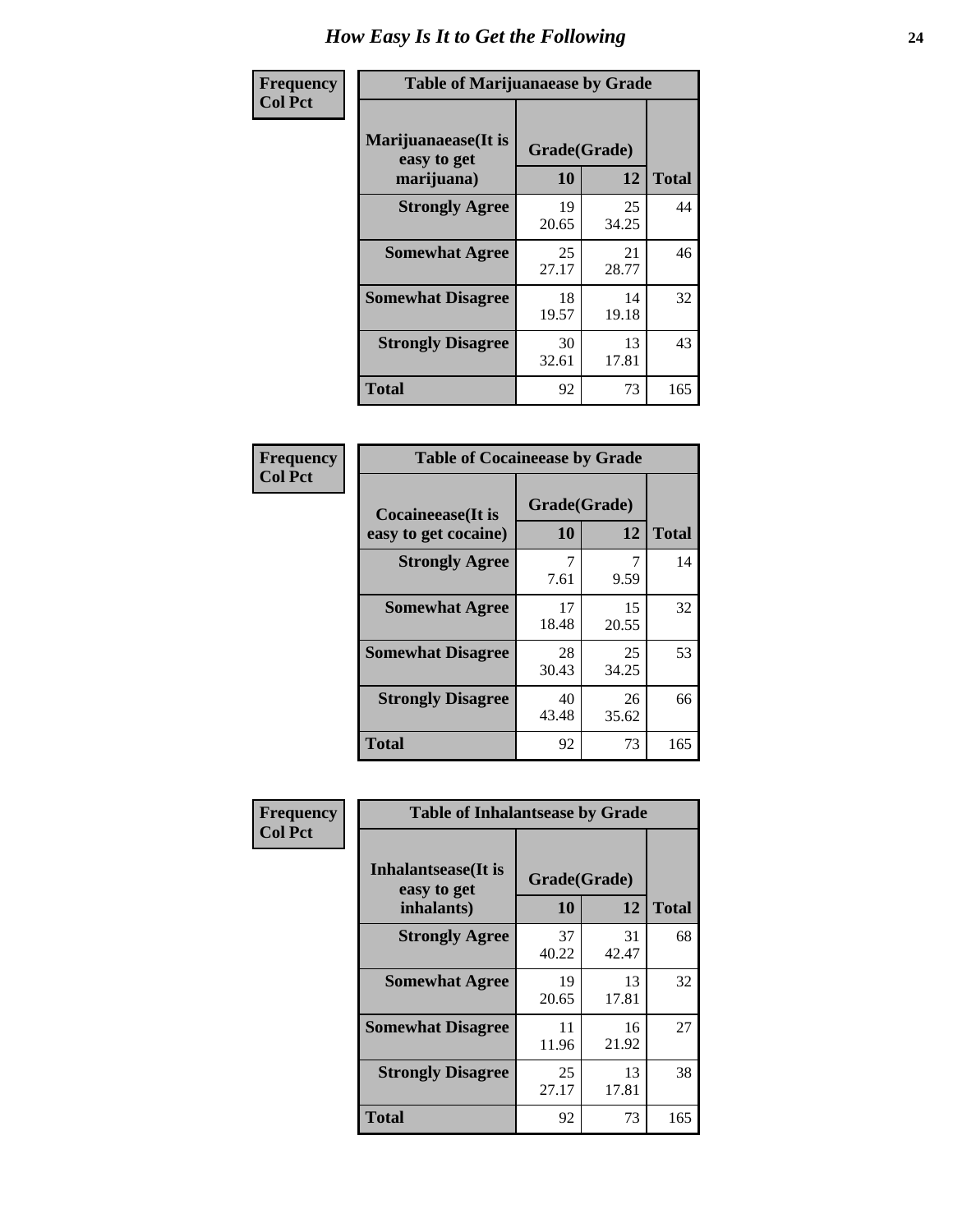| Frequency      | <b>Table of Steroidsease by Grade</b>               |                    |             |              |  |  |  |  |
|----------------|-----------------------------------------------------|--------------------|-------------|--------------|--|--|--|--|
| <b>Col Pct</b> | <b>Steroidsease</b> (It is<br>easy to get steroids) | Grade(Grade)<br>10 | 12          | <b>Total</b> |  |  |  |  |
|                | <b>Strongly Agree</b>                               | 14<br>15.22        | 23<br>31.51 | 37           |  |  |  |  |
|                | <b>Somewhat Agree</b>                               | 28<br>30.43        | 19<br>26.03 | 47           |  |  |  |  |
|                | <b>Somewhat Disagree</b>                            | 17<br>18.48        | 18<br>24.66 | 35           |  |  |  |  |
|                | <b>Strongly Disagree</b>                            | 33<br>35.87        | 13<br>17.81 | 46           |  |  |  |  |
|                | Total                                               | 92                 | 73          | 165          |  |  |  |  |

| Frequency      | <b>Table of Ecstasyease by Grade</b>              |                    |              |     |  |  |  |  |  |
|----------------|---------------------------------------------------|--------------------|--------------|-----|--|--|--|--|--|
| <b>Col Pct</b> | <b>Ecstasyease</b> (It is<br>easy to get ecstasy) | Grade(Grade)<br>10 | <b>Total</b> |     |  |  |  |  |  |
|                | <b>Strongly Agree</b>                             | 10<br>10.87        | 10<br>13.70  | 20  |  |  |  |  |  |
|                | <b>Somewhat Agree</b>                             | 11<br>11.96        | 20<br>27.40  | 31  |  |  |  |  |  |
|                | <b>Somewhat Disagree</b>                          | 23<br>25.00        | 20<br>27.40  | 43  |  |  |  |  |  |
|                | <b>Strongly Disagree</b>                          | 48<br>52.17        | 23<br>31.51  | 71  |  |  |  |  |  |
|                | <b>Total</b>                                      | 92                 | 73           | 165 |  |  |  |  |  |

| Frequency      | <b>Table of Methease by Grade</b>     |             |              |              |  |  |  |  |  |
|----------------|---------------------------------------|-------------|--------------|--------------|--|--|--|--|--|
| <b>Col Pct</b> | <b>Methease</b> (It is easy<br>to get |             | Grade(Grade) |              |  |  |  |  |  |
|                | methamphetamines)                     | 10          | 12           | <b>Total</b> |  |  |  |  |  |
|                | <b>Strongly Agree</b>                 | 13<br>14.13 | 19<br>26.03  | 32           |  |  |  |  |  |
|                | <b>Somewhat Agree</b>                 | 13<br>14.13 | 18<br>24.66  | 31           |  |  |  |  |  |
|                | <b>Somewhat Disagree</b>              | 19<br>20.65 | 17<br>23.29  | 36           |  |  |  |  |  |
|                | <b>Strongly Disagree</b>              | 47<br>51.09 | 19<br>26.03  | 66           |  |  |  |  |  |
|                | Total                                 | 92          | 73           | 165          |  |  |  |  |  |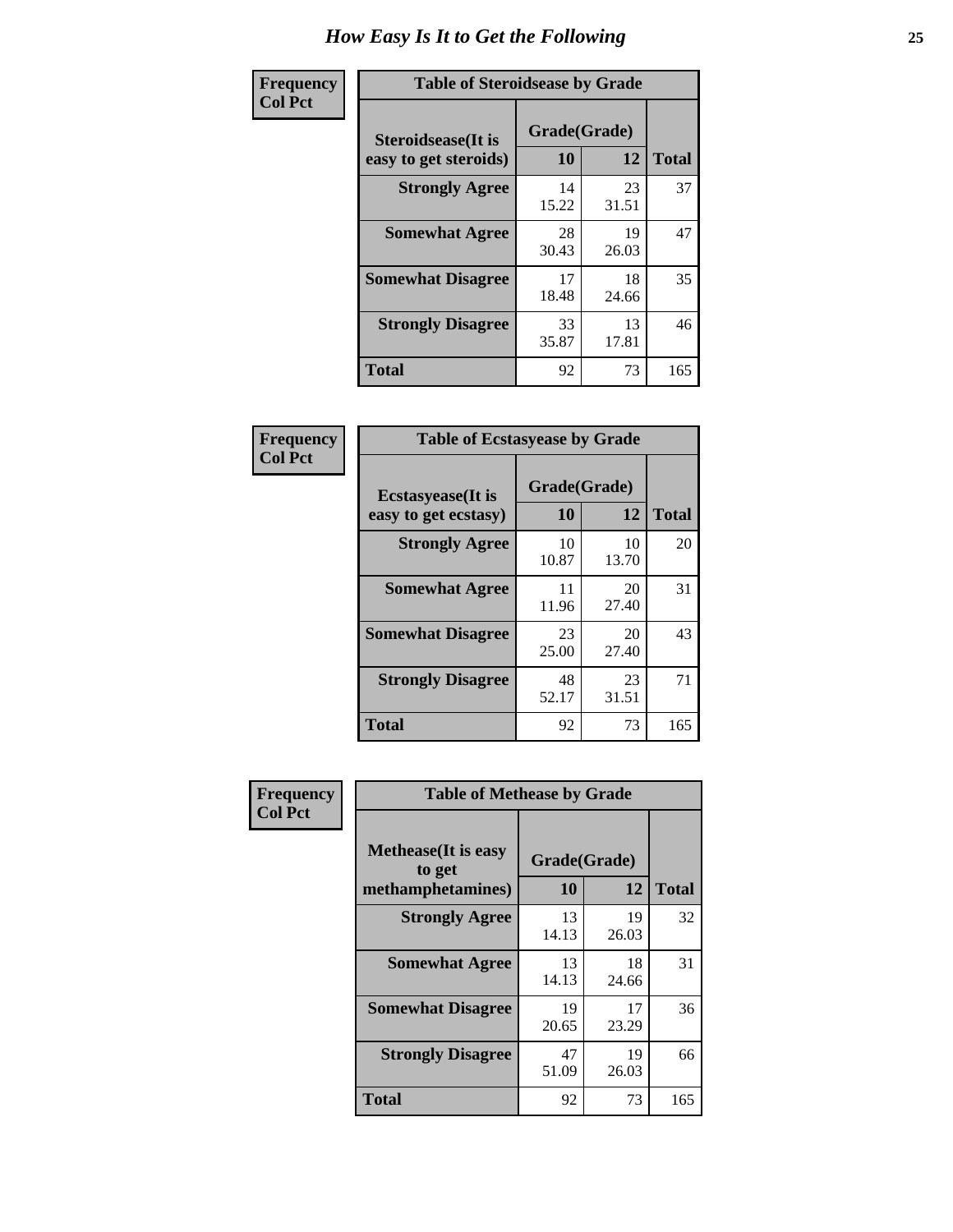| <b>Frequency</b> |                                                          | <b>Table of Hallucinogensease by Grade</b> |             |              |  |  |  |  |  |  |
|------------------|----------------------------------------------------------|--------------------------------------------|-------------|--------------|--|--|--|--|--|--|
| <b>Col Pct</b>   | Hallucinogensease(It<br>is easy to get<br>hallucinogens) | Grade(Grade)<br>10                         | 12          | <b>Total</b> |  |  |  |  |  |  |
|                  | <b>Strongly Agree</b>                                    | 9<br>9.78                                  | 8<br>10.96  | 17           |  |  |  |  |  |  |
|                  | <b>Somewhat Agree</b>                                    | 18<br>19.57                                | 11<br>15.07 | 29           |  |  |  |  |  |  |
|                  | <b>Somewhat Disagree</b>                                 | 19<br>20.65                                | 25<br>34.25 | 44           |  |  |  |  |  |  |
|                  | <b>Strongly Disagree</b>                                 | 46<br>50.00                                | 29<br>39.73 | 75           |  |  |  |  |  |  |
|                  | <b>Total</b>                                             | 92                                         | 73          | 165          |  |  |  |  |  |  |

| Frequency<br>Col Pct |
|----------------------|
|                      |

| <b>Table of Prescriptionease by Grade</b>                                                |             |              |              |  |  |  |  |  |  |
|------------------------------------------------------------------------------------------|-------------|--------------|--------------|--|--|--|--|--|--|
| <b>Prescriptionease</b> (It<br>is easy to get<br>prescription drugs<br>not prescribed to |             | Grade(Grade) |              |  |  |  |  |  |  |
| me)                                                                                      | 10          | 12           | <b>Total</b> |  |  |  |  |  |  |
| <b>Strongly Agree</b>                                                                    | 33<br>35.87 | 41<br>56.16  | 74           |  |  |  |  |  |  |
| <b>Somewhat Agree</b>                                                                    | 27<br>29.35 | 11<br>15.07  | 38           |  |  |  |  |  |  |
| <b>Somewhat Disagree</b>                                                                 | 12<br>13.04 | 9<br>12.33   | 21           |  |  |  |  |  |  |
| <b>Strongly Disagree</b>                                                                 | 20<br>21.74 | 12<br>16.44  | 32           |  |  |  |  |  |  |
| Total                                                                                    | 92          | 73           | 165          |  |  |  |  |  |  |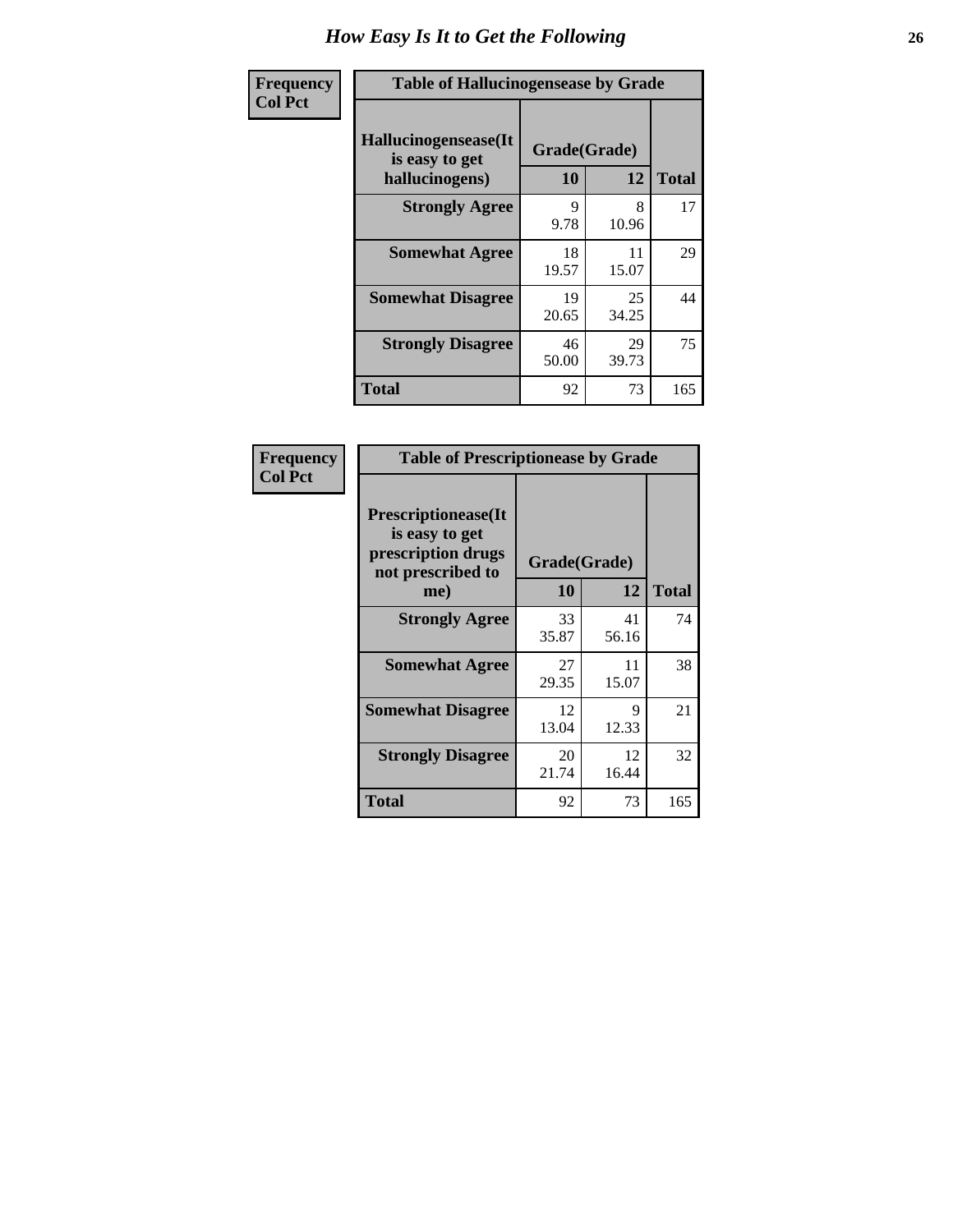#### *Age at Onset of Use* **27** *Results for "Age at Onset of Use" questions exclude students who said they did not use that substance*

| Frequency      | <b>Table of Grade by Alcoholinit</b> |                 |                                                  |                               |                  |                                |            |             |            |                  |              |  |  |
|----------------|--------------------------------------|-----------------|--------------------------------------------------|-------------------------------|------------------|--------------------------------|------------|-------------|------------|------------------|--------------|--|--|
| <b>Row Pct</b> |                                      |                 | Alcoholinit (I started using alcohol when I was) |                               |                  |                                |            |             |            |                  |              |  |  |
|                | Grade(Grade)                         | 8 or<br>younger | 9 <sup>1</sup>                                   | 11                            | 12               | 13                             | 14         | 15          | <b>16</b>  | 17               | <b>Total</b> |  |  |
|                | 10                                   | 12.50           | $\theta$<br>0.00 <sub>l</sub>                    | 4.17                          | 3<br>12.50       | 4<br>16.67                     | 8<br>33.33 | 4<br>16.67  | 4.17       | $\Omega$<br>0.00 | 24           |  |  |
|                | 12                                   | 2.70            | 5.41                                             | $\Omega$<br>0.00 <sub>1</sub> | $\Omega$<br>0.00 | 2.70                           | 8<br>21.62 | 13<br>35.14 | 8<br>21.62 | 4<br>10.81       | 37           |  |  |
|                | <b>Total</b>                         | 4               | 2                                                | 1                             | 3                | 5                              | 16         | 17          | 9          | $\overline{4}$   | 61           |  |  |
|                |                                      |                 |                                                  |                               |                  | <b>Frequency Missing = 104</b> |            |             |            |                  |              |  |  |

#### **Frequency Row Pct**

| <b>Table of Grade by Cigarettesinit</b> |                 |                                                       |                  |            |          |                           |                         |                  |           |                       |              |
|-----------------------------------------|-----------------|-------------------------------------------------------|------------------|------------|----------|---------------------------|-------------------------|------------------|-----------|-----------------------|--------------|
|                                         |                 | Cigarettesinit (I started smoking tobacco when I was) |                  |            |          |                           |                         |                  |           |                       |              |
| Grade(Grade)                            | 8 or<br>vounger | 9                                                     | 10               | 12         | 13       | 14                        | 15                      | <b>16</b>        | 17        | <b>18 or</b><br>older | <b>Total</b> |
| 10                                      | 2<br>18.18      | 9.09                                                  | $\Omega$<br>0.00 | 9.09       | $0.00\,$ | 45.45                     | $\mathfrak{D}$<br>18.18 | $\theta$<br>0.00 | 0<br>0.00 | 0.00                  | 11           |
| 12                                      | 3.85            | 0.00                                                  | 3.85             | 3<br>11.54 | 7.69     | $\Omega$<br>0.00          | 6<br>23.08              | 3<br>11.54       | 26.92     | 11.54                 | 26           |
| <b>Total</b>                            | 3               |                                                       |                  | 4          | 2        | 5                         | 8                       | 3                | 7         | 3                     | 37           |
|                                         |                 |                                                       |                  |            |          | Frequency Missing $= 128$ |                         |                  |           |                       |              |

| Frequency      | <b>Table of Grade by Smokelessinit</b>                  |            |           |           |                  |                           |            |                  |                |              |  |  |
|----------------|---------------------------------------------------------|------------|-----------|-----------|------------------|---------------------------|------------|------------------|----------------|--------------|--|--|
| <b>Row Pct</b> | Smokelessinit (I started chewing tobacco when I<br>was) |            |           |           |                  |                           |            |                  |                |              |  |  |
|                | Grade(Grade)   younger                                  | 8 or       | <b>11</b> | <b>12</b> | 13               | <b>14</b>                 | <b>15</b>  | <b>16</b>        | 17             | <b>Total</b> |  |  |
|                | 10                                                      | 4<br>33.33 | 8.33      | 8.33      | $\Omega$<br>0.00 | 3<br>25.00                | 3<br>25.00 | $\Omega$<br>0.00 | 0.00           | 12           |  |  |
|                | 12                                                      | 4.35       | 4.35      | 2         | 4<br>8.70 17.39  | 3<br>13.04                | 5<br>21.74 | 3<br>13.04       | 4<br>17.39     | 23           |  |  |
|                | <b>Total</b>                                            | 5          | 2         | 3         | 4                | 6                         | 8          | 3                | $\overline{4}$ | 35           |  |  |
|                |                                                         |            |           |           |                  | Frequency Missing $= 130$ |            |                  |                |              |  |  |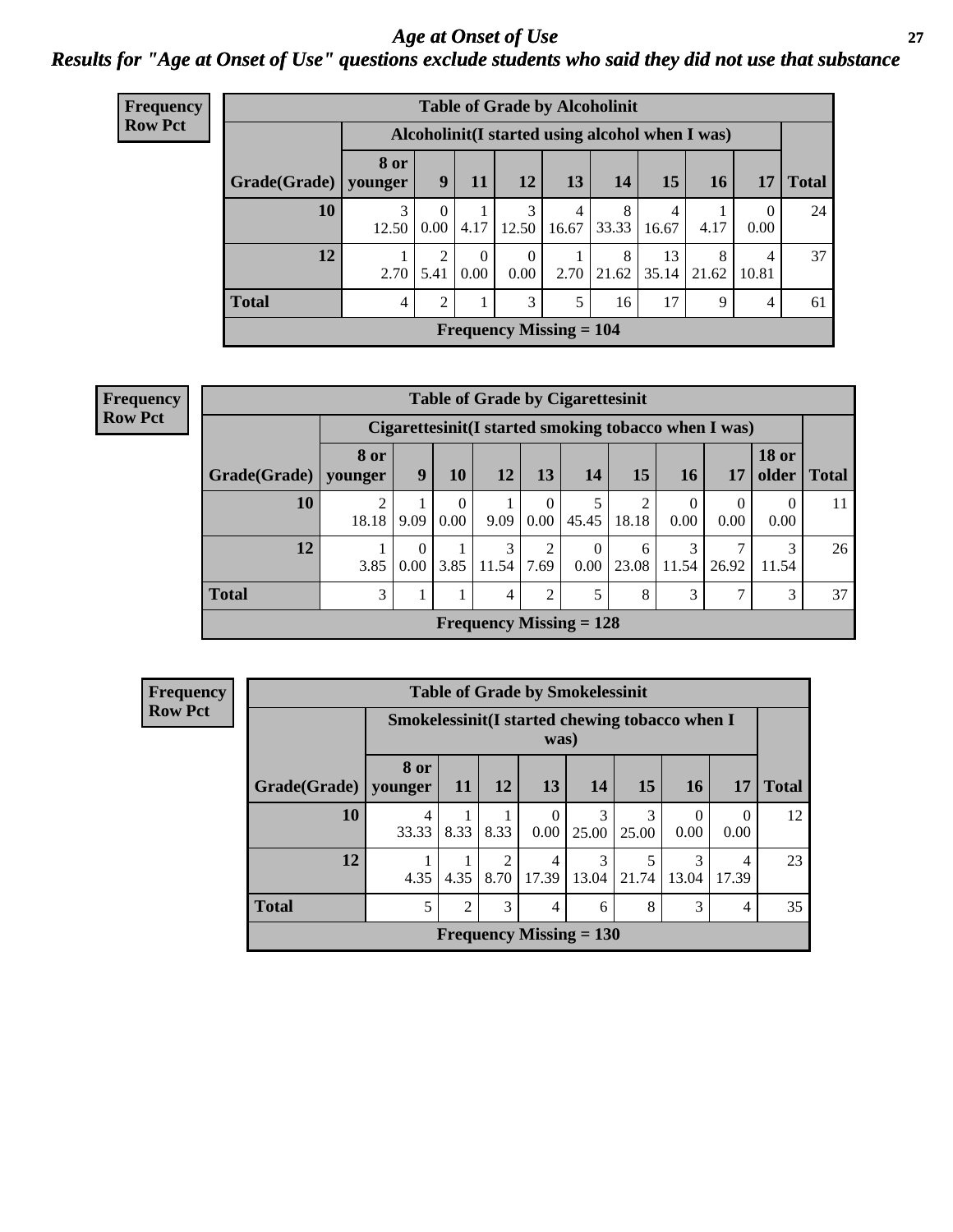#### *Age at Onset of Use* **28**

*Results for "Age at Onset of Use" questions exclude students who said they did not use that substance*

| <b>Frequency</b> | <b>Table of Grade by Marijuanainit</b> |                                |                         |                  |                |                  |                             |  |  |
|------------------|----------------------------------------|--------------------------------|-------------------------|------------------|----------------|------------------|-----------------------------|--|--|
| <b>Row Pct</b>   |                                        | Marijuanainit (I started using | marijuana when I was)   |                  |                |                  |                             |  |  |
|                  | Grade(Grade)                           | 8 or<br>vounger                | 14                      | 15               | 16             | 17               | <b>Total</b>                |  |  |
|                  | 10                                     | $\mathfrak{D}$<br>100.00       | $\mathcal{O}$<br>0.00   | $\Omega$<br>0.00 | 0<br>0.00      | $\Omega$<br>0.00 | $\mathcal{D}_{\mathcal{L}}$ |  |  |
|                  | 12                                     | 10.00                          | $\overline{c}$<br>20.00 | 10.00            | ာ<br>20.00     | 4<br>40.00       | 10                          |  |  |
|                  | <b>Total</b>                           | 3                              | $\overline{2}$          |                  | $\overline{c}$ | $\overline{4}$   | 12                          |  |  |
|                  |                                        | <b>Frequency Missing = 153</b> |                         |                  |                |                  |                             |  |  |

| Frequency      | <b>Table of Grade by Cocaineinit</b> |                                |                                                       |           |           |                |  |  |  |  |
|----------------|--------------------------------------|--------------------------------|-------------------------------------------------------|-----------|-----------|----------------|--|--|--|--|
| <b>Row Pct</b> |                                      |                                | Cocaine in it (I started using<br>cocaine when I was) |           |           |                |  |  |  |  |
|                | Grade(Grade)                         | 8 or<br>younger                | 9                                                     | <b>10</b> | 11        | <b>Total</b>   |  |  |  |  |
|                | <b>10</b>                            | 50.00                          | 0.00                                                  | 50.00     | 0<br>0.00 | $\overline{c}$ |  |  |  |  |
|                | 12                                   | $\Omega$<br>0.00               | 50.00                                                 | 0.00      | 50.00     | $\overline{2}$ |  |  |  |  |
|                | <b>Total</b>                         |                                |                                                       |           |           | 4              |  |  |  |  |
|                |                                      | <b>Frequency Missing = 161</b> |                                                       |           |           |                |  |  |  |  |

| <b>Frequency</b> |              | <b>Table of Grade by Inhalantsinit</b>   |                           |            |           |                  |                  |                          |
|------------------|--------------|------------------------------------------|---------------------------|------------|-----------|------------------|------------------|--------------------------|
| <b>Row Pct</b>   |              | Inhalantsinit (I started using inhalants |                           |            |           |                  |                  |                          |
|                  | Grade(Grade) | 8 or<br>younger                          | 11                        | <b>12</b>  | 13        | 15               | <b>16</b>        | <b>Total</b>             |
|                  | 10           | $\mathfrak{D}$<br>40.00                  | 0<br>0.00                 | 20.00      | 20.00     | 20.00            | $\Omega$<br>0.00 | $\overline{\phantom{0}}$ |
|                  | 12           | 0.00                                     | 40.00                     | 2<br>40.00 | 0<br>0.00 | $\theta$<br>0.00 | 20.00            | 5                        |
|                  | <b>Total</b> | $\overline{2}$                           | $\overline{2}$            | 3          |           |                  | 1                | 10                       |
|                  |              |                                          | Frequency Missing $= 155$ |            |           |                  |                  |                          |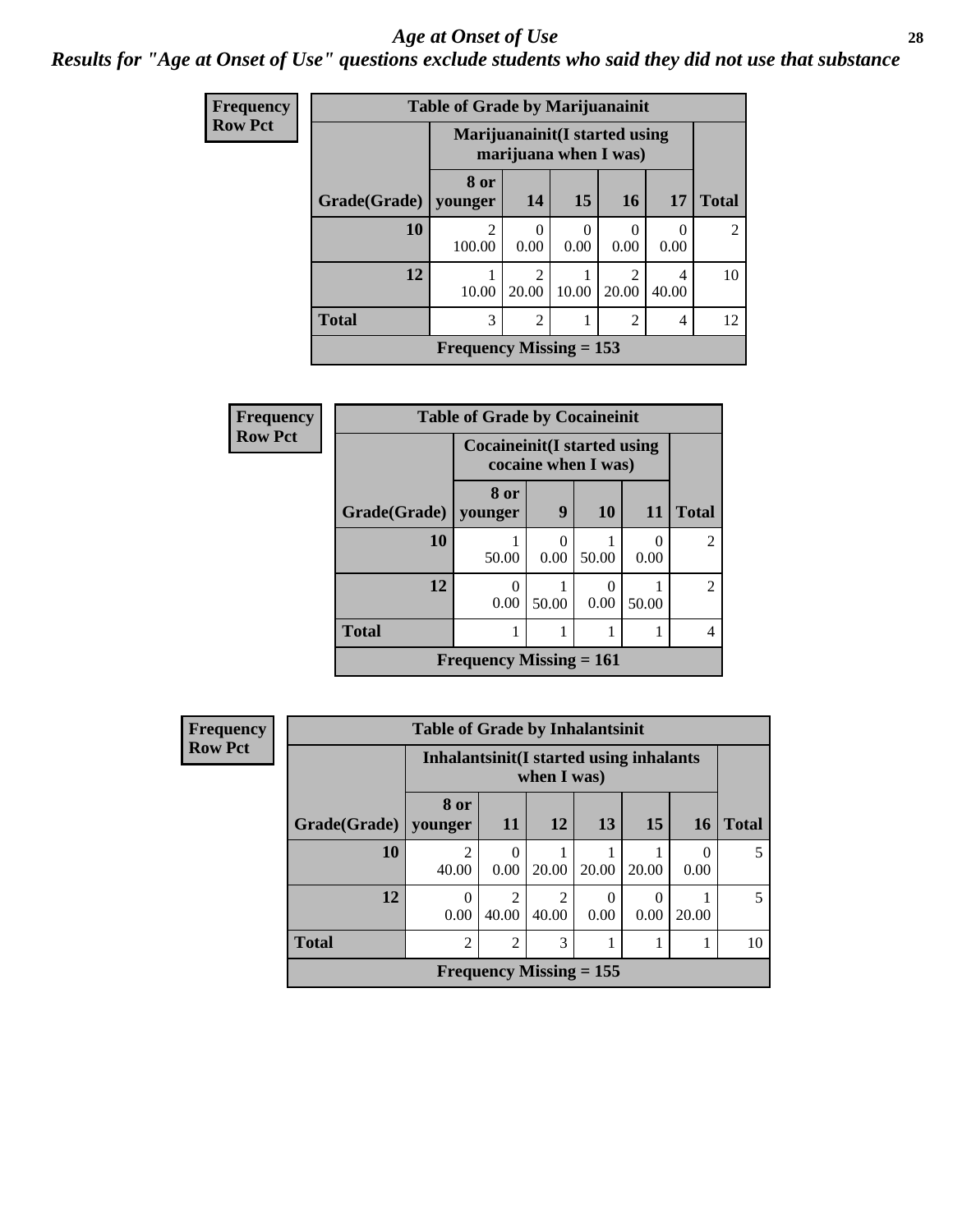#### *Age at Onset of Use* **29**

*Results for "Age at Onset of Use" questions exclude students who said they did not use that substance*

| <b>Frequency</b> | <b>Table of Grade by Steroidsinit</b> |                                                                |                  |                           |                |  |
|------------------|---------------------------------------|----------------------------------------------------------------|------------------|---------------------------|----------------|--|
| <b>Row Pct</b>   |                                       | <b>Steroidsinit(I started</b><br>using steroids when I<br>was) |                  |                           |                |  |
|                  | Grade(Grade)                          | 8 or<br>younger                                                | 13               | <b>15</b>                 | <b>Total</b>   |  |
|                  | 10                                    | 33.33                                                          | $\Omega$<br>0.00 | $\mathfrak{D}$<br>66.67   | 3              |  |
|                  | 12                                    | 50.00                                                          | 50.00            | $\mathbf{\Omega}$<br>0.00 | $\overline{c}$ |  |
|                  | <b>Total</b>                          | $\mathfrak{D}$                                                 |                  | 2                         | 5              |  |
|                  |                                       | <b>Frequency Missing = 160</b>                                 |                  |                           |                |  |

| Frequency      | <b>Table of Grade by Ecstasyinit</b> |                                                            |       |           |           |           |                |
|----------------|--------------------------------------|------------------------------------------------------------|-------|-----------|-----------|-----------|----------------|
| <b>Row Pct</b> |                                      | <b>Ecstasyinit</b> (I started using ecstasy<br>when I was) |       |           |           |           |                |
|                | Grade(Grade)                         | 8 or<br>younger                                            | 9     | <b>11</b> | 15        | <b>16</b> | <b>Total</b>   |
|                | 10                                   | 50.00                                                      | 50.00 | 0<br>0.00 | 0<br>0.00 | 0.00      | $\overline{2}$ |
|                | 12                                   | 0<br>0.00                                                  | 0.00  | 33.33     | 33.33     | 33.33     | 3              |
|                | <b>Total</b>                         |                                                            |       |           |           |           | 5              |
|                |                                      | Frequency Missing $= 160$                                  |       |           |           |           |                |

| <b>Frequency</b> | <b>Table of Grade by Methinit</b> |                                  |                                 |       |              |  |
|------------------|-----------------------------------|----------------------------------|---------------------------------|-------|--------------|--|
| <b>Row Pct</b>   |                                   | <b>Methinit</b> (I started using | methamphetamines<br>when I was) |       |              |  |
|                  | Grade(Grade)                      | 8 or<br>younger                  | 14                              | 17    | <b>Total</b> |  |
|                  | 10                                | 33.33                            | 33.33                           | 33.33 | 3            |  |
|                  | 12                                | 100.00                           | 0.00                            | 0.00  |              |  |
|                  | <b>Total</b>                      | $\mathfrak{D}$                   |                                 |       | 4            |  |
|                  | Frequency Missing $= 161$         |                                  |                                 |       |              |  |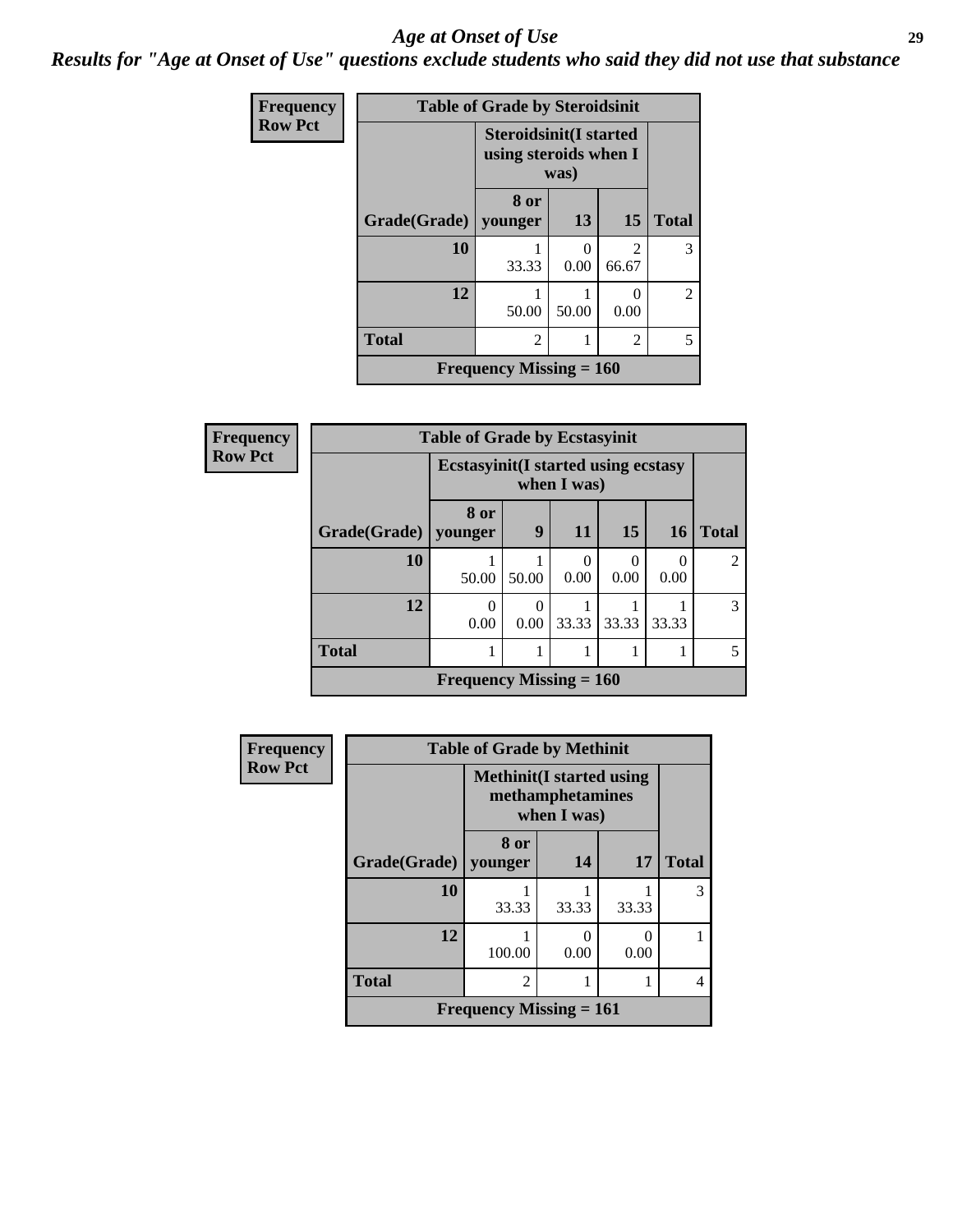#### Age at Onset of Use **30**

*Results for "Age at Onset of Use" questions exclude students who said they did not use that substance*

| <b>Frequency</b> |                        | <b>Table of Grade by Hallucinogensinit</b> |                                                                      |           |                |  |
|------------------|------------------------|--------------------------------------------|----------------------------------------------------------------------|-----------|----------------|--|
| <b>Row Pct</b>   |                        |                                            | Hallucinogensinit(I<br>started using<br>hallucinogens when I<br>was) |           |                |  |
|                  | Grade(Grade)   younger | 8 or                                       | <b>10</b>                                                            | <b>17</b> | <b>Total</b>   |  |
|                  | 10                     | $\mathcal{D}_{\mathcal{L}}$<br>100.00      | 0<br>0.00                                                            | 0<br>0.00 | 2              |  |
|                  | 12                     | 0<br>0.00                                  | 50.00                                                                | 50.00     | $\overline{2}$ |  |
|                  | <b>Total</b>           | $\mathfrak{D}$                             |                                                                      |           | 4              |  |
|                  |                        | <b>Frequency Missing = 161</b>             |                                                                      |           |                |  |

| Frequency      |                                                                                                  | <b>Table of Grade by Prescriptioninit</b> |                         |                  |                  |                           |            |                               |       |              |
|----------------|--------------------------------------------------------------------------------------------------|-------------------------------------------|-------------------------|------------------|------------------|---------------------------|------------|-------------------------------|-------|--------------|
| <b>Row Pct</b> | <b>Prescriptioninit (I started using prescription drugs)</b><br>not prescribed to me when I was) |                                           |                         |                  |                  |                           |            |                               |       |              |
|                | Grade(Grade)                                                                                     | 8 or<br>vounger                           | 9                       | -11              | 12               | 14                        | <b>15</b>  | 16 <sup>1</sup>               | 17    | <b>Total</b> |
|                | 10                                                                                               | 11.11                                     | 0.00                    | $\Omega$<br>0.00 | $\Omega$<br>0.00 | 55.56                     | 2<br>22.22 | $\Omega$<br>0.00 <sub>1</sub> | 11.11 | $\mathbf Q$  |
|                | 12                                                                                               | 0<br>0.00                                 | $\mathfrak{D}$<br>15.38 |                  | 7.69 7.69        | $\mathfrak{D}$<br>15.38   | 7.69       | 7.69                          | 38.46 | 13           |
|                | <b>Total</b>                                                                                     |                                           | $\mathfrak{D}$          |                  | 1                | 7                         | 3          |                               | 6     | 22           |
|                |                                                                                                  |                                           |                         |                  |                  | Frequency Missing $= 143$ |            |                               |       |              |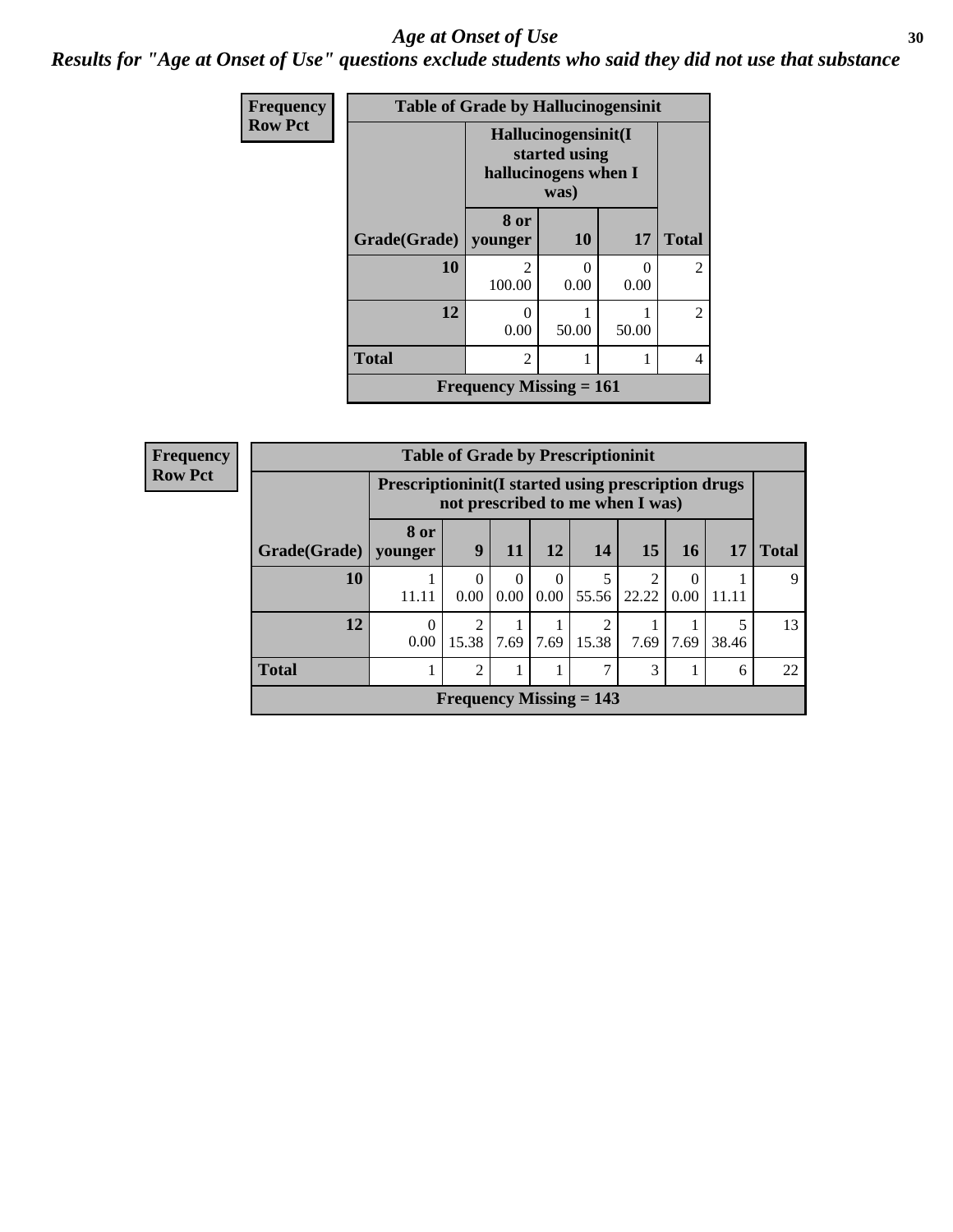| Frequency      | <b>Table of Alcoholharm by Grade</b>          |                           |             |              |  |
|----------------|-----------------------------------------------|---------------------------|-------------|--------------|--|
| <b>Col Pct</b> | Alcoholharm(I<br>think alcohol is<br>harmful) | Grade(Grade)<br><b>10</b> | 12          | <b>Total</b> |  |
|                | <b>Strongly Agree</b>                         | 53<br>57.61               | 35<br>47.95 | 88           |  |
|                | <b>Somewhat Agree</b>                         | 27<br>29.35               | 26<br>35.62 | 53           |  |
|                | <b>Somewhat Disagree</b>                      | 8<br>8.70                 | 5<br>6.85   | 13           |  |
|                | <b>Strongly Disagree</b>                      | 4<br>4.35                 | 9.59        | 11           |  |
|                | <b>Total</b>                                  | 92                        | 73          | 165          |  |

|                                                          | <b>Table of Cigarettesharm by Grade</b> |                        |              |  |  |  |  |
|----------------------------------------------------------|-----------------------------------------|------------------------|--------------|--|--|--|--|
| Cigarettesharm(I<br>think smoking<br>tobacco is harmful) | Grade(Grade)<br>10                      | 12                     | <b>Total</b> |  |  |  |  |
| <b>Strongly Agree</b>                                    | 77<br>83.70                             | 58<br>79.45            | 135          |  |  |  |  |
| <b>Somewhat Agree</b>                                    | 12<br>13.04                             | 9<br>12.33             | 21           |  |  |  |  |
| <b>Somewhat Disagree</b>                                 | 1.09                                    | 4<br>5.48              | 5            |  |  |  |  |
| <b>Strongly Disagree</b>                                 | $\mathfrak{D}$<br>2.17                  | $\mathfrak{D}$<br>2.74 | 4            |  |  |  |  |
| <b>Total</b>                                             | 92                                      | 73                     | 165          |  |  |  |  |

| Frequency      | <b>Table of Smokelessharm by Grade</b>                  |                    |             |              |
|----------------|---------------------------------------------------------|--------------------|-------------|--------------|
| <b>Col Pct</b> | Smokelessharm(I<br>think chewing<br>tobacco is harmful) | Grade(Grade)<br>10 | 12          | <b>Total</b> |
|                | <b>Strongly Agree</b>                                   | 73<br>79.35        | 45<br>61.64 | 118          |
|                | <b>Somewhat Agree</b>                                   | 13<br>14.13        | 17<br>23.29 | 30           |
|                | <b>Somewhat Disagree</b>                                | 4<br>4.35          | 6<br>8.22   | 10           |
|                | <b>Strongly Disagree</b>                                | 2<br>2.17          | 5<br>6.85   | 7            |
|                | <b>Total</b>                                            | 92                 | 73          | 165          |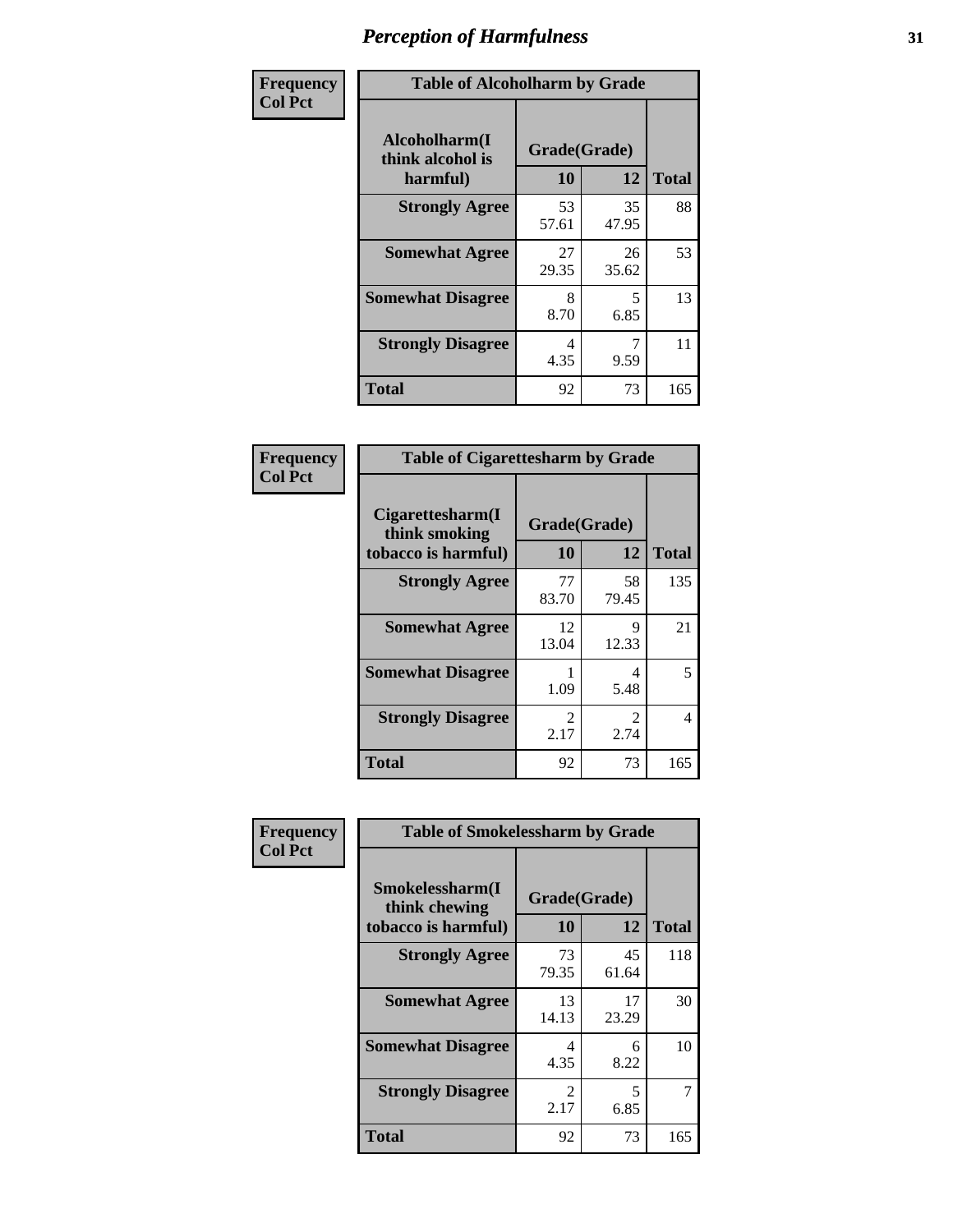| Frequency      | <b>Table of Marijuanaharm by Grade</b>            |                    |             |              |  |
|----------------|---------------------------------------------------|--------------------|-------------|--------------|--|
| <b>Col Pct</b> | Marijuanaharm(I<br>think marijuana is<br>harmful) | Grade(Grade)<br>10 | 12          | <b>Total</b> |  |
|                | <b>Strongly Agree</b>                             | 77<br>83.70        | 50<br>68.49 | 127          |  |
|                | <b>Somewhat Agree</b>                             | 7<br>7.61          | 9<br>12.33  | 16           |  |
|                | <b>Somewhat Disagree</b>                          | 3<br>3.26          | 6<br>8.22   | 9            |  |
|                | <b>Strongly Disagree</b>                          | 5<br>5.43          | 8<br>10.96  | 13           |  |
|                | <b>Total</b>                                      | 92                 | 73          | 165          |  |

| <b>Table of Cocaineharm by Grade</b>          |                    |             |              |  |  |  |
|-----------------------------------------------|--------------------|-------------|--------------|--|--|--|
| Cocaineharm(I<br>think cocaine is<br>harmful) | Grade(Grade)<br>10 | 12          | <b>Total</b> |  |  |  |
| <b>Strongly Agree</b>                         | 88<br>95.65        | 70<br>95.89 | 158          |  |  |  |
| <b>Somewhat Agree</b>                         | 1.09               | 1.37        | 2            |  |  |  |
| <b>Somewhat Disagree</b>                      | 0<br>0.00          | 1.37        |              |  |  |  |
| <b>Strongly Disagree</b>                      | 3<br>3.26          | 1.37        | 4            |  |  |  |
| <b>Total</b>                                  | 92                 | 73          | 165          |  |  |  |

| Frequency      | <b>Table of Inhalantsharm by Grade</b>             |                    |             |              |
|----------------|----------------------------------------------------|--------------------|-------------|--------------|
| <b>Col Pct</b> | Inhalantsharm(I<br>think inhalants are<br>harmful) | Grade(Grade)<br>10 | 12          | <b>Total</b> |
|                | <b>Strongly Agree</b>                              | 79<br>85.87        | 70<br>95.89 | 149          |
|                | <b>Somewhat Agree</b>                              | 9<br>9.78          | 2<br>2.74   | 11           |
|                | <b>Somewhat Disagree</b>                           | 1.09               | 0<br>0.00   |              |
|                | <b>Strongly Disagree</b>                           | 3<br>3.26          | 1.37        | 4            |
|                | <b>Total</b>                                       | 92                 | 73          | 165          |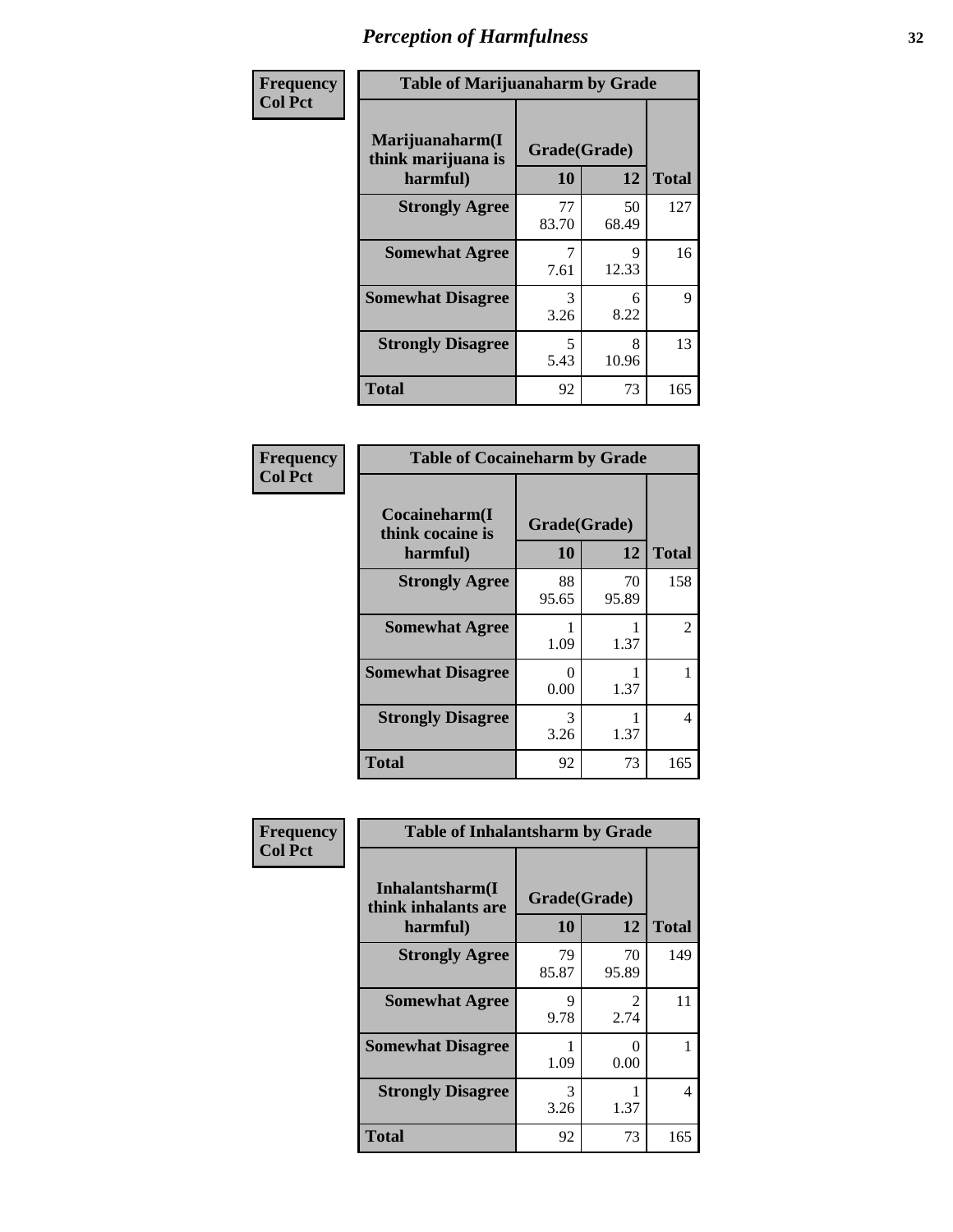| Frequency      | <b>Table of Steroidsharm by Grade</b>            |                                  |             |              |  |
|----------------|--------------------------------------------------|----------------------------------|-------------|--------------|--|
| <b>Col Pct</b> | Steroidsharm(I<br>think steroids are<br>harmful) | Grade(Grade)<br>10               | 12          | <b>Total</b> |  |
|                | <b>Strongly Agree</b>                            | 75<br>81.52                      | 58<br>79.45 | 133          |  |
|                | <b>Somewhat Agree</b>                            | 8<br>8.70                        | 11<br>15.07 | 19           |  |
|                | <b>Somewhat Disagree</b>                         | $\overline{\phantom{0}}$<br>5.43 | 3<br>4.11   | 8            |  |
|                | <b>Strongly Disagree</b>                         | 4<br>4.35                        | 1.37        | 5            |  |
|                | <b>Total</b>                                     | 92                               | 73          | 165          |  |

| <b>Table of Ecstasyharm by Grade</b>          |                    |                        |              |  |  |
|-----------------------------------------------|--------------------|------------------------|--------------|--|--|
| Ecstasyharm(I<br>think ecstasy is<br>harmful) | Grade(Grade)<br>10 | 12                     | <b>Total</b> |  |  |
| <b>Strongly Agree</b>                         | 84<br>91.30        | 68<br>93.15            | 152          |  |  |
| <b>Somewhat Agree</b>                         | 2<br>2.17          | $\mathfrak{D}$<br>2.74 | 4            |  |  |
| <b>Somewhat Disagree</b>                      | 3<br>3.26          | 1.37                   | 4            |  |  |
| <b>Strongly Disagree</b>                      | 3<br>3.26          | $\mathfrak{D}$<br>2.74 | 5            |  |  |
| <b>Total</b>                                  | 92                 | 73                     | 165          |  |  |

| Frequency      | <b>Table of Methharm by Grade</b>            |              |                       |              |
|----------------|----------------------------------------------|--------------|-----------------------|--------------|
| <b>Col Pct</b> | <b>Methharm</b> (I think<br>methamphetamines | Grade(Grade) |                       |              |
|                | are harmful)                                 | 10           | 12                    | <b>Total</b> |
|                | <b>Strongly Agree</b>                        | 88<br>95.65  | 72<br>98.63           | 160          |
|                | <b>Somewhat Agree</b>                        | 1.09         | $\mathcal{O}$<br>0.00 |              |
|                | <b>Strongly Disagree</b>                     | 3<br>3.26    | 1.37                  | 4            |
|                | <b>Total</b>                                 | 92           | 73                    | 165          |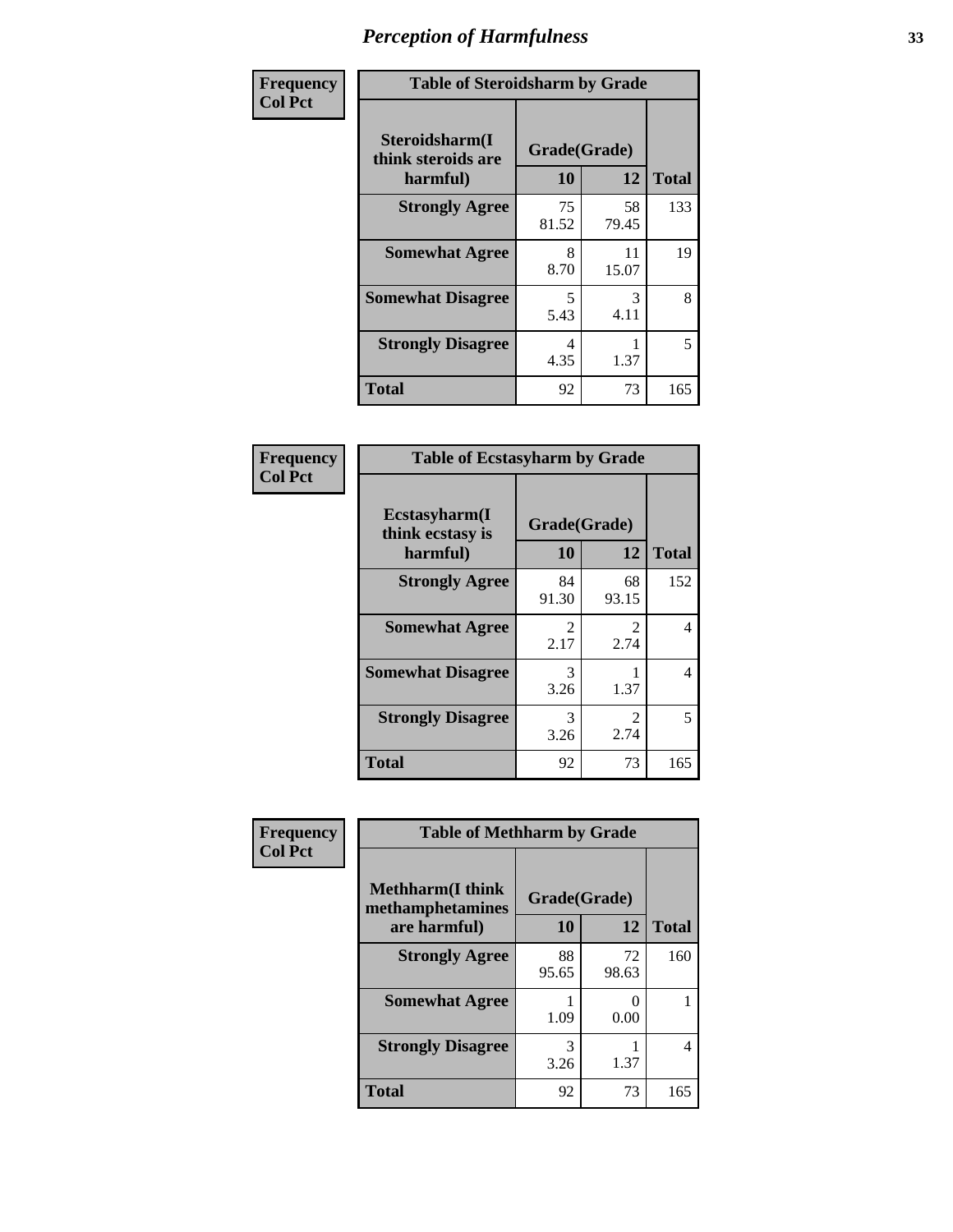| Frequency      | <b>Table of Hallucinogensharm by Grade</b>                 |                    |             |                |
|----------------|------------------------------------------------------------|--------------------|-------------|----------------|
| <b>Col Pct</b> | Hallucinogensharm(I<br>think hallucinogens<br>are harmful) | Grade(Grade)<br>10 | 12          | <b>Total</b>   |
|                | <b>Strongly Agree</b>                                      | 85<br>92.39        | 68<br>93.15 | 153            |
|                | <b>Somewhat Agree</b>                                      | 3<br>3.26          | 4<br>5.48   | $\overline{7}$ |
|                | <b>Somewhat Disagree</b>                                   | 1.09               | 0<br>0.00   | 1              |
|                | <b>Strongly Disagree</b>                                   | 3<br>3.26          | 1.37        | 4              |
|                | <b>Total</b>                                               | 92                 | 73          | 165            |

| <b>Table of Prescriptionharm by Grade</b>                                                         |                    |             |              |  |  |
|---------------------------------------------------------------------------------------------------|--------------------|-------------|--------------|--|--|
| <b>Prescriptionharm</b> (I<br>think prescription<br>drugs not<br>prescribed to me<br>are harmful) | Grade(Grade)<br>10 | 12          | <b>Total</b> |  |  |
| <b>Strongly Agree</b>                                                                             | 69<br>75.00        | 49<br>67.12 | 118          |  |  |
| <b>Somewhat Agree</b>                                                                             | 11<br>11.96        | 12<br>16.44 | 23           |  |  |
| <b>Somewhat Disagree</b>                                                                          | 8<br>8.70          | 6<br>8.22   | 14           |  |  |
| <b>Strongly Disagree</b>                                                                          | 4<br>4.35          | 6<br>8.22   | 10           |  |  |
| <b>Total</b>                                                                                      | 92                 | 73          | 165          |  |  |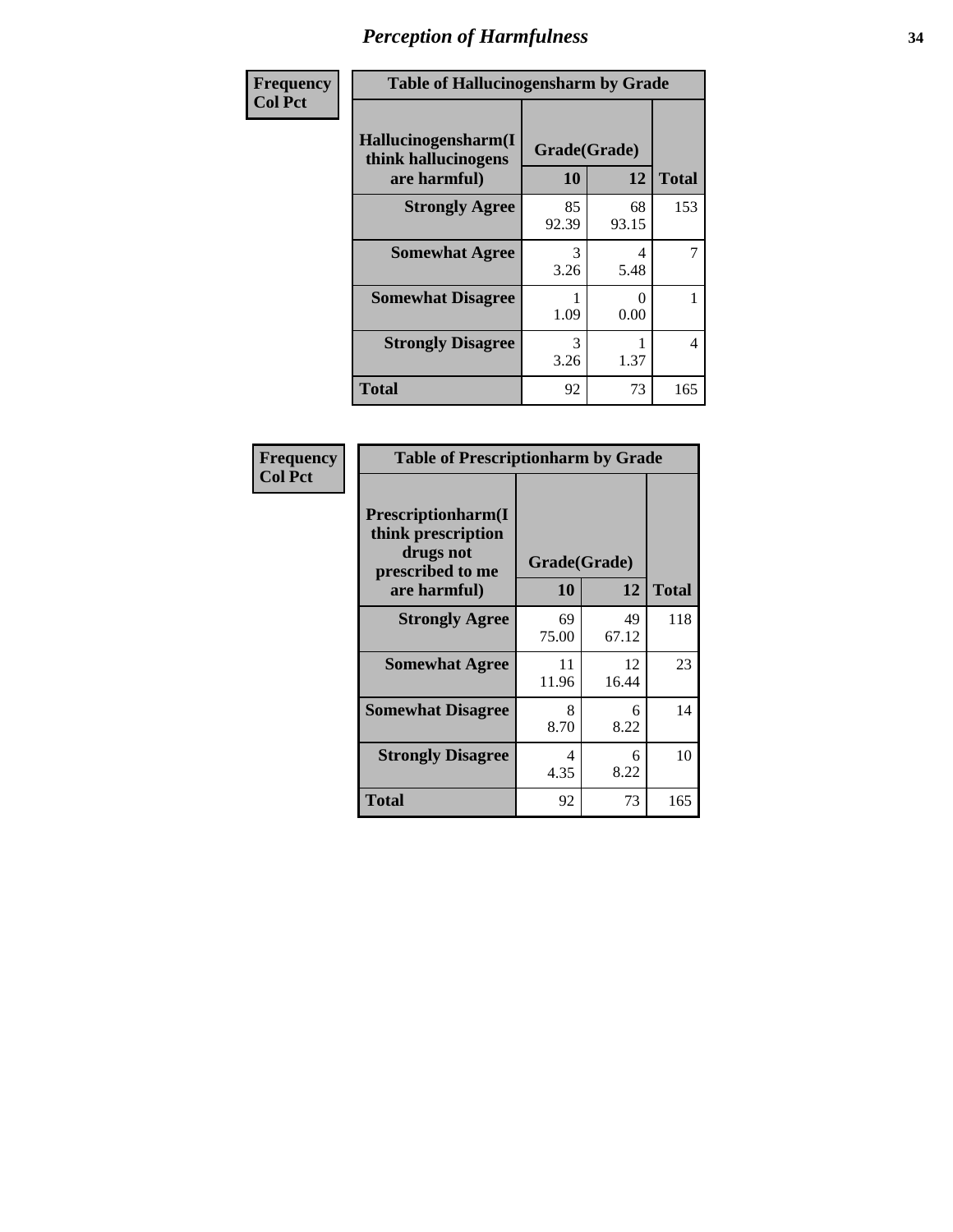# *Disapproval by Adults* **35**

| Frequency      | <b>Table of Alcoholadult by Grade</b>                                 |                    |             |              |
|----------------|-----------------------------------------------------------------------|--------------------|-------------|--------------|
| <b>Col Pct</b> | <b>Alcoholadult</b> (Adults<br>would disapprove if<br>I used alcohol) | Grade(Grade)<br>10 | 12          | <b>Total</b> |
|                | <b>Strongly Agree</b>                                                 | 70<br>76.09        | 50<br>68.49 | 120          |
|                | <b>Somewhat Agree</b>                                                 | 11<br>11.96        | 17<br>23.29 | 28           |
|                | <b>Somewhat Disagree</b>                                              | 4<br>4.35          | 3<br>4.11   | 7            |
|                | <b>Strongly Disagree</b>                                              | 7<br>7.61          | 3<br>4.11   | 10           |
|                | <b>Total</b>                                                          | 92                 | 73          | 165          |

| <b>Table of Tobaccoadult by Grade</b>                                |             |                    |              |  |  |
|----------------------------------------------------------------------|-------------|--------------------|--------------|--|--|
| <b>Tobaccoadult(Adults</b><br>would disapprove if<br>I used tobacco) | 10          | Grade(Grade)<br>12 | <b>Total</b> |  |  |
| <b>Strongly Agree</b>                                                | 67<br>72.83 | 46<br>63.01        | 113          |  |  |
| <b>Somewhat Agree</b>                                                | 11<br>11.96 | 16<br>21.92        | 27           |  |  |
| <b>Somewhat Disagree</b>                                             | 5<br>5.43   | 4<br>5.48          | 9            |  |  |
| <b>Strongly Disagree</b>                                             | 9<br>9.78   | 9.59               | 16           |  |  |
| Total                                                                | 92          | 73                 | 165          |  |  |

| Frequency      | <b>Table of Marijuanaadult by Grade</b>                           |                    |             |              |
|----------------|-------------------------------------------------------------------|--------------------|-------------|--------------|
| <b>Col Pct</b> | Marijuanaadult(Adults<br>would disapprove if I<br>used marijuana) | Grade(Grade)<br>10 | 12          | <b>Total</b> |
|                | <b>Strongly Agree</b>                                             | 83<br>90.22        | 66<br>90.41 | 149          |
|                | <b>Somewhat Agree</b>                                             | 3<br>3.26          | 3<br>4.11   | 6            |
|                | <b>Somewhat Disagree</b>                                          | 0<br>0.00          | 3<br>4.11   | 3            |
|                | <b>Strongly Disagree</b>                                          | 6<br>6.52          | 1.37        |              |
|                | <b>Total</b>                                                      | 92                 | 73          | 165          |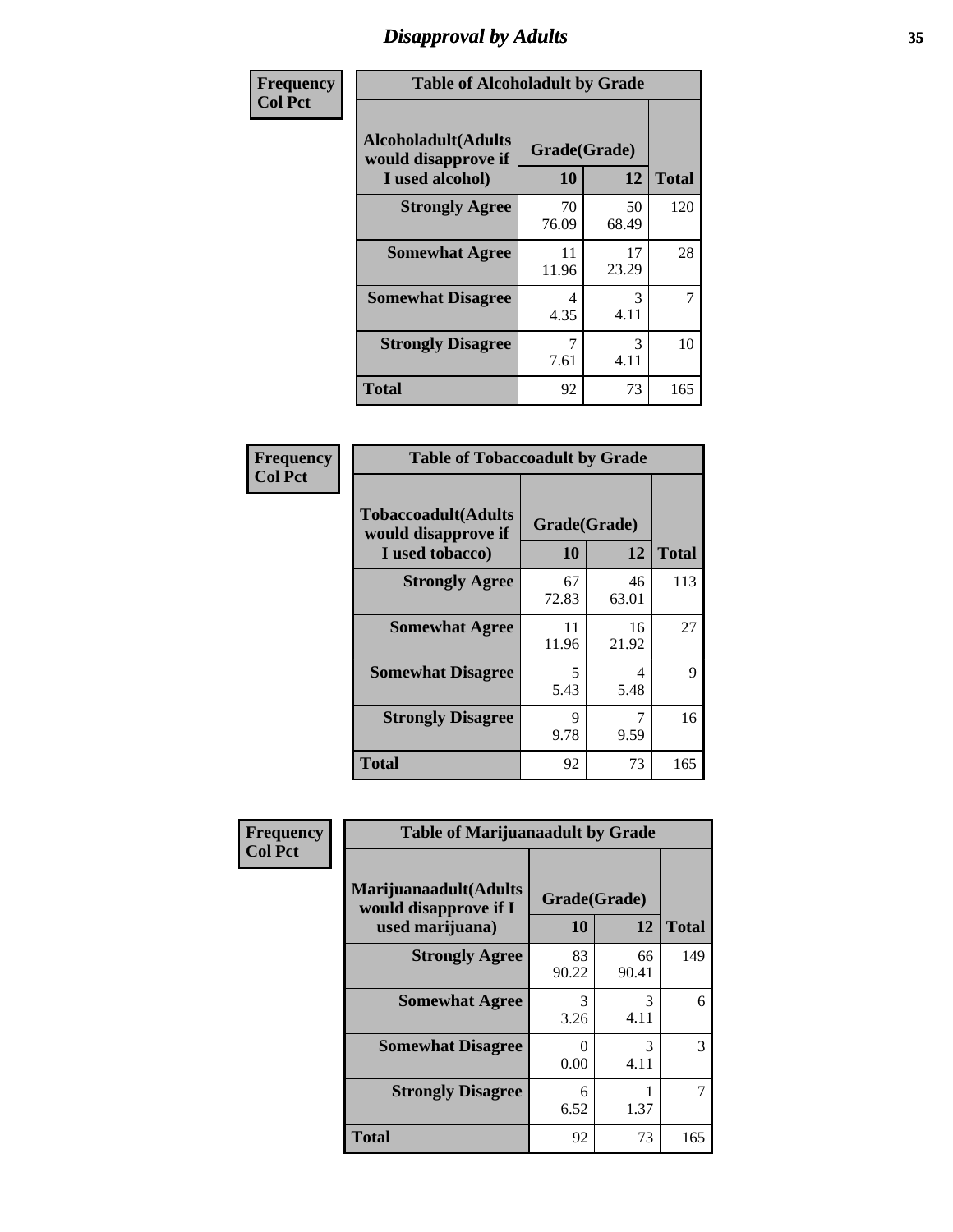### *Disapproval by Adults* **36**

| <b>Frequency</b> | <b>Table of Otherdrugadult by Grade</b>                                     |                    |                           |              |
|------------------|-----------------------------------------------------------------------------|--------------------|---------------------------|--------------|
| <b>Col Pct</b>   | <b>Otherdrugadult</b> (Adults<br>would disapprove if I<br>used other drugs) | Grade(Grade)<br>10 | 12                        | <b>Total</b> |
|                  | <b>Strongly Agree</b>                                                       | 85<br>92.39        | 68<br>93.15               | 153          |
|                  | <b>Somewhat Agree</b>                                                       | 1.09               | 4<br>5.48                 | 5            |
|                  | <b>Somewhat Disagree</b>                                                    | ∩<br>0.00          | 1.37                      |              |
|                  | <b>Strongly Disagree</b>                                                    | 6<br>6.52          | $\mathbf{\Omega}$<br>0.00 | 6            |
|                  | <b>Total</b>                                                                | 92                 | 73                        | 165          |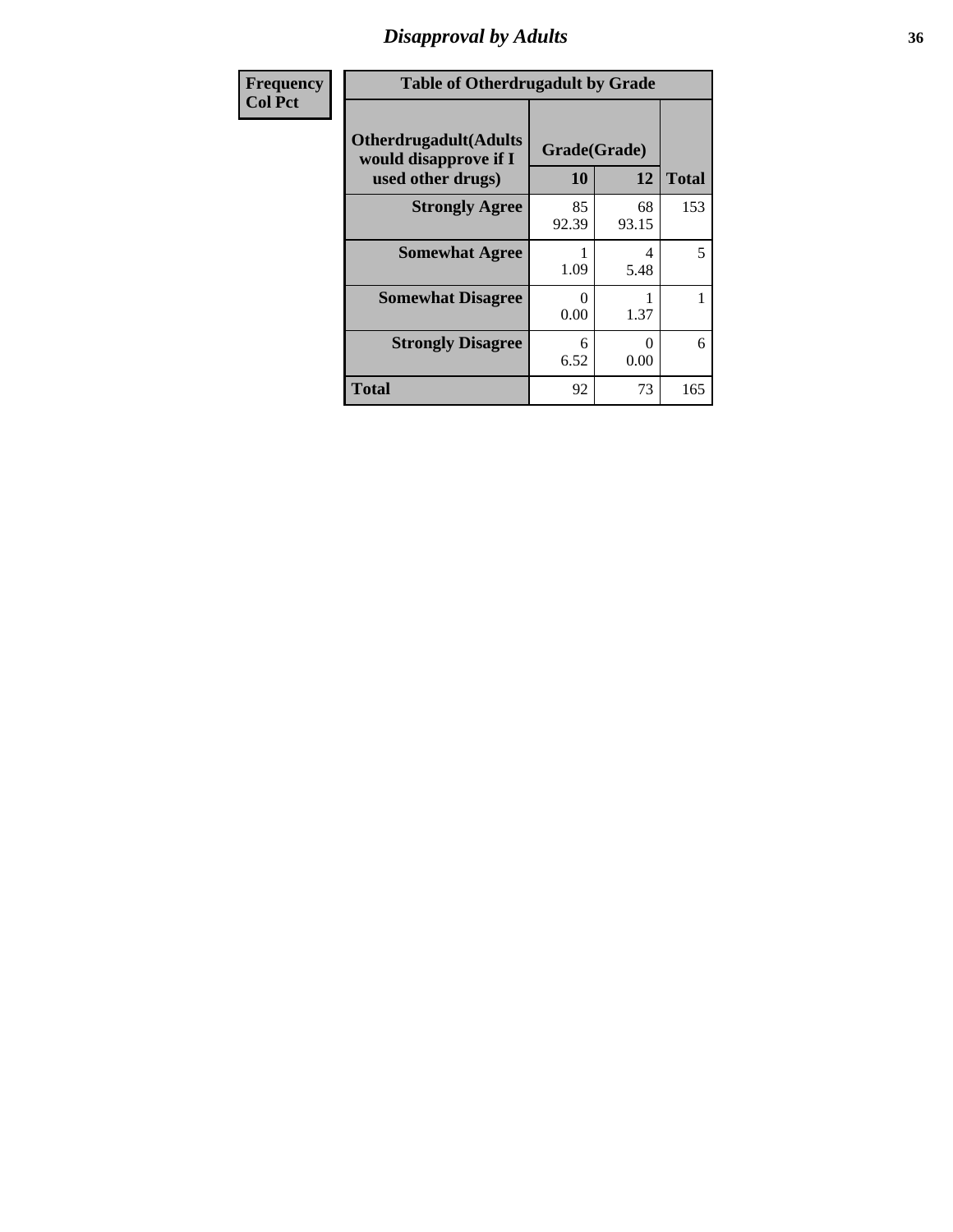# *Disapproval by Peers* **37**

| Frequency      | <b>Table of Alcoholpeer by Grade</b>                    |              |             |              |  |
|----------------|---------------------------------------------------------|--------------|-------------|--------------|--|
| <b>Col Pct</b> | Alcoholpeer(My<br>friends would<br>disapprove if I used | Grade(Grade) |             |              |  |
|                | alcohol)                                                | 10           | 12          | <b>Total</b> |  |
|                | <b>Strongly Agree</b>                                   | 25<br>27.17  | 10<br>13.70 | 35           |  |
|                | <b>Somewhat Agree</b>                                   | 25<br>27.17  | 9<br>12.33  | 34           |  |
|                | <b>Somewhat Disagree</b>                                | 19<br>20.65  | 24<br>32.88 | 43           |  |
|                | <b>Strongly Disagree</b>                                | 23<br>25.00  | 30<br>41.10 | 53           |  |
|                | Total                                                   | 92           | 73          | 165          |  |

| Frequency      | <b>Table of Tobaccopeer by Grade</b>                                |                    |             |              |
|----------------|---------------------------------------------------------------------|--------------------|-------------|--------------|
| <b>Col Pct</b> | Tobaccopeer(My<br>friends would<br>disapprove if I used<br>tobacco) | Grade(Grade)<br>10 | 12          | <b>Total</b> |
|                | <b>Strongly Agree</b>                                               | 34<br>36.96        | 14<br>19.18 | 48           |
|                | <b>Somewhat Agree</b>                                               | 23<br>25.00        | 16<br>21.92 | 39           |
|                | <b>Somewhat Disagree</b>                                            | 15<br>16.30        | 18<br>24.66 | 33           |
|                | <b>Strongly Disagree</b>                                            | 20<br>21.74        | 25<br>34.25 | 45           |
|                | Total                                                               | 92                 | 73          | 165          |

| Frequency<br><b>Col Pct</b> | <b>Table of Marijuanapeer by Grade</b>                    |              |             |              |
|-----------------------------|-----------------------------------------------------------|--------------|-------------|--------------|
|                             | Marijuanapeer(My<br>friends would<br>disapprove if I used | Grade(Grade) |             |              |
|                             | marijuana)                                                | 10           | 12          | <b>Total</b> |
|                             | <b>Strongly Agree</b>                                     | 49<br>53.26  | 32<br>43.84 | 81           |
|                             | <b>Somewhat Agree</b>                                     | 16<br>17.39  | 19<br>26.03 | 35           |
|                             | <b>Somewhat Disagree</b>                                  | 17<br>18.48  | 11<br>15.07 | 28           |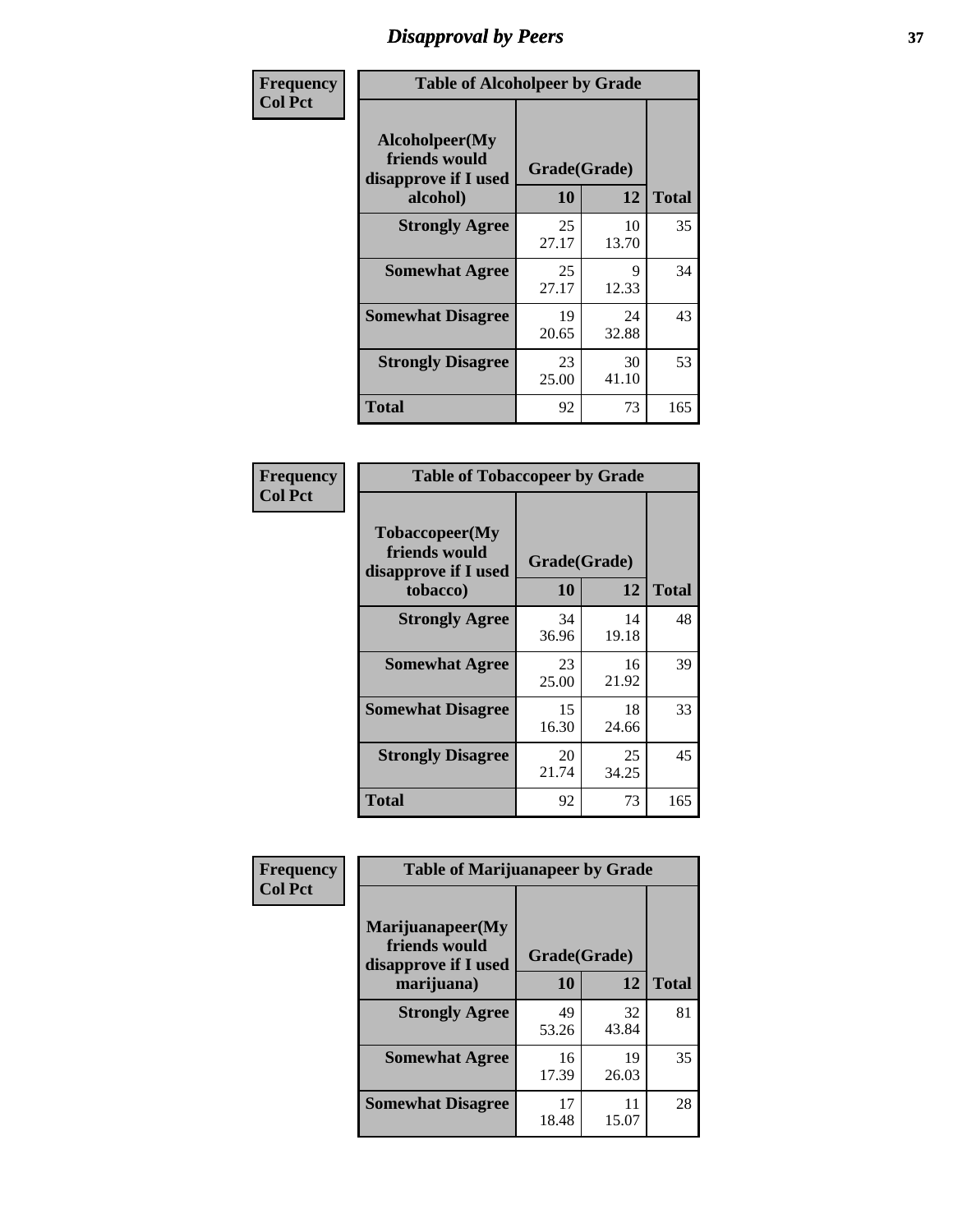# *Disapproval by Peers* **38**

| <b>Frequency</b> | <b>Table of Marijuanapeer by Grade</b>                                  |                    |       |              |  |
|------------------|-------------------------------------------------------------------------|--------------------|-------|--------------|--|
| <b>Col Pct</b>   | Marijuanapeer(My<br>friends would<br>disapprove if I used<br>marijuana) | Grade(Grade)<br>10 | 12    | <b>Total</b> |  |
|                  | <b>Strongly Disagree</b>                                                | 10<br>10.87        | 15.07 | 21           |  |
|                  | <b>Total</b>                                                            | 92                 | 73    | 165          |  |

| <b>Frequency</b> | <b>Table of Otherdrugpeer by Grade</b>                                    |                           |             |              |
|------------------|---------------------------------------------------------------------------|---------------------------|-------------|--------------|
| <b>Col Pct</b>   | Otherdrugpeer(My<br>friends would<br>disapprove if I used<br>other drugs) | Grade(Grade)<br><b>10</b> | 12          | <b>Total</b> |
|                  |                                                                           |                           |             |              |
|                  | <b>Strongly Agree</b>                                                     | 53<br>57.61               | 42<br>57.53 | 95           |
|                  | <b>Somewhat Agree</b>                                                     | 19<br>20.65               | 14<br>19.18 | 33           |
|                  | <b>Somewhat Disagree</b>                                                  | 10<br>10.87               | 7<br>9.59   | 17           |
|                  | <b>Strongly Disagree</b>                                                  | 10<br>10.87               | 10<br>13.70 | 20           |
|                  | <b>Total</b>                                                              | 92                        | 73          | 165          |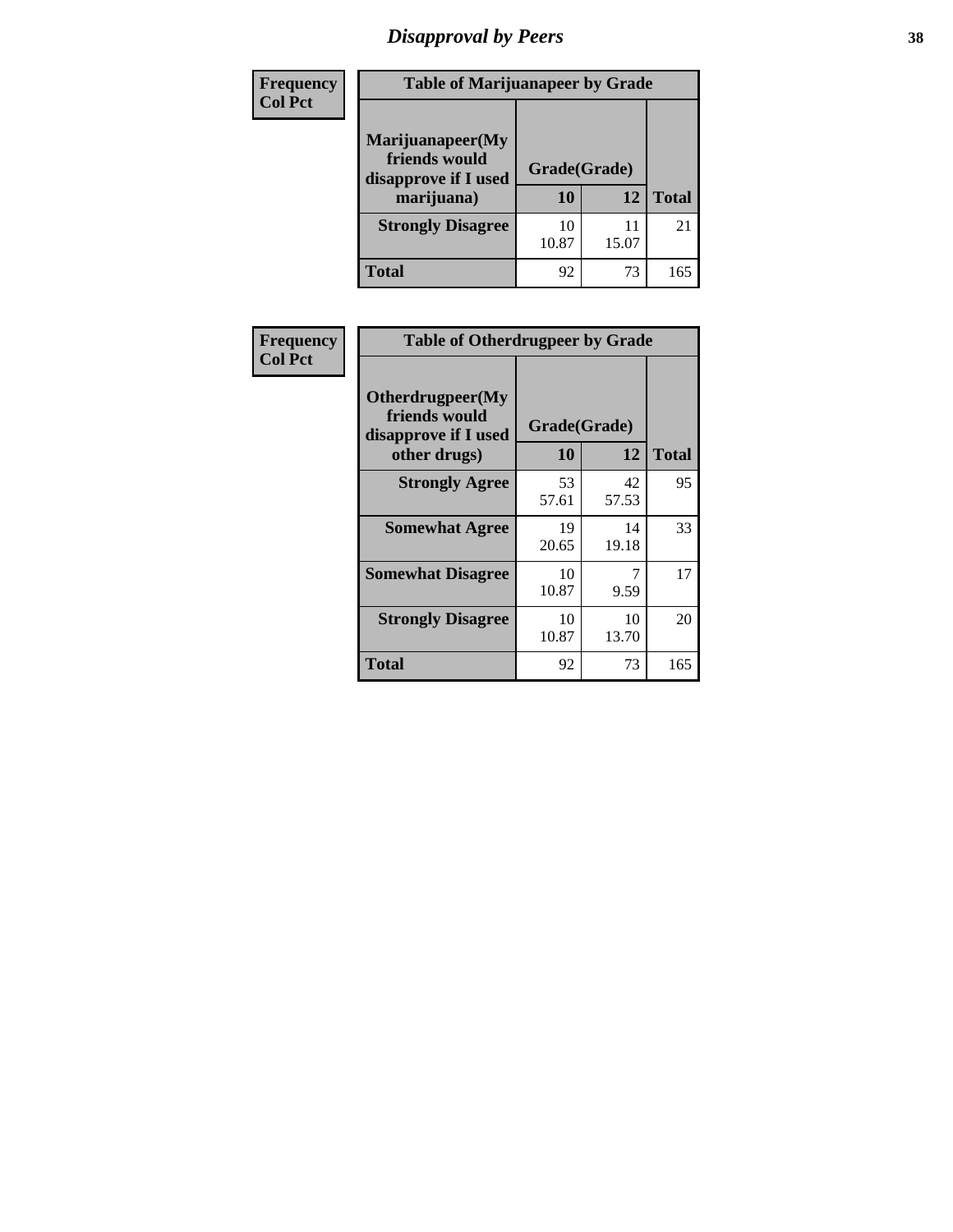| Frequency      | <b>Table of Alcohollocation1 by Grade</b> |              |             |              |
|----------------|-------------------------------------------|--------------|-------------|--------------|
| <b>Col Pct</b> | <b>Alcohollocation1(Places</b>            | Grade(Grade) |             |              |
|                | <b>Friends Use Alcohol)</b>               | 10           | 12          | <b>Total</b> |
|                |                                           | 57<br>61.96  | 59<br>80.82 | 116          |
|                | Do Not Use                                | 35<br>38.04  | 14<br>19.18 | 49           |
|                | <b>Total</b>                              | 92           | 73          | 165          |

| Frequency      | <b>Table of Alcohollocation2 by Grade</b>                     |                           |             |              |
|----------------|---------------------------------------------------------------|---------------------------|-------------|--------------|
| <b>Col Pct</b> | <b>Alcohollocation2(Places</b><br><b>Friends Use Alcohol)</b> | Grade(Grade)<br><b>10</b> | 12          | <b>Total</b> |
|                |                                                               |                           |             |              |
|                |                                                               | 55<br>59.78               | 31<br>42.47 | 86           |
|                | Home                                                          | 37<br>40.22               | 42<br>57.53 | 79           |
|                | <b>Total</b>                                                  | 92                        | 73          | 165          |

| Frequency      | <b>Table of Alcohollocation 3 by Grade</b>                    |                    |             |              |
|----------------|---------------------------------------------------------------|--------------------|-------------|--------------|
| <b>Col Pct</b> | <b>Alcohollocation3(Places</b><br><b>Friends Use Alcohol)</b> | Grade(Grade)<br>10 | 12          | <b>Total</b> |
|                |                                                               | 88<br>95.65        | 68<br>93.15 | 156          |
|                | <b>School</b>                                                 | 4<br>4.35          | 5<br>6.85   | Q            |
|                | <b>Total</b>                                                  | 92                 | 73          | 165          |

| <b>Frequency</b> | <b>Table of Alcohollocation4 by Grade</b> |              |             |              |  |
|------------------|-------------------------------------------|--------------|-------------|--------------|--|
| <b>Col Pct</b>   | <b>Alcohollocation4(Places</b>            | Grade(Grade) |             |              |  |
|                  | <b>Friends Use Alcohol)</b>               | <b>10</b>    | 12          | <b>Total</b> |  |
|                  |                                           | 76<br>82.61  | 49<br>67.12 | 125          |  |
|                  | Car                                       | 16<br>17.39  | 24<br>32.88 | 40           |  |
|                  | <b>Total</b>                              | 92           | 73          | 165          |  |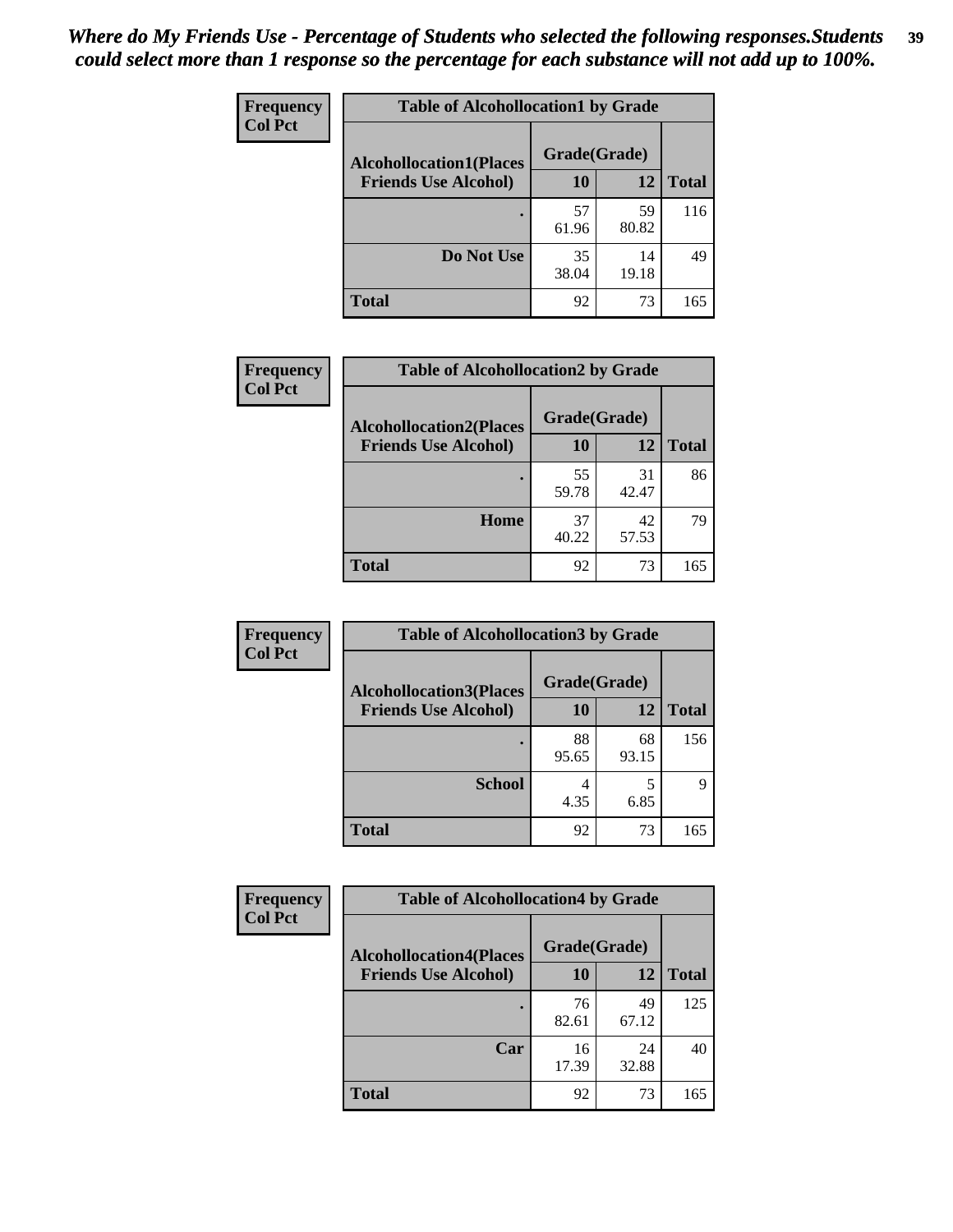| Frequency<br><b>Col Pct</b> | <b>Table of Alcohollocation5 by Grade</b>      |             |             |              |  |
|-----------------------------|------------------------------------------------|-------------|-------------|--------------|--|
|                             | Grade(Grade)<br><b>Alcohollocation5(Places</b> |             |             |              |  |
|                             | <b>Friends Use Alcohol)</b>                    | 10          | 12          | <b>Total</b> |  |
|                             |                                                | 48<br>52.17 | 19<br>26.03 | 67           |  |
|                             | <b>Friend's House</b>                          | 44<br>47.83 | 54<br>73.97 | 98           |  |
|                             | <b>Total</b>                                   | 92          | 73          | 165          |  |

| <b>Frequency</b> | <b>Table of Alcohollocation6 by Grade</b> |              |             |              |
|------------------|-------------------------------------------|--------------|-------------|--------------|
| <b>Col Pct</b>   | <b>Alcohollocation6(Places</b>            | Grade(Grade) |             |              |
|                  | <b>Friends Use Alcohol)</b>               | <b>10</b>    | 12          | <b>Total</b> |
|                  |                                           | 57<br>61.96  | 35<br>47.95 | 92           |
|                  | <b>Other</b>                              | 35<br>38.04  | 38<br>52.05 | 73           |
|                  | <b>Total</b>                              | 92           | 73          | 165          |

| Frequency      | <b>Table of Tobaccolocation1 by Grade</b> |              |             |              |
|----------------|-------------------------------------------|--------------|-------------|--------------|
| <b>Col Pct</b> | <b>Tobaccolocation1(Places</b>            | Grade(Grade) |             |              |
|                | <b>Friends Use Tobacco)</b>               | 10           | 12          | <b>Total</b> |
|                |                                           | 54<br>58.70  | 57<br>78.08 | 111          |
|                | Do Not Use                                | 38<br>41.30  | 16<br>21.92 | 54           |
|                | <b>Total</b>                              | 92           | 73          | 165          |

| <b>Frequency</b> | <b>Table of Tobaccolocation2 by Grade</b> |              |             |              |  |
|------------------|-------------------------------------------|--------------|-------------|--------------|--|
| <b>Col Pct</b>   | <b>Tobaccolocation2(Places</b>            | Grade(Grade) |             |              |  |
|                  | <b>Friends Use Tobacco)</b>               | 10           | 12          | <b>Total</b> |  |
|                  |                                           | 54<br>58.70  | 25<br>34.25 | 79           |  |
|                  | Home                                      | 38<br>41.30  | 48<br>65.75 | 86           |  |
|                  | <b>Total</b>                              | 92           | 73          | 165          |  |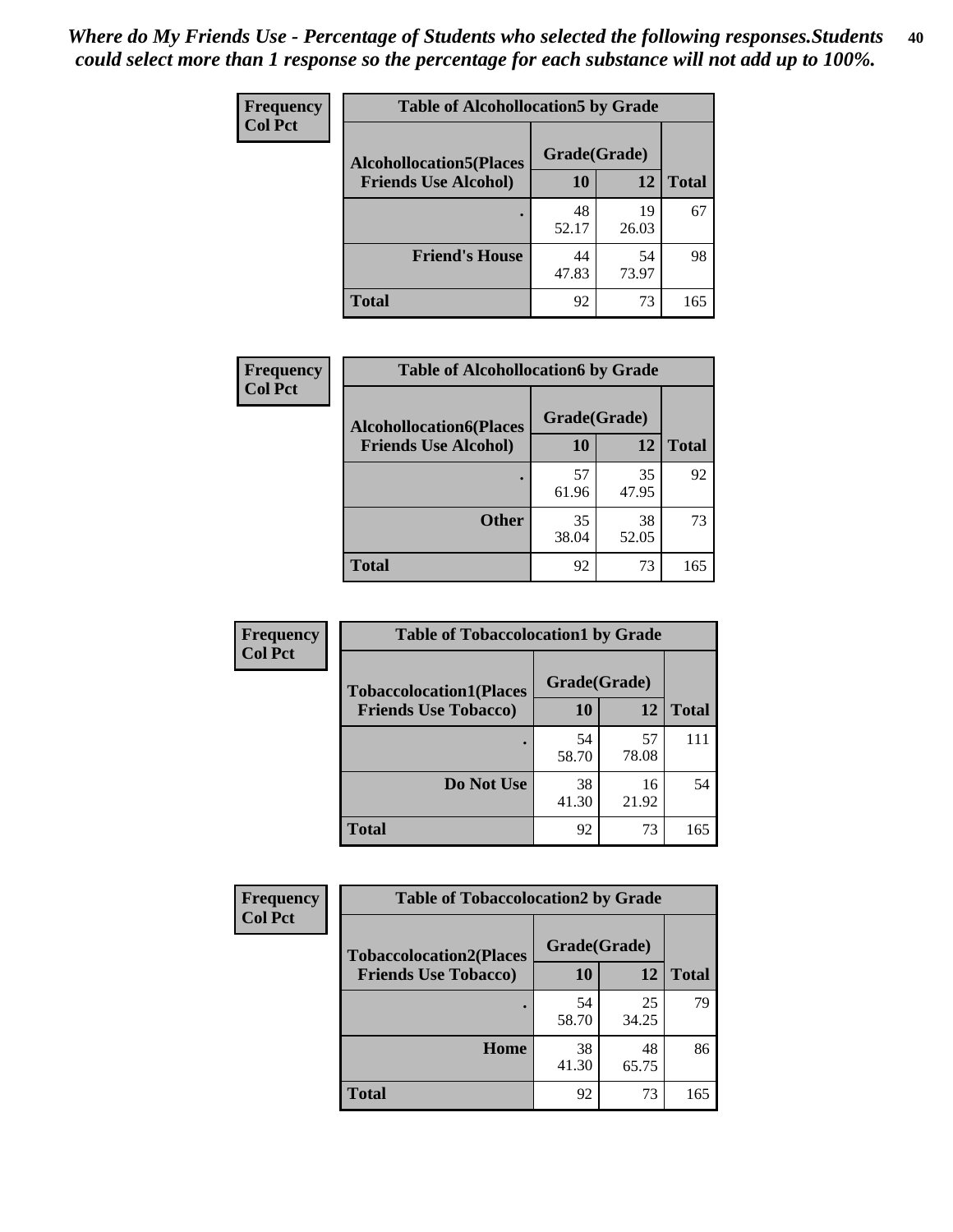| Frequency      | <b>Table of Tobaccolocation 3 by Grade</b> |              |             |              |  |
|----------------|--------------------------------------------|--------------|-------------|--------------|--|
| <b>Col Pct</b> | <b>Tobaccolocation3(Places</b>             | Grade(Grade) |             |              |  |
|                | <b>Friends Use Tobacco)</b>                | 10           | 12          | <b>Total</b> |  |
|                |                                            | 79<br>85.87  | 49<br>67.12 | 128          |  |
|                | <b>School</b>                              | 13<br>14.13  | 24<br>32.88 | 37           |  |
|                | <b>Total</b>                               | 92           | 73          | 165          |  |

| Frequency<br><b>Col Pct</b> | <b>Table of Tobaccolocation4 by Grade</b> |              |             |              |
|-----------------------------|-------------------------------------------|--------------|-------------|--------------|
|                             | <b>Tobaccolocation4(Places</b>            | Grade(Grade) |             |              |
|                             | <b>Friends Use Tobacco)</b>               | 10           | 12          | <b>Total</b> |
|                             |                                           | 62<br>67.39  | 24<br>32.88 | 86           |
|                             | Car                                       | 30<br>32.61  | 49<br>67.12 | 79           |
|                             | <b>Total</b>                              | 92           | 73          | 165          |

| Frequency      | <b>Table of Tobaccolocation5 by Grade</b> |              |             |              |
|----------------|-------------------------------------------|--------------|-------------|--------------|
| <b>Col Pct</b> | <b>Tobaccolocation5(Places</b>            | Grade(Grade) |             |              |
|                | <b>Friends Use Tobacco)</b>               | 10           | <b>12</b>   | <b>Total</b> |
|                |                                           | 54<br>58.70  | 24<br>32.88 | 78           |
|                | <b>Friend's House</b>                     | 38<br>41.30  | 49<br>67.12 | 87           |
|                | <b>Total</b>                              | 92           | 73          | 165          |

| Frequency      | <b>Table of Tobaccolocation6 by Grade</b> |              |             |              |  |
|----------------|-------------------------------------------|--------------|-------------|--------------|--|
| <b>Col Pct</b> | <b>Tobaccolocation6(Places</b>            | Grade(Grade) |             |              |  |
|                | <b>Friends Use Tobacco)</b>               | 10           | 12          | <b>Total</b> |  |
|                |                                           | 60<br>65.22  | 33<br>45.21 | 93           |  |
|                | <b>Other</b>                              | 32<br>34.78  | 40<br>54.79 | 72           |  |
|                | <b>Total</b>                              | 92           | 73          | 165          |  |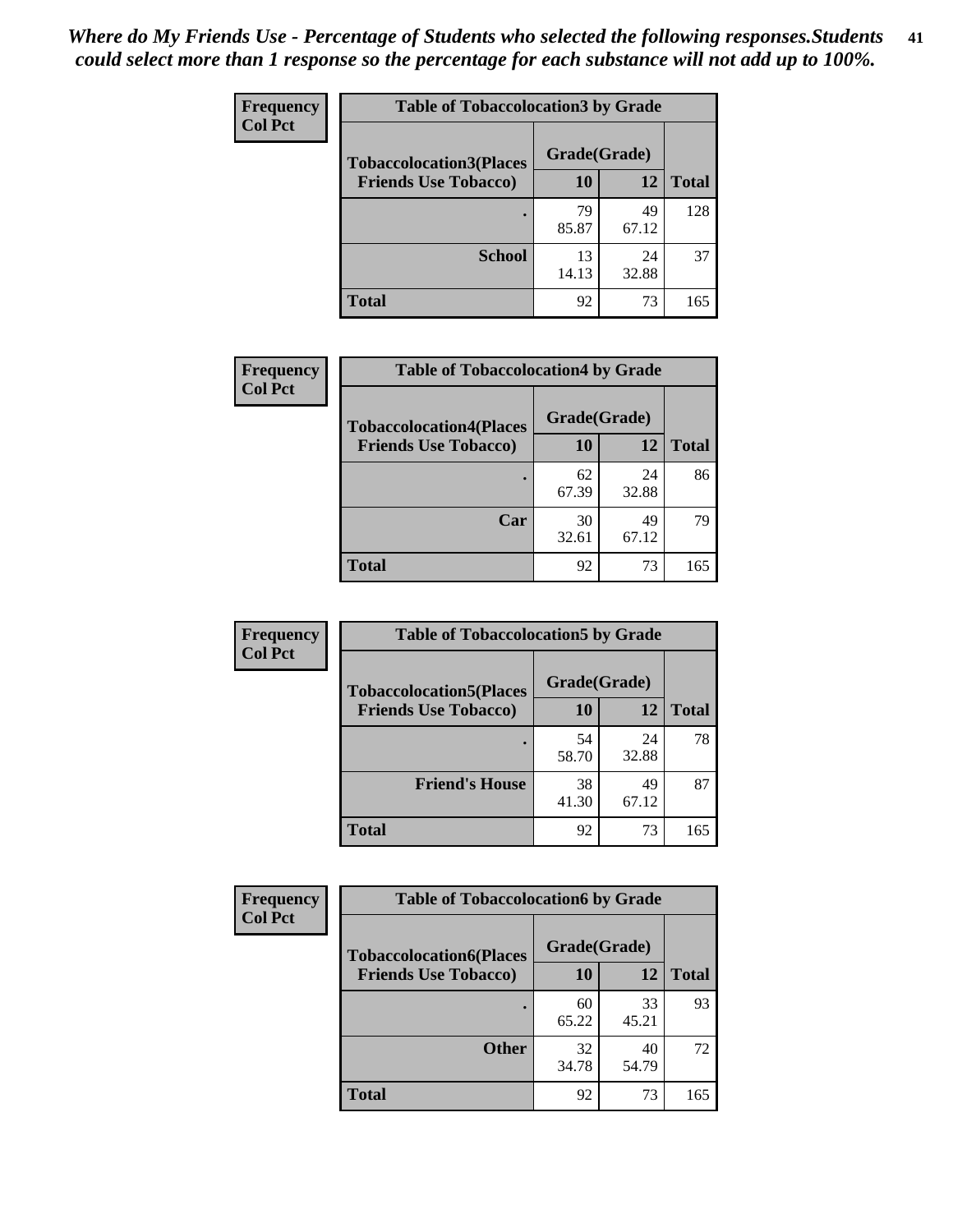| <b>Frequency</b> | <b>Table of Marijuanalocation1 by Grade</b> |              |             |              |
|------------------|---------------------------------------------|--------------|-------------|--------------|
| <b>Col Pct</b>   | <b>Marijuanalocation1(Places</b>            | Grade(Grade) |             |              |
|                  | <b>Friends Use Marijuana</b> )              | <b>10</b>    | 12          | <b>Total</b> |
|                  |                                             | 26<br>28.26  | 32<br>43.84 | 58           |
|                  | Do Not Use                                  | 66<br>71.74  | 41<br>56.16 | 107          |
|                  | <b>Total</b>                                | 92           | 73          | 165          |

| <b>Frequency</b> | <b>Table of Marijuanalocation2 by Grade</b>                        |                    |             |              |
|------------------|--------------------------------------------------------------------|--------------------|-------------|--------------|
| <b>Col Pct</b>   | <b>Marijuanalocation2(Places</b><br><b>Friends Use Marijuana</b> ) | Grade(Grade)<br>10 | 12          | <b>Total</b> |
|                  |                                                                    | 76<br>82.61        | 53<br>72.60 | 129          |
|                  | Home                                                               | 16<br>17.39        | 20<br>27.40 | 36           |
|                  | <b>Total</b>                                                       | 92                 | 73          | 165          |

| Frequency<br><b>Col Pct</b> | <b>Table of Marijuanalocation3 by Grade</b> |              |             |       |
|-----------------------------|---------------------------------------------|--------------|-------------|-------|
|                             | <b>Marijuanalocation3(Places</b>            | Grade(Grade) |             |       |
|                             | <b>Friends Use Marijuana</b> )              | 10           | 12          | Total |
|                             |                                             | 87<br>94.57  | 71<br>97.26 | 158   |
|                             | <b>School</b>                               | 5.43         | 2.74        |       |
|                             | <b>Total</b>                                | 92           | 73          | 165   |

| <b>Frequency</b> | <b>Table of Marijuanalocation4 by Grade</b> |              |             |              |  |
|------------------|---------------------------------------------|--------------|-------------|--------------|--|
| <b>Col Pct</b>   | <b>Marijuanalocation4(Places</b>            | Grade(Grade) |             |              |  |
|                  | <b>Friends Use Marijuana</b> )              | <b>10</b>    | 12          | <b>Total</b> |  |
|                  |                                             | 81<br>88.04  | 54<br>73.97 | 135          |  |
|                  | Car                                         | 11<br>11.96  | 19<br>26.03 | 30           |  |
|                  | <b>Total</b>                                | 92           | 73          | 165          |  |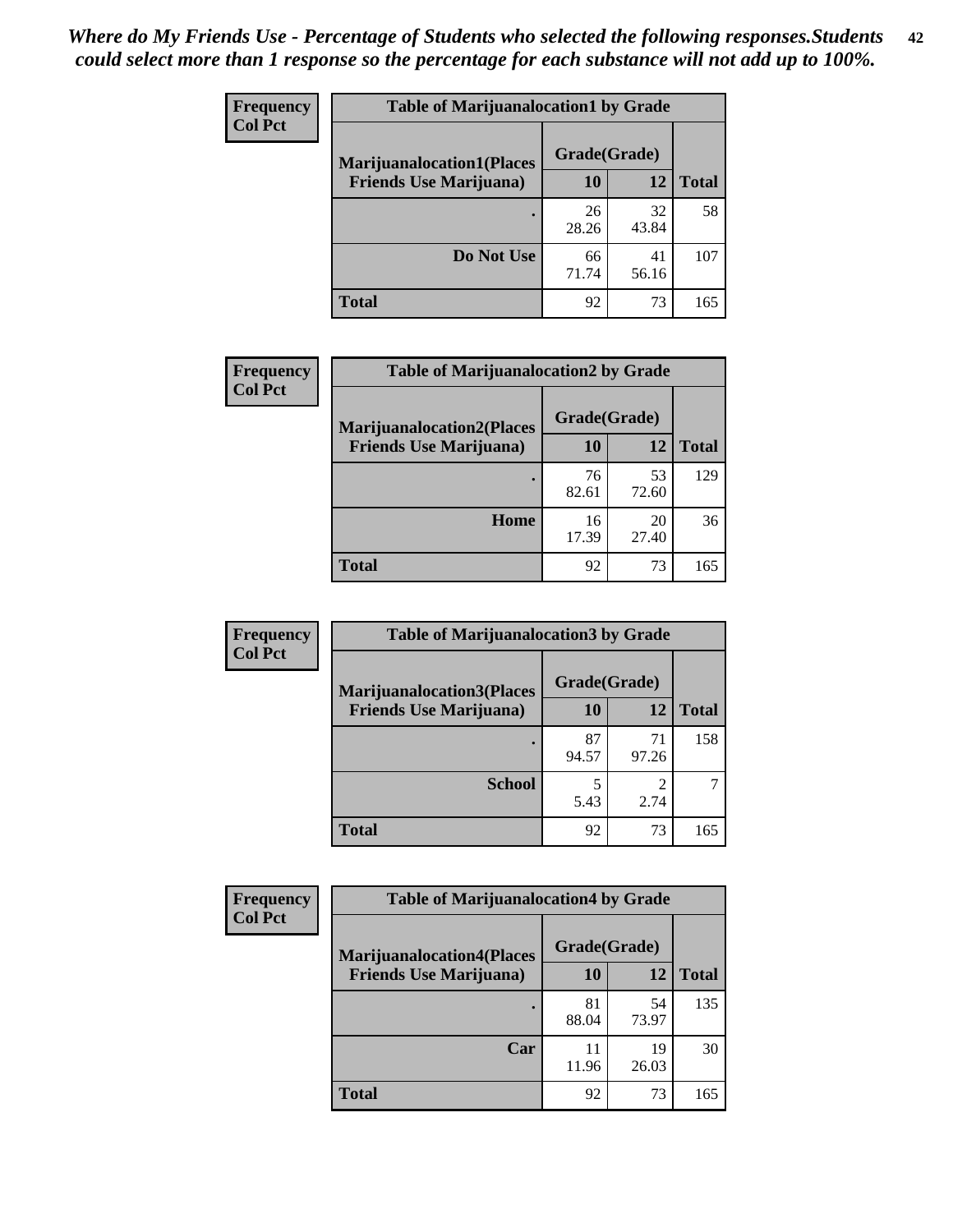| <b>Frequency</b> | <b>Table of Marijuanalocation5 by Grade</b> |              |             |              |
|------------------|---------------------------------------------|--------------|-------------|--------------|
| <b>Col Pct</b>   | <b>Marijuanalocation5</b> (Places           | Grade(Grade) |             |              |
|                  | <b>Friends Use Marijuana</b> )              | 10           | 12          | <b>Total</b> |
|                  |                                             | 73<br>79.35  | 47<br>64.38 | 120          |
|                  | <b>Friend's House</b>                       | 19<br>20.65  | 26<br>35.62 | 45           |
|                  | <b>Total</b>                                | 92           | 73          | 165          |

| <b>Frequency</b> | <b>Table of Marijuanalocation6 by Grade</b>                        |                    |             |              |
|------------------|--------------------------------------------------------------------|--------------------|-------------|--------------|
| <b>Col Pct</b>   | <b>Marijuanalocation6(Places</b><br><b>Friends Use Marijuana</b> ) | Grade(Grade)<br>10 | 12          | <b>Total</b> |
|                  |                                                                    | 77<br>83.70        | 52<br>71.23 | 129          |
|                  | <b>Other</b>                                                       | 15<br>16.30        | 21<br>28.77 | 36           |
|                  | <b>Total</b>                                                       | 92                 | 73          | 165          |

| <b>Frequency</b> | <b>Table of Otherdruglocation1 by Grade</b>                          |              |             |              |
|------------------|----------------------------------------------------------------------|--------------|-------------|--------------|
| <b>Col Pct</b>   | <b>Otherdruglocation1(Places</b><br><b>Friends Use Other Illegal</b> | Grade(Grade) |             |              |
|                  | Drugs)                                                               | 10           | 12          | <b>Total</b> |
|                  |                                                                      | 28<br>30.43  | 26<br>35.62 | 54           |
|                  | Do Not Use                                                           | 64<br>69.57  | 47<br>64.38 | 111          |
|                  | <b>Total</b>                                                         | 92           | 73          | 165          |

| Frequency      | <b>Table of Otherdruglocation2 by Grade</b>                          |              |             |              |
|----------------|----------------------------------------------------------------------|--------------|-------------|--------------|
| <b>Col Pct</b> | <b>Otherdruglocation2(Places</b><br><b>Friends Use Other Illegal</b> | Grade(Grade) |             |              |
|                | Drugs)                                                               | 10           | 12          | <b>Total</b> |
|                |                                                                      | 77<br>83.70  | 52<br>71.23 | 129          |
|                | Home                                                                 | 15<br>16.30  | 21<br>28.77 | 36           |
|                | <b>Total</b>                                                         | 92           | 73          | 165          |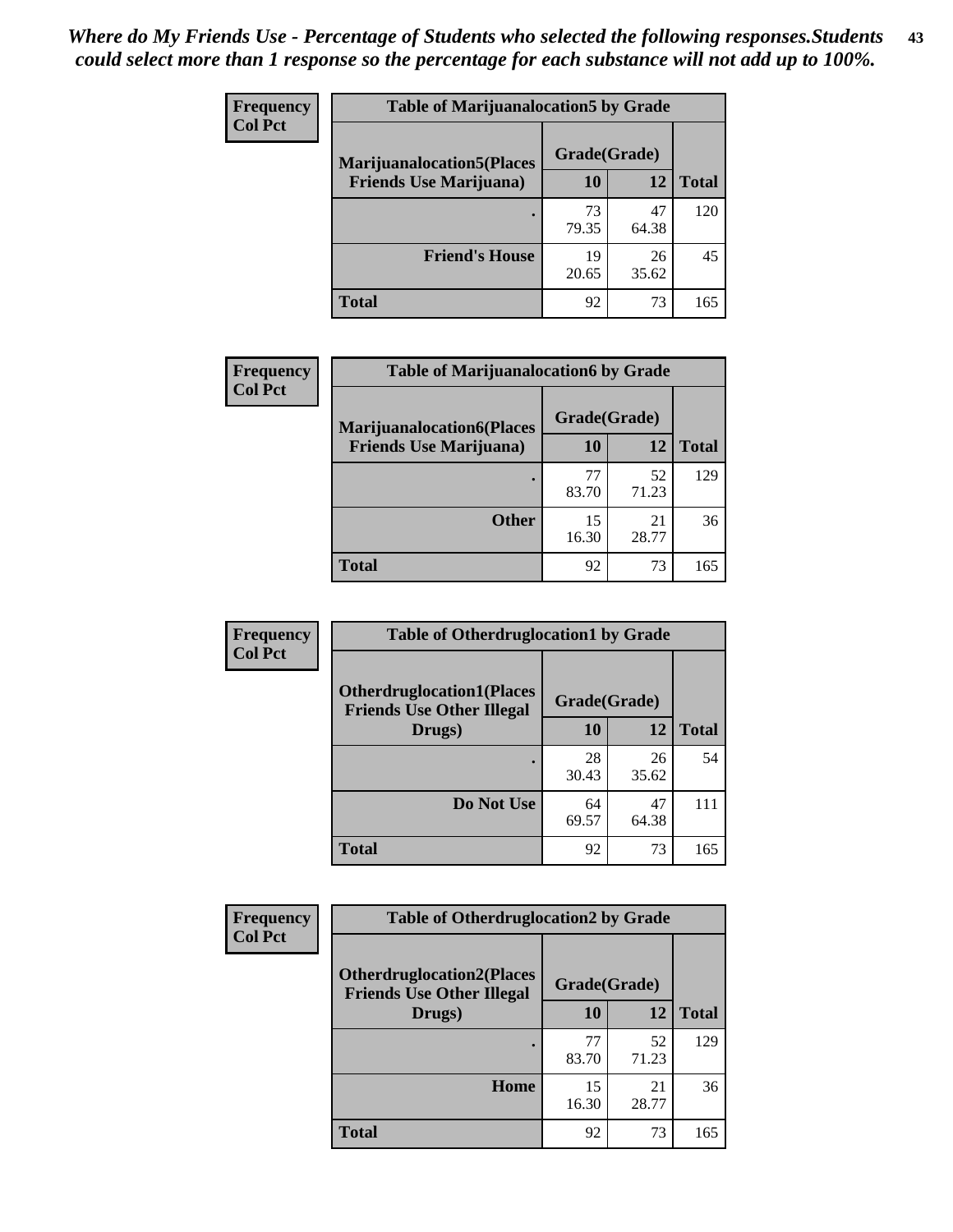| <b>Frequency</b> | <b>Table of Otherdruglocation 3 by Grade</b>                         |              |             |              |
|------------------|----------------------------------------------------------------------|--------------|-------------|--------------|
| <b>Col Pct</b>   | <b>Otherdruglocation3(Places</b><br><b>Friends Use Other Illegal</b> | Grade(Grade) |             |              |
|                  | Drugs)                                                               | 10           | 12          | <b>Total</b> |
|                  |                                                                      | 90<br>97.83  | 61<br>83.56 | 151          |
|                  | <b>School</b>                                                        | 2<br>2.17    | 12<br>16.44 | 14           |
|                  | <b>Total</b>                                                         | 92           | 73          | 165          |

| Frequency<br><b>Col Pct</b> | <b>Table of Otherdruglocation4 by Grade</b>                          |              |             |              |
|-----------------------------|----------------------------------------------------------------------|--------------|-------------|--------------|
|                             | <b>Otherdruglocation4(Places</b><br><b>Friends Use Other Illegal</b> | Grade(Grade) |             |              |
|                             | Drugs)                                                               | 10           | 12          | <b>Total</b> |
|                             |                                                                      | 84<br>91.30  | 55<br>75.34 | 139          |
|                             | Car                                                                  | 8<br>8.70    | 18<br>24.66 | 26           |
|                             | <b>Total</b>                                                         | 92           | 73          | 165          |

| <b>Frequency</b> | <b>Table of Otherdruglocation5 by Grade</b>                          |              |             |              |
|------------------|----------------------------------------------------------------------|--------------|-------------|--------------|
| <b>Col Pct</b>   | <b>Otherdruglocation5(Places</b><br><b>Friends Use Other Illegal</b> | Grade(Grade) |             |              |
|                  | Drugs)                                                               | <b>10</b>    | 12          | <b>Total</b> |
|                  |                                                                      | 74<br>80.43  | 51<br>69.86 | 125          |
|                  | <b>Friend's House</b>                                                | 18<br>19.57  | 22<br>30.14 | 40           |
|                  | <b>Total</b>                                                         | 92           | 73          | 165          |

| <b>Frequency</b> | <b>Table of Otherdruglocation6 by Grade</b>                          |              |             |              |
|------------------|----------------------------------------------------------------------|--------------|-------------|--------------|
| <b>Col Pct</b>   | <b>Otherdruglocation6(Places</b><br><b>Friends Use Other Illegal</b> | Grade(Grade) |             |              |
|                  | Drugs)                                                               | 10           | 12          | <b>Total</b> |
|                  |                                                                      | 73<br>79.35  | 55<br>75.34 | 128          |
|                  | <b>Other</b>                                                         | 19<br>20.65  | 18<br>24.66 | 37           |
|                  | <b>Total</b>                                                         | 92           | 73          | 165          |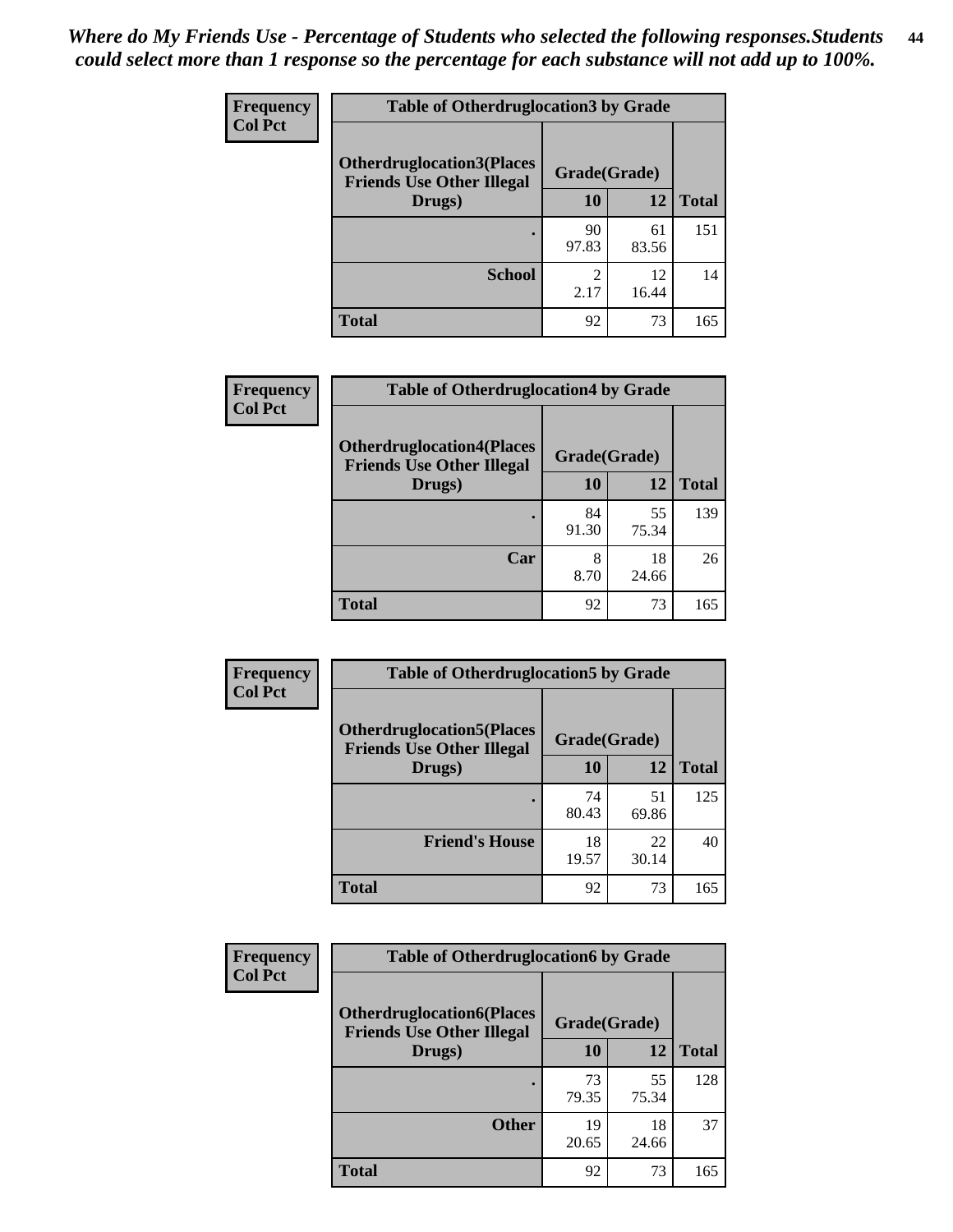| Frequency      | <b>Table of Alcoholtime1 by Grade</b>           |              |             |              |
|----------------|-------------------------------------------------|--------------|-------------|--------------|
| <b>Col Pct</b> | <b>Alcoholtime1(Times</b><br><b>Friends Use</b> | Grade(Grade) |             |              |
|                | Alcohol)                                        | <b>10</b>    | 12          | <b>Total</b> |
|                |                                                 | 57<br>61.96  | 62<br>84.93 | 119          |
|                | Do Not Use                                      | 35<br>38.04  | 11<br>15.07 | 46           |
|                | <b>Total</b>                                    | 92           | 73          | 165          |

| Frequency      | <b>Table of Alcoholtime2 by Grade</b>           |              |             |              |
|----------------|-------------------------------------------------|--------------|-------------|--------------|
| <b>Col Pct</b> | <b>Alcoholtime2(Times</b><br><b>Friends Use</b> | Grade(Grade) |             |              |
|                | Alcohol)                                        | 10           | 12          | <b>Total</b> |
|                |                                                 | 86<br>93.48  | 71<br>97.26 | 157          |
|                | <b>On Way to School</b>                         | 6<br>6.52    | 2<br>2.74   | 8            |
|                | <b>Total</b>                                    | 92           | 73          | 165          |

| Frequency<br><b>Col Pct</b> | <b>Table of Alcoholtime3 by Grade</b>           |              |             |              |
|-----------------------------|-------------------------------------------------|--------------|-------------|--------------|
|                             | <b>Alcoholtime3(Times</b><br><b>Friends Use</b> | Grade(Grade) |             |              |
|                             | Alcohol)                                        | 10           | 12          | <b>Total</b> |
|                             |                                                 | 89<br>96.74  | 71<br>97.26 | 160          |
|                             | <b>During School</b>                            | 3<br>3.26    | 2<br>2.74   | 5            |
|                             | <b>Total</b>                                    | 92           | 73          | 165          |

| Frequency<br><b>Col Pct</b> | <b>Table of Alcoholtime4 by Grade</b> |              |             |              |
|-----------------------------|---------------------------------------|--------------|-------------|--------------|
|                             | <b>Alcoholtime4(Times</b>             | Grade(Grade) |             |              |
|                             | <b>Friends Use Alcohol)</b>           | 10           | 12          | <b>Total</b> |
|                             |                                       | 84<br>91.30  | 65<br>89.04 | 149          |
|                             | <b>On Way Home From School</b>        | 8.70         | 10.96       | 16           |
|                             | <b>Total</b>                          | 92           | 73          | 165          |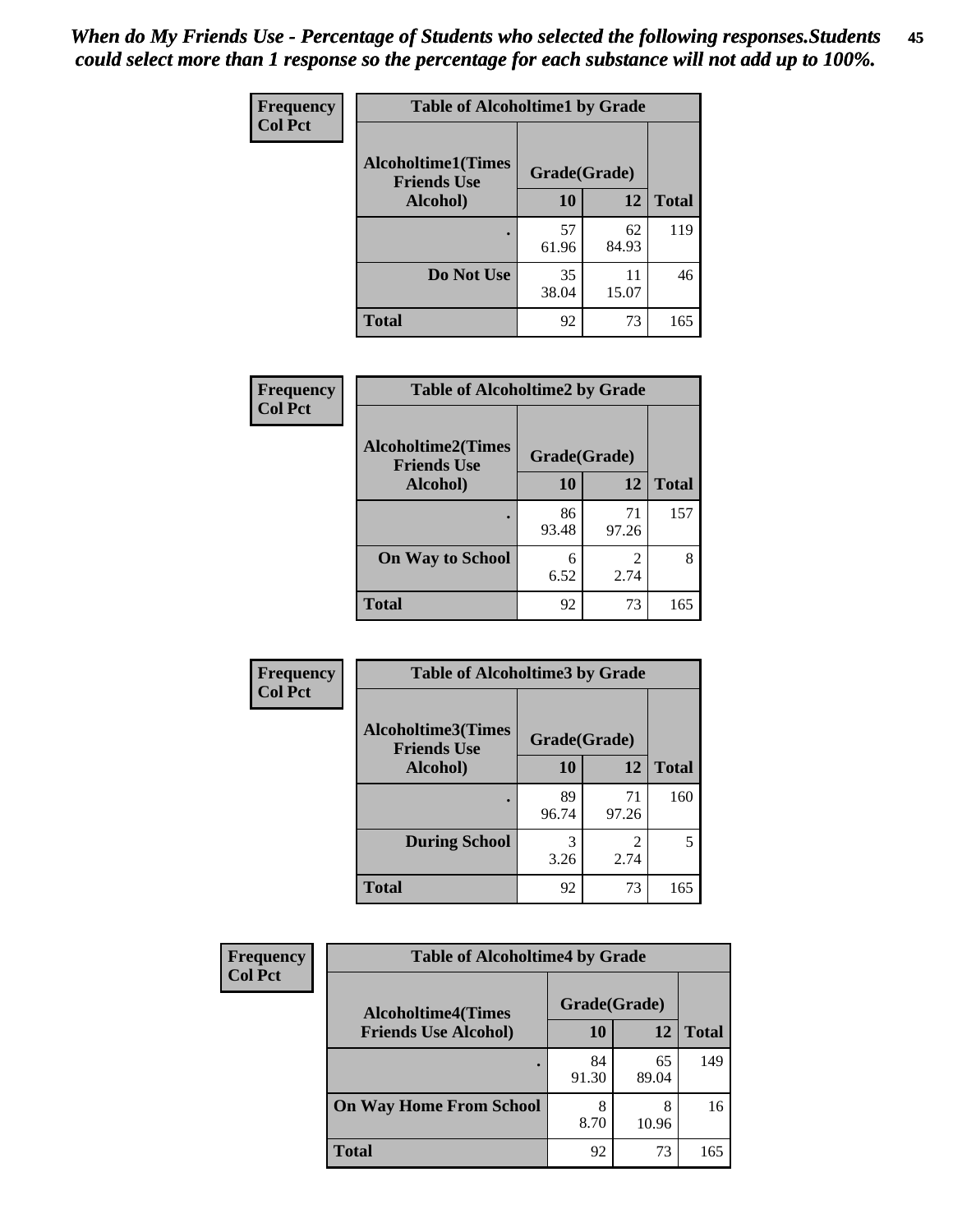*When do My Friends Use - Percentage of Students who selected the following responses.Students could select more than 1 response so the percentage for each substance will not add up to 100%.* **46**

| Frequency      | <b>Table of Alcoholtime5 by Grade</b>           |              |             |              |
|----------------|-------------------------------------------------|--------------|-------------|--------------|
| <b>Col Pct</b> | <b>Alcoholtime5(Times</b><br><b>Friends Use</b> | Grade(Grade) |             |              |
|                | Alcohol)                                        | 10           | 12          | <b>Total</b> |
|                |                                                 | 73<br>79.35  | 52<br>71.23 | 125          |
|                | Weeknights                                      | 19<br>20.65  | 21<br>28.77 | 40           |
|                | <b>Total</b>                                    | 92           | 73          | 165          |

| Frequency      | <b>Table of Alcoholtime6 by Grade</b>           |              |             |              |
|----------------|-------------------------------------------------|--------------|-------------|--------------|
| <b>Col Pct</b> | <b>Alcoholtime6(Times</b><br><b>Friends Use</b> | Grade(Grade) |             |              |
|                | Alcohol)                                        | 10           | 12          | <b>Total</b> |
|                |                                                 | 34<br>36.96  | 10<br>13.70 | 44           |
|                | Weekends                                        | 58<br>63.04  | 63<br>86.30 | 121          |
|                | <b>Total</b>                                    | 92           | 73          | 165          |

| <b>Frequency</b> | <b>Table of Tobaccotime1 by Grade</b>           |              |             |              |
|------------------|-------------------------------------------------|--------------|-------------|--------------|
| <b>Col Pct</b>   | <b>Tobaccotime1(Times</b><br><b>Friends Use</b> | Grade(Grade) |             |              |
|                  | <b>Tobacco</b> )                                | 10           | 12          | <b>Total</b> |
|                  | ٠                                               | 54<br>58.70  | 55<br>75.34 | 109          |
|                  | Do Not Use                                      | 38<br>41.30  | 18<br>24.66 | 56           |
|                  | <b>Total</b>                                    | 92           | 73          | 165          |

| <b>Frequency</b> | <b>Table of Tobaccotime2 by Grade</b>           |              |             |              |  |
|------------------|-------------------------------------------------|--------------|-------------|--------------|--|
| <b>Col Pct</b>   | <b>Tobaccotime2(Times</b><br><b>Friends Use</b> | Grade(Grade) |             |              |  |
|                  | Tobacco)                                        | 10           | 12          | <b>Total</b> |  |
|                  |                                                 | 70<br>76.09  | 29<br>39.73 | 99           |  |
|                  | <b>On Way to School</b>                         | 22<br>23.91  | 44<br>60.27 | 66           |  |
|                  | <b>Total</b>                                    | 92           | 73          | 165          |  |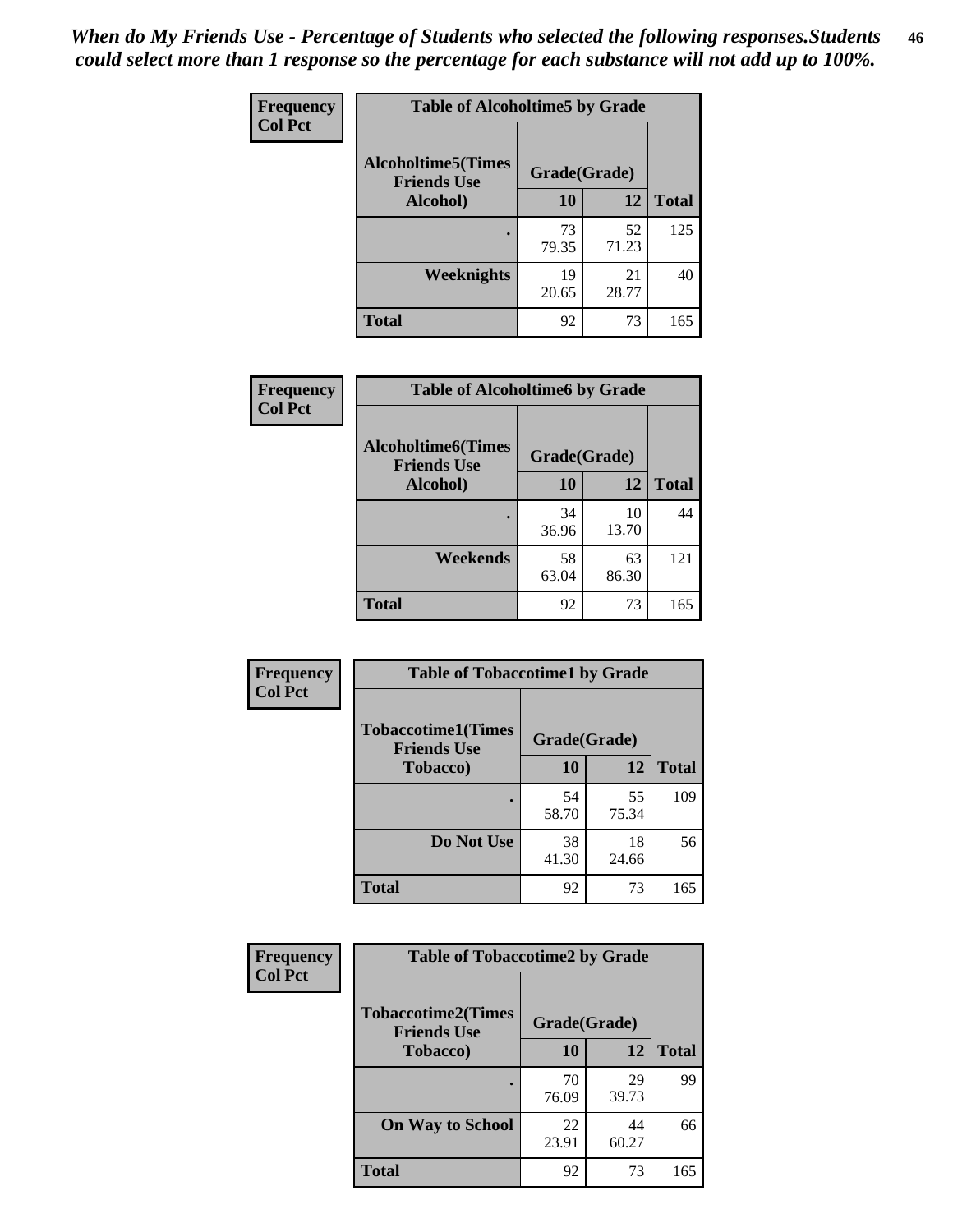| Frequency<br><b>Col Pct</b> |                                                 | <b>Table of Tobaccotime3 by Grade</b> |             |              |  |
|-----------------------------|-------------------------------------------------|---------------------------------------|-------------|--------------|--|
|                             | <b>Tobaccotime3(Times</b><br><b>Friends Use</b> | Grade(Grade)                          |             |              |  |
|                             | <b>Tobacco</b> )                                | 10                                    | 12          | <b>Total</b> |  |
|                             | ٠                                               | 84<br>91.30                           | 45<br>61.64 | 129          |  |
|                             | <b>During School</b>                            | 8<br>8.70                             | 28<br>38.36 | 36           |  |
|                             | <b>Total</b>                                    | 92                                    | 73          | 165          |  |

| <b>Frequency</b> | <b>Table of Tobaccotime4 by Grade</b> |              |             |              |
|------------------|---------------------------------------|--------------|-------------|--------------|
| <b>Col Pct</b>   | <b>Tobaccotime4(Times</b>             | Grade(Grade) |             |              |
|                  | <b>Friends Use Tobacco)</b>           | 10           | 12          | <b>Total</b> |
|                  |                                       | 84<br>91.30  | 65<br>89.04 | 149          |
|                  | <b>On Way Home From School</b>        | 8<br>8.70    | 8<br>10.96  | 16           |
|                  | <b>Total</b>                          | 92           | 73          | 165          |

| Frequency      | <b>Table of Tobaccotime5 by Grade</b>           |              |             |              |
|----------------|-------------------------------------------------|--------------|-------------|--------------|
| <b>Col Pct</b> | <b>Tobaccotime5(Times</b><br><b>Friends Use</b> | Grade(Grade) |             |              |
|                | <b>Tobacco</b> )                                | 10           | 12          | <b>Total</b> |
|                |                                                 | 50<br>54.35  | 23<br>31.51 | 73           |
|                | Weeknights                                      | 42<br>45.65  | 50<br>68.49 | 92           |
|                | <b>Total</b>                                    | 92           | 73          | 165          |

| Frequency      | <b>Table of Tobaccotime6 by Grade</b>           |              |             |              |
|----------------|-------------------------------------------------|--------------|-------------|--------------|
| <b>Col Pct</b> | <b>Tobaccotime6(Times</b><br><b>Friends Use</b> | Grade(Grade) |             |              |
|                | <b>Tobacco</b> )                                | 10           | 12          | <b>Total</b> |
|                | ٠                                               | 48<br>52.17  | 23<br>31.51 | 71           |
|                | Weekends                                        | 44<br>47.83  | 50<br>68.49 | 94           |
|                | <b>Total</b>                                    | 92           | 73          | 165          |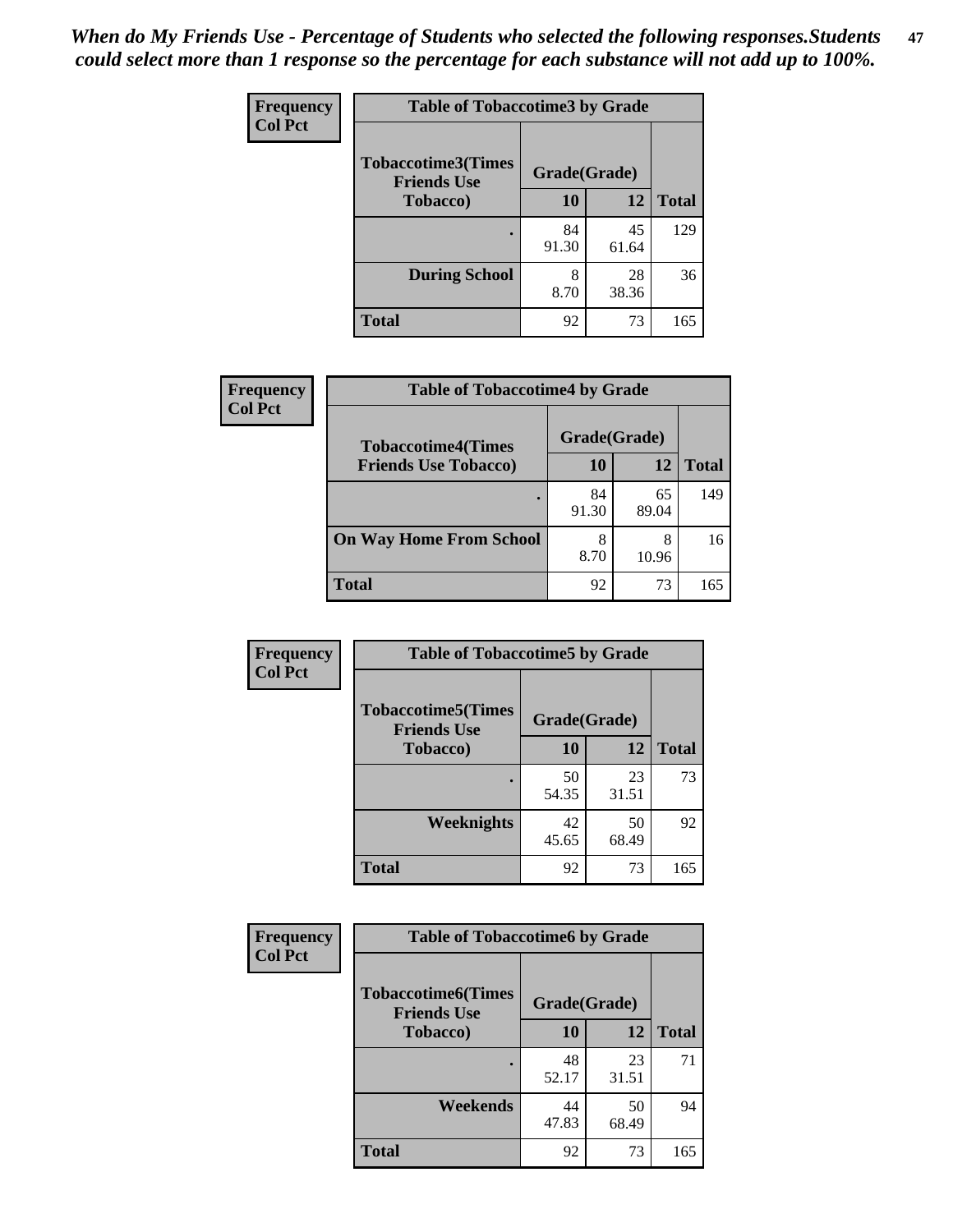| Frequency      | <b>Table of Marijuanatime1 by Grade</b>           |              |             |              |
|----------------|---------------------------------------------------|--------------|-------------|--------------|
| <b>Col Pct</b> | <b>Marijuanatime1(Times</b><br><b>Friends Use</b> | Grade(Grade) |             |              |
|                | Marijuana)                                        | 10           | 12          | <b>Total</b> |
|                |                                                   | 26<br>28.26  | 31<br>42.47 | 57           |
|                | Do Not Use                                        | 66<br>71.74  | 42<br>57.53 | 108          |
|                | <b>Total</b>                                      | 92           | 73          | 165          |

| <b>Frequency</b> | <b>Table of Marijuanatime2 by Grade</b>           |              |             |              |
|------------------|---------------------------------------------------|--------------|-------------|--------------|
| <b>Col Pct</b>   | <b>Marijuanatime2(Times</b><br><b>Friends Use</b> | Grade(Grade) |             |              |
|                  | Marijuana)                                        | 10           | 12          | <b>Total</b> |
|                  |                                                   | 86<br>93.48  | 65<br>89.04 | 151          |
|                  | <b>On Way to School</b>                           | 6<br>6.52    | 8<br>10.96  | 14           |
|                  | <b>Total</b>                                      | 92           | 73          | 165          |

| Frequency      | <b>Table of Marijuanatime3 by Grade</b>    |              |             |              |
|----------------|--------------------------------------------|--------------|-------------|--------------|
| <b>Col Pct</b> | Marijuanatime3(Times<br><b>Friends Use</b> | Grade(Grade) |             |              |
|                | Marijuana)                                 | 10           | 12          | <b>Total</b> |
|                |                                            | 89<br>96.74  | 72<br>98.63 | 161          |
|                | <b>During School</b>                       | 3<br>3.26    | 1.37        | 4            |
|                | <b>Total</b>                               | 92           | 73          | 165          |

| Frequency<br><b>Col Pct</b> | <b>Table of Marijuanatime4 by Grade</b> |              |             |              |
|-----------------------------|-----------------------------------------|--------------|-------------|--------------|
|                             | <b>Marijuanatime4(Times</b>             | Grade(Grade) |             |              |
|                             | <b>Friends Use Marijuana</b> )          | 10           | 12          | <b>Total</b> |
|                             |                                         | 86<br>93.48  | 65<br>89.04 | 151          |
|                             | <b>On Way Home From School</b>          | 6<br>6.52    | 8<br>10.96  | 14           |
|                             | <b>Total</b>                            | 92           | 73          | 165          |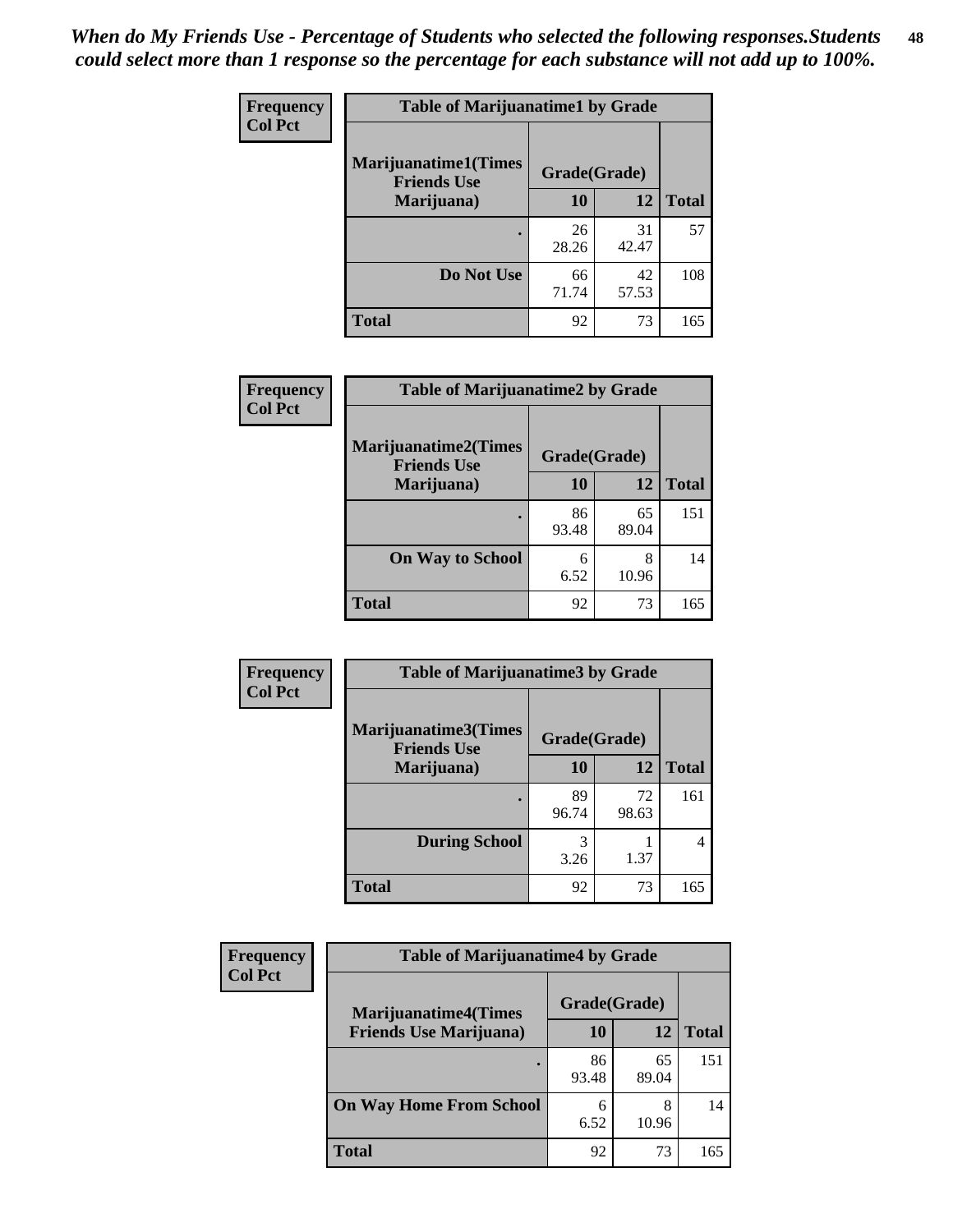| Frequency      | <b>Table of Marijuanatime5 by Grade</b>            |              |             |              |
|----------------|----------------------------------------------------|--------------|-------------|--------------|
| <b>Col Pct</b> | <b>Marijuanatime5</b> (Times<br><b>Friends Use</b> | Grade(Grade) |             |              |
|                | Marijuana)                                         | 10           | 12          | <b>Total</b> |
|                |                                                    | 78<br>84.78  | 55<br>75.34 | 133          |
|                | Weeknights                                         | 14<br>15.22  | 18<br>24.66 | 32           |
|                | <b>Total</b>                                       | 92           | 73          | 165          |

| Frequency      | <b>Table of Marijuanatime6 by Grade</b>    |              |             |              |
|----------------|--------------------------------------------|--------------|-------------|--------------|
| <b>Col Pct</b> | Marijuanatime6(Times<br><b>Friends Use</b> | Grade(Grade) |             |              |
|                | Marijuana)                                 | 10           | 12          | <b>Total</b> |
|                |                                            | 66<br>71.74  | 41<br>56.16 | 107          |
|                | Weekends                                   | 26<br>28.26  | 32<br>43.84 | 58           |
|                | <b>Total</b>                               | 92           | 73          | 165          |

| <b>Frequency</b> | <b>Table of Otherdrugtime1 by Grade</b>                 |              |             |              |
|------------------|---------------------------------------------------------|--------------|-------------|--------------|
| <b>Col Pct</b>   | <b>Otherdrugtime1(Times</b><br><b>Friends Use Other</b> | Grade(Grade) |             |              |
|                  | <b>Illegal Drugs</b> )                                  | 10           | 12          | <b>Total</b> |
|                  |                                                         | 26<br>28.26  | 23<br>31.51 | 49           |
|                  | Do Not Use                                              | 66<br>71.74  | 50<br>68.49 | 116          |
|                  | <b>Total</b>                                            | 92           | 73          | 165          |

| <b>Frequency</b> | <b>Table of Otherdrugtime2 by Grade</b>                                 |             |             |              |
|------------------|-------------------------------------------------------------------------|-------------|-------------|--------------|
| <b>Col Pct</b>   | <b>Otherdrugtime2(Times</b><br>Grade(Grade)<br><b>Friends Use Other</b> |             |             |              |
|                  | <b>Illegal Drugs</b> )                                                  | 10          | 12          | <b>Total</b> |
|                  |                                                                         | 88<br>95.65 | 64<br>87.67 | 152          |
|                  | <b>On Way to School</b>                                                 | 4<br>4.35   | 9<br>12.33  | 13           |
|                  | Total                                                                   | 92          | 73          | 165          |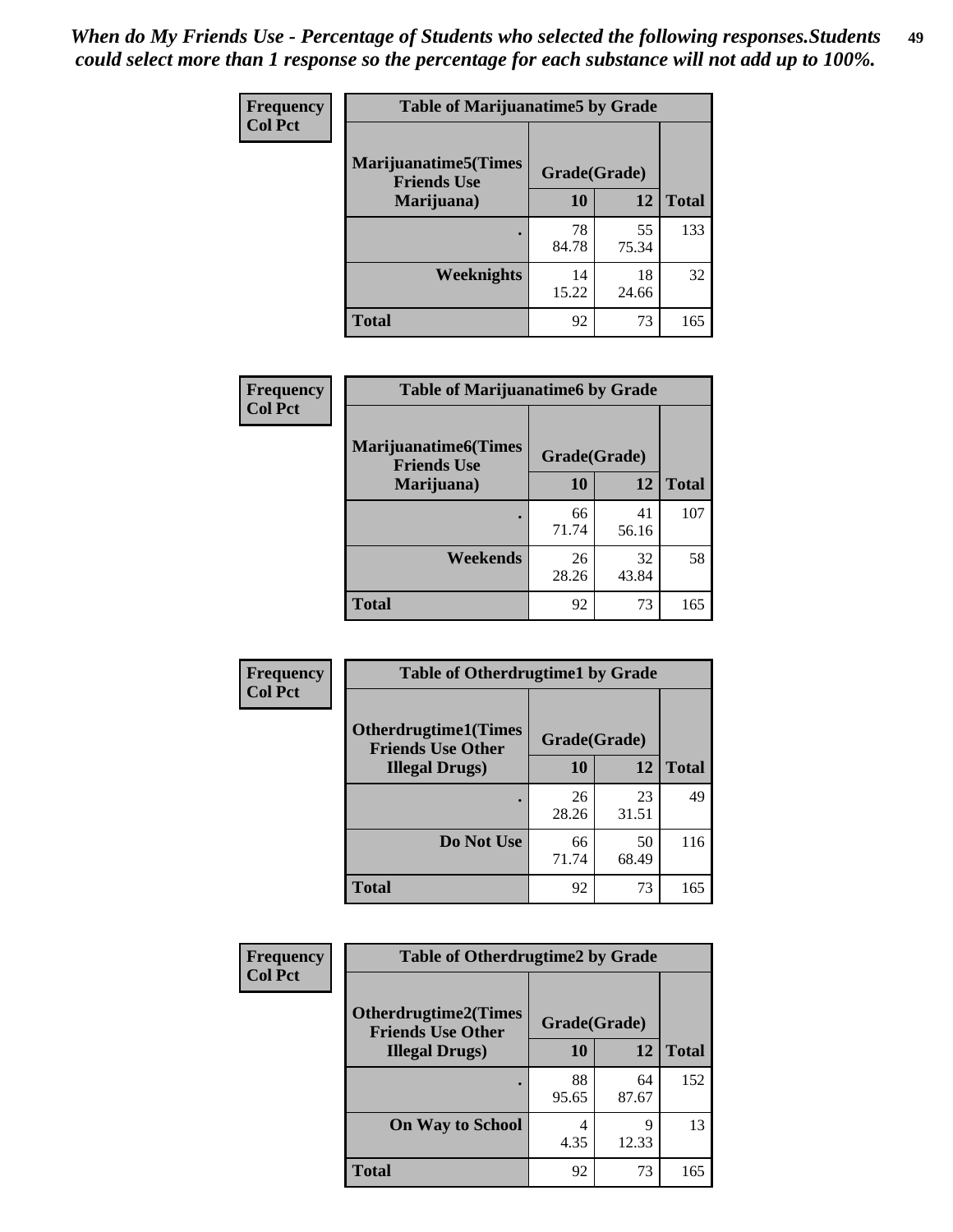| <b>Frequency</b> | <b>Table of Otherdrugtime3 by Grade</b>                          |             |             |              |
|------------------|------------------------------------------------------------------|-------------|-------------|--------------|
| <b>Col Pct</b>   | Otherdrugtime3(Times<br>Grade(Grade)<br><b>Friends Use Other</b> |             |             |              |
|                  | <b>Illegal Drugs</b> )                                           | 10          | 12          | <b>Total</b> |
|                  |                                                                  | 90<br>97.83 | 65<br>89.04 | 155          |
|                  | <b>During School</b>                                             | 2<br>2.17   | 8<br>10.96  | 10           |
|                  | Total                                                            | 92          | 73          | 165          |

| Frequency      | <b>Table of Otherdrugtime4 by Grade</b>                         |              |             |              |
|----------------|-----------------------------------------------------------------|--------------|-------------|--------------|
| <b>Col Pct</b> | <b>Otherdrugtime4(Times</b><br><b>Friends Use Other Illegal</b> | Grade(Grade) |             |              |
|                | Drugs)                                                          | 10           | 12          | <b>Total</b> |
|                | ٠                                                               | 88<br>95.65  | 63<br>86.30 | 151          |
|                | <b>On Way Home From School</b>                                  | 4<br>4.35    | 10<br>13.70 | 14           |
|                | <b>Total</b>                                                    | 92           | 73          | 165          |

| <b>Frequency</b> | <b>Table of Otherdrugtime5 by Grade</b>                                  |             |             |              |
|------------------|--------------------------------------------------------------------------|-------------|-------------|--------------|
| <b>Col Pct</b>   | <b>Otherdrugtime5</b> (Times<br>Grade(Grade)<br><b>Friends Use Other</b> |             |             |              |
|                  | <b>Illegal Drugs</b> )                                                   | 10          | 12          | <b>Total</b> |
|                  |                                                                          | 80<br>86.96 | 57<br>78.08 | 137          |
|                  | Weeknights                                                               | 12<br>13.04 | 16<br>21.92 | 28           |
|                  | Total                                                                    | 92          | 73          | 165          |

| Frequency      | <b>Table of Otherdrugtime6 by Grade</b>                 |              |             |              |
|----------------|---------------------------------------------------------|--------------|-------------|--------------|
| <b>Col Pct</b> | <b>Otherdrugtime6(Times</b><br><b>Friends Use Other</b> | Grade(Grade) |             |              |
|                | <b>Illegal Drugs</b> )                                  | 10           | 12          | <b>Total</b> |
|                |                                                         | 64<br>69.57  | 49<br>67.12 | 113          |
|                | Weekends                                                | 28<br>30.43  | 24<br>32.88 | 52           |
|                | Total                                                   | 92           | 73          | 165          |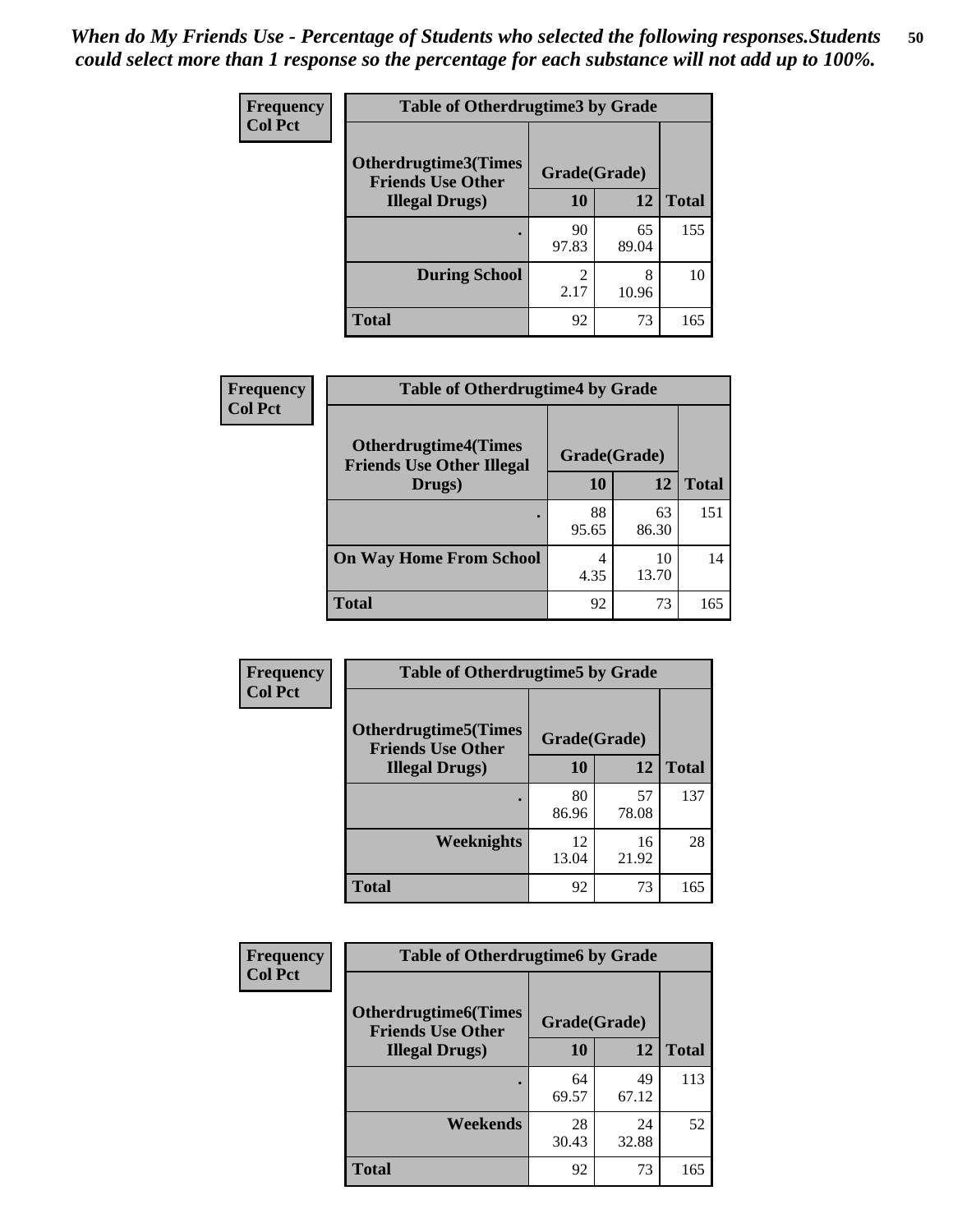| Frequency<br><b>Col Pct</b> | <b>Table of Educationalcohol by Grade</b>                                                                  |              |             |              |
|-----------------------------|------------------------------------------------------------------------------------------------------------|--------------|-------------|--------------|
|                             | Educationalcohol(I<br>have been taught<br>about alcohol,<br>tobacco,<br>and other drugs<br>within the last | Grade(Grade) |             |              |
|                             | year at school)                                                                                            | 10           | 12          | <b>Total</b> |
|                             | Yes                                                                                                        | 74<br>80.43  | 24<br>32.88 | 98           |
|                             | N <sub>0</sub>                                                                                             | 18<br>19.57  | 49<br>67.12 | 67           |
|                             | <b>Total</b>                                                                                               | 92           | 73          | 165          |

| Frequency      | <b>Table of Eversmoked by Grade</b> |              |             |              |
|----------------|-------------------------------------|--------------|-------------|--------------|
| <b>Col Pct</b> | Eversmoked(I<br>have smoked         | Grade(Grade) |             |              |
|                | a cigarette)                        | 10           | 12          | <b>Total</b> |
|                | <b>Yes</b>                          | 27<br>29.35  | 36<br>49.32 | 63           |
|                | N <sub>0</sub>                      | 65<br>70.65  | 37<br>50.68 | 102          |
|                | <b>Total</b>                        | 92           | 73          | 165          |

| Frequency<br><b>Col Pct</b> | <b>Table of Drovedrinking by Grade</b>                                                                              |                    |             |              |
|-----------------------------|---------------------------------------------------------------------------------------------------------------------|--------------------|-------------|--------------|
|                             | Drovedrinking(In<br>the past 30 days I<br>have driven a car<br>or other vehicle<br>while I was<br>drinking alcohol) | Grade(Grade)<br>10 | 12          | <b>Total</b> |
|                             | <b>Yes</b>                                                                                                          | 4<br>4.35          | 9.59        | 11           |
|                             | N <sub>0</sub>                                                                                                      | 88<br>95.65        | 66<br>90.41 | 154          |
|                             | <b>Total</b>                                                                                                        | 92                 | 73          | 165          |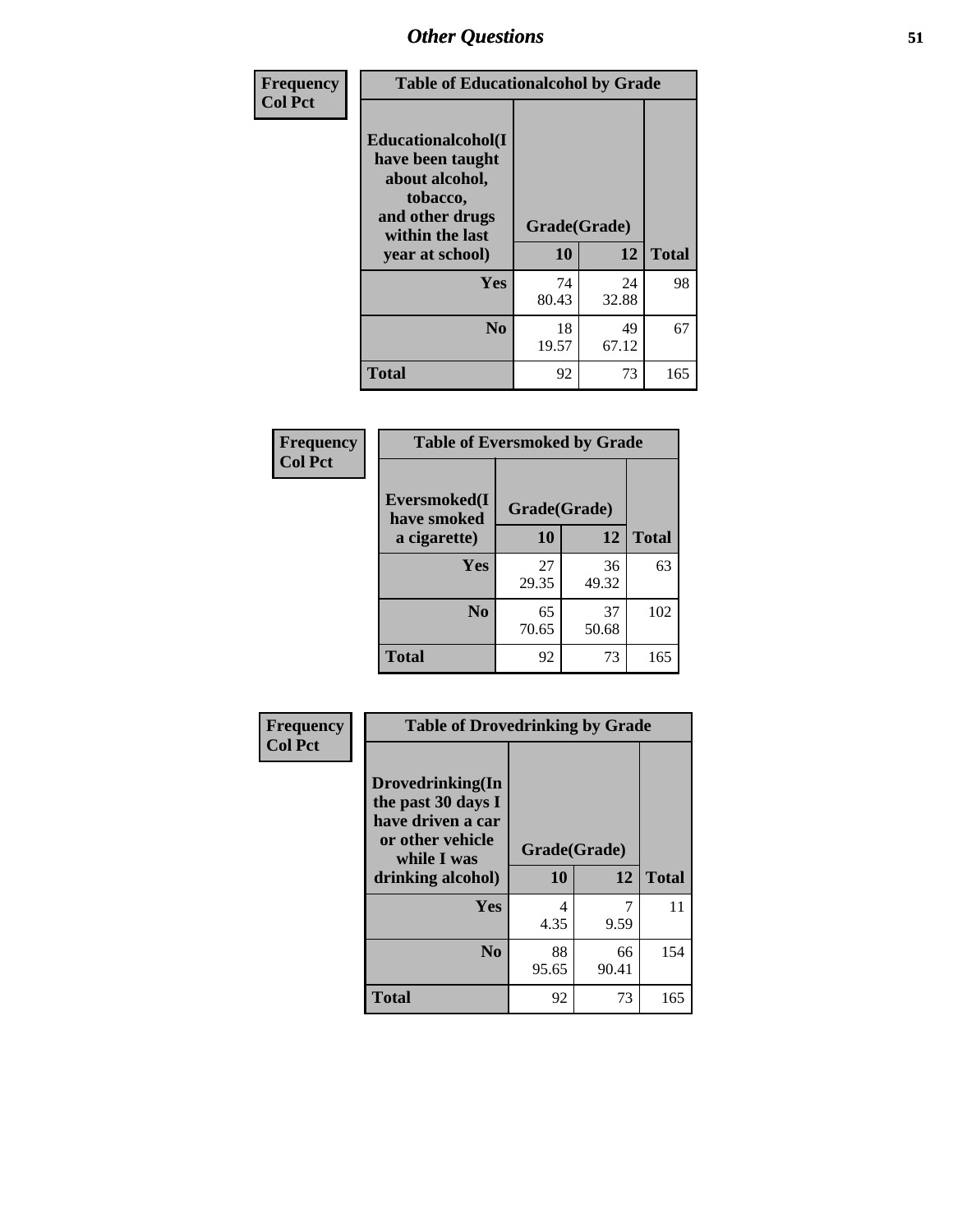| Frequency<br><b>Col Pct</b> | <b>Table of Rodedrinking by Grade</b>                                                                      |              |             |              |
|-----------------------------|------------------------------------------------------------------------------------------------------------|--------------|-------------|--------------|
|                             | Rodedrinking(In<br>the past 30 days<br>I have ridden in<br>a car with a<br>driver who had<br>been drinking | Grade(Grade) |             |              |
|                             | alcohol)                                                                                                   | 10           | 12          | <b>Total</b> |
|                             | <b>Yes</b>                                                                                                 | 15<br>16.30  | 11<br>15.07 | 26           |
|                             | N <sub>0</sub>                                                                                             | 77<br>83.70  | 62<br>84.93 | 139          |
|                             | <b>Total</b>                                                                                               | 92           | 73          | 165          |

#### **Frequency Col Pct**

| <b>Table of Drugsschool by Grade</b>                                                                                      |             |              |              |
|---------------------------------------------------------------------------------------------------------------------------|-------------|--------------|--------------|
| <b>Drugsschool</b> (During<br>the past 12 months,<br>I have been offered,<br>sold,<br>or given illegal<br>drugs on school |             | Grade(Grade) |              |
| property)                                                                                                                 | 10          | 12           | <b>Total</b> |
| Yes                                                                                                                       | 9<br>9.78   | 18<br>24.66  | 27           |
| $\bf No$                                                                                                                  | 83<br>90.22 | 55<br>75.34  | 138          |
| Total                                                                                                                     | 92          | 73           | 165          |

| <b>Table of Helpbullied by Grade</b>            |                |             |                    |
|-------------------------------------------------|----------------|-------------|--------------------|
| Helpbullied(I)<br>would help<br>someone who was |                |             |                    |
|                                                 |                |             | <b>Total</b>       |
| <b>Strongly Agree</b>                           | 48<br>52.17    | 40<br>54.79 | 88                 |
| <b>Somewhat Agree</b>                           | 36<br>39.13    | 29<br>39.73 | 65                 |
| <b>Somewhat Disagree</b>                        | 3<br>3.26      | 3<br>4.11   | 6                  |
| <b>Strongly Disagree</b>                        | 5<br>5.43      | 1.37        | 6                  |
| <b>Total</b>                                    | 92             | 73          | 165                |
|                                                 | being bullied) | 10          | Grade(Grade)<br>12 |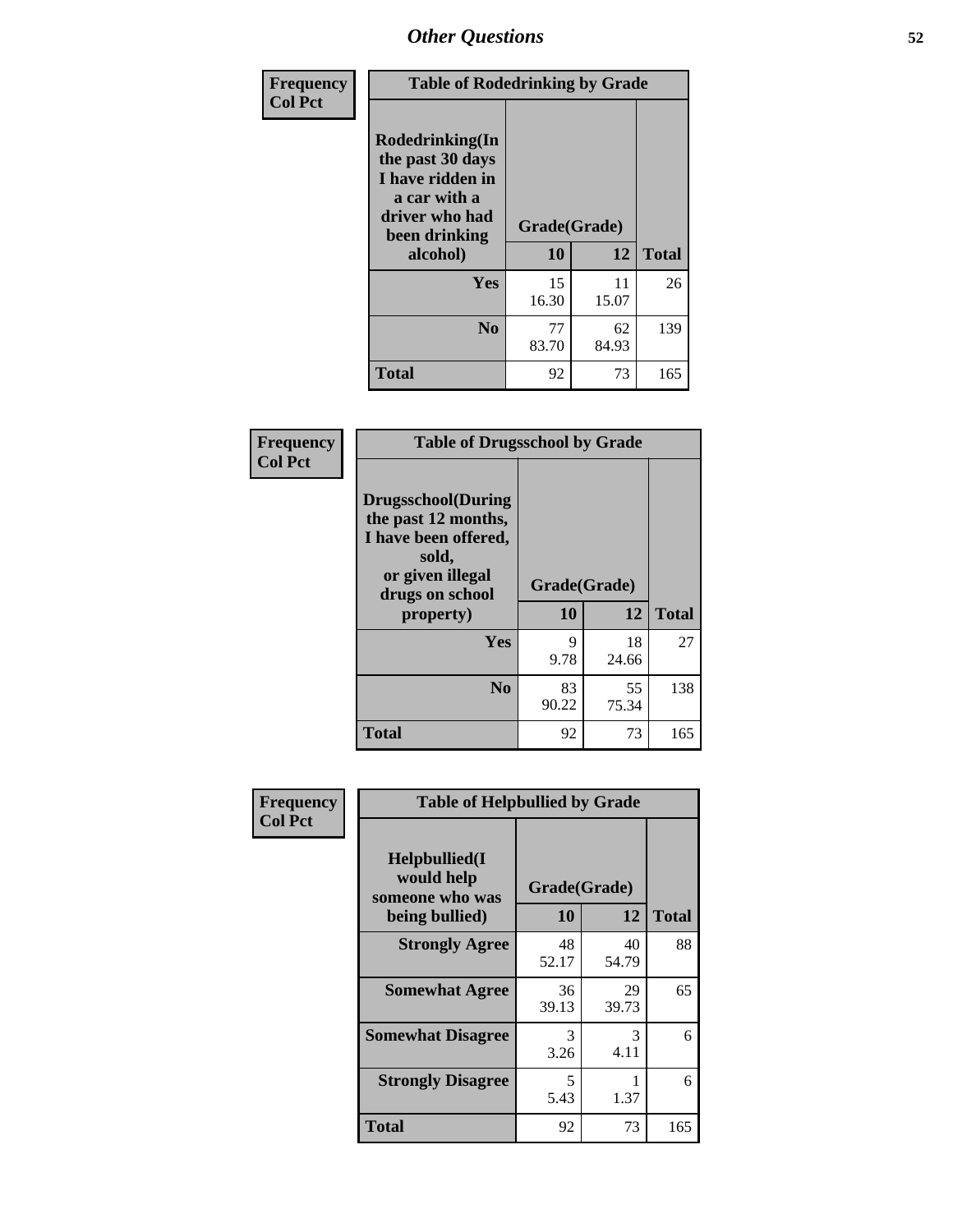| <b>Frequency</b><br>Row Pct |
|-----------------------------|
|                             |

| <b>Table of Grade by Bingedrinking</b> |                  |                                                                                                         |                   |                          |                                                                     |                        |                   |              |
|----------------------------------------|------------------|---------------------------------------------------------------------------------------------------------|-------------------|--------------------------|---------------------------------------------------------------------|------------------------|-------------------|--------------|
|                                        |                  | Bingedrinking(I have drunk five or more<br>drinks of alcohol at one sitting during the<br>last 30 days) |                   |                          |                                                                     |                        |                   |              |
| Grade(Grade)                           | 0<br><b>Days</b> | 1 or<br>2<br>days                                                                                       | 3 to<br>5<br>days | <b>6 to</b><br>9<br>days | 10<br>$\mathbf{t}$ <sup><math>\mathbf{0}</math></sup><br>19<br>days | 20<br>to<br>29<br>days | All<br>30<br>days | <b>Total</b> |
| 10                                     | 82               |                                                                                                         |                   |                          | $\mathfrak{D}$                                                      | 3                      | $\mathfrak{D}$    | 92           |
|                                        | 89.13            | 1.09                                                                                                    | 1.09              | 1.09                     | 2.17                                                                | 3.26                   | 2.17              |              |
| 12                                     | 55<br>75.34      | 6<br>8.22                                                                                               | 8<br>10.96        | $\mathcal{F}$<br>4.11    | 1.37                                                                | $\Omega$<br>0.00       | $\Omega$<br>0.00  | 73           |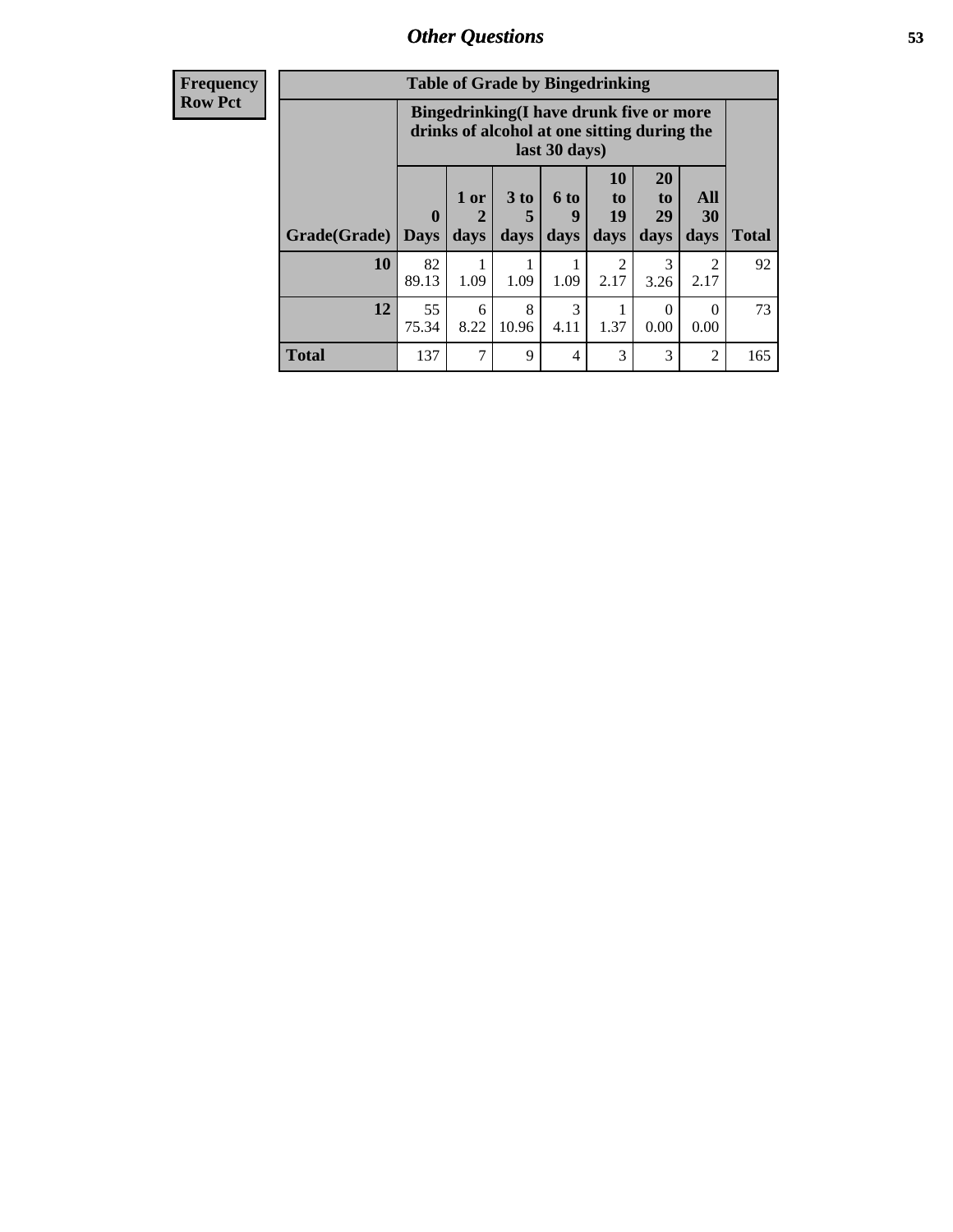## *Nutrition* **54**

| <b>Frequency</b><br>Row Pct |
|-----------------------------|
|                             |

| <b>Table of Grade by Dairy</b> |                          |                                                                 |                             |                                    |              |  |  |  |
|--------------------------------|--------------------------|-----------------------------------------------------------------|-----------------------------|------------------------------------|--------------|--|--|--|
|                                |                          | Dairy (I eat at least 3 servings of dairy<br>products each day) |                             |                                    |              |  |  |  |
| Grade(Grade)                   | <b>Strongly</b><br>Agree | Somewhat  <br>Agree                                             | <b>Somewhat</b><br>Disagree | <b>Strongly</b><br><b>Disagree</b> | <b>Total</b> |  |  |  |
| <b>10</b>                      | 28<br>30.43              | 37<br>40.22                                                     | 15<br>16.30                 | 12<br>13.04                        | 92           |  |  |  |
| 12                             | 33<br>45.21              | 21<br>28.77                                                     | 10<br>13.70                 | 9<br>12.33                         | 73           |  |  |  |
| <b>Total</b>                   | 61                       | 58                                                              | 25                          | 21                                 | 165          |  |  |  |

| <b>Frequency</b> |
|------------------|
| <b>Row Pct</b>   |

| $\mathbf{y}$ | <b>Table of Grade by Fruitveg</b>                                        |                                 |                     |                             |                                    |              |  |  |
|--------------|--------------------------------------------------------------------------|---------------------------------|---------------------|-----------------------------|------------------------------------|--------------|--|--|
|              | Fruitveg(I eat at least 5 servings of fruits<br>and vegetables each day) |                                 |                     |                             |                                    |              |  |  |
|              | Grade(Grade)                                                             | <b>Strongly</b><br><b>Agree</b> | Somewhat  <br>Agree | <b>Somewhat</b><br>Disagree | <b>Strongly</b><br><b>Disagree</b> | <b>Total</b> |  |  |
|              | 10                                                                       | 9<br>9.78                       | 31<br>33.70         | 33<br>35.87                 | 19<br>20.65                        | 92           |  |  |
|              | 12                                                                       | 3<br>4.11                       | 27<br>36.99         | 24<br>32.88                 | 19<br>26.03                        | 73           |  |  |
|              | <b>Total</b>                                                             | 12                              | 58                  | 57                          | 38                                 | 165          |  |  |

| <b>Frequency</b> | <b>Table of Grade by Cafeteriahealthy</b> |                                                                       |                            |                 |                                    |              |  |
|------------------|-------------------------------------------|-----------------------------------------------------------------------|----------------------------|-----------------|------------------------------------|--------------|--|
| <b>Row Pct</b>   |                                           | Cafeteriahealthy (School meals in my<br>school cafeteria are healthy) |                            |                 |                                    |              |  |
|                  | Grade(Grade)                              | <b>Strongly</b><br>Agree                                              | Somewhat Somewhat<br>Agree | <b>Disagree</b> | <b>Strongly</b><br><b>Disagree</b> | <b>Total</b> |  |
|                  | 10                                        | 10<br>10.87                                                           | 46<br>50.00                | 21<br>22.83     | 15<br>16.30                        | 92           |  |
|                  | 12                                        | 6<br>8.22                                                             | 28<br>38.36                | 20<br>27.40     | 19<br>26.03                        | 73           |  |
|                  | Total                                     | 16                                                                    | 74                         | 41              | 34                                 | 165          |  |

| <b>Frequency</b> |
|------------------|
| <b>Row Pct</b>   |

| <b>Table of Grade by Cafeterianutrition</b>                                               |                          |                     |                             |                                    |              |  |
|-------------------------------------------------------------------------------------------|--------------------------|---------------------|-----------------------------|------------------------------------|--------------|--|
| <b>Cafeterianutrition</b> (Facts about nutrition<br>are available in my school cafeteria) |                          |                     |                             |                                    |              |  |
| Grade(Grade)                                                                              | <b>Strongly</b><br>Agree | Somewhat  <br>Agree | <b>Somewhat</b><br>Disagree | <b>Strongly</b><br><b>Disagree</b> | <b>Total</b> |  |
| 10                                                                                        | 29<br>31.52              | 38<br>41.30         | 11<br>11.96                 | 14<br>15.22                        | 92           |  |
| 12                                                                                        | 22<br>30.14              | 26<br>35.62         | 14<br>19.18                 | 11<br>15.07                        | 73           |  |
| <b>Total</b>                                                                              | 51                       | 64                  | 25                          | 25                                 | 165          |  |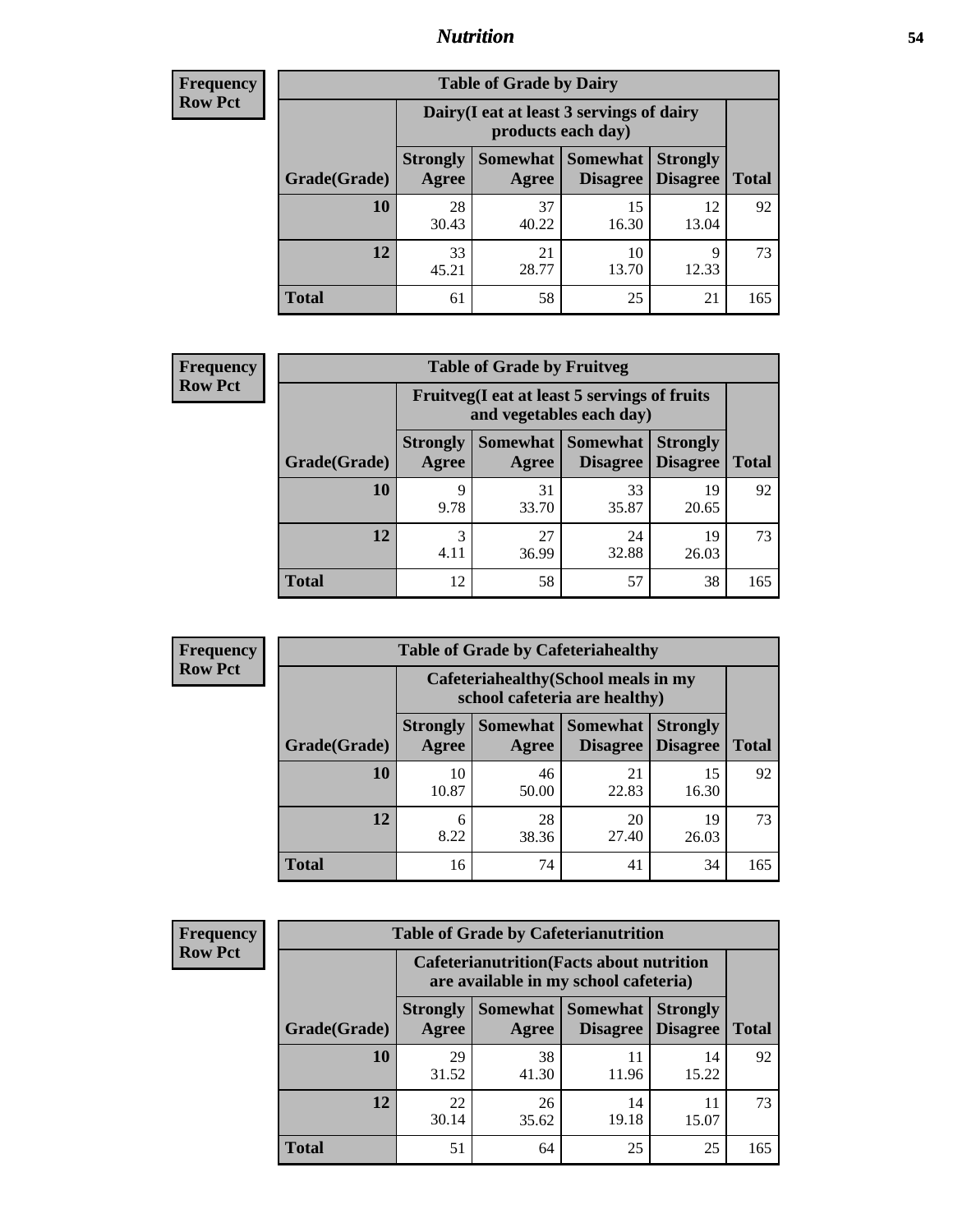## *Nutrition* **55**

| Frequency |
|-----------|
| Row Pct   |

| <b>Table of Grade by Schoollunch</b> |                          |                                                                 |                               |                                    |              |  |  |  |
|--------------------------------------|--------------------------|-----------------------------------------------------------------|-------------------------------|------------------------------------|--------------|--|--|--|
|                                      |                          | Schoollunch(I eat school lunch three or<br>more times per week) |                               |                                    |              |  |  |  |
| Grade(Grade)                         | <b>Strongly</b><br>Agree | Agree                                                           | Somewhat Somewhat<br>Disagree | <b>Strongly</b><br><b>Disagree</b> | <b>Total</b> |  |  |  |
| 10                                   | 47<br>51.09              | 15<br>16.30                                                     | q<br>9.78                     | 21<br>22.83                        | 92           |  |  |  |
| 12                                   | 46<br>63.01              | 17<br>23.29                                                     | 5<br>6.85                     | 5<br>6.85                          | 73           |  |  |  |
| <b>Total</b>                         | 93                       | 32                                                              | 14                            | 26                                 | 165          |  |  |  |

| <b>Frequency</b> |  |
|------------------|--|
| <b>Row Pct</b>   |  |

| <b>Table of Grade by Foodchoices</b>                                |                          |             |                                      |                                    |              |  |  |
|---------------------------------------------------------------------|--------------------------|-------------|--------------------------------------|------------------------------------|--------------|--|--|
| Foodchoices (I make healthy food choices in<br>my school cafeteria) |                          |             |                                      |                                    |              |  |  |
| Grade(Grade)                                                        | <b>Strongly</b><br>Agree | Agree       | <b>Somewhat Somewhat</b><br>Disagree | <b>Strongly</b><br><b>Disagree</b> | <b>Total</b> |  |  |
| 10                                                                  | 19<br>20.65              | 33<br>35.87 | 14<br>15.22                          | 26<br>28.26                        | 92           |  |  |
| 12                                                                  | 15<br>20.55              | 26<br>35.62 | 18<br>24.66                          | 14<br>19.18                        | 73           |  |  |
| Total                                                               | 34                       | 59          | 32                                   | 40                                 | 165          |  |  |

| Frequency      |
|----------------|
| <b>Row Pct</b> |

F

| <b>Table of Grade by Wholewheat</b> |                          |                                                                                                             |                             |                                    |              |  |
|-------------------------------------|--------------------------|-------------------------------------------------------------------------------------------------------------|-----------------------------|------------------------------------|--------------|--|
|                                     |                          | Wholewheat (There are whole wheat and<br>multigrain breads and cereals available in<br>my school cafeteria) |                             |                                    |              |  |
| Grade(Grade)                        | <b>Strongly</b><br>Agree | Somewhat  <br>Agree                                                                                         | Somewhat<br><b>Disagree</b> | <b>Strongly</b><br><b>Disagree</b> | <b>Total</b> |  |
| <b>10</b>                           | 39<br>42.39              | 34<br>36.96                                                                                                 | 10<br>10.87                 | 9<br>9.78                          | 92           |  |
| 12                                  | 40<br>54.79              | 20<br>27.40                                                                                                 | 10<br>13.70                 | 3<br>4.11                          | 73           |  |
| Total                               | 79                       | 54                                                                                                          | 20                          | 12                                 | 165          |  |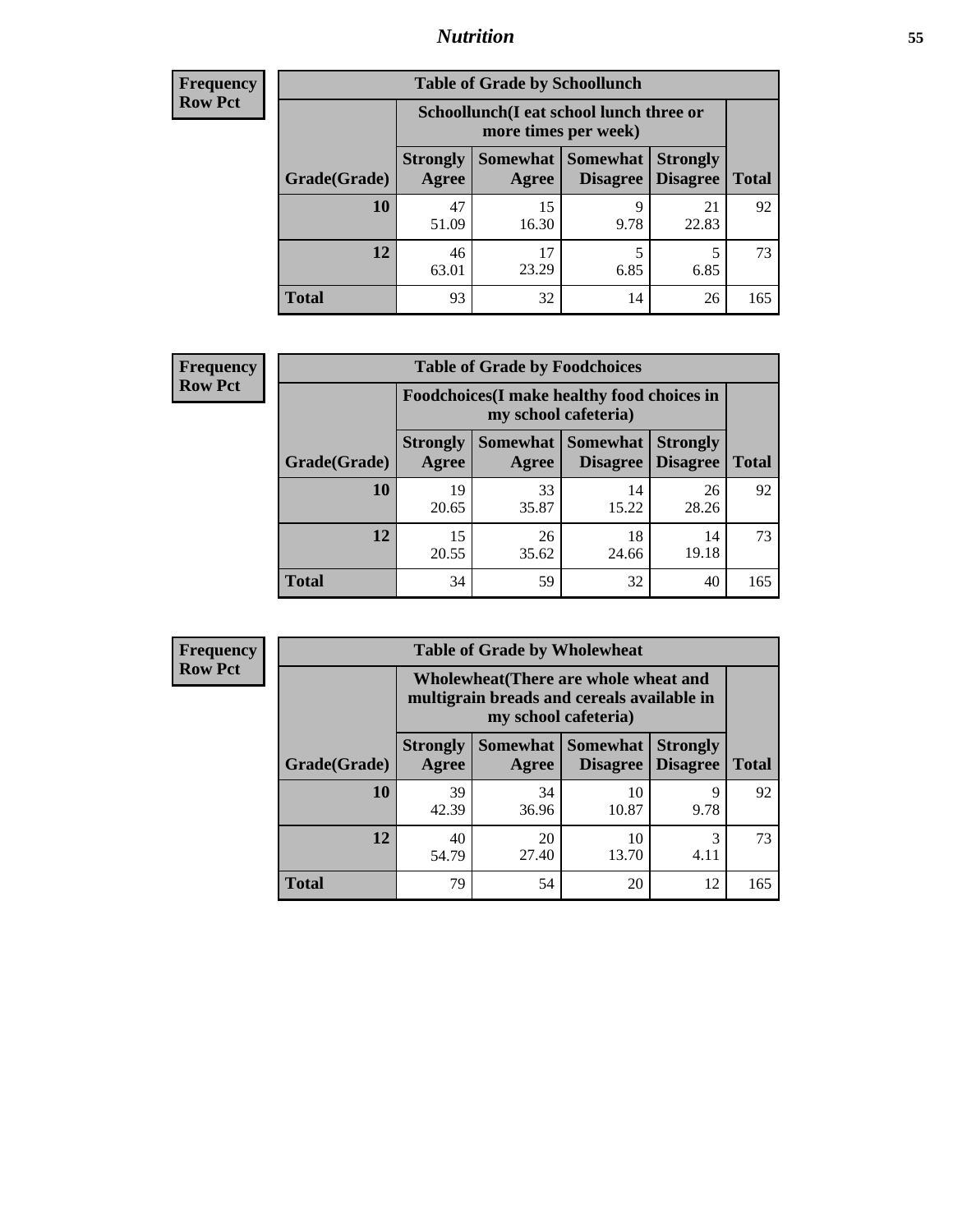## *Nutrition* **56**

**Frequency Row Pct**

| <b>Table of Grade by Healthyvending</b> |                                                                                                                                               |                          |                                    |                                    |              |  |
|-----------------------------------------|-----------------------------------------------------------------------------------------------------------------------------------------------|--------------------------|------------------------------------|------------------------------------|--------------|--|
|                                         | Healthyvending (If only healthy snacks and<br>beverages were available in the vending<br>machines during the school day,<br>I would buy them) |                          |                                    |                                    |              |  |
| Grade(Grade)                            | <b>Strongly</b><br>Agree                                                                                                                      | <b>Somewhat</b><br>Agree | <b>Somewhat</b><br><b>Disagree</b> | <b>Strongly</b><br><b>Disagree</b> | <b>Total</b> |  |
| 10                                      | 22<br>23.91                                                                                                                                   | 31<br>33.70              | 15<br>16.30                        | 24<br>26.09                        | 92           |  |
| 12                                      | 15<br>20.55                                                                                                                                   | 24<br>32.88              | 13<br>17.81                        | 21<br>28.77                        | 73           |  |
| <b>Total</b>                            | 37                                                                                                                                            | 55                       | 28                                 | 45                                 | 165          |  |

**Frequency Row Pct**

| <b>Table of Grade by Schoolbreakfast</b> |                                                                                                                                         |             |                                 |                                    |              |  |
|------------------------------------------|-----------------------------------------------------------------------------------------------------------------------------------------|-------------|---------------------------------|------------------------------------|--------------|--|
|                                          | Schoolbreakfast (If breakfast were<br>available at school,<br>but outside the cafeteria,<br>I would eat breakfast at school more often) |             |                                 |                                    |              |  |
| Grade(Grade)                             | <b>Strongly</b><br>Agree                                                                                                                | Agree       | Somewhat   Somewhat<br>Disagree | <b>Strongly</b><br><b>Disagree</b> | <b>Total</b> |  |
| <b>10</b>                                | 28<br>30.43                                                                                                                             | 30<br>32.61 | 14<br>15.22                     | 20<br>21.74                        | 92           |  |
| 12                                       | 23<br>31.51                                                                                                                             | 18<br>24.66 | 15<br>20.55                     | 17<br>23.29                        | 73           |  |
| <b>Total</b>                             | 51                                                                                                                                      | 48          | 29                              | 37                                 | 165          |  |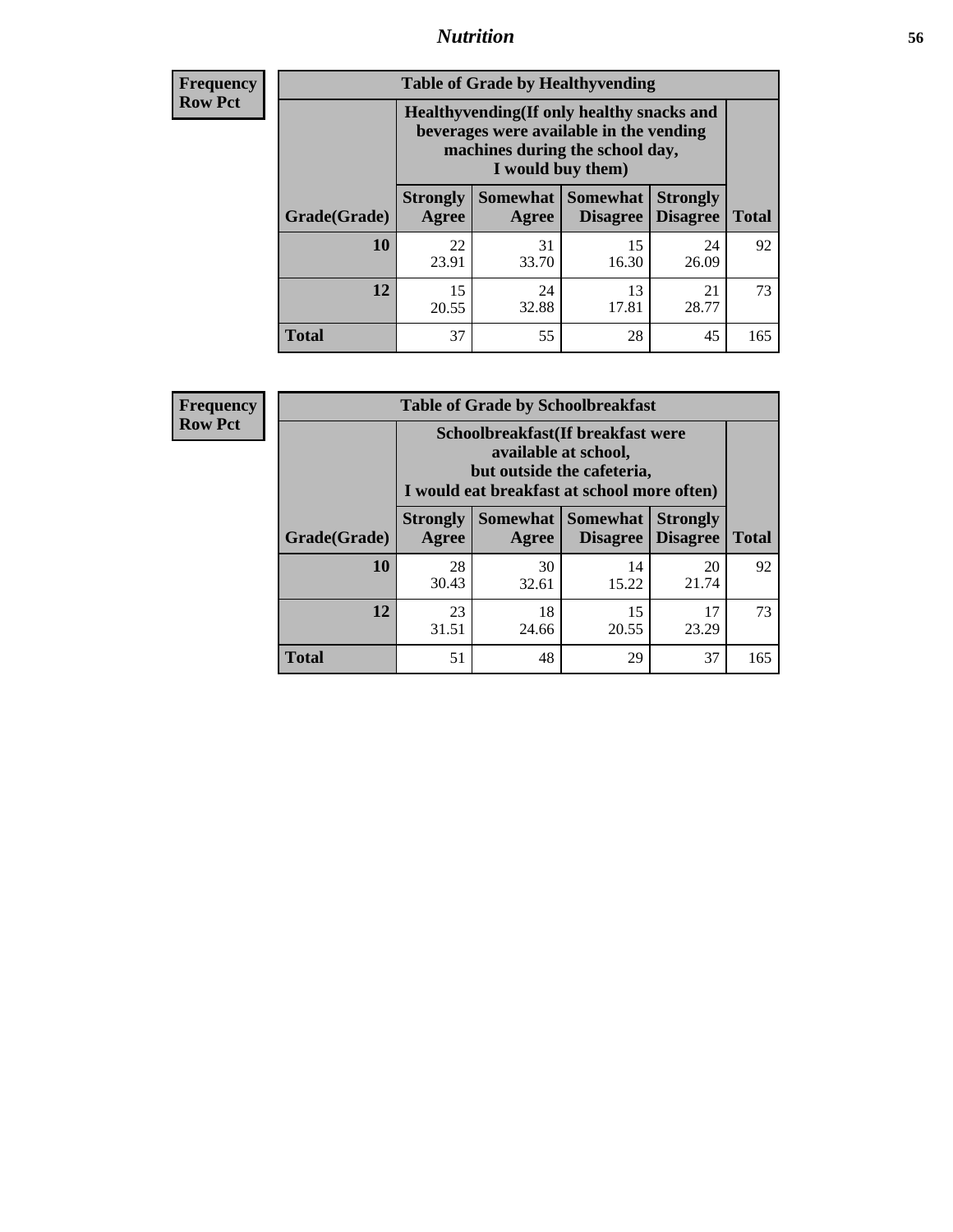| Frequency<br><b>Col Pct</b> | <b>Table of Educationaids by Grade</b>                                                                    |                    |             |              |
|-----------------------------|-----------------------------------------------------------------------------------------------------------|--------------------|-------------|--------------|
|                             | <b>Educationaids</b> (I<br>have been<br>taught about<br><b>HIV/AIDS</b> at<br>school in the<br>past year) | Grade(Grade)<br>10 | 12          | <b>Total</b> |
|                             |                                                                                                           |                    |             |              |
|                             | Yes                                                                                                       | 74<br>80.43        | 29<br>39.73 | 103          |
|                             | N <sub>0</sub>                                                                                            | 18<br>19.57        | 44<br>60.27 | 62           |
|                             | <b>Total</b>                                                                                              | 92                 | 73          | 165          |

| Frequency      | <b>Table of Educationcharacter by Grade</b>                         |              |             |              |
|----------------|---------------------------------------------------------------------|--------------|-------------|--------------|
| <b>Col Pct</b> | <b>Educationcharacter(I)</b><br>have been taught<br>about character |              |             |              |
|                | education in the past                                               | Grade(Grade) |             |              |
|                | year at school)                                                     | 10           | 12          | <b>Total</b> |
|                | Yes                                                                 | 72<br>78.26  | 35<br>47.95 | 107          |
|                | N <sub>0</sub>                                                      | 20<br>21.74  | 38<br>52.05 | 58           |
|                | <b>Total</b>                                                        | 92           | 73          | 165          |

| Frequency | <b>Table of Gradcoach1 by Grade</b> |              |             |              |
|-----------|-------------------------------------|--------------|-------------|--------------|
| Col Pct   | Gradcoach1(I<br>know who my         | Grade(Grade) |             |              |
|           | <b>Graduation</b><br>Coach is)      | 10           | 12          | <b>Total</b> |
|           | <b>Yes</b>                          | 46<br>50.00  | 54<br>73.97 | 100          |
|           | N <sub>0</sub>                      | 46<br>50.00  | 19<br>26.03 | 65           |
|           | <b>Total</b>                        | 92           | 73          | 165          |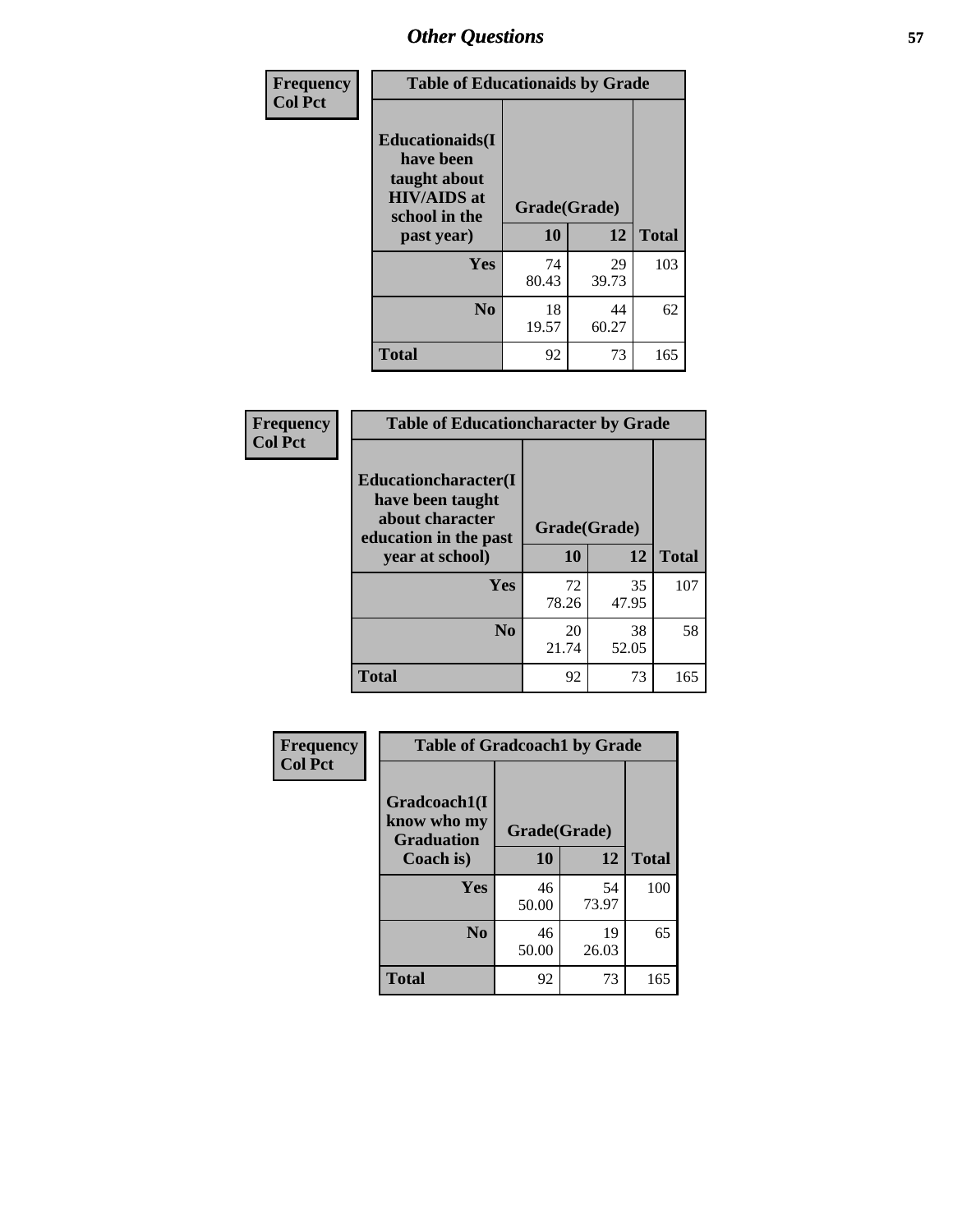| Frequency      | <b>Table of Gradcoach2 by Grade</b> |              |             |              |
|----------------|-------------------------------------|--------------|-------------|--------------|
| <b>Col Pct</b> |                                     |              |             |              |
|                | Gradcoach2(I<br>have                |              |             |              |
|                | contacted my<br><b>Graduation</b>   | Grade(Grade) |             |              |
|                | Coach)                              | 10           | 12          | <b>Total</b> |
|                | Yes                                 | 3<br>3.26    | 20<br>27.40 | 23           |
|                | N <sub>0</sub>                      | 89<br>96.74  | 53<br>72.60 | 142          |
|                | <b>Total</b>                        | 92           | 73          | 165          |

| <b>Frequency</b><br><b>Col Pct</b> |                                                                             | <b>Table of Gradcoach3 by Grade</b> |             |              |  |
|------------------------------------|-----------------------------------------------------------------------------|-------------------------------------|-------------|--------------|--|
|                                    | Gradcoach3(I<br>have received<br>assistance<br>from my<br><b>Graduation</b> | Grade(Grade)                        |             |              |  |
|                                    | Coach)                                                                      | 10                                  | 12          | <b>Total</b> |  |
|                                    | Yes                                                                         | 2<br>2.17                           | 18<br>24.66 | 20           |  |
|                                    | N <sub>0</sub>                                                              | 23<br>25.00                         | 20<br>27.40 | 43           |  |
|                                    | Don't know                                                                  | 67<br>72.83                         | 35<br>47.95 | 102          |  |
|                                    | <b>Total</b>                                                                | 92                                  | 73          | 165          |  |

| Frequency      | <b>Table of Selfharm by Grade</b>                                                                                                                                                      |                    |             |              |  |
|----------------|----------------------------------------------------------------------------------------------------------------------------------------------------------------------------------------|--------------------|-------------|--------------|--|
| <b>Col Pct</b> | <b>Selfharm</b> (During<br>the past 12<br>months,<br>I harmed myself<br>on purpose<br><b>Suicideconsider</b><br>During the past<br>12 months,<br>I seriously<br>considered<br>suicide) | Grade(Grade)<br>10 | 12          | <b>Total</b> |  |
|                | Yes                                                                                                                                                                                    | 11<br>11.96        | 4<br>5.48   | 15           |  |
|                | N <sub>0</sub>                                                                                                                                                                         | 81<br>88.04        | 69<br>94.52 | 150          |  |
|                | <b>Total</b>                                                                                                                                                                           | 92                 | 73          | 165          |  |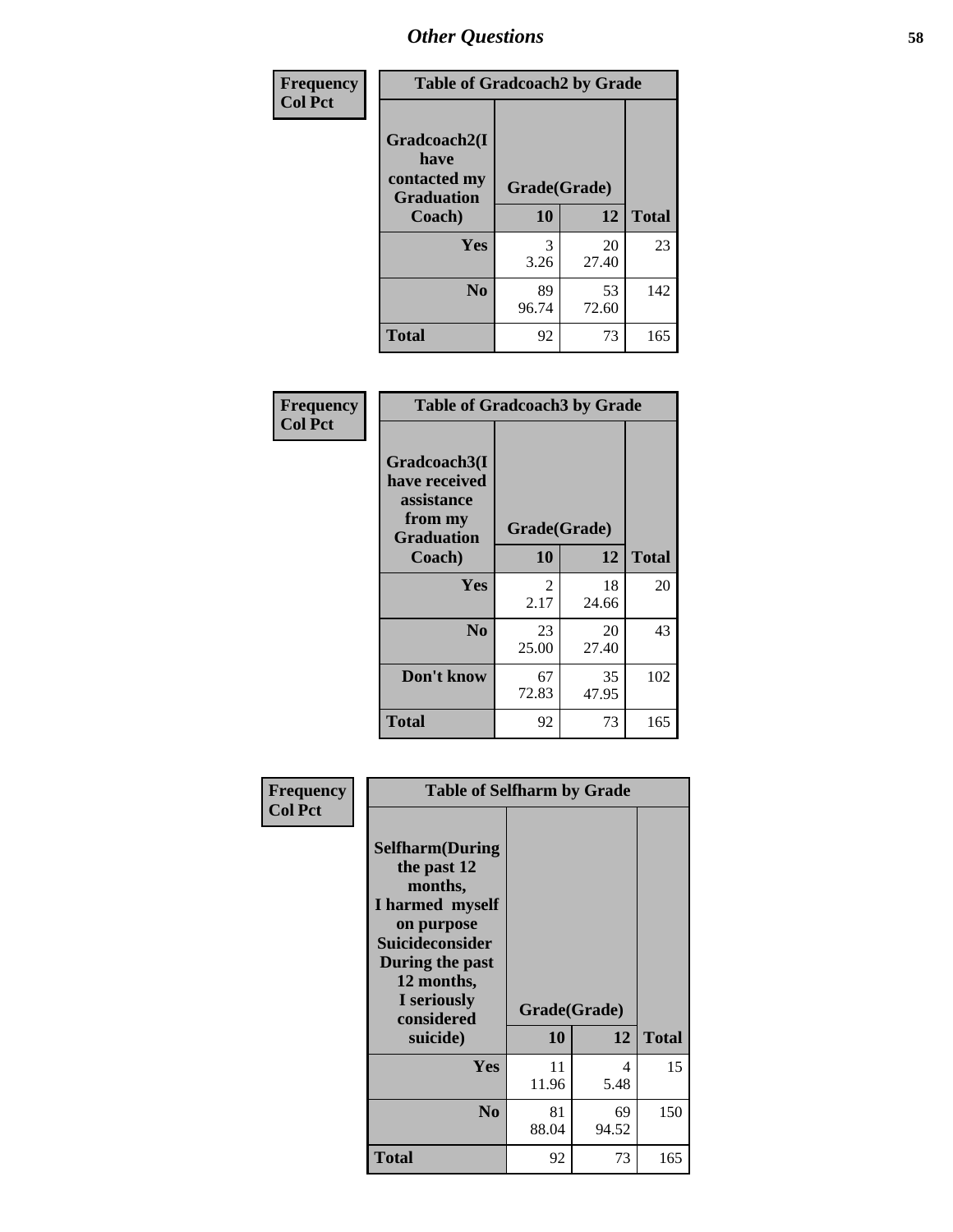| <b>Frequency</b> | <b>Table of Suicideconsider by Grade</b> |              |             |              |
|------------------|------------------------------------------|--------------|-------------|--------------|
| <b>Col Pct</b>   |                                          | Grade(Grade) |             |              |
|                  | Suicideconsider                          | <b>10</b>    | 12          | <b>Total</b> |
|                  | Yes                                      | 11<br>11.96  | 4<br>5.48   | 15           |
|                  | N <sub>0</sub>                           | 81<br>88.04  | 69<br>94.52 | 150          |
|                  | <b>Total</b>                             | 92           | 73          | 165          |

| Frequency      | <b>Table of Suicideattempt by Grade</b>              |              |                       |              |
|----------------|------------------------------------------------------|--------------|-----------------------|--------------|
| <b>Col Pct</b> | Suicideattempt(I<br>have attempted<br>suicide in the | Grade(Grade) |                       |              |
|                | last year)                                           | 10           | 12                    | <b>Total</b> |
|                | Yes                                                  | 5<br>5.43    | $\mathcal{D}$<br>2.74 | 7            |
|                | N <sub>0</sub>                                       | 87<br>94.57  | 71<br>97.26           | 158          |
|                | <b>Total</b>                                         | 92           | 73                    | 165          |

| Frequency      | <b>Table of Instantmessaged by Grade</b>               |              |              |     |
|----------------|--------------------------------------------------------|--------------|--------------|-----|
| <b>Col Pct</b> | Instantmessaged(I<br>have instant<br>messaged people I | Grade(Grade) |              |     |
|                | do not even know)                                      | 10           | <b>Total</b> |     |
|                | Yes                                                    | 49<br>53.26  | 33<br>45.21  | 82  |
|                | N <sub>0</sub>                                         | 43<br>46.74  | 40<br>54.79  | 83  |
|                | <b>Total</b>                                           | 92           | 73           | 165 |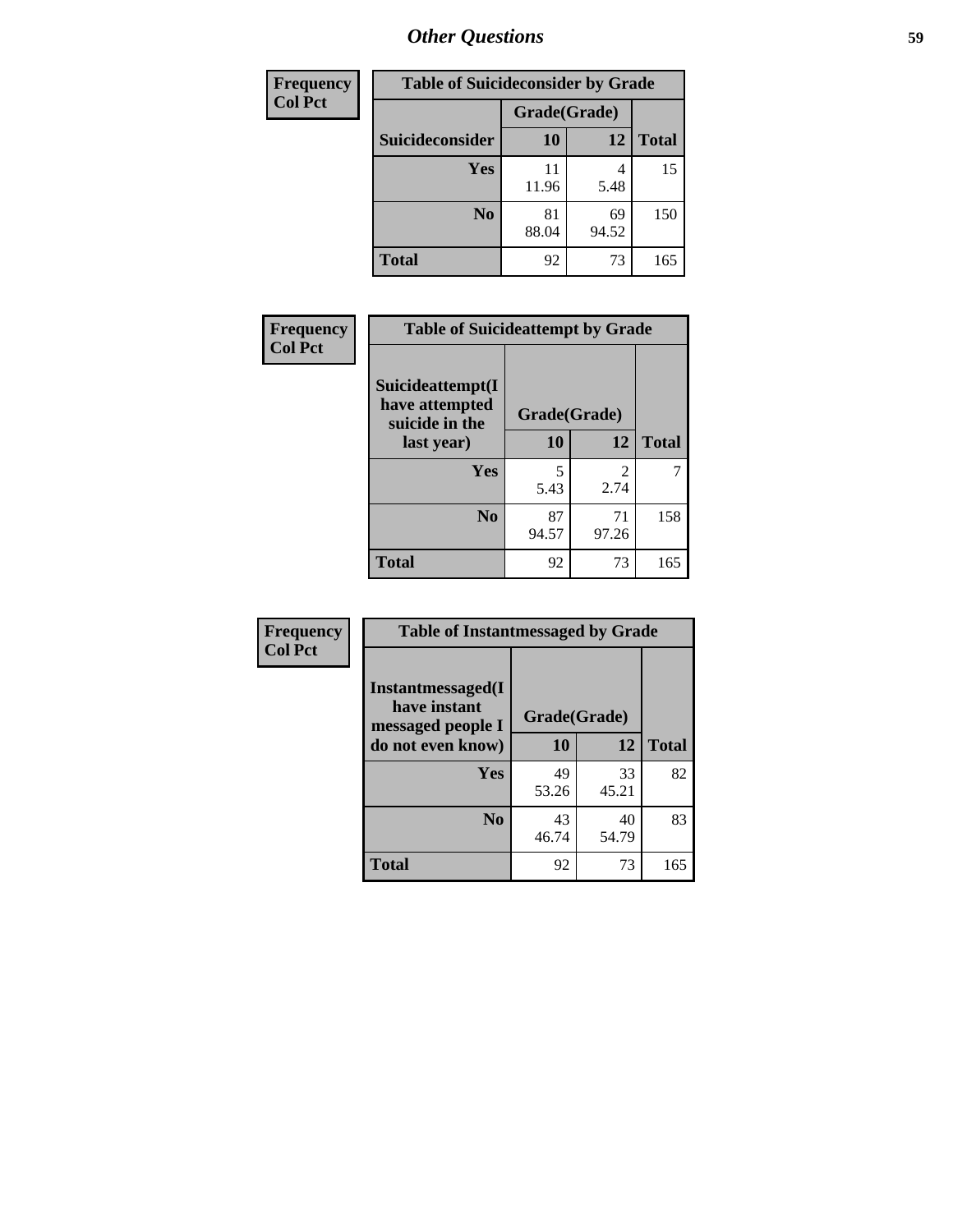| Frequency      | <b>Table of Getsalong by Grade</b>                                                |             |             |                               |  |  |
|----------------|-----------------------------------------------------------------------------------|-------------|-------------|-------------------------------|--|--|
| <b>Col Pct</b> | <b>Getsalong</b> (I get<br>along with other<br>Grade(Grade)<br>students and<br>10 |             |             |                               |  |  |
|                | adults)                                                                           |             | 12          | <b>Total</b><br>94<br>66<br>4 |  |  |
|                | <b>Strongly Agree</b>                                                             | 44<br>47.83 | 50<br>68.49 |                               |  |  |
|                | <b>Somewhat Agree</b>                                                             | 44<br>47.83 | 22<br>30.14 |                               |  |  |
|                | <b>Somewhat Disagree</b>                                                          | 3<br>3.26   | 1.37        |                               |  |  |
|                | <b>Strongly Disagree</b>                                                          | 1.09        | 0<br>0.00   |                               |  |  |
|                | <b>Total</b>                                                                      | 92          | 73          | 165                           |  |  |

| Frequency<br><b>Col Pct</b> | <b>Table of Safehome by Grade</b> |                           |             |              |  |  |  |
|-----------------------------|-----------------------------------|---------------------------|-------------|--------------|--|--|--|
|                             | Safehome(I feel<br>safe at home)  | Grade(Grade)<br><b>10</b> | 12          | <b>Total</b> |  |  |  |
|                             | <b>Strongly Agree</b>             | 70<br>76.09               | 60<br>82.19 | 130          |  |  |  |
|                             | <b>Somewhat Agree</b>             | 17<br>18.48               | 10<br>13.70 | 27           |  |  |  |
|                             | <b>Somewhat Disagree</b>          | 2<br>2.17                 | 3<br>4.11   | 5            |  |  |  |
|                             | <b>Strongly Disagree</b>          | 3<br>3.26                 | 0<br>0.00   | 3            |  |  |  |
|                             | <b>Total</b>                      | 92                        | 73          | 165          |  |  |  |

| Frequency      |                                                                                      | <b>Table of Adulttalk by Grade</b> |             |              |  |  |  |
|----------------|--------------------------------------------------------------------------------------|------------------------------------|-------------|--------------|--|--|--|
| <b>Col Pct</b> | <b>Adulttalk</b> (I<br>know an<br>adult at<br>school that<br>I can talk<br>with if I | Grade(Grade)                       |             |              |  |  |  |
|                | need help)                                                                           | 10                                 | 12          | <b>Total</b> |  |  |  |
|                | <b>Yes</b>                                                                           | 67<br>72.83                        | 65<br>89.04 | 132          |  |  |  |
|                | N <sub>0</sub>                                                                       | 25<br>27.17                        | 8<br>10.96  | 33           |  |  |  |
|                | <b>Total</b>                                                                         | 92                                 | 73          | 165          |  |  |  |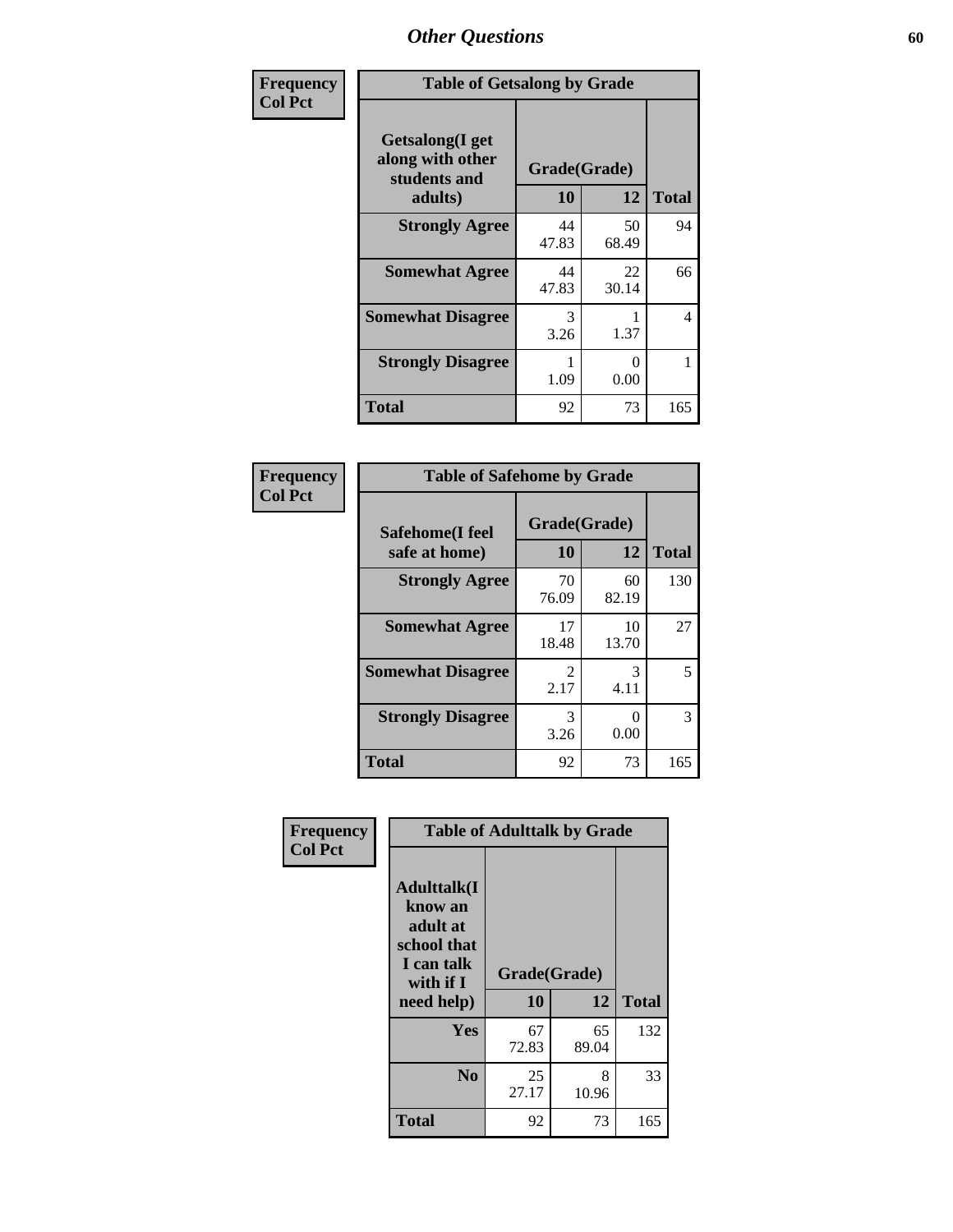**Frequency Row Pct**

| <b>Table of Grade by Tvtime</b> |             |                                                                                                                            |             |             |      |      |     |  |  |
|---------------------------------|-------------|----------------------------------------------------------------------------------------------------------------------------|-------------|-------------|------|------|-----|--|--|
|                                 |             | Tytime (On an average school day,<br>how much unsupervised time do I spend watching TV)                                    |             |             |      |      |     |  |  |
| Grade(Grade)   None             |             | <b>Less that</b><br>$2 - 3$<br>$4 - 5$<br>$6+$<br>hour/day<br>hour/day   hours/day   hours/day   hours/day<br><b>Total</b> |             |             |      |      |     |  |  |
| 10                              | 25<br>27.17 | 18<br>19.57                                                                                                                | 10<br>10.87 | 27<br>29.35 | 8.70 | 4.35 | 92  |  |  |
| 12                              | 24<br>32.88 | 11<br>15.07                                                                                                                | 13<br>17.81 | 18<br>24.66 | 5.48 | 4.11 | 73  |  |  |
| <b>Total</b>                    | 49          | 29                                                                                                                         | 23          | 45          | 12   |      | 165 |  |  |

**Frequency Row Pct**

| <b>Table of Grade by Computertime</b> |             |                                                                                                                               |             |             |           |           |     |  |  |
|---------------------------------------|-------------|-------------------------------------------------------------------------------------------------------------------------------|-------------|-------------|-----------|-----------|-----|--|--|
|                                       |             | Computertime (On an average school day,<br>how much unsupervised time do I spend on the computer)                             |             |             |           |           |     |  |  |
| Grade(Grade)                          | None        | <b>Less that</b><br>$4 - 5$<br>$2 - 3$<br>$6+$<br>hour/day<br>hours/day<br>hour/day<br>hours/day<br>hours/day<br><b>Total</b> |             |             |           |           |     |  |  |
| 10                                    | 22<br>23.91 | 27<br>29.35                                                                                                                   | 17<br>18.48 | 16<br>17.39 | 6<br>6.52 | 4<br>4.35 | 92  |  |  |
| 12                                    | 10<br>13.70 | 21<br>18<br>3<br>15<br>h<br>28.77<br>8.22<br>4.11<br>20.55<br>24.66                                                           |             |             |           |           |     |  |  |
| <b>Total</b>                          | 32          | 48                                                                                                                            | 35          | 31          | 9         | 10        | 165 |  |  |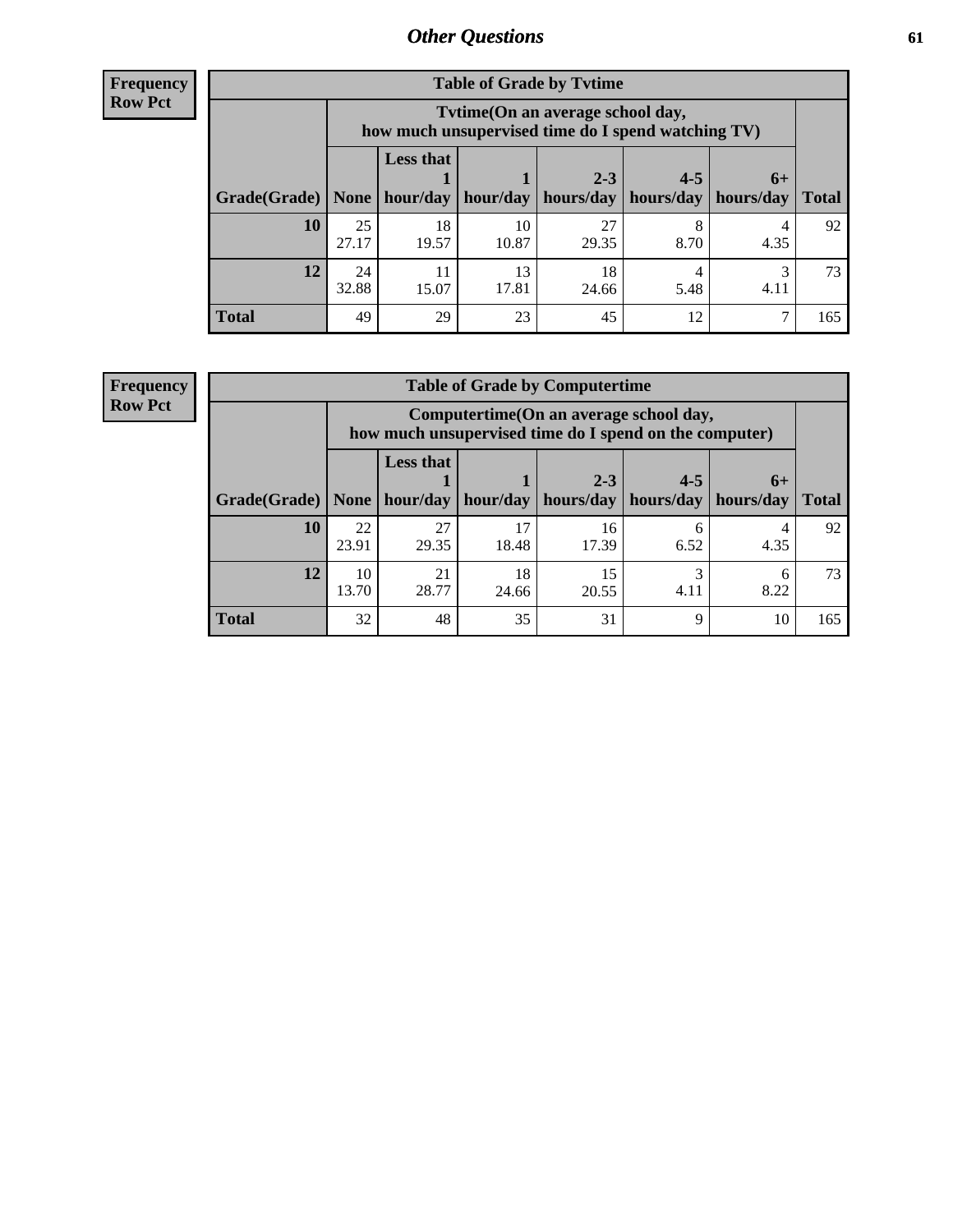#### *Questions about Driving Laws* **62** *Driving Questions were asked only of high school students.*

| <b>Frequency</b> | <b>Table of Grade by License1</b> |                                                                                                                                           |             |               |               |              |  |  |  |
|------------------|-----------------------------------|-------------------------------------------------------------------------------------------------------------------------------------------|-------------|---------------|---------------|--------------|--|--|--|
| <b>Row Pct</b>   |                                   | License1(During the first 6 months of<br>driving with a provisional license,<br>the only passengers who can ride with<br>the driver are:) |             |               |               |              |  |  |  |
|                  | Grade(Grade)                      | <b>Parent or</b><br><b>Guardian   Members</b>                                                                                             | Family      | <b>Anyone</b> | Don't<br>Know | <b>Total</b> |  |  |  |
|                  | 10                                | 11<br>11.96                                                                                                                               | 73<br>79.35 | 4<br>4.35     | 4<br>4.35     | 92           |  |  |  |
|                  | 12                                | 15<br>20.55                                                                                                                               | 56<br>76.71 | 1.37          | 1.37          | 73           |  |  |  |
|                  | <b>Total</b>                      | 26                                                                                                                                        | 129         | 5             | 5             | 165          |  |  |  |

| Frequency      | <b>Table of Grade by License2</b> |                                                                                                          |                  |                  |                                                      |                      |              |  |
|----------------|-----------------------------------|----------------------------------------------------------------------------------------------------------|------------------|------------------|------------------------------------------------------|----------------------|--------------|--|
| <b>Row Pct</b> |                                   | License2(17 yr old drivers with a<br>provisional driver's license cannot<br>drive between the hours of:) |                  |                  |                                                      |                      |              |  |
|                | Grade(Grade)                      | <b>Midnight</b><br>to 6am                                                                                | 1am<br>to<br>5am | 1am<br>to<br>6am | N <sub>0</sub><br>curfew<br>for $17$<br>year<br>olds | Don't<br><b>Know</b> | <b>Total</b> |  |
|                | 10                                | 68<br>73.91                                                                                              | 5<br>5.43        | 6<br>6.52        | 3<br>3.26                                            | 10<br>10.87          | 92           |  |
|                | 12                                | 50<br>68.49                                                                                              | 6<br>8.22        | 6<br>8.22        | 3<br>4.11                                            | 8<br>10.96           | 73           |  |
|                | <b>Total</b>                      | 118                                                                                                      | 11               | 12               | 6                                                    | 18                   | 165          |  |

| Frequency      |              | <b>Table of Grade by License3</b>                                                               |                  |                        |                        |             |               |              |  |  |
|----------------|--------------|-------------------------------------------------------------------------------------------------|------------------|------------------------|------------------------|-------------|---------------|--------------|--|--|
| <b>Row Pct</b> |              | License3(For drivers under the age of<br>21,<br>what level of alcohol is considered<br>$DUI$ ?) |                  |                        |                        |             |               |              |  |  |
|                | Grade(Grade) | Any<br><b>Amount</b>                                                                            | $0.02 \mid 0.04$ |                        | 0.06                   | 0.08        | Don't<br>know | <b>Total</b> |  |  |
|                | 10           | 27<br>29.35                                                                                     | 33<br>35.87      | $\overline{2}$<br>2.17 | $\mathfrak{D}$<br>2.17 | 13<br>14.13 | 15<br>16.30   | 92           |  |  |
|                | 12           | 23<br>31.51                                                                                     | 25<br>34.25      | 5<br>6.85              | $\mathcal{R}$<br>4.11  | 6<br>8.22   | 11<br>15.07   | 73           |  |  |
|                | <b>Total</b> | 50                                                                                              | 58               | 7                      | 5                      | 19          | 26            | 165          |  |  |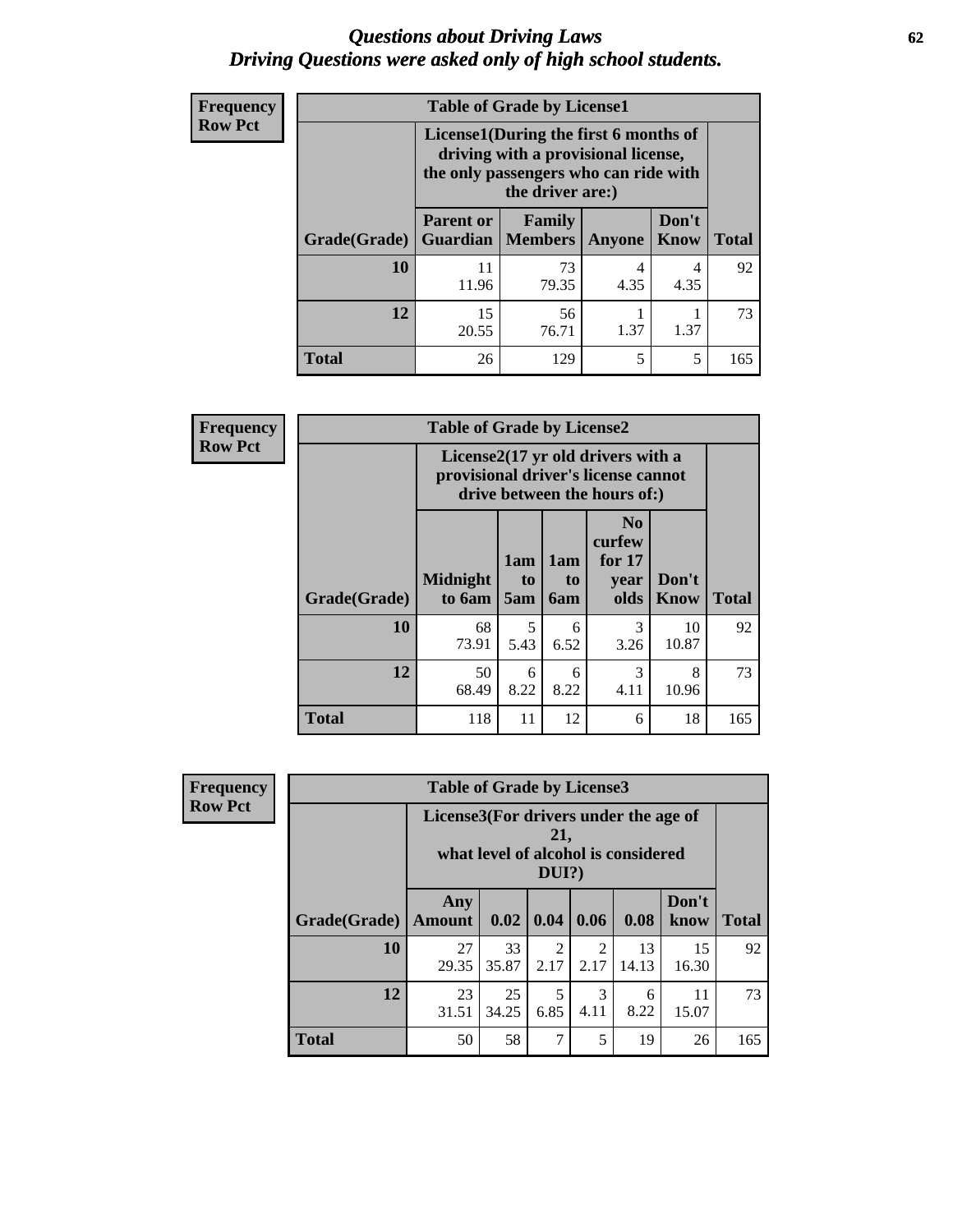#### *Questions about Driving Laws* **63** *Driving Questions were asked only of high school students.*

**Frequency Row Pct**

| <b>Table of Grade by License4</b> |                        |                                                                                                                                                                                                                                                                                |             |           |           |             |     |  |
|-----------------------------------|------------------------|--------------------------------------------------------------------------------------------------------------------------------------------------------------------------------------------------------------------------------------------------------------------------------|-------------|-----------|-----------|-------------|-----|--|
|                                   |                        | License4(A driver under 21 automatically<br>loses his/her license if caught exceeding the<br>posted speet limit by:)<br>Can't<br>lose<br>license<br><b>Depends</b><br>$15+$<br>$25+$<br>$35+$<br>Don't<br>for<br>on<br><b>Total</b><br>speeding<br>mph<br>mph<br>know<br>judge |             |           |           |             |     |  |
| Grade(Grade)                      | mph                    |                                                                                                                                                                                                                                                                                |             |           |           |             |     |  |
| 10                                | 22<br>23.91            | 19<br>20.65                                                                                                                                                                                                                                                                    | 13<br>14.13 | 8<br>8.70 | 4<br>4.35 | 26<br>28.26 | 92  |  |
| 12                                | $\overline{7}$<br>9.59 | 39<br>8<br>$\mathbf Q$<br>9<br>53.42<br>10.96<br>12.33<br>1.37<br>12.33                                                                                                                                                                                                        |             |           |           |             |     |  |
| <b>Total</b>                      | 29                     | 58                                                                                                                                                                                                                                                                             | 21          | 17        | 5         | 35          | 165 |  |

| Frequency<br><b>Row Pct</b> | <b>Table of Grade by License5</b> |                                                                                                                                                             |                |               |              |
|-----------------------------|-----------------------------------|-------------------------------------------------------------------------------------------------------------------------------------------------------------|----------------|---------------|--------------|
|                             |                                   | License5(A)<br>Georgia teenager<br>with family<br>connections or a<br>good lawyer can<br>break a teen<br>driving law and<br>keep their driver's<br>license) |                |               |              |
|                             | Grade(Grade)                      | Yes                                                                                                                                                         | N <sub>0</sub> | Don't<br>know | <b>Total</b> |
|                             | 10                                | 24<br>26.09                                                                                                                                                 | 44<br>47.83    | 24<br>26.09   | 92           |
|                             | 12                                | 34<br>46.58                                                                                                                                                 | 24<br>32.88    | 15<br>20.55   | 73           |
|                             | <b>Total</b>                      | 58                                                                                                                                                          | 68             | 39            | 165          |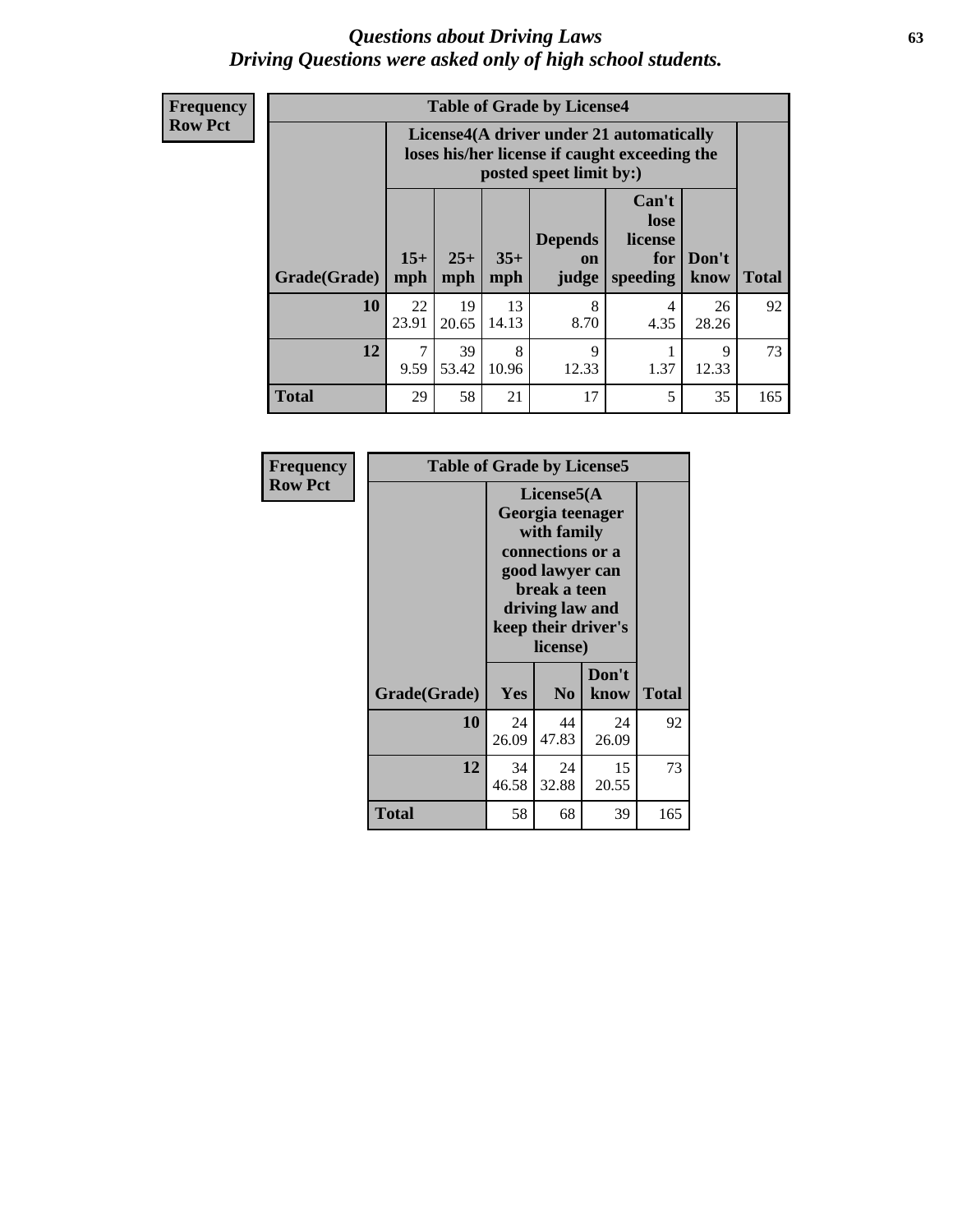#### *Questions about Driving Laws* **64** *Driving Questions were asked only of high school students.*

| <b>Frequency</b> | <b>Table of Grade by License6</b> |             |                                                                                                                                                 |               |              |
|------------------|-----------------------------------|-------------|-------------------------------------------------------------------------------------------------------------------------------------------------|---------------|--------------|
| <b>Row Pct</b>   |                                   |             | License <sub>6</sub> (I know a<br>friend or<br>classmate that<br>broke a teen<br>driving law,<br>but was allowed to<br>keep his/her<br>license) |               |              |
|                  | Grade(Grade)                      | <b>Yes</b>  | N <sub>0</sub>                                                                                                                                  | Don't<br>know | <b>Total</b> |
|                  | 10                                | 33<br>35.87 | 41<br>44.57                                                                                                                                     | 18<br>19.57   | 92           |
|                  | 12                                | 42<br>57.53 | 21<br>28.77                                                                                                                                     | 10<br>13.70   | 73           |
|                  | <b>Total</b>                      | 75          | 62                                                                                                                                              | 28            | 165          |

| <b>Frequency</b> | <b>Table of Grade by License7</b> |                                                                             |                                   |                                                                                               |                        |              |
|------------------|-----------------------------------|-----------------------------------------------------------------------------|-----------------------------------|-----------------------------------------------------------------------------------------------|------------------------|--------------|
| <b>Row Pct</b>   |                                   |                                                                             |                                   | License7(A student under the age of 18 cam loser<br>his/her driving privileges if he or she:) |                        |              |
|                  | Grade(Grade)                      | <b>Have</b><br>more than<br>10<br>unexcused<br>absences<br>per school<br>yr | Drop out<br>without<br>graduating | Bring<br>alcohol/drugs/weapon<br>to school                                                    | All of<br>the<br>above | <b>Total</b> |
|                  | 10                                | 4<br>4.35                                                                   | 5<br>5.43                         | 9<br>9.78                                                                                     | 74<br>80.43            | 92           |
|                  | 12                                | 1.37                                                                        | 10<br>13.70                       | 4<br>5.48                                                                                     | 58<br>79.45            | 73           |
|                  | <b>Total</b>                      | 5                                                                           | 15                                | 13                                                                                            | 132                    | 165          |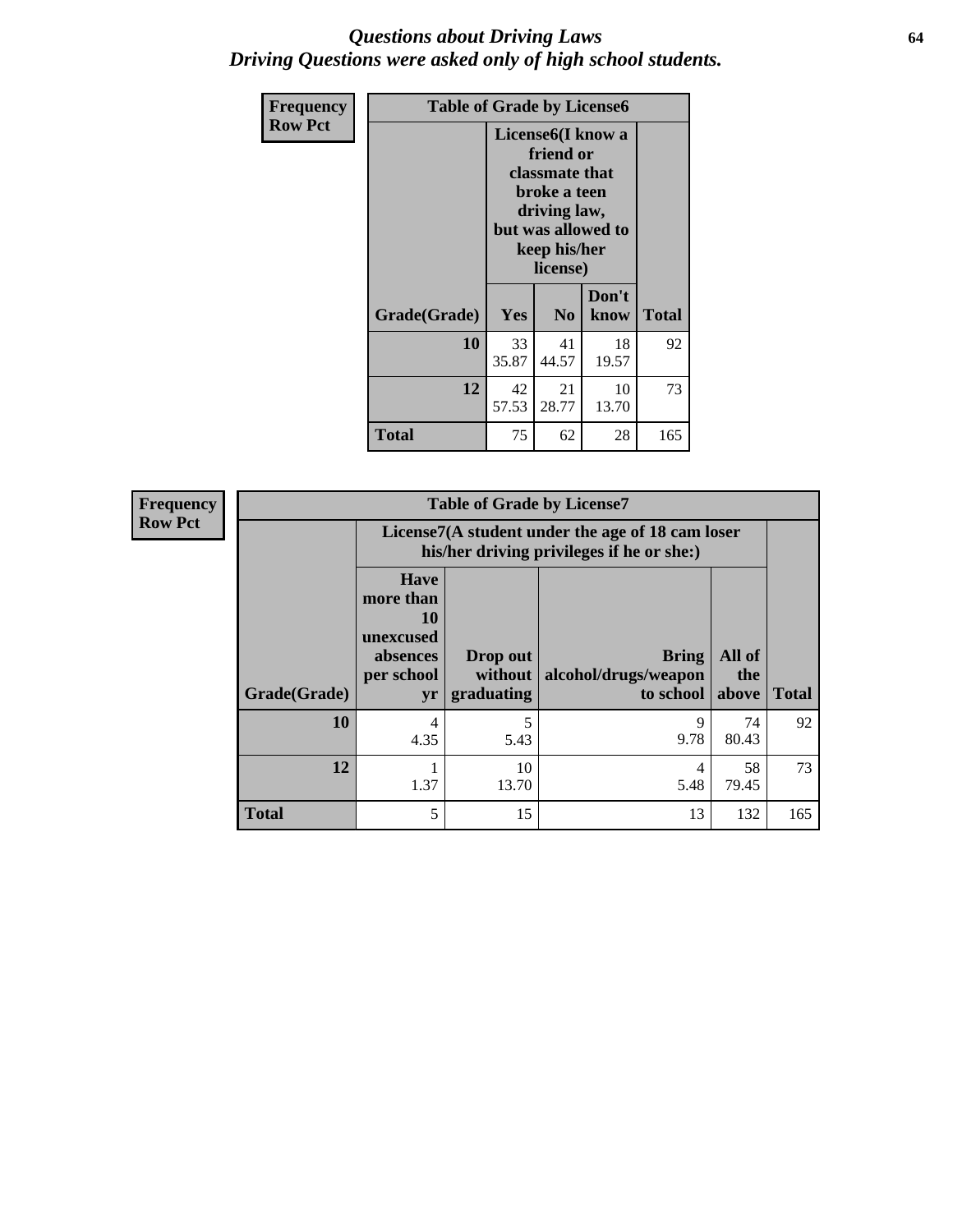# *Select Results by Gender* **65**

| Frequency      | <b>Table of SchoolClimate2 by Gender</b> |                |                                     |              |
|----------------|------------------------------------------|----------------|-------------------------------------|--------------|
| <b>Col Pct</b> | SchoolClimate2(I<br>feel successful at   | Gender(Gender) |                                     |              |
|                | school)                                  | <b>Female</b>  | <b>Male</b>                         | <b>Total</b> |
|                | <b>Strongly Agree</b>                    | 22<br>27.16    | 19<br>22.62                         | 41           |
|                | <b>Somewhat Agree</b>                    | 52<br>64.20    | 58<br>69.05                         | 110          |
|                | <b>Somewhat Disagree</b>                 | 6<br>7.41      | 5<br>5.95                           | 11           |
|                | <b>Strongly Disagree</b>                 | 1.23           | $\mathcal{D}_{\mathcal{L}}$<br>2.38 | 3            |
|                | <b>Total</b>                             | 81             | 84                                  | 165          |

| Frequency      | <b>Table of SchoolClimate6 by Gender</b>                 |                                 |             |              |  |  |
|----------------|----------------------------------------------------------|---------------------------------|-------------|--------------|--|--|
| <b>Col Pct</b> | <b>SchoolClimate6(Teachers</b><br>treat me with respect) | Gender(Gender)<br><b>Female</b> | <b>Male</b> | <b>Total</b> |  |  |
|                | <b>Strongly Agree</b>                                    | 34<br>41.98                     | 38<br>45.24 | 72           |  |  |
|                | <b>Somewhat Agree</b>                                    | 37<br>45.68                     | 34<br>40.48 | 71           |  |  |
|                | <b>Somewhat Disagree</b>                                 | 7<br>8.64                       | 8.33        | 14           |  |  |
|                | <b>Strongly Disagree</b>                                 | 3<br>3.70                       | 5<br>5.95   | 8            |  |  |
|                | <b>Total</b>                                             | 81                              | 84          | 165          |  |  |

| <b>Frequency</b> | <b>Table of SchoolClimate8 by Gender</b>                                             |                                 |              |     |
|------------------|--------------------------------------------------------------------------------------|---------------------------------|--------------|-----|
| <b>Col Pct</b>   | <b>SchoolClimate8(Students</b><br>are frequently<br>recognized for good<br>behavior) | Gender(Gender)<br><b>Female</b> | <b>Total</b> |     |
|                  |                                                                                      |                                 | <b>Male</b>  |     |
|                  | <b>Strongly Agree</b>                                                                | 22<br>27.16                     | 17<br>20.24  | 39  |
|                  | <b>Somewhat Agree</b>                                                                | 29<br>35.80                     | 34<br>40.48  | 63  |
|                  | <b>Somewhat Disagree</b>                                                             | 22<br>27.16                     | 19<br>22.62  | 41  |
|                  | <b>Strongly Disagree</b>                                                             | 8<br>9.88                       | 14<br>16.67  | 22  |
|                  | Total                                                                                | 81                              | 84           | 165 |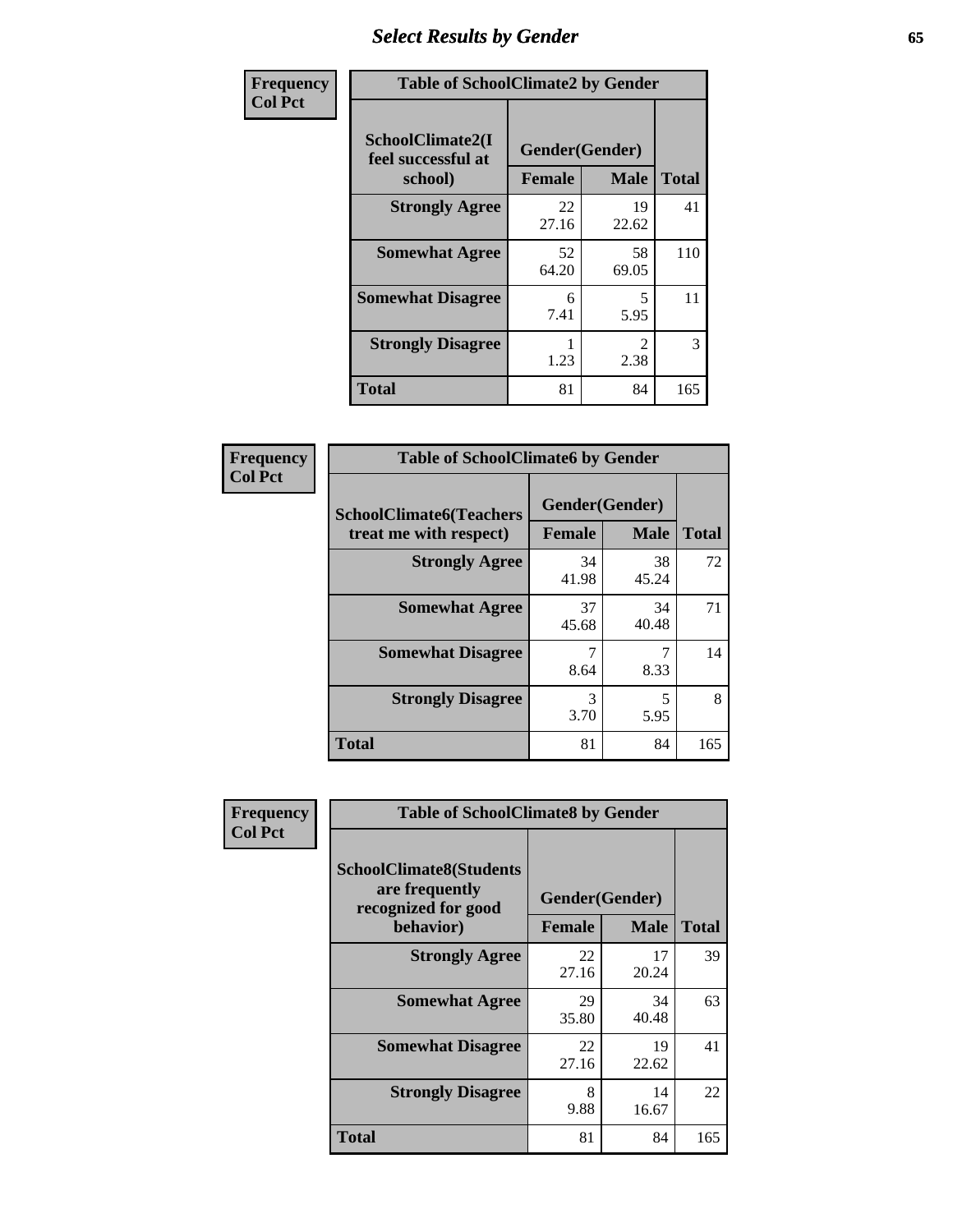# *Select Results by Gender* **66**

| Frequency      | <b>Table of Gender by Dropout</b> |                                                                        |                |              |
|----------------|-----------------------------------|------------------------------------------------------------------------|----------------|--------------|
| <b>Row Pct</b> |                                   | Dropout(I<br>have<br>thought<br>about<br>dropping<br>out of<br>school) |                |              |
|                | Gender(Gender)                    | Yes                                                                    | N <sub>0</sub> | <b>Total</b> |
|                | <b>Female</b>                     | 13<br>16.05                                                            | 68<br>83.95    | 81           |
|                | <b>Male</b>                       | 22<br>26.19                                                            | 62<br>73.81    | 84           |
|                | <b>Total</b>                      | 35                                                                     | 130            | 165          |

| <b>Frequency</b> | <b>Table of Gender by Dropoutreason</b> |                                                                     |              |                                 |                                |              |              |
|------------------|-----------------------------------------|---------------------------------------------------------------------|--------------|---------------------------------|--------------------------------|--------------|--------------|
| <b>Row Pct</b>   |                                         | Dropoutreason (If I dropped out the<br>reason would most likely be) |              |                                 |                                |              |              |
|                  | <b>Gender</b> (Gender)                  | Won't<br><b>Drop</b><br>out                                         | <b>Bored</b> | <b>Family</b><br><b>Reasons</b> | <b>Being</b><br><b>Bullied</b> | <b>Other</b> | <b>Total</b> |
|                  | <b>Female</b>                           | 55<br>67.90                                                         | 5<br>6.17    | 3<br>3.70                       | 6.17                           | 13<br>16.05  | 81           |
|                  | <b>Male</b>                             | 50<br>59.52                                                         | 14<br>16.67  | 5<br>5.95                       | 1.19                           | 14<br>16.67  | 84           |
|                  | <b>Total</b>                            | 105                                                                 | 19           | 8                               | 6                              | 27           | 165          |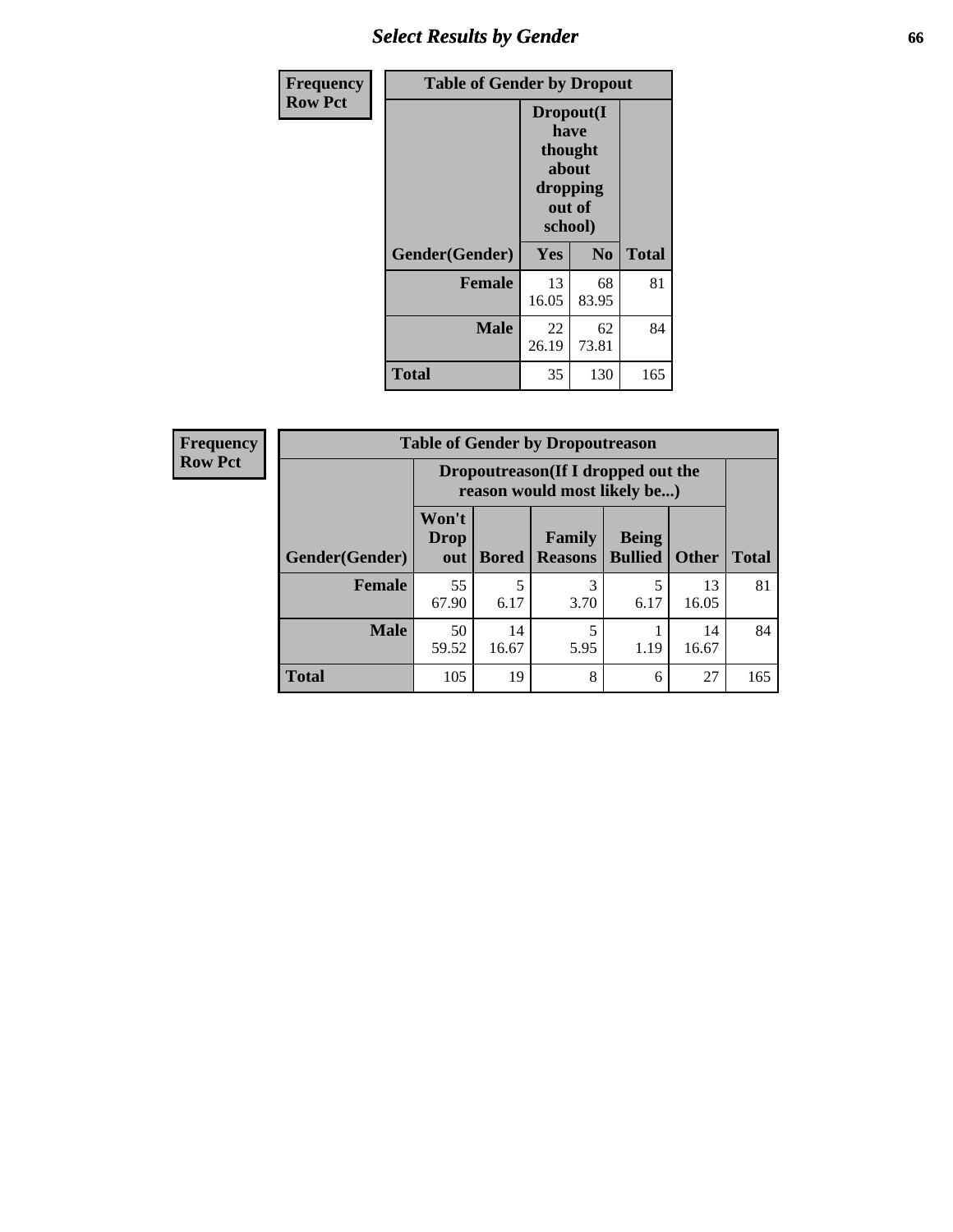*School Safety* **67**

| <b>Frequency</b> | <b>Table of Gender by Bullied2</b> |                 |                |              |  |
|------------------|------------------------------------|-----------------|----------------|--------------|--|
| <b>Row Pct</b>   |                                    | <b>Bullied2</b> |                |              |  |
|                  | Gender(Gender)                     | <b>Yes</b>      | N <sub>0</sub> | <b>Total</b> |  |
|                  | <b>Female</b>                      | 8.64            | 74<br>91.36    | 81           |  |
|                  | <b>Male</b>                        | 8<br>9.52       | 76<br>90.48    | 84           |  |
|                  | <b>Total</b>                       | 15              | 150            | 165          |  |

| <b>Frequency</b> | <b>Table of Gender by Bulliedothers2</b> |                       |                |              |
|------------------|------------------------------------------|-----------------------|----------------|--------------|
| <b>Row Pct</b>   |                                          | <b>Bulliedothers2</b> |                |              |
|                  | Gender(Gender)                           | Yes                   | N <sub>0</sub> | <b>Total</b> |
|                  | <b>Female</b>                            | 3.70                  | 78<br>96.30    | 81           |
|                  | <b>Male</b>                              | 10<br>11.90           | 74<br>88.10    | 84           |
|                  | <b>Total</b>                             | 13                    | 152            | 165          |

| Frequency      |                |                      | <b>Table of Gender by Weaponschool2</b> |              |  |
|----------------|----------------|----------------------|-----------------------------------------|--------------|--|
| <b>Row Pct</b> |                | <b>Weaponschool2</b> |                                         |              |  |
|                | Gender(Gender) | Yes                  | N <sub>0</sub>                          | <b>Total</b> |  |
|                | <b>Female</b>  | 1.23                 | 80<br>98.77                             | 81           |  |
|                | <b>Male</b>    | 3<br>3.57            | 81<br>96.43                             | 84           |  |
|                | <b>Total</b>   | 4                    | 161                                     | 165          |  |

| Frequency      | <b>Table of Gender by Absentunsafe2</b> |               |                |              |
|----------------|-----------------------------------------|---------------|----------------|--------------|
| <b>Row Pct</b> |                                         | Absentunsafe2 |                |              |
|                | Gender(Gender)                          | Yes           | N <sub>0</sub> | <b>Total</b> |
|                | <b>Female</b>                           | 1.23          | 80<br>98.77    | 81           |
|                | <b>Male</b>                             | 2.38          | 82<br>97.62    | 84           |
|                | <b>Total</b>                            | 3             | 162            | 165          |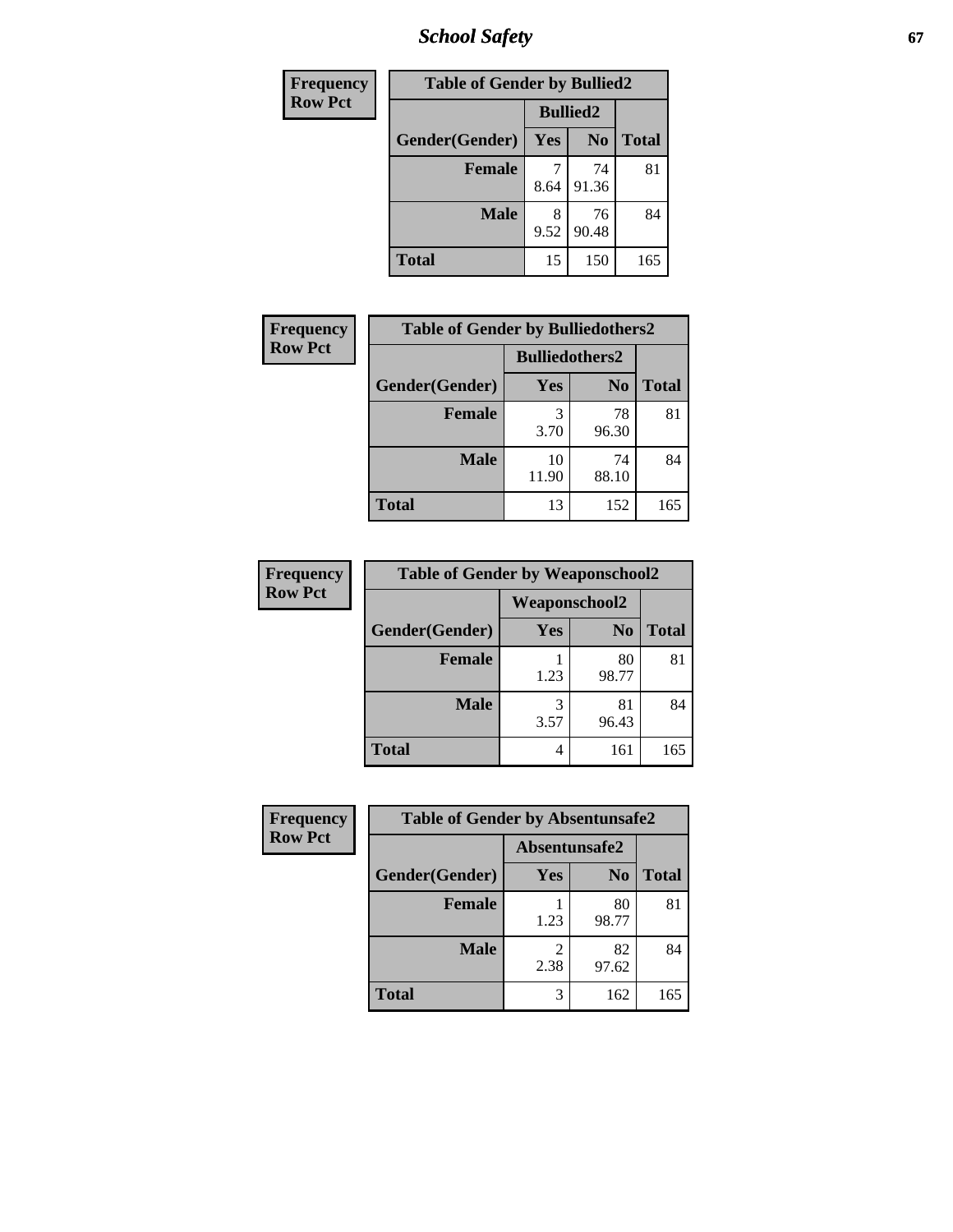*School Safety* **68**

| Frequency      | <b>Table of Gender by Gangself</b> |                                                                                                |                |              |
|----------------|------------------------------------|------------------------------------------------------------------------------------------------|----------------|--------------|
| <b>Row Pct</b> |                                    | Gangself(I<br>have<br>participated<br>in illegal gang<br>activities in<br>the past 30<br>days) |                |              |
|                | Gender(Gender)                     | Yes                                                                                            | N <sub>0</sub> | <b>Total</b> |
|                | <b>Female</b>                      | 1.23                                                                                           | 80<br>98.77    | 81           |
|                | <b>Male</b>                        | 4<br>4.76                                                                                      | 80<br>95.24    | 84           |
|                | <b>Total</b>                       | 5                                                                                              | 160            | 165          |

| Frequency      | <b>Table of Gender by Gangpeers</b> |                                                                                          |                                 |              |
|----------------|-------------------------------------|------------------------------------------------------------------------------------------|---------------------------------|--------------|
| <b>Row Pct</b> |                                     | <b>Gangpeers</b> (I<br>who have<br>participated<br>activities in<br>the past 30<br>days) | have friends<br>in illegal gang |              |
|                | Gender(Gender)                      | Yes                                                                                      | N <sub>0</sub>                  | <b>Total</b> |
|                | <b>Female</b>                       | 7<br>8.64                                                                                | 74<br>91.36                     | 81           |
|                | <b>Male</b>                         | 8<br>9.52                                                                                | 76<br>90.48                     | 84           |
|                | <b>Total</b>                        | 15                                                                                       | 150                             | 165          |

| Frequency      | <b>Table of Gender by Pickedon2</b> |                  |                |              |
|----------------|-------------------------------------|------------------|----------------|--------------|
| <b>Row Pct</b> |                                     | <b>Pickedon2</b> |                |              |
|                | Gender(Gender)                      | Yes              | N <sub>0</sub> | <b>Total</b> |
|                | <b>Female</b>                       | 23<br>28.40      | 58<br>71.60    | 81           |
|                | <b>Male</b>                         | 28<br>33.33      | 56<br>66.67    | 84           |
|                | <b>Total</b>                        | 51               | 114            | 165          |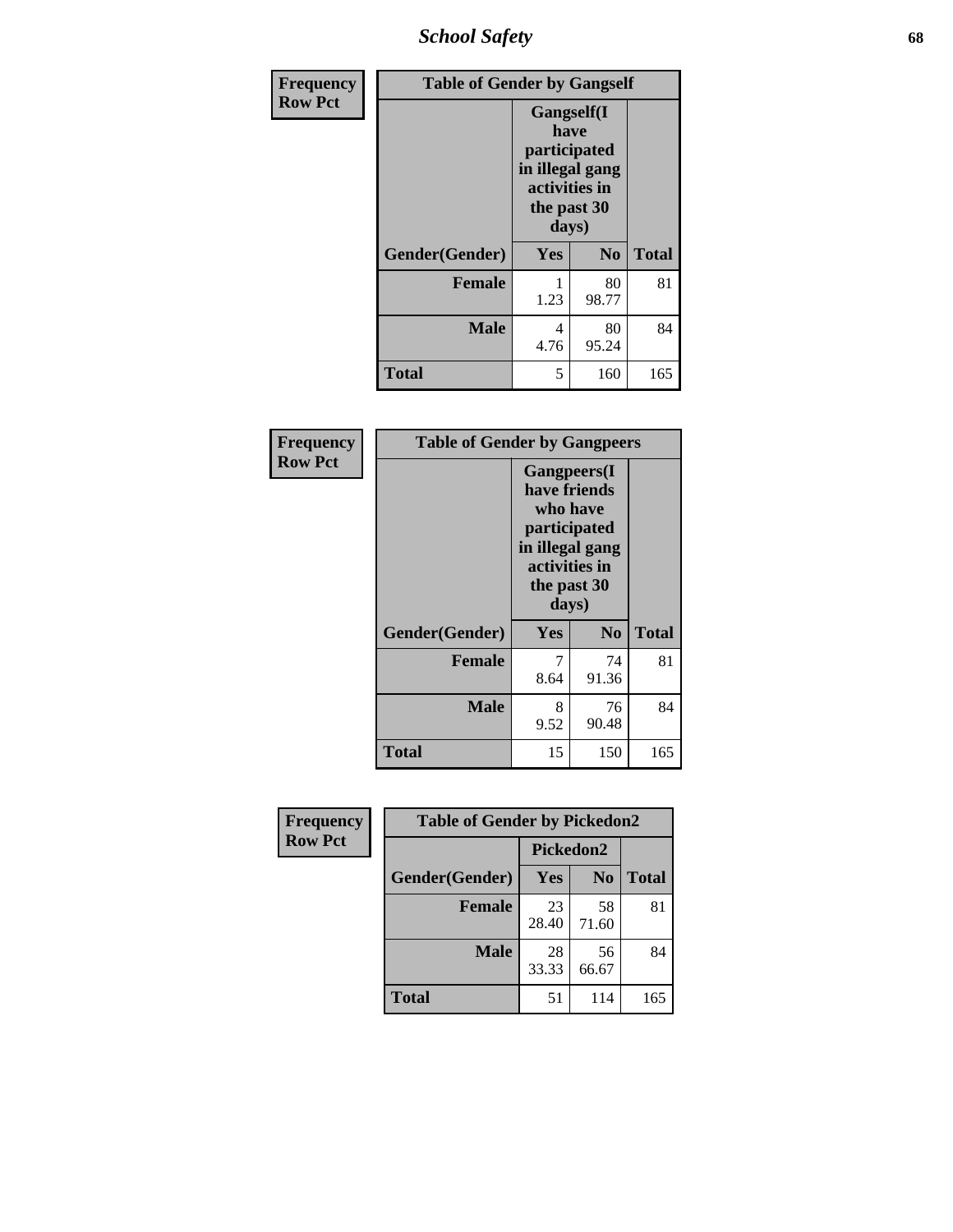*School Safety* **69**

| Frequency      | <b>Table of Gender by Safeschool2</b> |             |                |              |
|----------------|---------------------------------------|-------------|----------------|--------------|
| <b>Row Pct</b> |                                       | Safeschool2 |                |              |
|                | Gender(Gender)                        | Yes         | N <sub>0</sub> | <b>Total</b> |
|                | <b>Female</b>                         | 73<br>90.12 | 8<br>9.88      | 81           |
|                | <b>Male</b>                           | 74<br>88.10 | 10<br>11.90    | 84           |
|                | <b>Total</b>                          | 147         | 18             | 165          |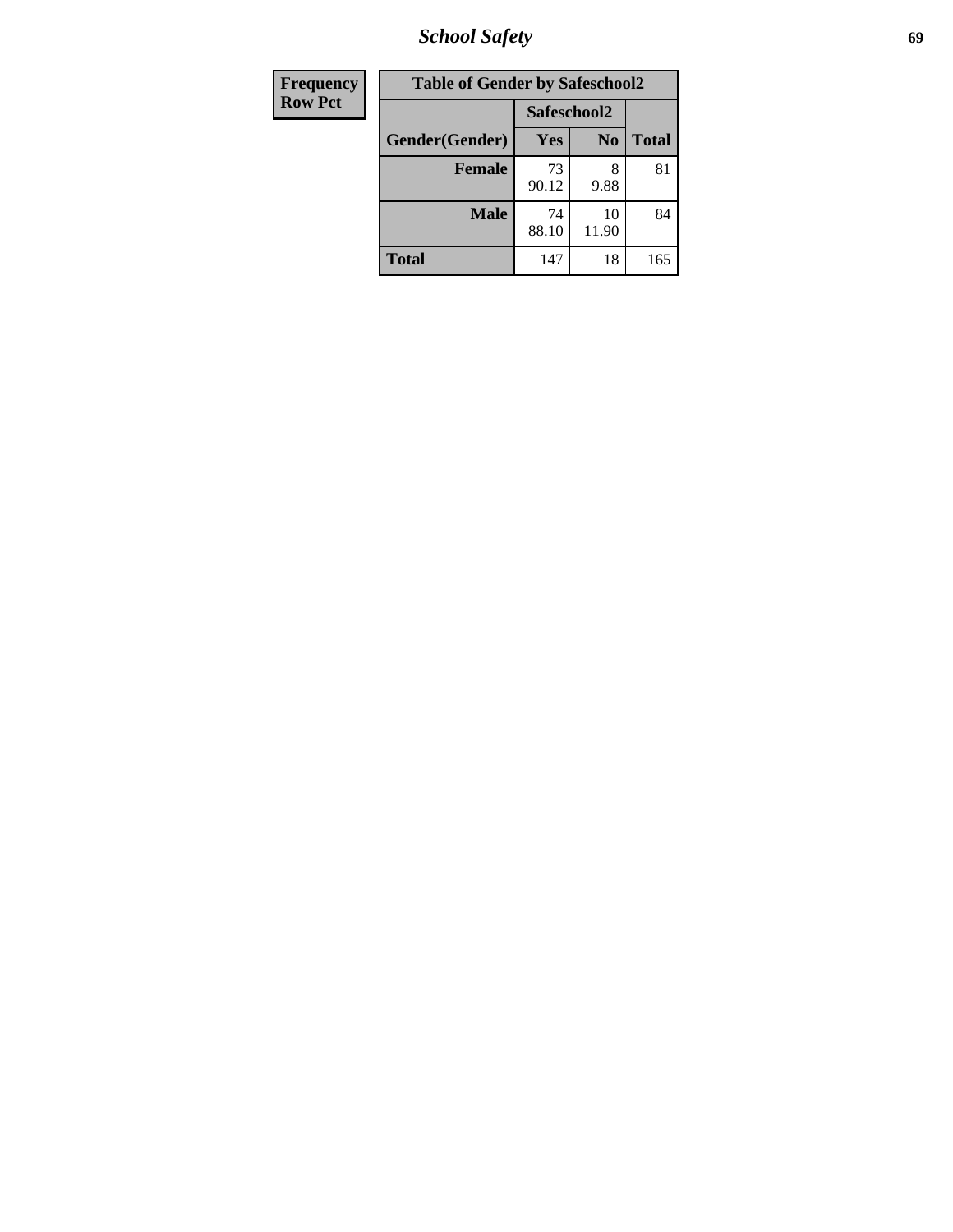# *Incidence of Drug Use* **70**

| <b>Frequency</b> | <b>Table of Gender by AlcoholAlt</b> |                                          |                |              |  |
|------------------|--------------------------------------|------------------------------------------|----------------|--------------|--|
| <b>Row Pct</b>   |                                      | AlcoholAlt(Alcohol<br>use, past 30 days) |                |              |  |
|                  | Gender(Gender)                       | Yes                                      | N <sub>0</sub> | <b>Total</b> |  |
|                  | <b>Female</b>                        | 13<br>16.05                              | 68<br>83.95    | 81           |  |
|                  | <b>Male</b>                          | 25<br>29.76                              | 59<br>70.24    | 84           |  |
|                  | <b>Total</b>                         | 38                                       | 127            | 165          |  |

| Frequency      | <b>Table of Gender by TobaccoAny</b> |                                          |                |              |  |
|----------------|--------------------------------------|------------------------------------------|----------------|--------------|--|
| <b>Row Pct</b> |                                      | TobaccoAny(Tobacco<br>use, past 30 days) |                |              |  |
|                | Gender(Gender)                       | Yes                                      | N <sub>0</sub> | <b>Total</b> |  |
|                | <b>Female</b>                        | 6.17                                     | 76<br>93.83    | 81           |  |
|                | <b>Male</b>                          | 33<br>39.29                              | 51<br>60.71    | 84           |  |
|                | <b>Total</b>                         | 38                                       | 127            | 165          |  |

| <b>Frequency</b> |                | <b>Table of Gender by MarijuanaAlt</b> |                                              |              |
|------------------|----------------|----------------------------------------|----------------------------------------------|--------------|
| <b>Row Pct</b>   |                |                                        | MarijuanaAlt(Marijuana<br>use, past 30 days) |              |
|                  | Gender(Gender) | <b>Yes</b>                             | N <sub>0</sub>                               | <b>Total</b> |
|                  | <b>Female</b>  | 2<br>2.47                              | 79<br>97.53                                  | 81           |
|                  | <b>Male</b>    | 6<br>7.14                              | 78<br>92.86                                  | 84           |
|                  | <b>Total</b>   | 8                                      | 157                                          | 165          |

| <b>Frequency</b> | <b>Table of Gender by OtherDrugAny</b> |                                                      |                |              |
|------------------|----------------------------------------|------------------------------------------------------|----------------|--------------|
| <b>Row Pct</b>   |                                        | <b>OtherDrugAny(Other</b><br>drug use, past 30 days) |                |              |
|                  | Gender(Gender)                         | <b>Yes</b>                                           | N <sub>0</sub> | <b>Total</b> |
|                  | <b>Female</b>                          | 8<br>9.88                                            | 73<br>90.12    | 81           |
|                  | <b>Male</b>                            | 9<br>10.71                                           | 75<br>89.29    | 84           |
|                  | <b>Total</b>                           | 17                                                   | 148            | 165          |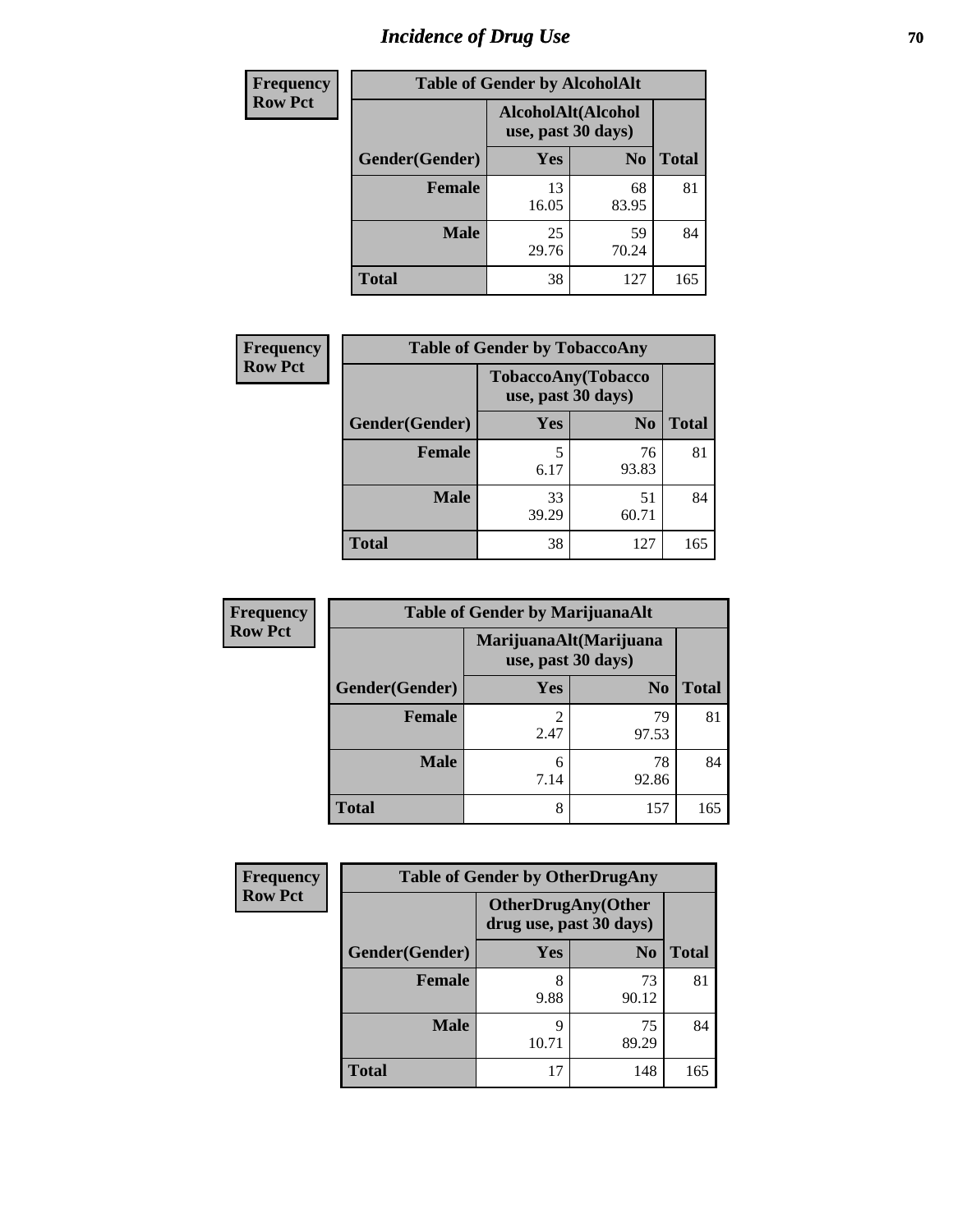#### *Average Age at Onset of Use* **71** *Results for "Average Age at Onset of Use" questions exclude students who said they did not use that substance*

#### **Gender=Female**

| <b>Variable</b>                 | <b>Label</b>                                                       | <b>Mean</b> |
|---------------------------------|--------------------------------------------------------------------|-------------|
| Alcoholinit2                    | I started using alcohol when I was                                 | 14.75       |
| Cigarettesinit2                 | I started smoking tobacco when I was                               | 14.73       |
| Smokelessinit2                  | I started chewing tobacco when I was                               |             |
| Marijuanainit2                  | I started using marijuana when I was                               | 14.25       |
| Cocaineinit2                    | I started using cocaine when I was                                 | 11.00       |
| Inhalantsinit2                  | I started using inhalants when I was                               | 13.17       |
| Steroidsinit2                   | I started using steroids when I was                                | 15.00       |
| Ecstasyinit2                    | I started using ecstasy when I was                                 | 13.50       |
| Methinit2                       | I started using methamphetamines when I was                        | 14.00       |
| Hallucinogensinit2              | I started using hallucinogens when I was                           |             |
| Prescription in it <sub>2</sub> | I started using prescription drugs not prescribed to me when I was | 14.23       |

#### **Gender=Male**

| <b>Variable</b>    | Label                                                              | <b>Mean</b> |
|--------------------|--------------------------------------------------------------------|-------------|
| Alcoholinit2       | I started using alcohol when I was                                 | 13.33       |
| Cigarettesinit2    | I started smoking tobacco when I was                               | 14.08       |
| Smokelessinit2     | I started chewing tobacco when I was                               | 13.43       |
| Marijuanainit2     | I started using marijuana when I was                               | 13.75       |
| Cocaineinit2       | I started using cocaine when I was                                 | 9.00        |
| Inhalantsinit2     | I started using inhalants when I was                               | 9.75        |
| Steroidsinit2      | I started using steroids when I was                                | 11.00       |
| Ecstasyinit2       | I started using ecstasy when I was                                 | 10.67       |
| Methinit2          | I started using methamphetamines when I was                        | 11.00       |
| Hallucinogensinit2 | I started using hallucinogens when I was                           | 10.75       |
| Prescriptioninit2  | I started using prescription drugs not prescribed to me when I was | 13.89       |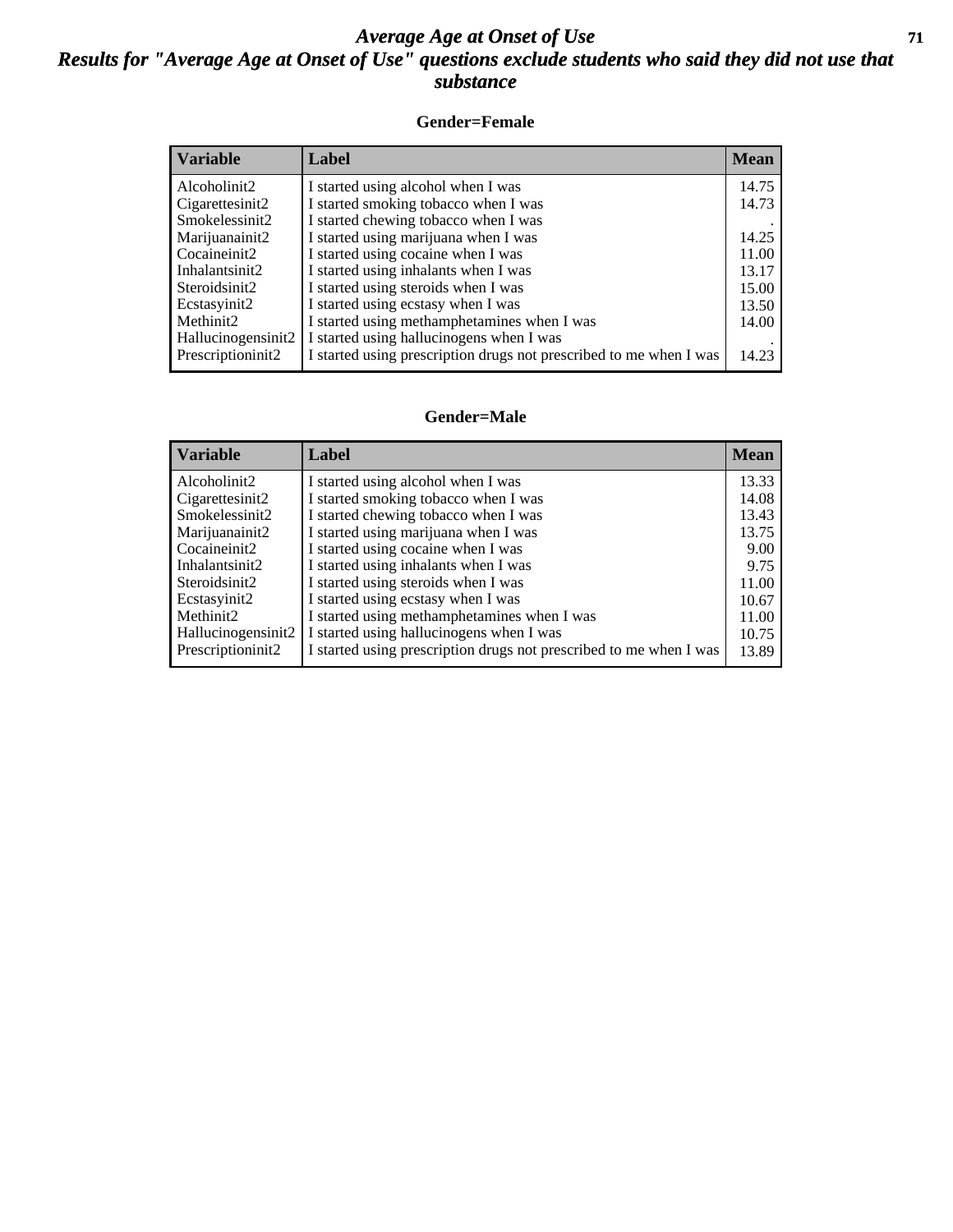# *I Think These Drugs are Harmful* **72**

| <b>Frequency</b> | <b>Table of Gender by Alcoholharmdich</b> |                                                   |                |              |
|------------------|-------------------------------------------|---------------------------------------------------|----------------|--------------|
| <b>Row Pct</b>   |                                           | Alcoholharmdich(I<br>think alcohol is<br>harmful) |                |              |
|                  | Gender(Gender)                            | <b>Yes</b>                                        | N <sub>0</sub> | <b>Total</b> |
|                  | <b>Female</b>                             | 74<br>91.36                                       | 8.64           | 81           |
|                  | <b>Male</b>                               | 67<br>79.76                                       | 17<br>20.24    | 84           |
|                  | <b>Total</b>                              | 141                                               | 24             | 165          |

| <b>Frequency</b> | <b>Table of Gender by Tobaccoharmdich</b> |                                                   |                       |              |
|------------------|-------------------------------------------|---------------------------------------------------|-----------------------|--------------|
| <b>Row Pct</b>   |                                           | Tobaccoharmdich(I<br>think tobacco is<br>harmful) |                       |              |
|                  | Gender(Gender)                            | Yes                                               | N <sub>0</sub>        | <b>Total</b> |
|                  | <b>Female</b>                             | 81<br>100.00                                      | $\mathcal{O}$<br>0.00 | 81           |
|                  | <b>Male</b>                               | 77<br>91.67                                       | 7<br>8.33             | 84           |
|                  | <b>Total</b>                              | 158                                               | 7                     | 165          |

| Frequency      | <b>Table of Gender by Marijuanaharmdich</b> |                                |                     |              |  |
|----------------|---------------------------------------------|--------------------------------|---------------------|--------------|--|
| <b>Row Pct</b> |                                             | think marijuana is<br>harmful) | Marijuanaharmdich(I |              |  |
|                | Gender(Gender)                              | <b>Yes</b>                     | N <sub>0</sub>      | <b>Total</b> |  |
|                | <b>Female</b>                               | 75<br>92.59                    | 6<br>7.41           | 81           |  |
|                | <b>Male</b>                                 | 68<br>80.95                    | 16<br>19.05         | 84           |  |
|                | <b>Total</b>                                | 143                            | 22                  | 165          |  |

| Frequency      | <b>Table of Gender by Otherdrugharmdich</b> |                                                          |                |              |
|----------------|---------------------------------------------|----------------------------------------------------------|----------------|--------------|
| <b>Row Pct</b> |                                             | Otherdrugharmdich(I<br>think other drugs are<br>harmful) |                |              |
|                | Gender(Gender)                              | <b>Yes</b>                                               | N <sub>0</sub> | <b>Total</b> |
|                | <b>Female</b>                               | 81<br>100.00                                             | 0<br>0.00      | 81           |
|                | <b>Male</b>                                 | 80<br>95.24                                              | 4<br>4.76      | 84           |
|                | <b>Total</b>                                | 161                                                      | 4              | 165          |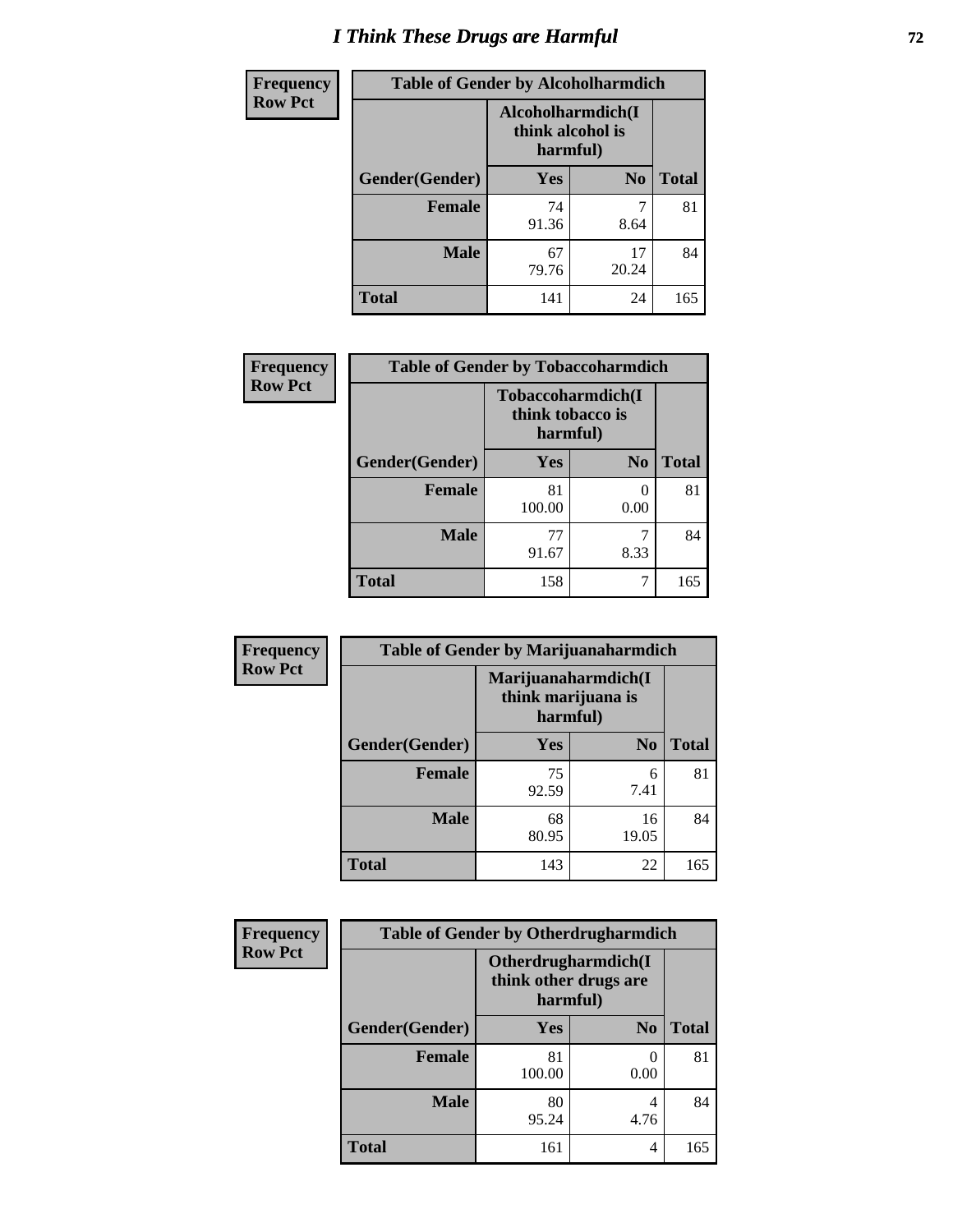| <b>Frequency</b> | <b>Table of Gender by Alcohollocation1</b> |                                                               |             |              |
|------------------|--------------------------------------------|---------------------------------------------------------------|-------------|--------------|
| <b>Row Pct</b>   |                                            | <b>Alcohollocation1(Places</b><br><b>Friends Use Alcohol)</b> |             |              |
|                  | <b>Gender</b> (Gender)                     |                                                               | Do Not Use  | <b>Total</b> |
|                  | <b>Female</b>                              | 55<br>67.90                                                   | 26<br>32.10 | 81           |
|                  | <b>Male</b>                                | 61<br>72.62                                                   | 23<br>27.38 | 84           |
|                  | <b>Total</b>                               | 116                                                           | 49          | 165          |

| <b>Frequency</b> | <b>Table of Gender by Alcohollocation2</b> |                                                               |             |              |
|------------------|--------------------------------------------|---------------------------------------------------------------|-------------|--------------|
| <b>Row Pct</b>   |                                            | <b>Alcohollocation2(Places</b><br><b>Friends Use Alcohol)</b> |             |              |
|                  | Gender(Gender)                             |                                                               | Home        | <b>Total</b> |
|                  | <b>Female</b>                              | 43<br>53.09                                                   | 38<br>46.91 | 81           |
|                  | <b>Male</b>                                | 43<br>51.19                                                   | 41<br>48.81 | 84           |
|                  | <b>Total</b>                               | 86                                                            | 79          | 165          |

| Frequency      | <b>Table of Gender by Alcohollocation3</b> |                                                               |               |              |
|----------------|--------------------------------------------|---------------------------------------------------------------|---------------|--------------|
| <b>Row Pct</b> |                                            | <b>Alcohollocation3(Places</b><br><b>Friends Use Alcohol)</b> |               |              |
|                | Gender(Gender)                             |                                                               | <b>School</b> | <b>Total</b> |
|                | <b>Female</b>                              | 81<br>100.00                                                  | 0.00          | 81           |
|                | <b>Male</b>                                | 75<br>89.29                                                   | q<br>10.71    | 84           |
|                | <b>Total</b>                               | 156                                                           | 9             | 165          |

| <b>Frequency</b> | <b>Table of Gender by Alcohollocation4</b> |                                                               |             |              |
|------------------|--------------------------------------------|---------------------------------------------------------------|-------------|--------------|
| <b>Row Pct</b>   |                                            | <b>Alcohollocation4(Places</b><br><b>Friends Use Alcohol)</b> |             |              |
|                  | <b>Gender</b> (Gender)                     |                                                               | Car         | <b>Total</b> |
|                  | <b>Female</b>                              | 61<br>75.31                                                   | 20<br>24.69 | 81           |
|                  | <b>Male</b>                                | 64<br>76.19                                                   | 20<br>23.81 | 84           |
|                  | <b>Total</b>                               | 125                                                           | 40          | 165          |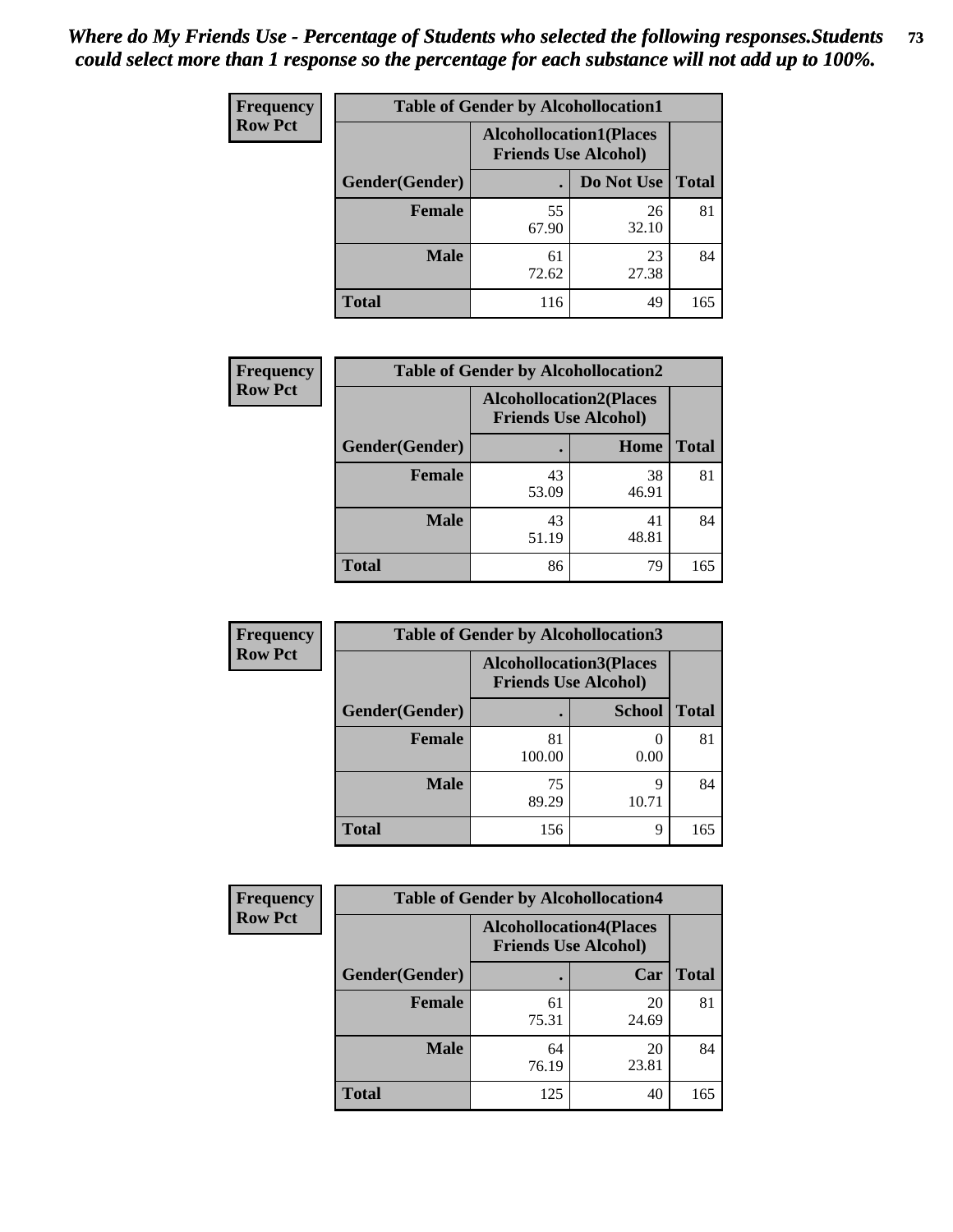| <b>Frequency</b> |                | <b>Table of Gender by Alcohollocation5</b>                     |                                 |              |
|------------------|----------------|----------------------------------------------------------------|---------------------------------|--------------|
| <b>Row Pct</b>   |                | <b>Alcohollocation5</b> (Places<br><b>Friends Use Alcohol)</b> |                                 |              |
|                  | Gender(Gender) | $\bullet$                                                      | <b>Friend's</b><br><b>House</b> | <b>Total</b> |
|                  | <b>Female</b>  | 32<br>39.51                                                    | 49<br>60.49                     | 81           |
|                  | <b>Male</b>    | 35<br>41.67                                                    | 49<br>58.33                     | 84           |
|                  | <b>Total</b>   | 67                                                             | 98                              | 165          |

| Frequency      |                        | <b>Table of Gender by Alcohollocation6</b>                    |              |              |
|----------------|------------------------|---------------------------------------------------------------|--------------|--------------|
| <b>Row Pct</b> |                        | <b>Alcohollocation6(Places</b><br><b>Friends Use Alcohol)</b> |              |              |
|                | <b>Gender</b> (Gender) |                                                               | <b>Other</b> | <b>Total</b> |
|                | <b>Female</b>          | 51<br>62.96                                                   | 30<br>37.04  | 81           |
|                | <b>Male</b>            | 41<br>48.81                                                   | 43<br>51.19  | 84           |
|                | <b>Total</b>           | 92                                                            | 73           | 165          |

| Frequency      | <b>Table of Gender by Tobaccolocation1</b> |                                                               |             |              |  |
|----------------|--------------------------------------------|---------------------------------------------------------------|-------------|--------------|--|
| <b>Row Pct</b> |                                            | <b>Tobaccolocation1(Places</b><br><b>Friends Use Tobacco)</b> |             |              |  |
|                | <b>Gender</b> (Gender)                     |                                                               | Do Not Use  | <b>Total</b> |  |
|                | Female                                     | 49<br>60.49                                                   | 32<br>39.51 | 81           |  |
|                | <b>Male</b>                                | 62<br>73.81                                                   | 22<br>26.19 | 84           |  |
|                | <b>Total</b>                               | 111                                                           | 54          | 165          |  |

| <b>Frequency</b> | <b>Table of Gender by Tobaccolocation2</b> |                                                               |             |              |
|------------------|--------------------------------------------|---------------------------------------------------------------|-------------|--------------|
| <b>Row Pct</b>   |                                            | <b>Tobaccolocation2(Places</b><br><b>Friends Use Tobacco)</b> |             |              |
|                  | Gender(Gender)                             |                                                               | Home        | <b>Total</b> |
|                  | Female                                     | 43<br>53.09                                                   | 38<br>46.91 | 81           |
|                  | <b>Male</b>                                | 36<br>42.86                                                   | 48<br>57.14 | 84           |
|                  | <b>Total</b>                               | 79                                                            | 86          | 165          |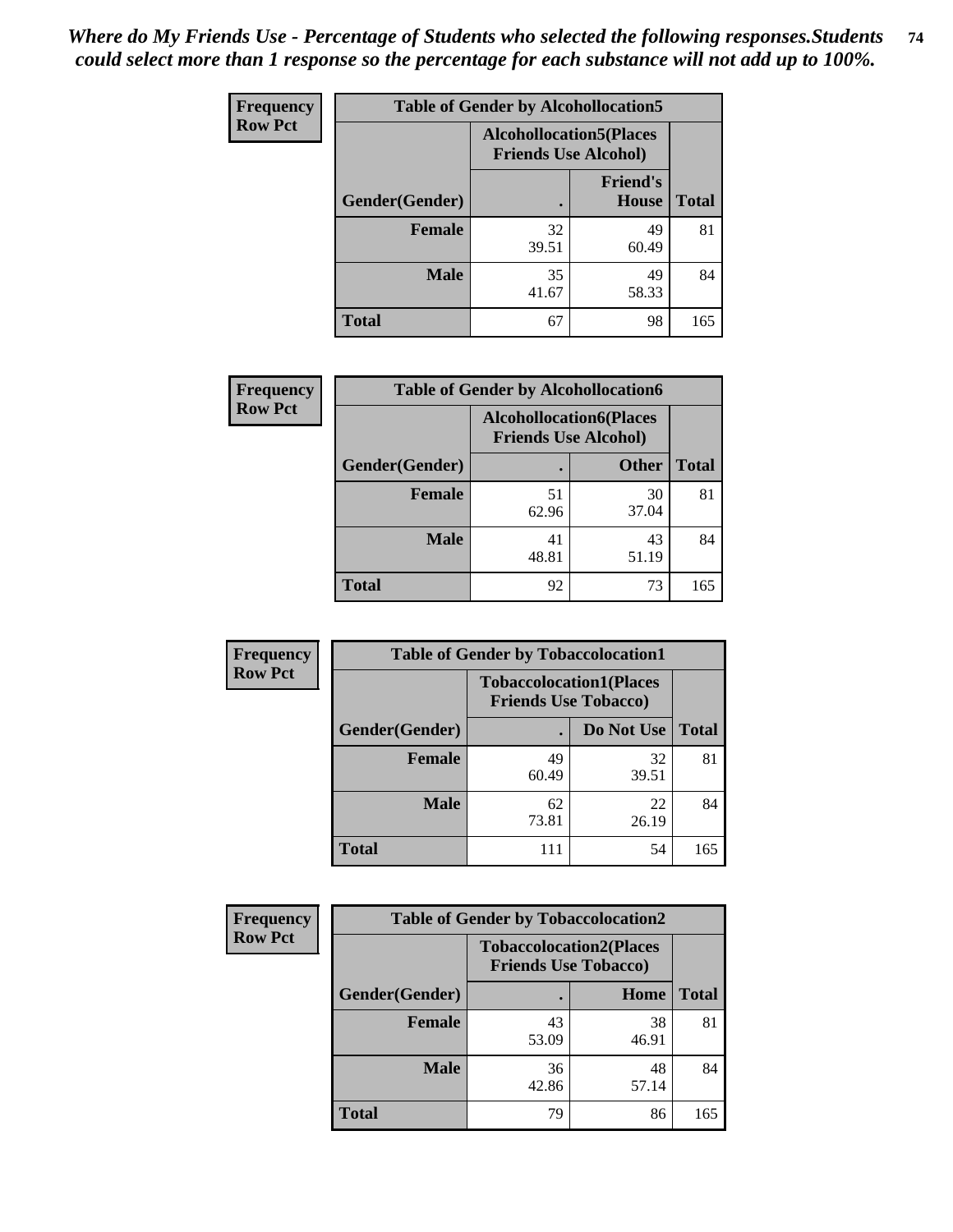| <b>Frequency</b> | <b>Table of Gender by Tobaccolocation3</b> |                                                               |               |              |
|------------------|--------------------------------------------|---------------------------------------------------------------|---------------|--------------|
| <b>Row Pct</b>   |                                            | <b>Tobaccolocation3(Places</b><br><b>Friends Use Tobacco)</b> |               |              |
|                  | Gender(Gender)                             |                                                               | <b>School</b> | <b>Total</b> |
|                  | <b>Female</b>                              | 71<br>87.65                                                   | 10<br>12.35   | 81           |
|                  | <b>Male</b>                                | 57<br>67.86                                                   | 27<br>32.14   | 84           |
|                  | Total                                      | 128                                                           | 37            | 165          |

| <b>Frequency</b> | <b>Table of Gender by Tobaccolocation4</b> |             |                                                               |              |
|------------------|--------------------------------------------|-------------|---------------------------------------------------------------|--------------|
| <b>Row Pct</b>   |                                            |             | <b>Tobaccolocation4(Places</b><br><b>Friends Use Tobacco)</b> |              |
|                  | Gender(Gender)                             |             | Car                                                           | <b>Total</b> |
|                  | <b>Female</b>                              | 45<br>55.56 | 36<br>44.44                                                   | 81           |
|                  | <b>Male</b>                                | 41<br>48.81 | 43<br>51.19                                                   | 84           |
|                  | <b>Total</b>                               | 86          | 79                                                            | 165          |

| <b>Frequency</b> | <b>Table of Gender by Tobaccolocation5</b> |                                                               |                          |              |
|------------------|--------------------------------------------|---------------------------------------------------------------|--------------------------|--------------|
| <b>Row Pct</b>   |                                            | <b>Tobaccolocation5(Places</b><br><b>Friends Use Tobacco)</b> |                          |              |
|                  | Gender(Gender)                             |                                                               | <b>Friend's</b><br>House | <b>Total</b> |
|                  | <b>Female</b>                              | 41<br>50.62                                                   | 40<br>49.38              | 81           |
|                  | <b>Male</b>                                | 37<br>44.05                                                   | 47<br>55.95              | 84           |
|                  | <b>Total</b>                               | 78                                                            | 87                       | 165          |

| <b>Frequency</b> | <b>Table of Gender by Tobaccolocation6</b> |                                                               |              |              |
|------------------|--------------------------------------------|---------------------------------------------------------------|--------------|--------------|
| <b>Row Pct</b>   |                                            | <b>Tobaccolocation6(Places</b><br><b>Friends Use Tobacco)</b> |              |              |
|                  | Gender(Gender)                             |                                                               | <b>Other</b> | <b>Total</b> |
|                  | Female                                     | 55<br>67.90                                                   | 26<br>32.10  | 81           |
|                  | <b>Male</b>                                | 38<br>45.24                                                   | 46<br>54.76  | 84           |
|                  | <b>Total</b>                               | 93                                                            | 72           | 165          |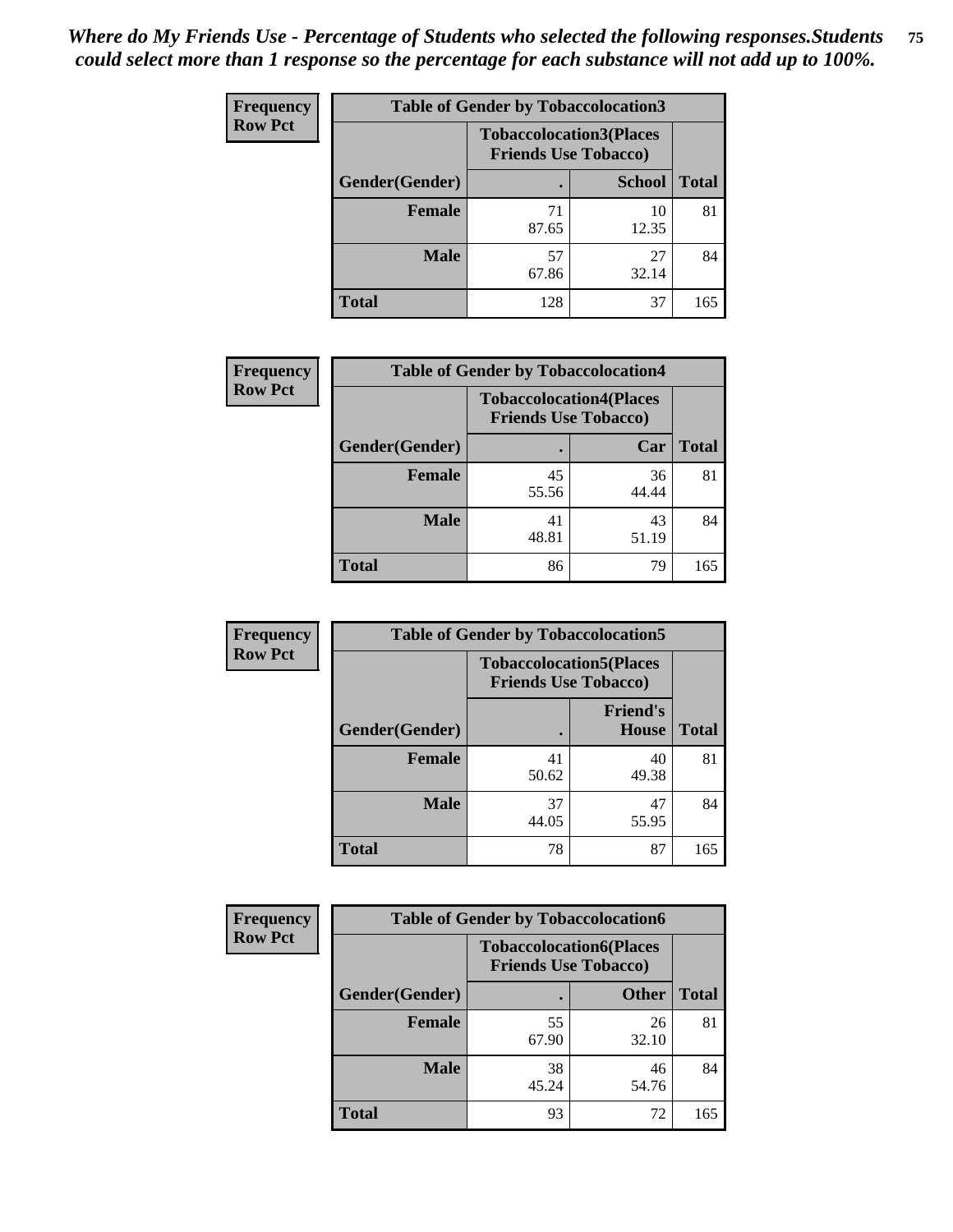| <b>Frequency</b> | <b>Table of Gender by Marijuanalocation1</b> |                                                                    |             |              |  |
|------------------|----------------------------------------------|--------------------------------------------------------------------|-------------|--------------|--|
| <b>Row Pct</b>   |                                              | <b>Marijuanalocation1(Places</b><br><b>Friends Use Marijuana</b> ) |             |              |  |
|                  | Gender(Gender)                               |                                                                    | Do Not Use  | <b>Total</b> |  |
|                  | <b>Female</b>                                | 27<br>33.33                                                        | 54<br>66.67 | 81           |  |
|                  | <b>Male</b>                                  | 31<br>36.90                                                        | 53<br>63.10 | 84           |  |
|                  | <b>Total</b>                                 | 58                                                                 | 107         | 165          |  |

| <b>Frequency</b> | <b>Table of Gender by Marijuanalocation2</b> |                                                                    |             |              |  |
|------------------|----------------------------------------------|--------------------------------------------------------------------|-------------|--------------|--|
| <b>Row Pct</b>   |                                              | <b>Marijuanalocation2(Places</b><br><b>Friends Use Marijuana</b> ) |             |              |  |
|                  | Gender(Gender)                               |                                                                    | Home        | <b>Total</b> |  |
|                  | <b>Female</b>                                | 64<br>79.01                                                        | 20.99       | 81           |  |
|                  | <b>Male</b>                                  | 65<br>77.38                                                        | 19<br>22.62 | 84           |  |
|                  | <b>Total</b>                                 | 129                                                                | 36          | 165          |  |

| Frequency      | <b>Table of Gender by Marijuanalocation3</b> |                                                                    |               |              |  |
|----------------|----------------------------------------------|--------------------------------------------------------------------|---------------|--------------|--|
| <b>Row Pct</b> |                                              | <b>Marijuanalocation3(Places</b><br><b>Friends Use Marijuana</b> ) |               |              |  |
|                | Gender(Gender)                               |                                                                    | <b>School</b> | <b>Total</b> |  |
|                | Female                                       | 81<br>100.00                                                       | 0.00          | 81           |  |
|                | <b>Male</b>                                  | 77<br>91.67                                                        | 8.33          | 84           |  |
|                | <b>Total</b>                                 | 158                                                                | ℸ             | 165          |  |

| <b>Frequency</b> |                | <b>Table of Gender by Marijuanalocation4</b> |                                                                    |              |
|------------------|----------------|----------------------------------------------|--------------------------------------------------------------------|--------------|
| <b>Row Pct</b>   |                |                                              | <b>Marijuanalocation4(Places</b><br><b>Friends Use Marijuana</b> ) |              |
|                  | Gender(Gender) |                                              | Car                                                                | <b>Total</b> |
|                  | Female         | 69<br>85.19                                  | 12<br>14.81                                                        | 81           |
|                  | <b>Male</b>    | 66<br>78.57                                  | 18<br>21.43                                                        | 84           |
|                  | <b>Total</b>   | 135                                          | 30                                                                 | 165          |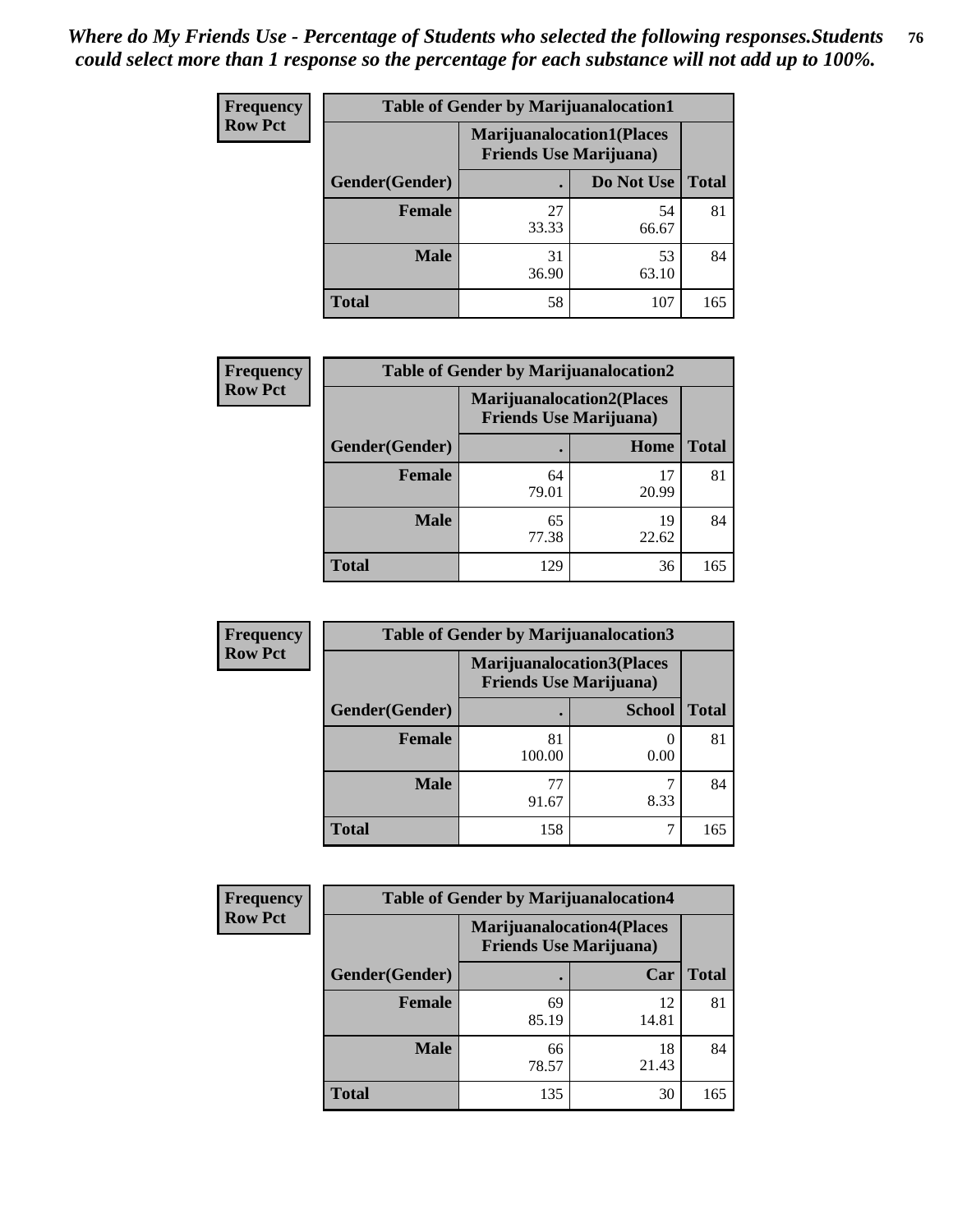| <b>Frequency</b> | <b>Table of Gender by Marijuanalocation5</b> |                                                                     |                                 |              |
|------------------|----------------------------------------------|---------------------------------------------------------------------|---------------------------------|--------------|
| <b>Row Pct</b>   |                                              | <b>Marijuanalocation5</b> (Places<br><b>Friends Use Marijuana</b> ) |                                 |              |
|                  | Gender(Gender)                               |                                                                     | <b>Friend's</b><br><b>House</b> | <b>Total</b> |
|                  | <b>Female</b>                                | 59<br>72.84                                                         | 22<br>27.16                     | 81           |
|                  | <b>Male</b>                                  | 61<br>72.62                                                         | 23<br>27.38                     | 84           |
|                  | <b>Total</b>                                 | 120                                                                 | 45                              | 165          |

| <b>Frequency</b> | <b>Table of Gender by Marijuanalocation6</b> |                                                                    |              |       |
|------------------|----------------------------------------------|--------------------------------------------------------------------|--------------|-------|
| <b>Row Pct</b>   |                                              | <b>Marijuanalocation6(Places</b><br><b>Friends Use Marijuana</b> ) |              |       |
|                  | Gender(Gender)                               |                                                                    | <b>Other</b> | Total |
|                  | Female                                       | 68<br>83.95                                                        | 13<br>16.05  | 81    |
|                  | <b>Male</b>                                  | 61<br>72.62                                                        | 23<br>27.38  | 84    |
|                  | <b>Total</b>                                 | 129                                                                | 36           | 165   |

| <b>Frequency</b> | <b>Table of Gender by Otherdruglocation1</b> |                                                                                |             |              |
|------------------|----------------------------------------------|--------------------------------------------------------------------------------|-------------|--------------|
| <b>Row Pct</b>   |                                              | <b>Otherdruglocation1(Places</b><br><b>Friends Use Other Illegal</b><br>Drugs) |             |              |
|                  | Gender(Gender)                               |                                                                                | Do Not Use  | <b>Total</b> |
|                  | <b>Female</b>                                | 27<br>33.33                                                                    | 54<br>66.67 | 81           |
|                  | <b>Male</b>                                  | 27<br>32.14                                                                    | 57<br>67.86 | 84           |
|                  | <b>Total</b>                                 | 54                                                                             | 111         | 165          |

| <b>Frequency</b> | <b>Table of Gender by Otherdruglocation2</b> |                                            |                                  |              |
|------------------|----------------------------------------------|--------------------------------------------|----------------------------------|--------------|
| <b>Row Pct</b>   |                                              | <b>Friends Use Other Illegal</b><br>Drugs) | <b>Otherdruglocation2(Places</b> |              |
|                  | Gender(Gender)                               |                                            | Home                             | <b>Total</b> |
|                  | Female                                       | 64<br>79.01                                | 17<br>20.99                      | 81           |
|                  | <b>Male</b>                                  | 65<br>77.38                                | 19<br>22.62                      | 84           |
|                  | <b>Total</b>                                 | 129                                        | 36                               | 165          |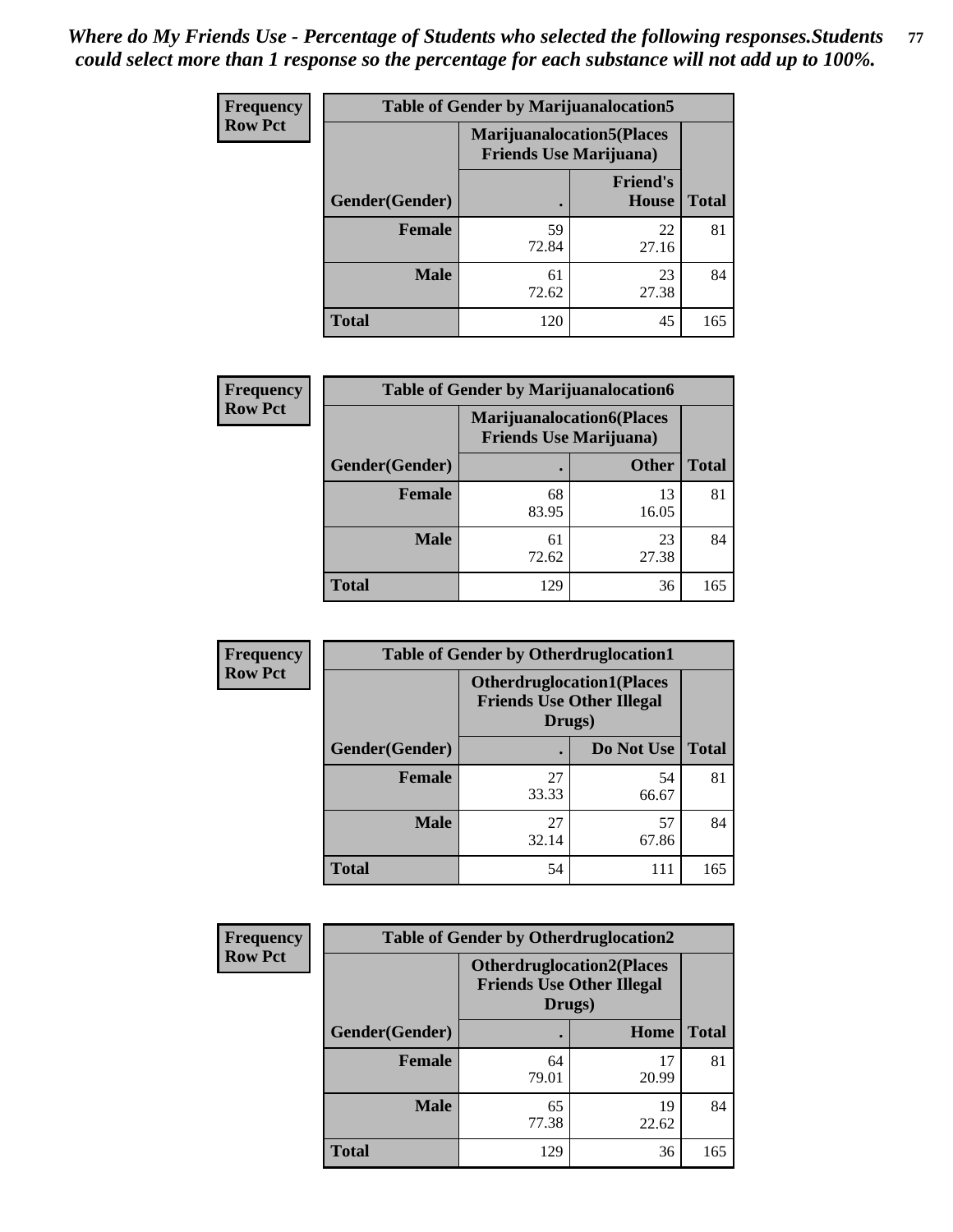| Frequency      | <b>Table of Gender by Otherdruglocation3</b> |                                                                                |               |              |
|----------------|----------------------------------------------|--------------------------------------------------------------------------------|---------------|--------------|
| <b>Row Pct</b> |                                              | <b>Otherdruglocation3(Places</b><br><b>Friends Use Other Illegal</b><br>Drugs) |               |              |
|                | Gender(Gender)                               |                                                                                | <b>School</b> | <b>Total</b> |
|                | Female                                       | 78<br>96.30                                                                    | 3<br>3.70     | 81           |
|                | <b>Male</b>                                  | 73<br>86.90                                                                    | 11<br>13.10   | 84           |
|                | <b>Total</b>                                 | 151                                                                            | 14            | 165          |

| Frequency      | <b>Table of Gender by Otherdruglocation4</b> |                                                                                |             |              |
|----------------|----------------------------------------------|--------------------------------------------------------------------------------|-------------|--------------|
| <b>Row Pct</b> |                                              | <b>Otherdruglocation4(Places</b><br><b>Friends Use Other Illegal</b><br>Drugs) |             |              |
|                | Gender(Gender)                               |                                                                                | Car         | <b>Total</b> |
|                | <b>Female</b>                                | 69<br>85.19                                                                    | 12<br>14.81 | 81           |
|                | <b>Male</b>                                  | 70<br>83.33                                                                    | 14<br>16.67 | 84           |
|                | <b>Total</b>                                 | 139                                                                            | 26          | 165          |

| Frequency      | <b>Table of Gender by Otherdruglocation5</b> |                                                                                |                                 |              |
|----------------|----------------------------------------------|--------------------------------------------------------------------------------|---------------------------------|--------------|
| <b>Row Pct</b> |                                              | <b>Otherdruglocation5(Places</b><br><b>Friends Use Other Illegal</b><br>Drugs) |                                 |              |
|                | Gender(Gender)                               |                                                                                | <b>Friend's</b><br><b>House</b> | <b>Total</b> |
|                | <b>Female</b>                                | 59<br>72.84                                                                    | 22<br>27.16                     | 81           |
|                | <b>Male</b>                                  | 66<br>78.57                                                                    | 18<br>21.43                     | 84           |
|                | <b>Total</b>                                 | 125                                                                            | 40                              | 165          |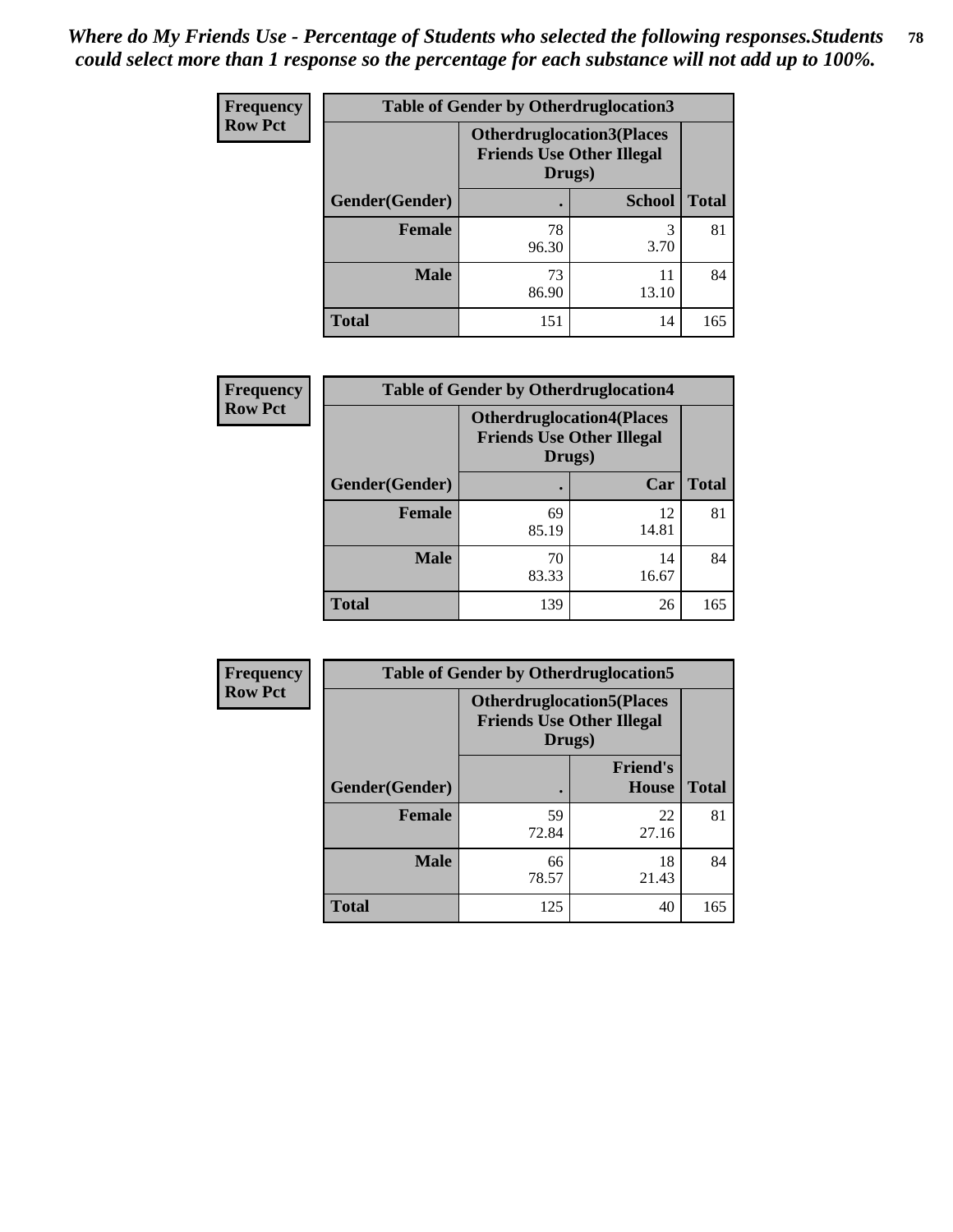| <b>Frequency</b> | <b>Table of Gender by Otherdruglocation6</b> |                                                                                |              |              |
|------------------|----------------------------------------------|--------------------------------------------------------------------------------|--------------|--------------|
| <b>Row Pct</b>   |                                              | <b>Otherdruglocation6(Places</b><br><b>Friends Use Other Illegal</b><br>Drugs) |              |              |
|                  | Gender(Gender)                               |                                                                                | <b>Other</b> | <b>Total</b> |
|                  | Female                                       | 65<br>80.25                                                                    | 16<br>19.75  | 81           |
|                  | <b>Male</b>                                  | 63<br>75.00                                                                    | 21<br>25.00  | 84           |
|                  | <b>Total</b>                                 | 128                                                                            | 37           | 165          |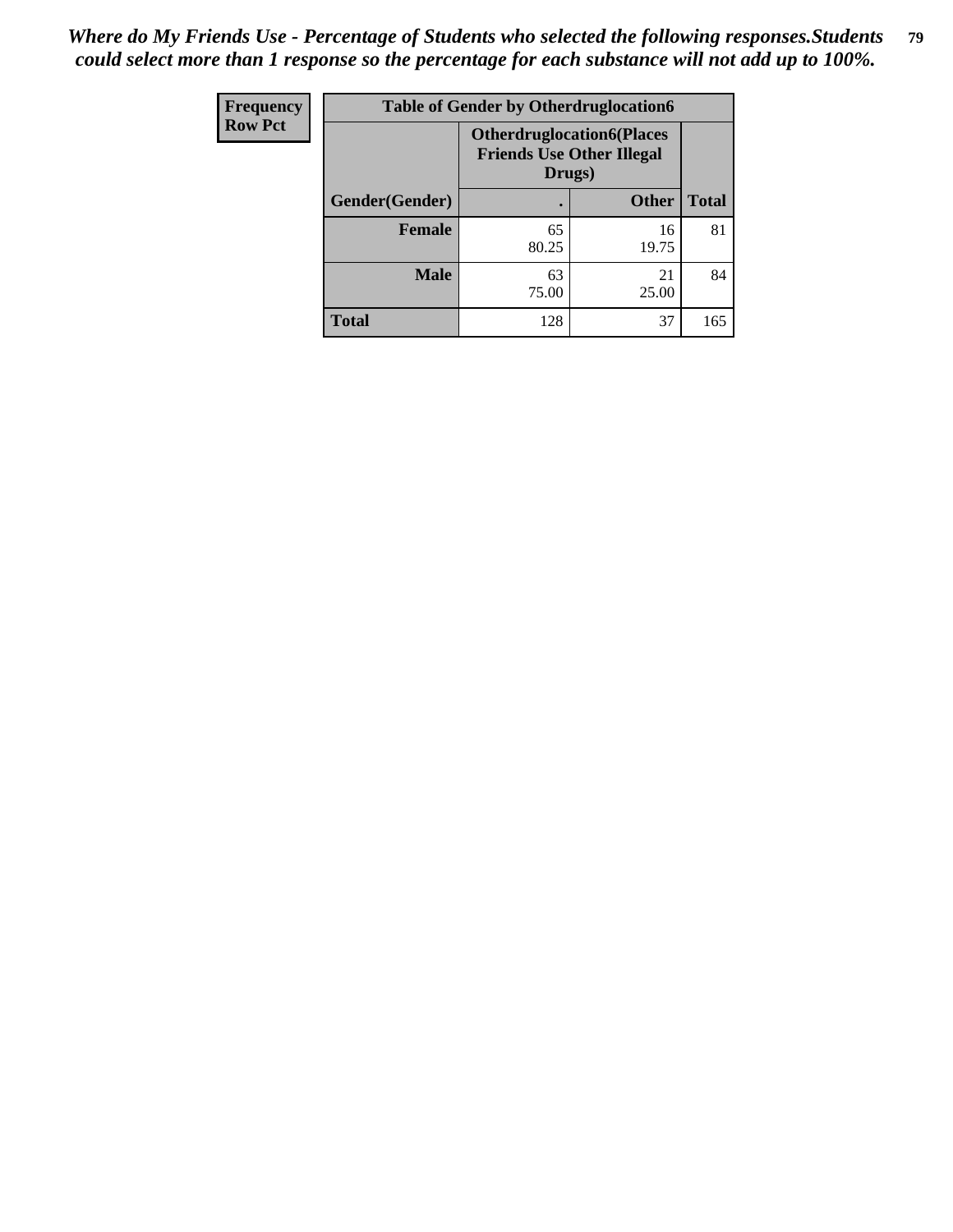| <b>Frequency</b> | <b>Table of Gender by Alcoholtime1</b> |                                                          |                      |              |
|------------------|----------------------------------------|----------------------------------------------------------|----------------------|--------------|
| <b>Row Pct</b>   |                                        | <b>Alcoholtime1(Times</b><br><b>Friends Use Alcohol)</b> |                      |              |
|                  | Gender(Gender)                         | $\bullet$                                                | Do Not<br><b>Use</b> | <b>Total</b> |
|                  | <b>Female</b>                          | 56<br>69.14                                              | 25<br>30.86          | 81           |
|                  | <b>Male</b>                            | 63<br>75.00                                              | 21<br>25.00          | 84           |
|                  | <b>Total</b>                           | 119                                                      | 46                   | 165          |

| <b>Frequency</b> | <b>Table of Gender by Alcoholtime2</b> |                                                          |                            |              |
|------------------|----------------------------------------|----------------------------------------------------------|----------------------------|--------------|
| <b>Row Pct</b>   |                                        | <b>Alcoholtime2(Times</b><br><b>Friends Use Alcohol)</b> |                            |              |
|                  | Gender(Gender)                         |                                                          | <b>On Way</b><br>to School | <b>Total</b> |
|                  | <b>Female</b>                          | 79<br>97.53                                              | 2<br>2.47                  | 81           |
|                  | <b>Male</b>                            | 78<br>92.86                                              | 6<br>7.14                  | 84           |
|                  | <b>Total</b>                           | 157                                                      | 8                          | 165          |

| Frequency      | <b>Table of Gender by Alcoholtime3</b> |                                                   |                                |              |
|----------------|----------------------------------------|---------------------------------------------------|--------------------------------|--------------|
| <b>Row Pct</b> |                                        | Alcoholtime3(Times<br><b>Friends Use Alcohol)</b> |                                |              |
|                | Gender(Gender)                         |                                                   | <b>During</b><br><b>School</b> | <b>Total</b> |
|                | Female                                 | 80<br>98.77                                       | 1.23                           | 81           |
|                | <b>Male</b>                            | 80<br>95.24                                       | 4<br>4.76                      | 84           |
|                | <b>Total</b>                           | 160                                               | 5                              | 165          |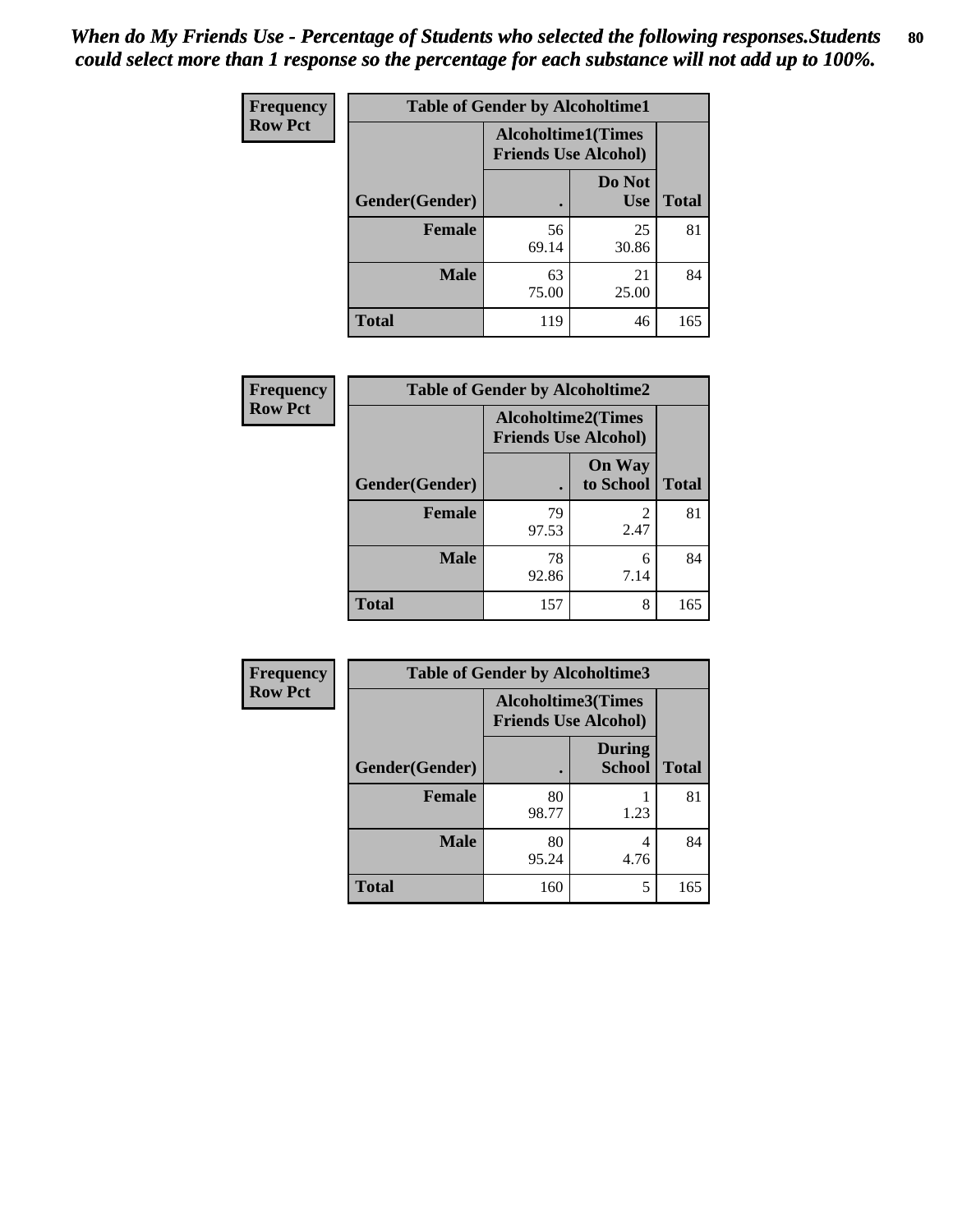*When do My Friends Use - Percentage of Students who selected the following responses.Students could select more than 1 response so the percentage for each substance will not add up to 100%.* **81**

| <b>Frequency</b> | <b>Table of Gender by Alcoholtime4</b> |                                                          |                                                |              |
|------------------|----------------------------------------|----------------------------------------------------------|------------------------------------------------|--------------|
| <b>Row Pct</b>   |                                        | <b>Alcoholtime4(Times</b><br><b>Friends Use Alcohol)</b> |                                                |              |
|                  | Gender(Gender)                         | $\bullet$                                                | <b>On Way</b><br>Home<br>From<br><b>School</b> | <b>Total</b> |
|                  | <b>Female</b>                          | 76<br>93.83                                              | 5<br>6.17                                      | 81           |
|                  | <b>Male</b>                            | 73<br>86.90                                              | 11<br>13.10                                    | 84           |
|                  | <b>Total</b>                           | 149                                                      | 16                                             | 165          |

| <b>Frequency</b> | <b>Table of Gender by Alcoholtime5</b> |                                                           |             |              |
|------------------|----------------------------------------|-----------------------------------------------------------|-------------|--------------|
| <b>Row Pct</b>   |                                        | <b>Alcoholtime5</b> (Times<br><b>Friends Use Alcohol)</b> |             |              |
|                  | Gender(Gender)                         |                                                           | Weeknights  | <b>Total</b> |
|                  | <b>Female</b>                          | 60<br>74.07                                               | 21<br>25.93 | 81           |
|                  | <b>Male</b>                            | 65<br>77.38                                               | 19<br>22.62 | 84           |
|                  | <b>Total</b>                           | 125                                                       | 40          | 165          |

| <b>Frequency</b> | <b>Table of Gender by Alcoholtime6</b> |             |                                                          |              |  |
|------------------|----------------------------------------|-------------|----------------------------------------------------------|--------------|--|
| <b>Row Pct</b>   |                                        |             | <b>Alcoholtime6(Times</b><br><b>Friends Use Alcohol)</b> |              |  |
|                  | Gender(Gender)                         |             | <b>Weekends</b>                                          | <b>Total</b> |  |
|                  | Female                                 | 23<br>28.40 | 58<br>71.60                                              | 81           |  |
|                  | <b>Male</b>                            | 21<br>25.00 | 63<br>75.00                                              | 84           |  |
|                  | <b>Total</b>                           | 44          | 121                                                      | 165          |  |

| Frequency      | <b>Table of Gender by Tobaccotime1</b> |                                                          |                      |              |
|----------------|----------------------------------------|----------------------------------------------------------|----------------------|--------------|
| <b>Row Pct</b> |                                        | <b>Tobaccotime1(Times</b><br><b>Friends Use Tobacco)</b> |                      |              |
|                | Gender(Gender)                         |                                                          | Do Not<br><b>Use</b> | <b>Total</b> |
|                | Female                                 | 45<br>55.56                                              | 36<br>44.44          | 81           |
|                | <b>Male</b>                            | 64<br>76.19                                              | 20<br>23.81          | 84           |
|                | <b>Total</b>                           | 109                                                      | 56                   | 165          |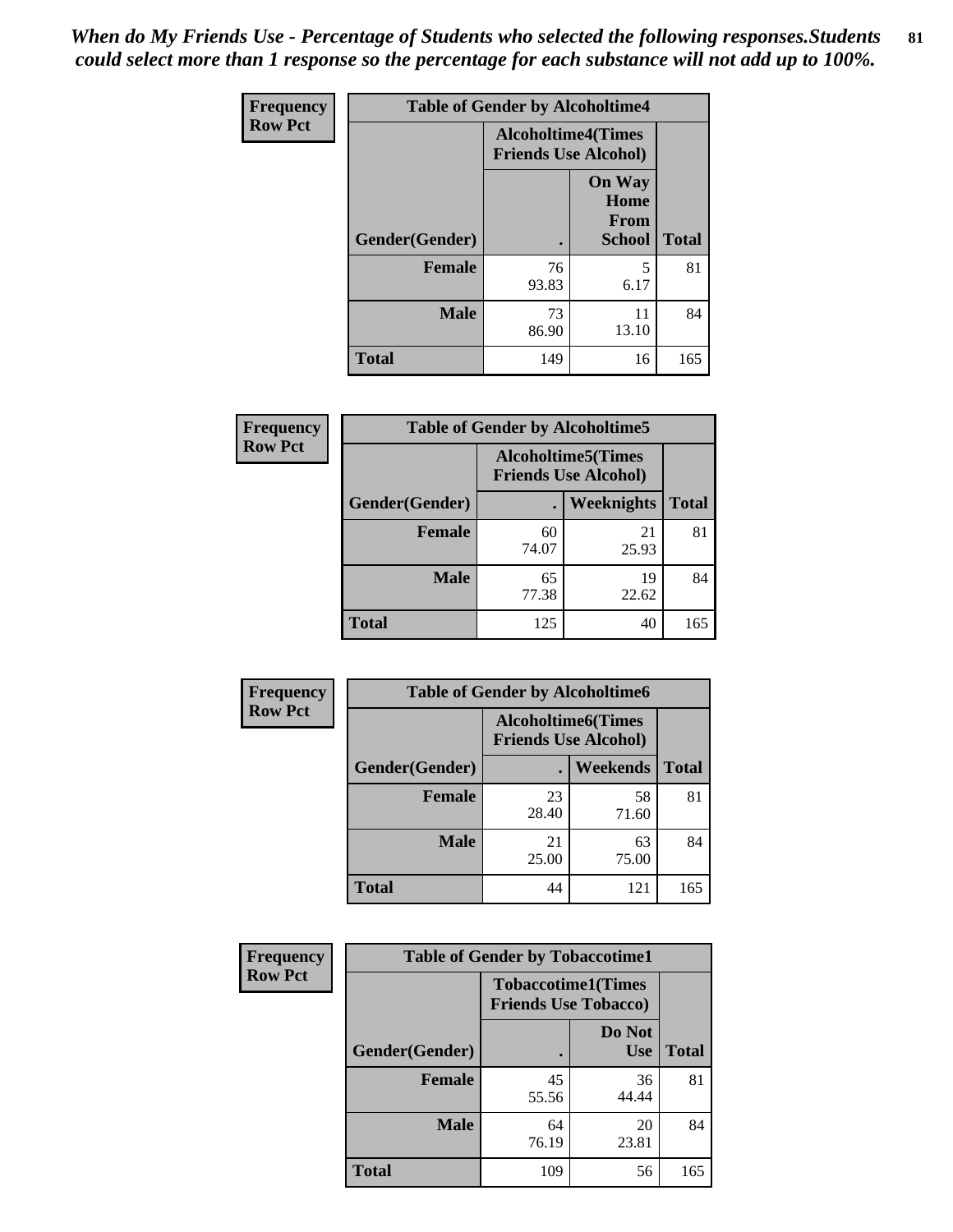| <b>Frequency</b> | <b>Table of Gender by Tobaccotime2</b> |                                                          |                            |              |
|------------------|----------------------------------------|----------------------------------------------------------|----------------------------|--------------|
| <b>Row Pct</b>   |                                        | <b>Tobaccotime2(Times</b><br><b>Friends Use Tobacco)</b> |                            |              |
|                  | Gender(Gender)                         | $\bullet$                                                | <b>On Way</b><br>to School | <b>Total</b> |
|                  | Female                                 | 53<br>65.43                                              | 28<br>34.57                | 81           |
|                  | <b>Male</b>                            | 46<br>54.76                                              | 38<br>45.24                | 84           |
|                  | <b>Total</b>                           | 99                                                       | 66                         | 165          |

| <b>Frequency</b> | <b>Table of Gender by Tobaccotime3</b> |                                                          |                                |              |
|------------------|----------------------------------------|----------------------------------------------------------|--------------------------------|--------------|
| <b>Row Pct</b>   |                                        | <b>Tobaccotime3(Times</b><br><b>Friends Use Tobacco)</b> |                                |              |
|                  | Gender(Gender)                         |                                                          | <b>During</b><br><b>School</b> | <b>Total</b> |
|                  | Female                                 | 73<br>90.12                                              | 8<br>9.88                      | 81           |
|                  | <b>Male</b>                            | 56<br>66.67                                              | 28<br>33.33                    | 84           |
|                  | <b>Total</b>                           | 129                                                      | 36                             | 165          |

| Frequency      | <b>Table of Gender by Tobaccotime4</b> |                                                          |                                                |              |
|----------------|----------------------------------------|----------------------------------------------------------|------------------------------------------------|--------------|
| <b>Row Pct</b> |                                        | <b>Tobaccotime4(Times</b><br><b>Friends Use Tobacco)</b> |                                                |              |
|                | Gender(Gender)                         |                                                          | <b>On Way</b><br>Home<br>From<br><b>School</b> | <b>Total</b> |
|                | <b>Female</b>                          | 76<br>93.83                                              | 5<br>6.17                                      | 81           |
|                | <b>Male</b>                            | 73<br>86.90                                              | 11<br>13.10                                    | 84           |
|                | <b>Total</b>                           | 149                                                      | 16                                             | 165          |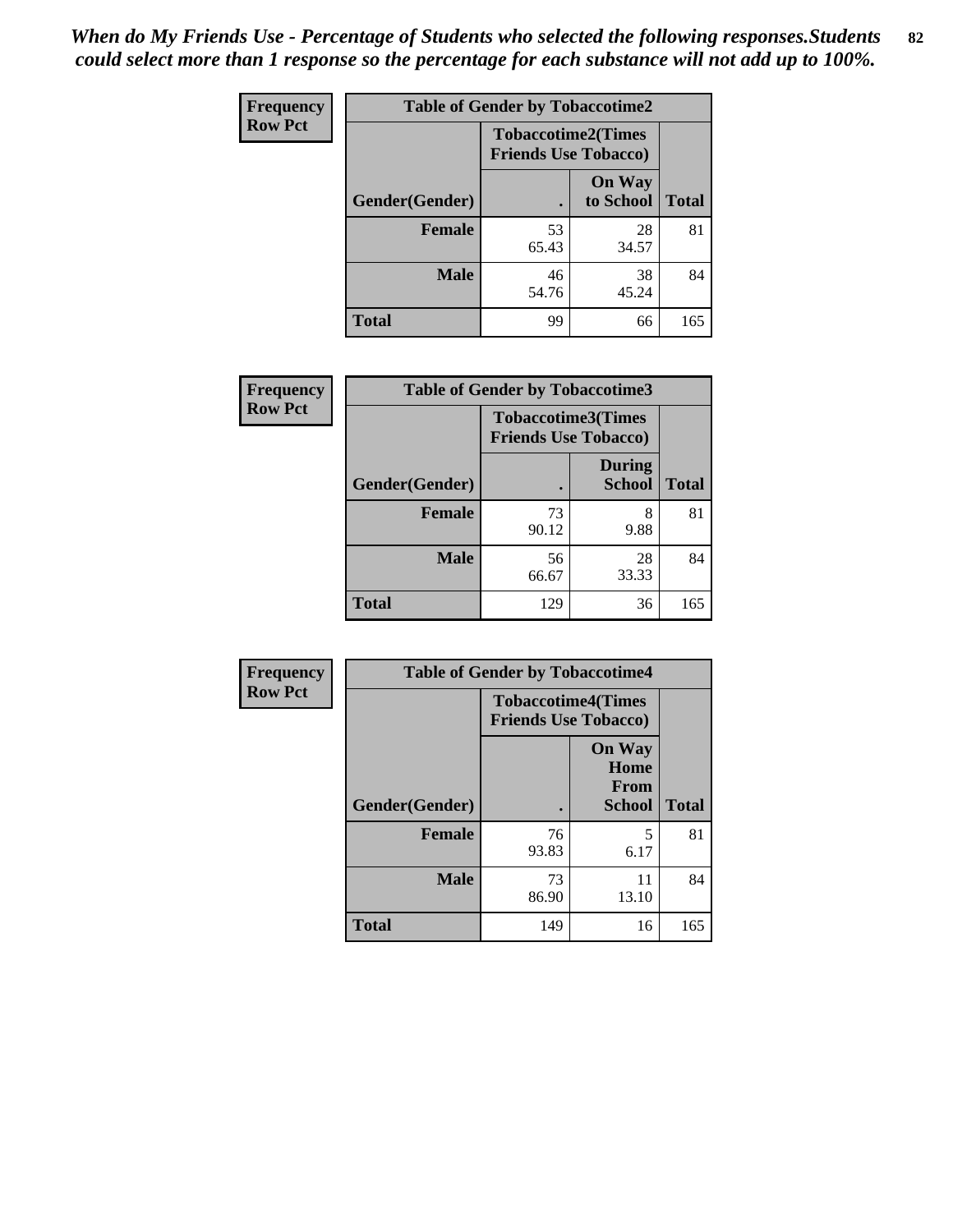| <b>Frequency</b> | <b>Table of Gender by Tobaccotime5</b> |             |                                                           |              |  |
|------------------|----------------------------------------|-------------|-----------------------------------------------------------|--------------|--|
| <b>Row Pct</b>   |                                        |             | <b>Tobaccotime5</b> (Times<br><b>Friends Use Tobacco)</b> |              |  |
|                  | Gender(Gender)                         |             | Weeknights                                                | <b>Total</b> |  |
|                  | <b>Female</b>                          | 42<br>51.85 | 39<br>48.15                                               | 81           |  |
|                  | <b>Male</b>                            | 31<br>36.90 | 53<br>63.10                                               | 84           |  |
|                  | <b>Total</b>                           | 73          | 92                                                        | 165          |  |

| <b>Frequency</b> | <b>Table of Gender by Tobaccotime6</b> |                                                          |                 |              |
|------------------|----------------------------------------|----------------------------------------------------------|-----------------|--------------|
| <b>Row Pct</b>   |                                        | <b>Tobaccotime6(Times</b><br><b>Friends Use Tobacco)</b> |                 |              |
|                  | Gender(Gender)                         |                                                          | <b>Weekends</b> | <b>Total</b> |
|                  | Female                                 | 39<br>48.15                                              | 42<br>51.85     | 81           |
|                  | <b>Male</b>                            | 32<br>38.10                                              | 52<br>61.90     | 84           |
|                  | <b>Total</b>                           | 71                                                       | 94              | 165          |

| <b>Frequency</b> |                | <b>Table of Gender by Marijuanatime1</b>                      |             |              |
|------------------|----------------|---------------------------------------------------------------|-------------|--------------|
| <b>Row Pct</b>   |                | <b>Marijuanatime1(Times</b><br><b>Friends Use Marijuana</b> ) |             |              |
|                  | Gender(Gender) |                                                               | Do Not Use  | <b>Total</b> |
|                  | <b>Female</b>  | 24<br>29.63                                                   | 57<br>70.37 | 81           |
|                  | <b>Male</b>    | 33<br>39.29                                                   | 51<br>60.71 | 84           |
|                  | <b>Total</b>   | 57                                                            | 108         | 165          |

| <b>Frequency</b> | <b>Table of Gender by Marijuanatime2</b> |                                |                             |              |
|------------------|------------------------------------------|--------------------------------|-----------------------------|--------------|
| <b>Row Pct</b>   |                                          | <b>Friends Use Marijuana</b> ) | <b>Marijuanatime2(Times</b> |              |
|                  | Gender(Gender)                           |                                | On Way to<br><b>School</b>  | <b>Total</b> |
|                  | Female                                   | 78<br>96.30                    | 3<br>3.70                   | 81           |
|                  | <b>Male</b>                              | 73<br>86.90                    | 11<br>13.10                 | 84           |
|                  | <b>Total</b>                             | 151                            | 14                          | 165          |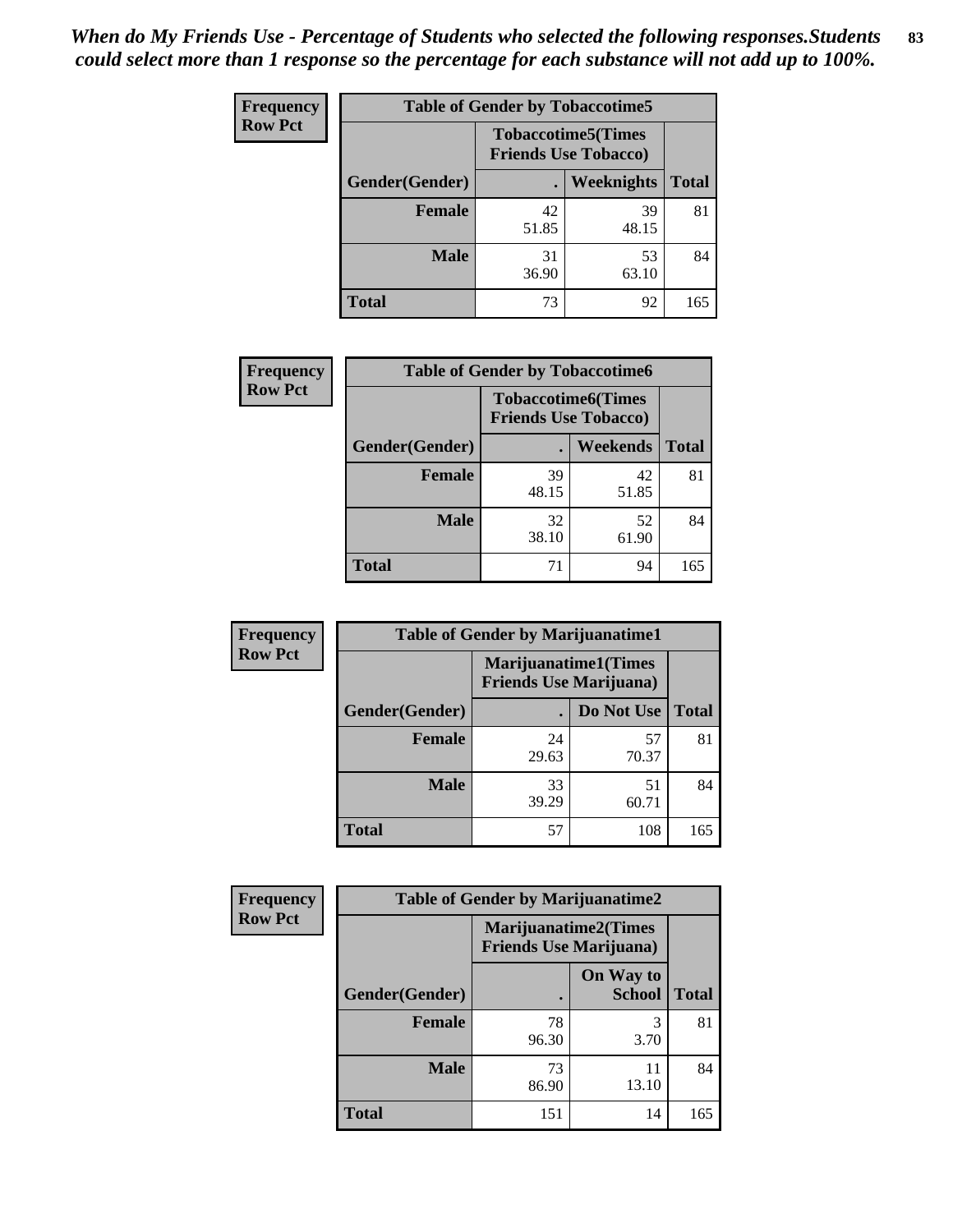| <b>Frequency</b> | <b>Table of Gender by Marijuanatime3</b> |                                |                                |              |
|------------------|------------------------------------------|--------------------------------|--------------------------------|--------------|
| <b>Row Pct</b>   |                                          | <b>Friends Use Marijuana</b> ) | Marijuanatime3(Times           |              |
|                  | <b>Gender</b> (Gender)                   |                                | <b>During</b><br><b>School</b> | <b>Total</b> |
|                  | <b>Female</b>                            | 81<br>100.00                   | 0.00                           | 81           |
|                  | <b>Male</b>                              | 80<br>95.24                    | 4<br>4.76                      | 84           |
|                  | <b>Total</b>                             | 161                            | 4                              | 165          |

| Frequency      | <b>Table of Gender by Marijuanatime4</b> |                                |                                                |              |
|----------------|------------------------------------------|--------------------------------|------------------------------------------------|--------------|
| <b>Row Pct</b> |                                          | <b>Friends Use Marijuana</b> ) | <b>Marijuanatime4</b> (Times                   |              |
|                | Gender(Gender)                           |                                | <b>On Way</b><br>Home<br>From<br><b>School</b> | <b>Total</b> |
|                | <b>Female</b>                            | 79<br>97.53                    | $\mathfrak{D}$<br>2.47                         | 81           |
|                | <b>Male</b>                              | 72<br>85.71                    | 12<br>14.29                                    | 84           |
|                | <b>Total</b>                             | 151                            | 14                                             | 165          |

| Frequency      | <b>Table of Gender by Marijuanatime5</b> |             |                                                                |              |  |
|----------------|------------------------------------------|-------------|----------------------------------------------------------------|--------------|--|
| <b>Row Pct</b> |                                          |             | <b>Marijuanatime5</b> (Times<br><b>Friends Use Marijuana</b> ) |              |  |
|                | Gender(Gender)                           |             | Weeknights                                                     | <b>Total</b> |  |
|                | <b>Female</b>                            | 68<br>83.95 | 13<br>16.05                                                    | 81           |  |
|                | <b>Male</b>                              | 65<br>77.38 | 19<br>22.62                                                    | 84           |  |
|                | <b>Total</b>                             | 133         | 32                                                             | 165          |  |

| Frequency      | <b>Table of Gender by Marijuanatime6</b> |                                                               |                 |              |
|----------------|------------------------------------------|---------------------------------------------------------------|-----------------|--------------|
| <b>Row Pct</b> |                                          | <b>Marijuanatime6(Times</b><br><b>Friends Use Marijuana</b> ) |                 |              |
|                | Gender(Gender)                           |                                                               | <b>Weekends</b> | <b>Total</b> |
|                | <b>Female</b>                            | 56<br>69.14                                                   | 25<br>30.86     | 81           |
|                | <b>Male</b>                              | 51<br>60.71                                                   | 33<br>39.29     | 84           |
|                | <b>Total</b>                             | 107                                                           | 58              | 165          |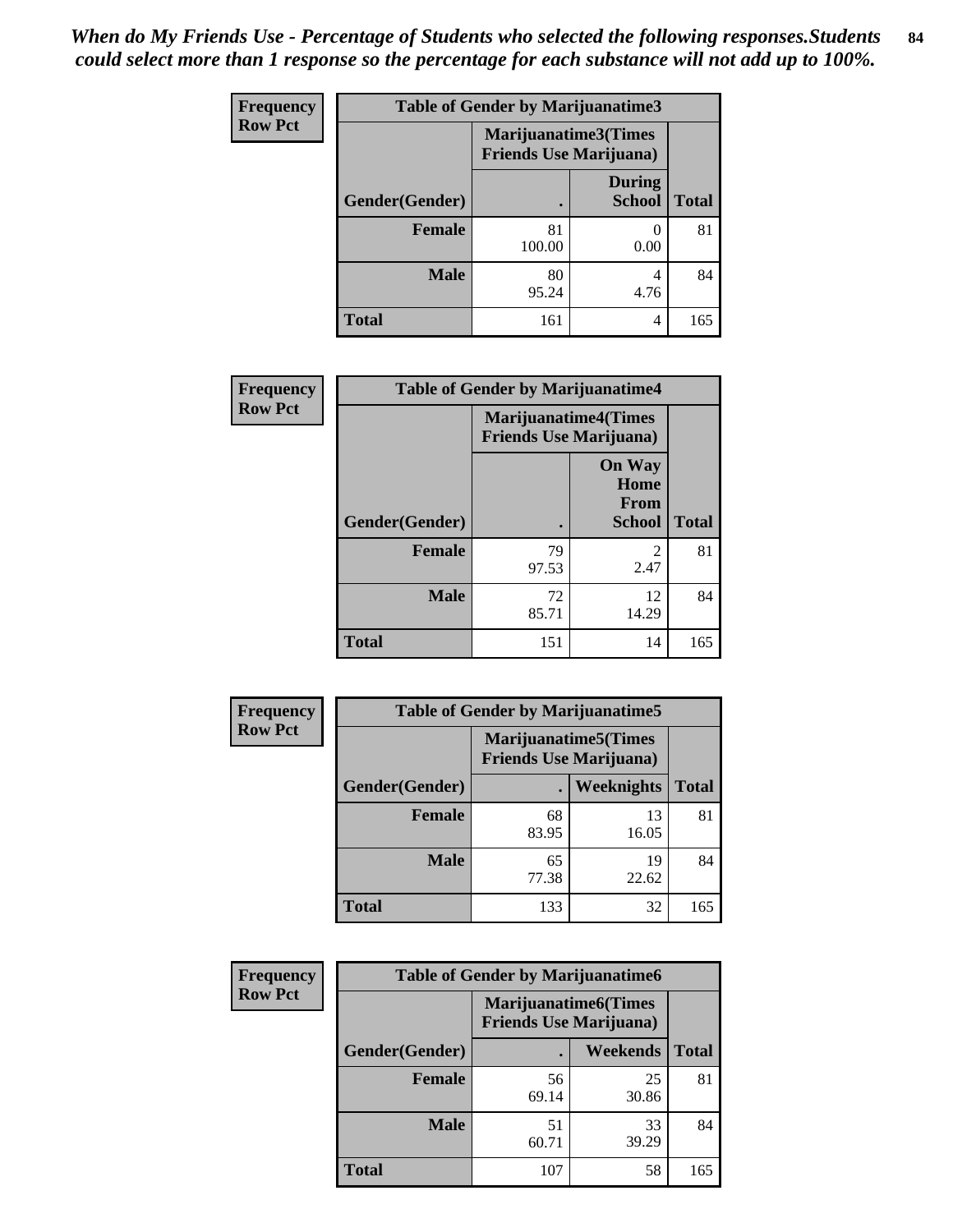*When do My Friends Use - Percentage of Students who selected the following responses.Students could select more than 1 response so the percentage for each substance will not add up to 100%.* **85**

| <b>Frequency</b> | <b>Table of Gender by Otherdrugtime1</b> |                                                                                    |                    |     |  |
|------------------|------------------------------------------|------------------------------------------------------------------------------------|--------------------|-----|--|
| <b>Row Pct</b>   |                                          | <b>Otherdrugtime1</b> (Times<br><b>Friends Use Other</b><br><b>Illegal Drugs</b> ) |                    |     |  |
|                  | Gender(Gender)                           |                                                                                    | Do Not Use   Total |     |  |
|                  | <b>Female</b>                            | 26<br>32.10                                                                        | 55<br>67.90        | 81  |  |
|                  | <b>Male</b>                              | 23<br>27.38                                                                        | 61<br>72.62        | 84  |  |
|                  | <b>Total</b>                             | 49                                                                                 | 116                | 165 |  |

| Frequency      | <b>Table of Gender by Otherdrugtime2</b> |                                                                                   |                            |              |
|----------------|------------------------------------------|-----------------------------------------------------------------------------------|----------------------------|--------------|
| <b>Row Pct</b> |                                          | <b>Otherdrugtime2(Times</b><br><b>Friends Use Other</b><br><b>Illegal Drugs</b> ) |                            |              |
|                | Gender(Gender)                           |                                                                                   | On Way to<br><b>School</b> | <b>Total</b> |
|                | <b>Female</b>                            | 77<br>95.06                                                                       | 4<br>4.94                  | 81           |
|                | <b>Male</b>                              | 75<br>89.29                                                                       | 9<br>10.71                 | 84           |
|                | <b>Total</b>                             | 152                                                                               | 13                         | 165          |

| <b>Frequency</b> |                | <b>Table of Gender by Otherdrugtime3</b>           |                                |              |
|------------------|----------------|----------------------------------------------------|--------------------------------|--------------|
| <b>Row Pct</b>   |                | <b>Friends Use Other</b><br><b>Illegal Drugs</b> ) | Otherdrugtime3(Times           |              |
|                  | Gender(Gender) |                                                    | <b>During</b><br><b>School</b> | <b>Total</b> |
|                  | <b>Female</b>  | 78<br>96.30                                        | 3<br>3.70                      | 81           |
|                  | <b>Male</b>    | 77<br>91.67                                        | 8.33                           | 84           |
|                  | <b>Total</b>   | 155                                                | 10                             | 165          |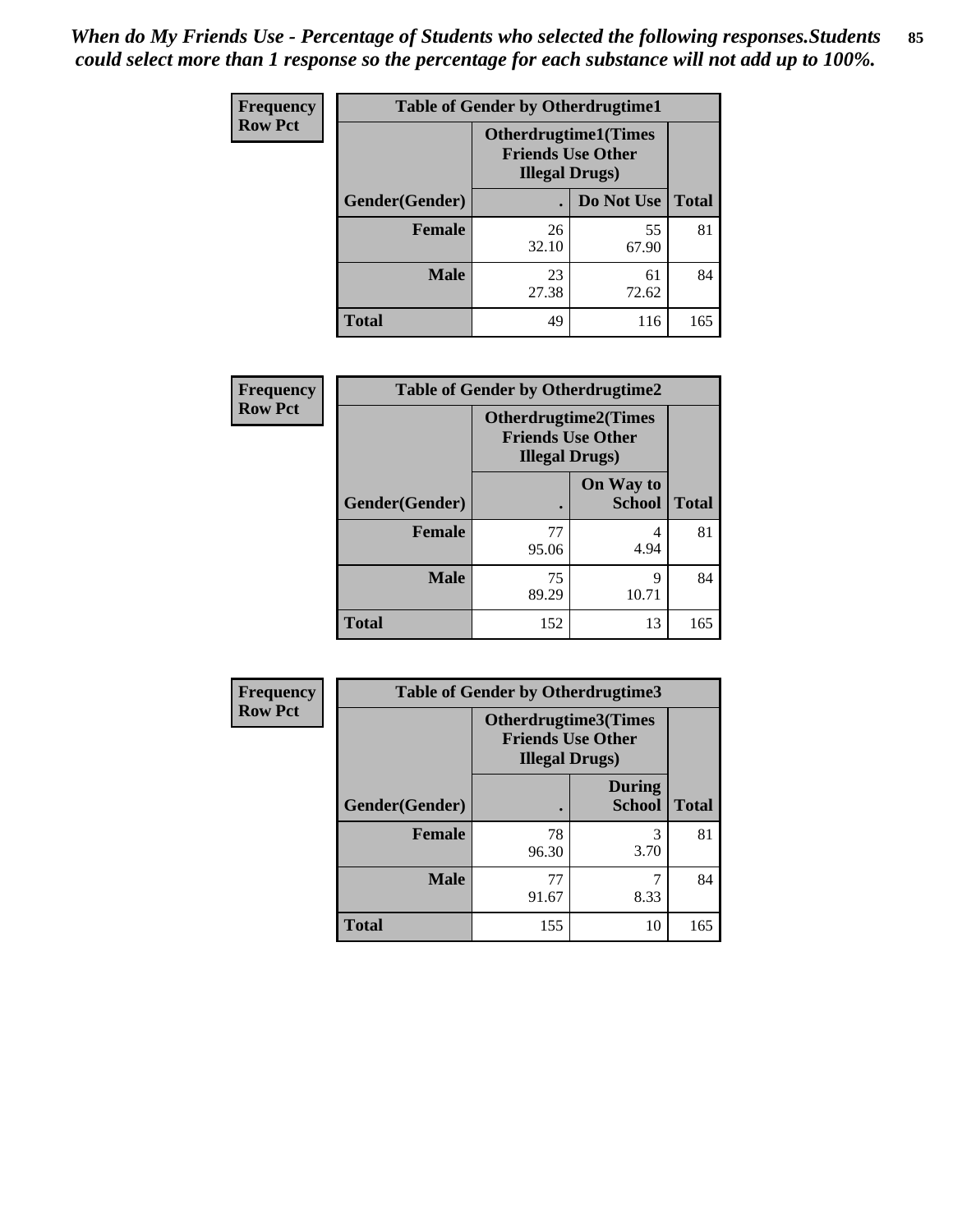*When do My Friends Use - Percentage of Students who selected the following responses.Students could select more than 1 response so the percentage for each substance will not add up to 100%.* **86**

| <b>Frequency</b> | <b>Table of Gender by Otherdrugtime4</b> |                                                                                   |                                                       |              |
|------------------|------------------------------------------|-----------------------------------------------------------------------------------|-------------------------------------------------------|--------------|
| <b>Row Pct</b>   |                                          | <b>Otherdrugtime4(Times</b><br><b>Friends Use Other</b><br><b>Illegal Drugs</b> ) |                                                       |              |
|                  | Gender(Gender)                           | ٠                                                                                 | <b>On Way</b><br>Home<br><b>From</b><br><b>School</b> | <b>Total</b> |
|                  | <b>Female</b>                            | 76<br>93.83                                                                       | 5<br>6.17                                             | 81           |
|                  | <b>Male</b>                              | 75<br>89.29                                                                       | 9<br>10.71                                            | 84           |
|                  | <b>Total</b>                             | 151                                                                               | 14                                                    | 165          |

| Frequency      | <b>Table of Gender by Otherdrugtime5</b> |                                                                                    |                   |              |
|----------------|------------------------------------------|------------------------------------------------------------------------------------|-------------------|--------------|
| <b>Row Pct</b> |                                          | <b>Otherdrugtime5</b> (Times<br><b>Friends Use Other</b><br><b>Illegal Drugs</b> ) |                   |              |
|                | Gender(Gender)                           |                                                                                    | <b>Weeknights</b> | <b>Total</b> |
|                | <b>Female</b>                            | 66<br>81.48                                                                        | 15<br>18.52       | 81           |
|                | <b>Male</b>                              | 71<br>84.52                                                                        | 13<br>15.48       | 84           |
|                | <b>Total</b>                             | 137                                                                                | 28                | 165          |

| <b>Frequency</b> | <b>Table of Gender by Otherdrugtime6</b> |                                                                                   |             |              |
|------------------|------------------------------------------|-----------------------------------------------------------------------------------|-------------|--------------|
| <b>Row Pct</b>   |                                          | <b>Otherdrugtime6(Times</b><br><b>Friends Use Other</b><br><b>Illegal Drugs</b> ) |             |              |
|                  | Gender(Gender)                           |                                                                                   | Weekends    | <b>Total</b> |
|                  | <b>Female</b>                            | 53<br>65.43                                                                       | 28<br>34.57 | 81           |
|                  | <b>Male</b>                              | 60<br>71.43                                                                       | 24<br>28.57 | 84           |
|                  | <b>Total</b>                             | 113                                                                               | 52          | 165          |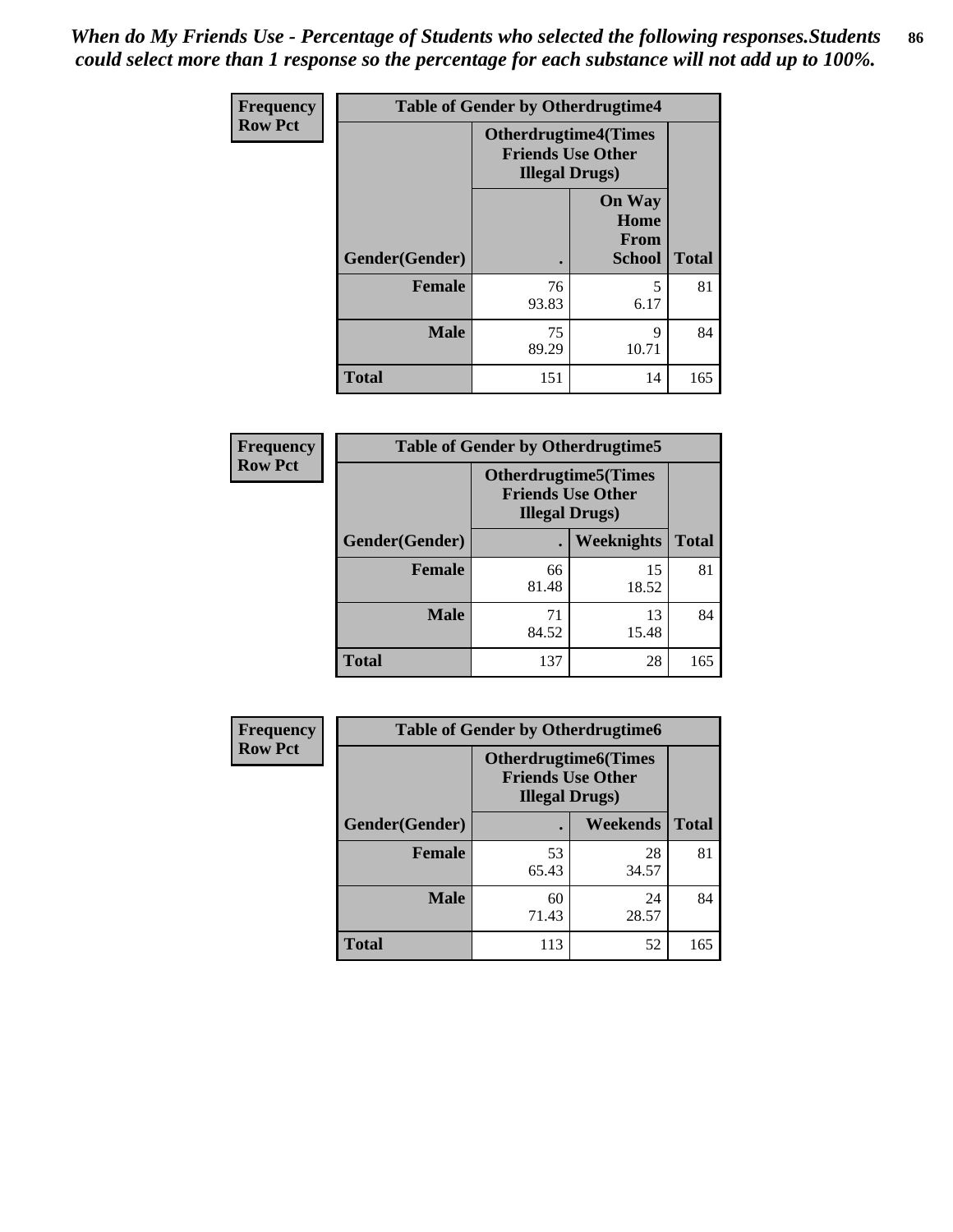# *Other Questions* **87**

| Frequency      | <b>Table of Gender by Educationalcohol</b> |                                                                                                                               |                |              |  |
|----------------|--------------------------------------------|-------------------------------------------------------------------------------------------------------------------------------|----------------|--------------|--|
| <b>Row Pct</b> |                                            | Educationalcohol(I<br>have been taught<br>about alcohol,<br>tobacco,<br>and other drugs<br>within the last year<br>at school) |                |              |  |
|                | Gender(Gender)                             | <b>Yes</b>                                                                                                                    | N <sub>0</sub> | <b>Total</b> |  |
|                | <b>Female</b>                              | 47<br>58.02                                                                                                                   | 34<br>41.98    | 81           |  |
|                | <b>Male</b>                                | 51<br>60.71                                                                                                                   | 33<br>39.29    | 84           |  |
|                | <b>Total</b>                               | 98                                                                                                                            | 67             | 165          |  |

| Frequency      | <b>Table of Gender by Rodedrinking</b> |                                                                                                                     |                |              |  |  |
|----------------|----------------------------------------|---------------------------------------------------------------------------------------------------------------------|----------------|--------------|--|--|
| <b>Row Pct</b> |                                        | Rodedrinking(In<br>the past 30 days I<br>have ridden in a<br>car with a driver<br>who had been<br>drinking alcohol) |                |              |  |  |
|                | Gender(Gender)                         | Yes                                                                                                                 | N <sub>0</sub> | <b>Total</b> |  |  |
|                | <b>Female</b>                          | 9<br>11.11                                                                                                          | 72<br>88.89    | 81           |  |  |
|                | <b>Male</b>                            | 17<br>20.24                                                                                                         | 67<br>79.76    | 84           |  |  |
|                | <b>Total</b>                           | 26                                                                                                                  | 139            | 165          |  |  |

| Frequency      | <b>Table of Gender by Drugsschool</b> |                                                                                                                                     |                |              |  |
|----------------|---------------------------------------|-------------------------------------------------------------------------------------------------------------------------------------|----------------|--------------|--|
| <b>Row Pct</b> |                                       | <b>Drugsschool</b> (During<br>the past 12 months,<br>I have been offered,<br>sold,<br>or given illegal drugs<br>on school property) |                |              |  |
|                | Gender(Gender)                        | <b>Yes</b>                                                                                                                          | N <sub>0</sub> | <b>Total</b> |  |
|                | <b>Female</b>                         | 13<br>16.05                                                                                                                         | 68<br>83.95    | 81           |  |
|                | <b>Male</b>                           | 14<br>16.67                                                                                                                         | 70<br>83.33    | 84           |  |
|                | <b>Total</b>                          | 27                                                                                                                                  | 138            | 165          |  |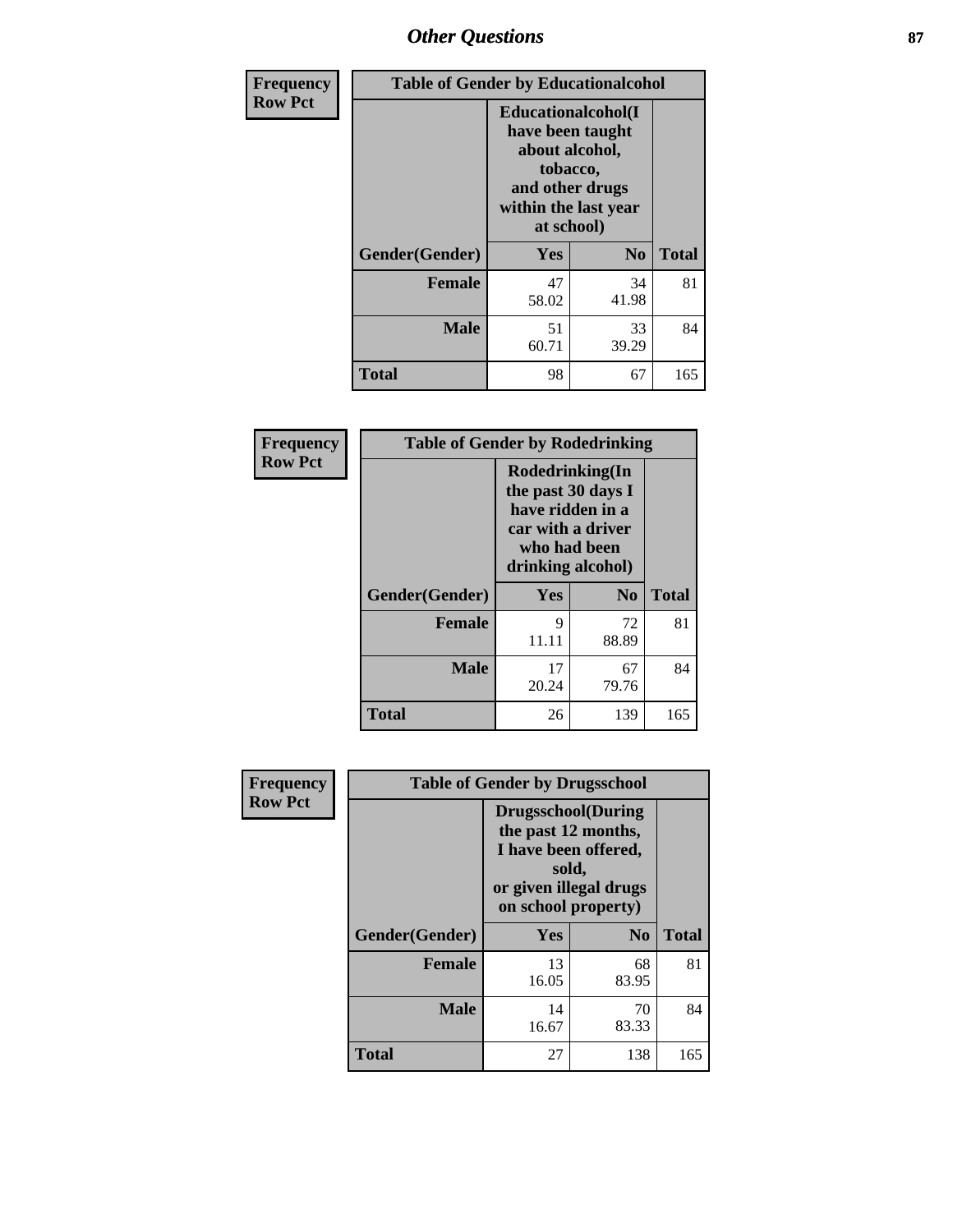# *Other Questions* **88**

**Frequency Row Pct**

| <b>Table of Gender by Bingedrinking</b> |                         |                                                                                                         |                   |                   |                        |                               |                                     |              |
|-----------------------------------------|-------------------------|---------------------------------------------------------------------------------------------------------|-------------------|-------------------|------------------------|-------------------------------|-------------------------------------|--------------|
|                                         |                         | Bingedrinking(I have drunk five or more<br>drinks of alcohol at one sitting during the<br>last 30 days) |                   |                   |                        |                               |                                     |              |
| <b>Gender</b> (Gender)                  | $\bf{0}$<br><b>Days</b> | 1 or<br>days                                                                                            | 3 to<br>5<br>days | 6 to<br>q<br>days | 10<br>to<br>19<br>days | <b>20</b><br>to<br>29<br>days | All<br>30<br>days                   | <b>Total</b> |
| <b>Female</b>                           | 74                      | 4                                                                                                       |                   |                   | $\Omega$               |                               | $\Omega$                            | 81           |
|                                         | 91.36                   | 4.94                                                                                                    | 1.23              | 1.23              | 0.00                   | 1.23                          | 0.00                                |              |
| <b>Male</b>                             | 63<br>75.00             | 3<br>3.57                                                                                               | 8<br>9.52         | 3<br>3.57         | 3<br>3.57              | 2<br>2.38                     | $\mathcal{D}_{\mathcal{L}}$<br>2.38 | 84           |

| Frequency      | <b>Table of Gender by Educationaids</b> |                                                                                                 |                |              |
|----------------|-----------------------------------------|-------------------------------------------------------------------------------------------------|----------------|--------------|
| <b>Row Pct</b> |                                         | <b>Educationaids</b> (I<br>have been taught<br>about HIV/AIDS<br>at school in the<br>past year) |                |              |
|                | Gender(Gender)                          | Yes                                                                                             | N <sub>0</sub> | <b>Total</b> |
|                | <b>Female</b>                           | 54<br>66.67                                                                                     | 27<br>33.33    | 81           |
|                | <b>Male</b>                             | 49<br>58.33                                                                                     | 35<br>41.67    | 84           |
|                | <b>Total</b>                            | 103                                                                                             | 62             | 165          |

| <b>Frequency</b> | <b>Table of Gender by Suicideconsider</b> |                 |                |              |
|------------------|-------------------------------------------|-----------------|----------------|--------------|
| <b>Row Pct</b>   |                                           | Suicideconsider |                |              |
|                  | Gender(Gender)                            | Yes             | N <sub>0</sub> | <b>Total</b> |
|                  | <b>Female</b>                             | 11.11           | 72<br>88.89    | 81           |
|                  | <b>Male</b>                               | 6<br>7.14       | 78<br>92.86    | 84           |
|                  | <b>Total</b>                              | 15              | 150            | 165          |